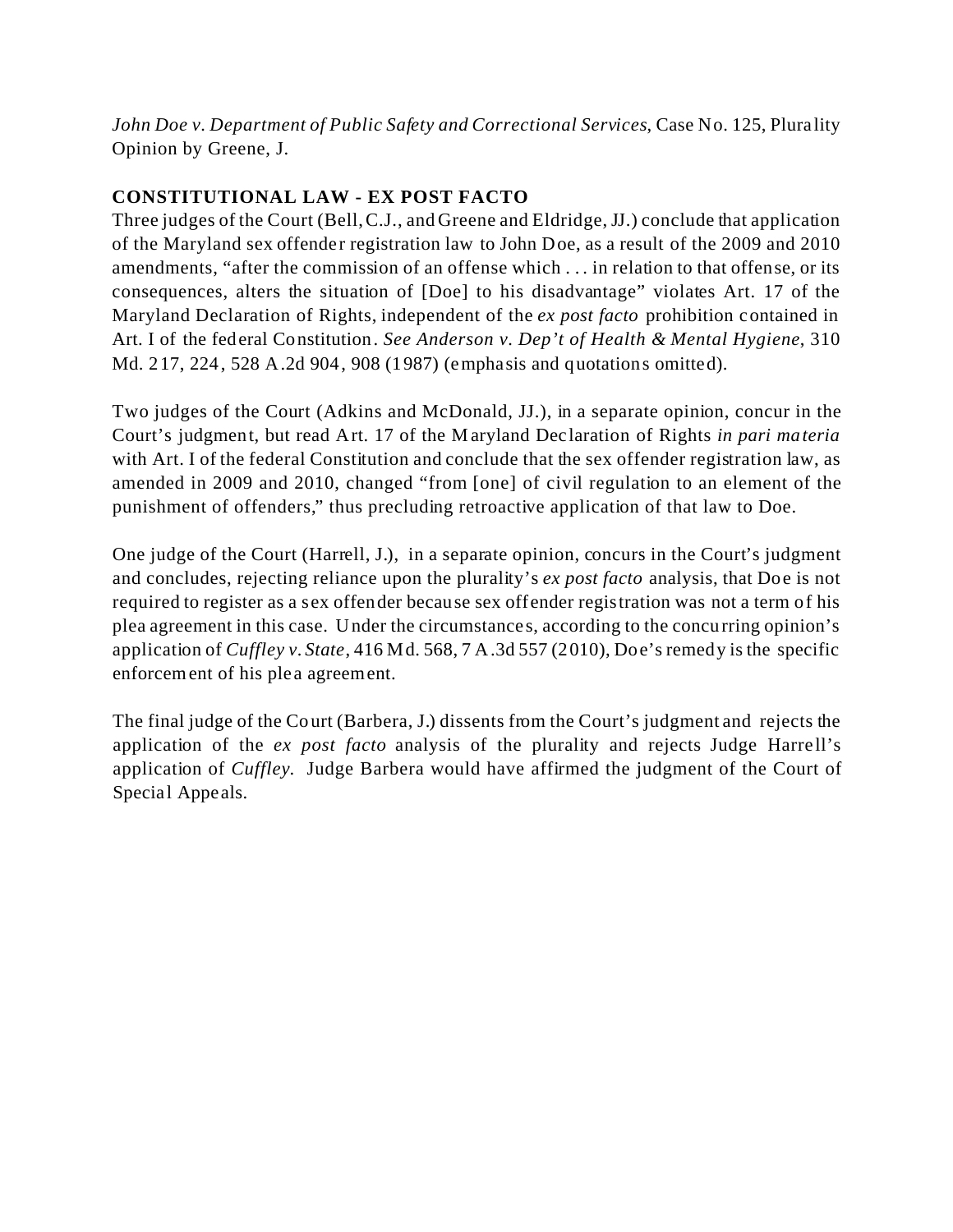# IN THE COURT OF APPEALS OF MARYLAND

No. 125 September Term, 2011

### JOHN DOE

v.

# DEPARTMENT OF PUBLIC SAFETY AND CORRECTIONAL SERVICES

Bell, C.J. Harrell Greene Adkins Barbera McDonald Eldridge, John C. (Retired, Specially Assigned),

JJ.

Opinion by Greene, J. Harrell, Adkins, and McDonald, JJ., concur. Barbera, J., dissents.

Filed: March 4, 2013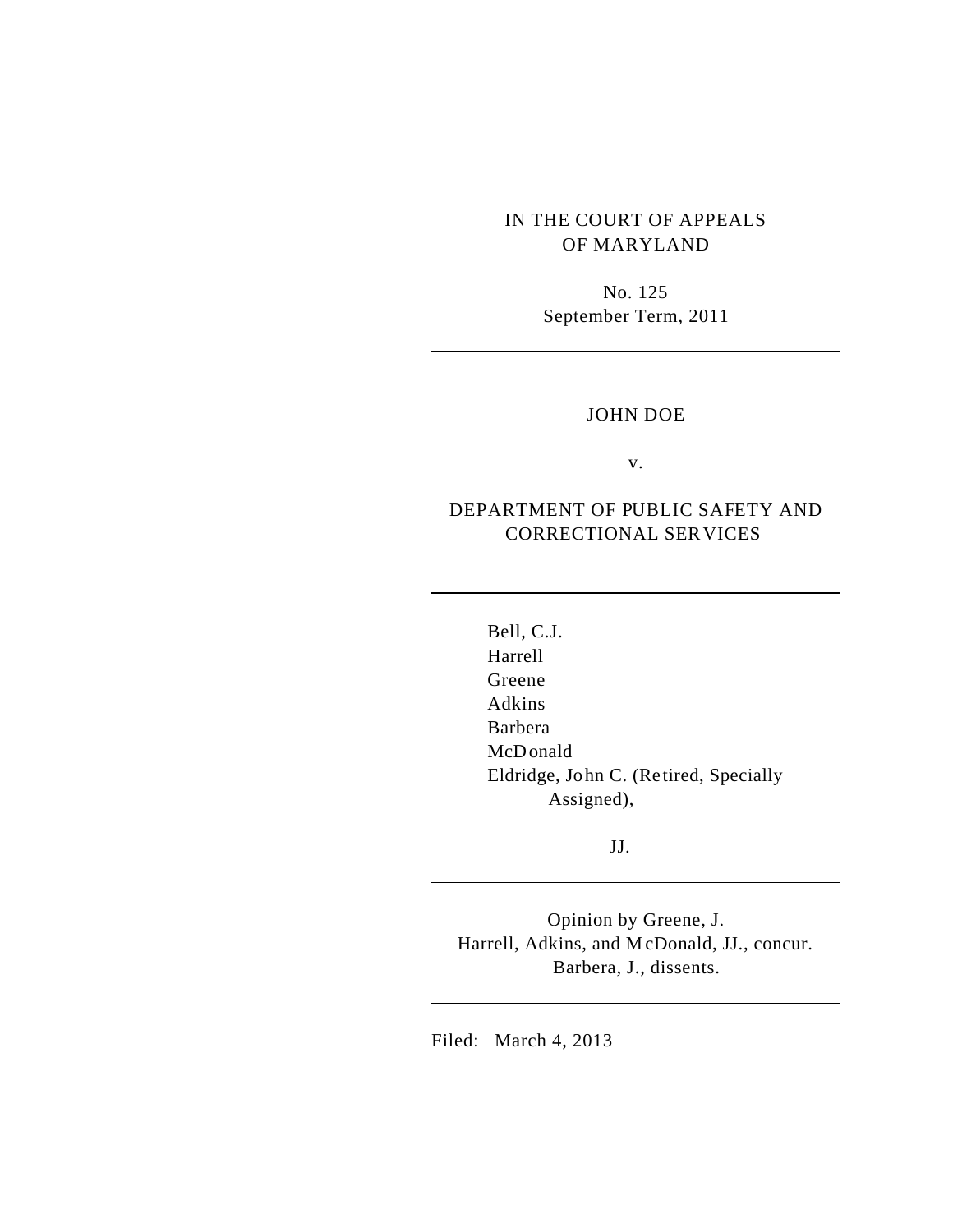The Maryland sex offender registration statute, Maryland Code (2001, 2008 Repl. Vol., 2012 Cum. Supp.), § 11-701 *et seq.* of the Criminal Procedure Article (hereinafter all section references to the Criminal Procedure Article of the Maryland Code are identified as "C.P. §"), requires persons convicted of certain sex offenses to register<sup>1</sup> with "the person's supervising authority."<sup>2</sup> We are asked to determine whether, under this statute, the State can legally require Petitioner to register. Petitioner argues that requiring him to register as a sex offender: (1) violates Petitioner's right to be free from *ex post facto* laws pursuant to both the federal Constitution and the Maryland Declaration of Rights, and to be free from *ex post facto* restrictions pursuant to the Maryland Declaration of Rights; (2) violates Petitioner's due process rights pursuant to both the federal Constitution and the Maryland Declaration of Rights; and (3) violates the plea agreement entered into when he pled guilty to the underlying crime.

During the 1983-84 school year, at the time of Petitioner's commission of the sex

<sup>&</sup>lt;sup>1</sup> In addition to initial registration, this law imposes a number of obligations, restrictions, and consequences upon its registrants, including re-registering periodically with the State, disclosing personal information to the State, having personal information disseminated to the public, and requiring permission before going onto school property. *See* C.P. §§ 11-706, 11-707, 11-717, 11-722 (2001, 2008 Repl. Vol., 2012 Cum. Supp.).

<sup>2</sup> Different registrants must register with different officials depending on the registrant's status. The appropriate "supervising authority" is listed under C.P. § 11-701(n) (2001, 2008 Repl. Vol., 2012 Cum. Supp.). For example, a registrant who is in custody in a facility operated by the Department of Health and Mental Hygiene must register with the Secretary of Health and Mental Hygiene or a registrant who is under the supervision of the Division of Parole and Probation must register with the Director of Parole and Probation, or a registrant who is "not under the supervision, custody, or control of another supervising authority" must register with "the local law enforcement unit where the [registrant] is a resident . . . ." *See* C.P. § 11-701(n) (2001, 2008 Repl. Vol., 2012 Cum. Supp.).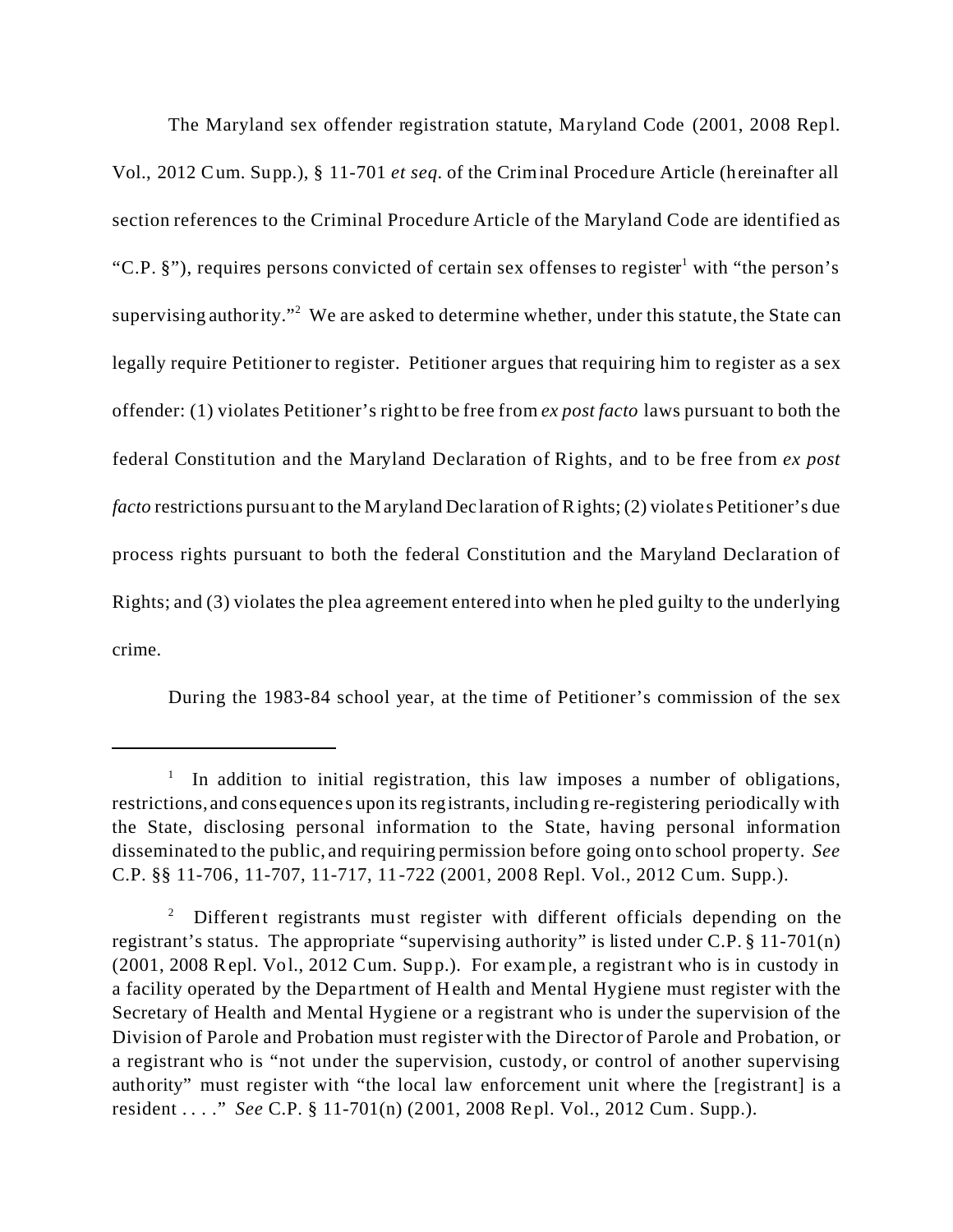offense mentioned herein, the Maryland sex offender registration statute did not exist. The General Assembly enacted the sex offender registration statute in 1995. As a result of amendments to that statute in 2009 and 2010, Petitioner is now required to register as a sex offender. We shall hold that requiring Petitioner to register as a result of the 2009 and 2010 amendments violates the prohibition against *ex post facto* laws contained in Article 17 of the Maryland Declaration of Rights. Pursuant to our determination that Petitioner may not be compelled to register, his name and likeness shall be removed from the Maryland Sex Offender Registry.

#### **STATEMENT OF FACTS AND PROCEDURAL HISTORY**

On June 19, 2006, John Doe<sup>3</sup> ("Petitioner") pled guilty to, and was convicted of, a single count of child sexual abuse under Maryland Code (1957, 1982 Repl. Vol., 1984 Cum. Supp.), Article 27 § 35A.<sup>4</sup> Section 35A(a)(4)(i) prohibited "any act that involves sexual molestation or exploitation of a child by a parent or other person who has permanent or temporary care or custody or responsibility for supervision of a child."

Petitioner's convictionwas based on his inappropriate contact with a thirteen-year-old student during the 1983-84 school year when Petitioner was a junior high school teacher. At

<sup>&</sup>lt;sup>3</sup> John Doe is a pseudonym used after Petitioner successfully moved to have his name stricken from the record.

<sup>&</sup>lt;sup>4</sup> The crime of child sexual abuse, since 1984, has been re-codified as Md. Code. Art. 27 § 35C, and then again as Section 3-601 of the Criminal Law Article, and then finally as Section 3-602 of the Criminal Law Article, where it is currently codified. *See* 1994 Md. Laws, Chap. 712; 2002 Md. Laws, Chaps. 26 and 273.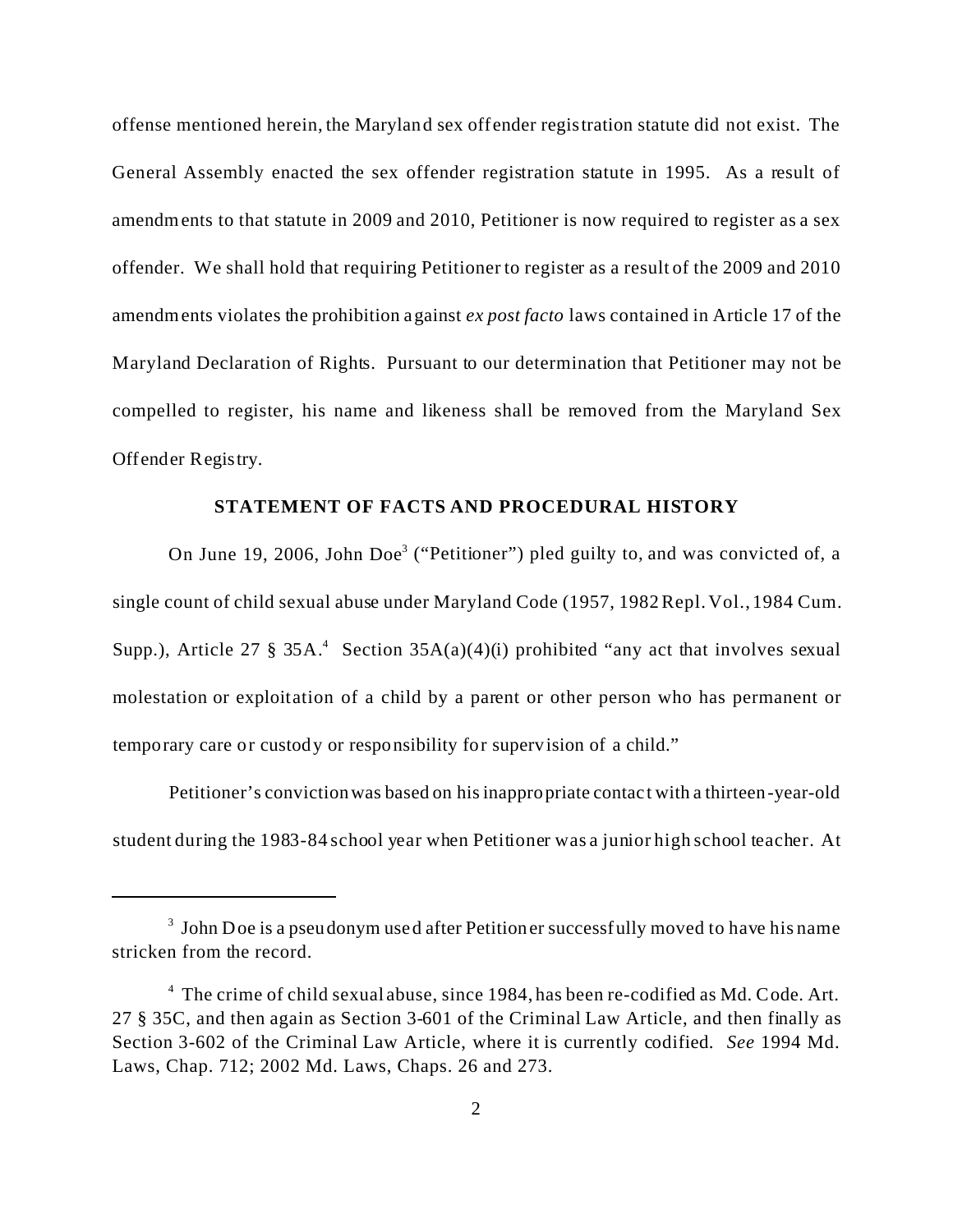the time of the incident, allegations concerning Petitioner's misconduct were reported to school officials, the school officials conducted an investigation, and Petitioner resigned from his teaching position at the school. No charges, however, were brought at that time.

Approximately 20 years after the incident, in 2005, a former student contacted law enforcement and reported the sexual abuse that occurred during the 1983-84 school year. According to the State, in 2005, Petitioner was charged with various sex related offenses involving children.

On June 19, 2006, Petitioner and the State presented a plea agreement to the trial judge, which the judge accepted as binding. The agreement called for Petitioner to plead guilty to one count of child sexual abuse, a crime that carried a maximum sentence of fifteen years incarceration. In exchange for the guilty plea, the agreement (1) provided for a presentence investigation; (2) allowed Petitioner to remain on bond until the sentencing date; (3) established a five-year cap on the actual term of incarceration the trial court could impose, allowing Petitioner to argue for a reduced sentence; and (4) provided that the State would not pursue the other outstanding charges or any subsequent related uncharged crimes. The agreement did not, however, address registration as a sex offender. After accepting the binding plea agreement, the trial judge entered a conviction and ordered a pre-sentence investigation.

Petitioner's sentencing hearing was held on September 6, 2006. Before imposing sentence, the trial judge explained to Petitioner: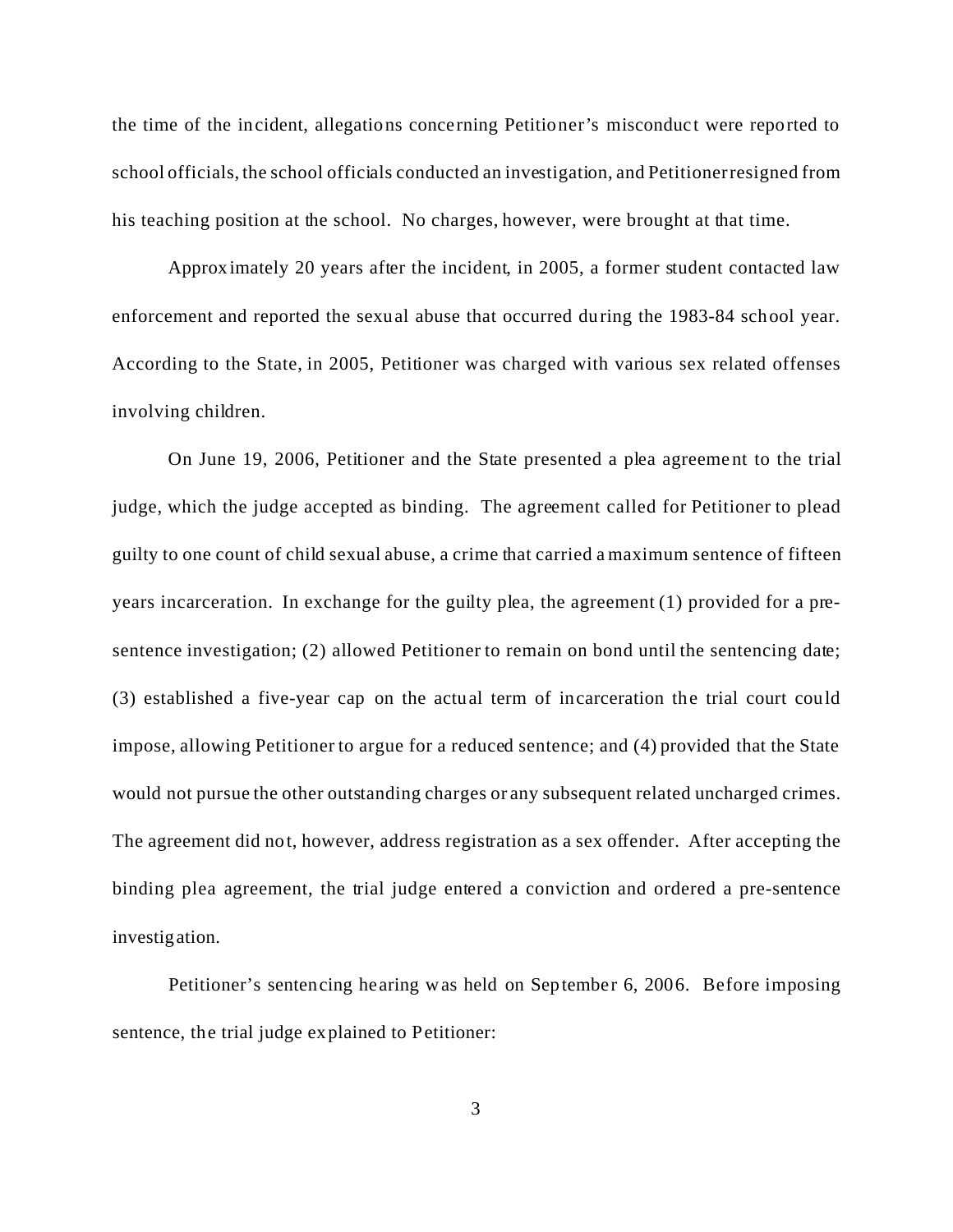I am impressed with the life that you have lived since being relieved of your responsibilities as a teacher. . . . I'm also impressed by some of the difficulties that you've experienced in your life and the responsibility that you showed to your family and the responsibility that you've shown to others [ever] since that time. So the [court] is certainly taking into consideration all of the things that you have done of a positive nature since the time of this incident back in the 1980s. And what has been also said is true that rehabilitation is one of the factors that the [trial court] must look at, *and you appear to have rehabilitated yourself significantly since the time of this incident.*

(Emphasis added). The trial judge then stated, however, that "there are other things the [trial court] must consider, such as, the nature of the crime." The trial judge noted that "[c]hild abuse is a very serious and heinous crime" and that the victim was a "child" and a "student." The trial judge stated:

> Retribution is also a valid factor, punishment for punishment's sake, as well as general deterrence, that is to prevent and deter others from committing acts such as this. Once again, these are just as valid as rehabilitation, specific deterrence, that is, to prevent [Petitioner] from committing an act such as this again, *which I don't think will occur.*

(Emphasis added). The trial judge imposed a sentence of ten years incarceration, with all but four and one half years suspended, and three years supervised probation upon release from incarceration. As one of the conditions of Petitioner's probation, he was ordered to "register as a child sex offender." Additionally, the trial judge ordered Petitioner to pay court costs and a fine of \$500.

Approximately one month later, Petitioner filed a Motion to Correct an Illegal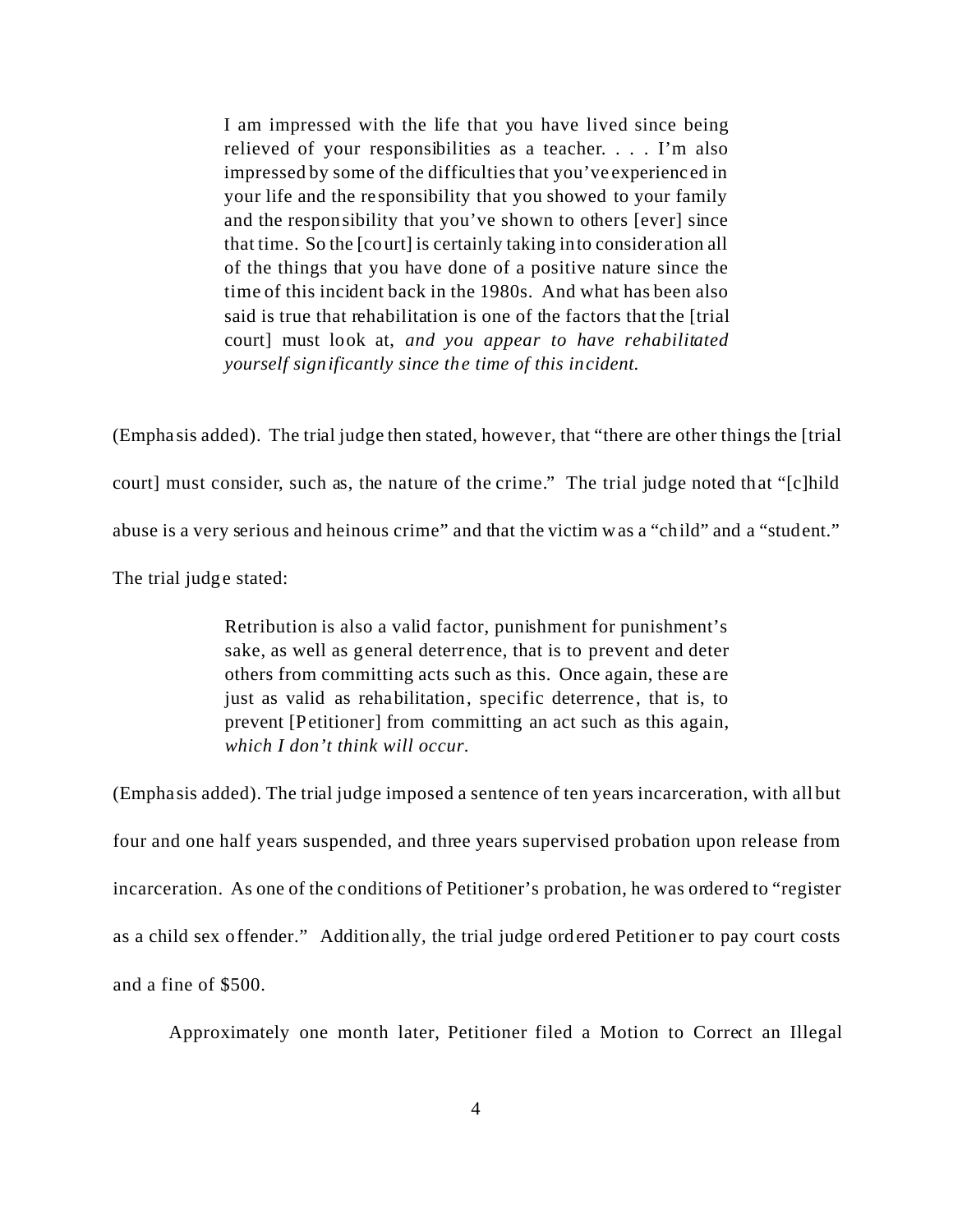Sentence challenging the \$500 fine and the requirement that he register as a child sex offender. Petitioner argued that the trial court "lacked authority to require [Petitioner] to register as a child sex offender." Petitioner noted that the Maryland sex offender registration statute that was in effect at that time applied retroactively to a child sex offender who committed his or her offense on or before October 1, 1995, *if* the offender was "under the custody or supervision of the supervising authority on October 1, 2001." Petitioner contended that he could not be required to register because "[t]here was no registry at the time of the instant offense and the law, as written, [did] not apply retroactively to [Petitioner]" because he "was indisputably not under the custody or supervision of the supervising authority on October 1, 2001 as that term is defined in the statute." Additionally, Petitioner asserted that the fine was "not a permitted penalty under [the law he was convicted for violating]." On November 1, 2006, the Circuit Court agreed with Petitioner and issued an order striking the fine and the requirement that Petitioner register as a child sex offender.

In December 2008, Petitioner was released early from prison. In 2009, the Maryland General Assembly passed a new law, effective October 1, 2009, changing the sex offender registration requirements. *See* C.P. § 11-701 *et seq*. (2001, 2008 Repl. Vol., 2009 Cum. Supp.); 2009 Md. Laws, Chap. 541. The new sex offender registration statute retroactively required a child sex offender who committed a sex offense prior to October 1, 1995, but was convicted on or after October 1, 1995, and had not previously been required to register under Maryland law, to now register as a child sex offender. C.P. § 11-702.1(c)(ii) (2001, 2008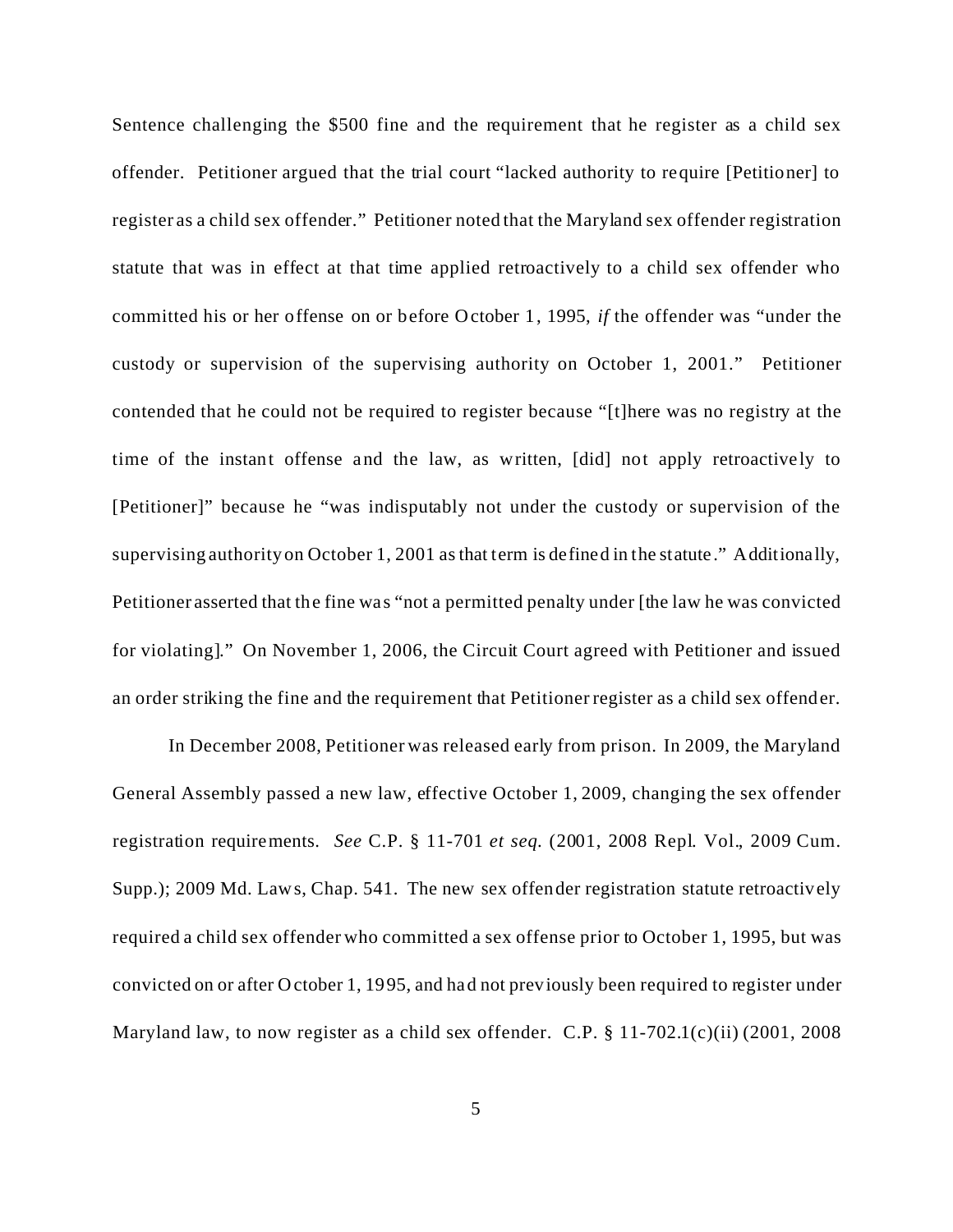Repl. Vol., 2009 Cum. Supp.). Petitioner testified that on October 1, 2009, Petitioner's probation officer directed Petitioner, under threat of "arrest[] and incarcerat[ion]," to register as a child sex offender. Petitioner maintains that he did not agree with the requirement, but registered, against the advice of counsel, as a child sex offender in early October 2009.

In 2010, the Maryland General Assembly again amended the sex offender registration statute re-categorizing Petitioner, based upon his prior conviction, as a Tier III sex offender. C.P. §§ 11-701(q)(1)(ii), 11-704(a)(3) (2001, 2008 Repl. Vol., 2010 Cum. Supp.); 2010 Md. Laws, Chaps. 174 and 175. As a result of the 2010 amendment, generally, sex offenders are designated by tiers. *See* C.P. § 11-701(l) (2001, 2008 Repl. Vol., 2012 Cum. Supp.). Tier III is the most severe designation requiring lifetime registration, as opposed to Tier II offenders who register for 25 years or Tier I offenders who register for 15 years. *See* C.P. § 11-707(a)(4) (2001, 2008 Repl. Vol., 2012 Cum. Supp.). Additionally, Tier III offenders must re-register every three months, while Tier I and Tier II offenders are required to reregister every 6 months. C.P. § 11-707(a) (2001, 2008 Repl. Vol., 2012 Cum. Supp.).

In October 2009, in a separate civil proceeding, Petitioner filed in the Circuit Court for Anne Arundel County a Complaint for a Declaratory Judgment seeking a declaration that he not be required to register as a sex offender under the Maryland sex offender registration statute, and that he be removed from the Maryland Sex Offender Registry. Petitioner's Complaint advanced three arguments, including that to require him to register, when he was not informed of that requirement when he pled guilty, would improperly render his guilty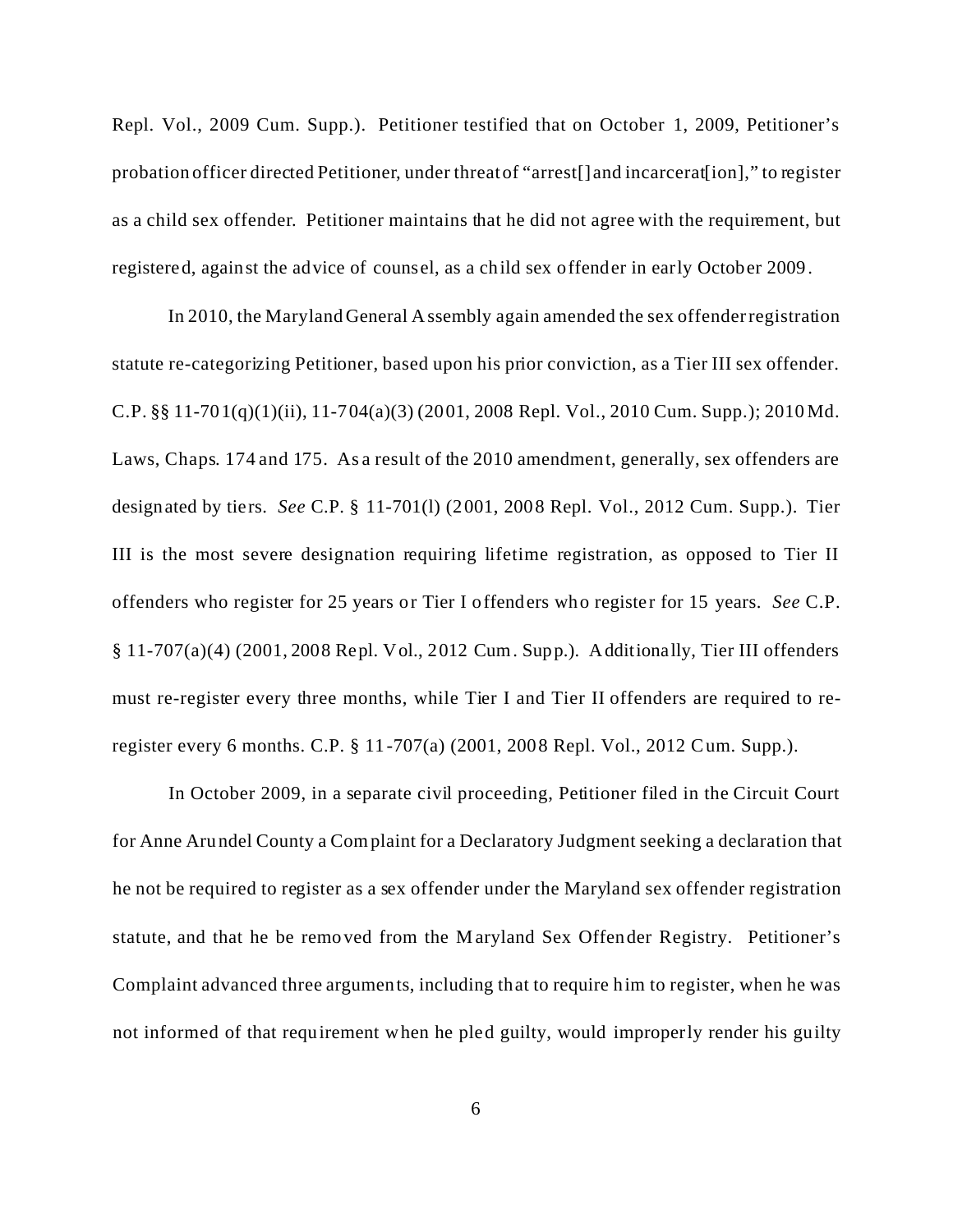plea involuntary. None of the arguments advanced in the Complaint, however, explicitly addressed the constitutionality of the registration requirement. After the State's successful "Motion for Transfer of Action," the case was transferred to the Circuit Court for Washington County, the county where Petitioner committed his crime, pled guilty, and was sentenced. During the Circuit Court proceedings, the parties addressed the issues presented in Petitioner's Complaint. In addition, counsel for the State<sup>5</sup> argued to the court that requiring Petitioner to register did not violate the prohibition against *ex post facto* laws. At the end of the hearing, the trial judge denied Petitioner's request for declaratory relief and ordered that Petitioner "shall not be removed from the sex offender registry."<sup>6</sup>

Petitioner noted an appeal to the Court of Special Appeals. In Petitioner's appeal, he once again contended that requiring him to register as a sex offender violated the terms of the plea agreement. In addition, Petitioner explicitly advanced challenges to the application of the statute on *ex post facto*, bill of attainder, equal protection, and due process grounds. The State argued that Petitioner failed to raise the four constitutional arguments in his Complaint and, hence, the arguments were not preserved for appeal. The intermediate

<sup>&</sup>lt;sup>5</sup> Although Petitioner named the Department of Public Safety and Correctional Services, an agency of the State, the defendant in this action, the State of Maryland is actually defending the lawsuit. Therefore, we shall refer to the State as Respondent in this opinion.

<sup>&</sup>lt;sup>6</sup> We note that the trial judge did not have discretion to deny Petitioner declaratory relief. Technically, to comply with the Declaratory Judgments Act, the court was required to declare the parties' rights in light of the issues raised. *See Jennings v. Government Employees Ins. Co.*, 302 Md. 352, 355-56, 488 A.2d 166, 167-68 (1985).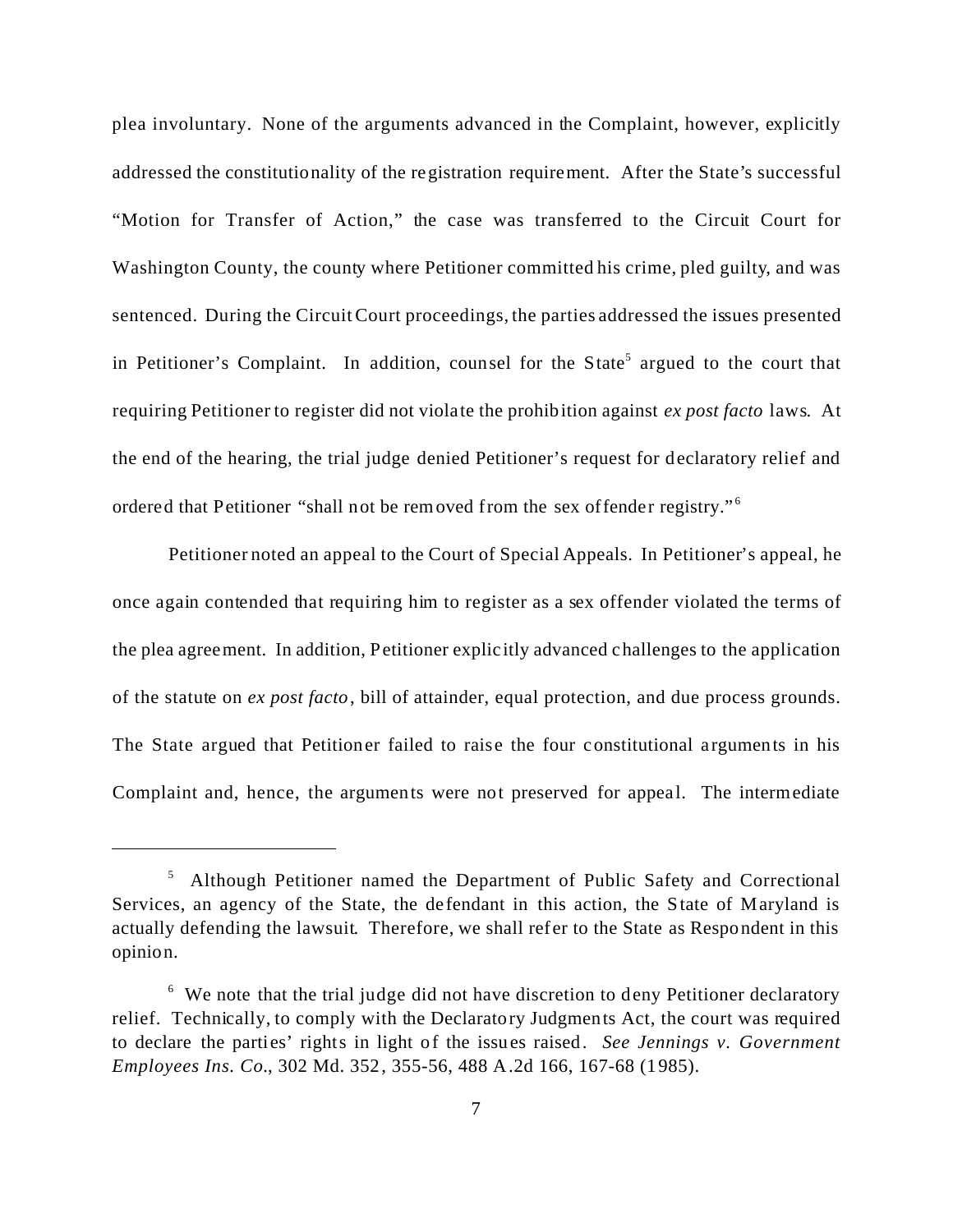appellate court determined that the due process and *ex post facto* arguments were properly raised in the trial court and, therefore, addressed them. The Court of Special Appeals, however, determined that the equal protection and bill of attainder arguments were not properly raised in the trial court and, accordingly, did not consider those issues. In an unreported opinion, the intermediate appellate court rejected all of Petitioner's arguments and affirmed the trial court's judgment requiring Petitioner to remain on the Maryland Sex Offender Registry. We issued a writ of *certiorari* in the present case, 425 Md. 227, 40 A.3d 39 (2012), to consider the following three questions:

> 1. Given the highly punitive and restrictive nature of Maryland's newly enacted sex offender registration laws, does their retroactive application violate the federal constitutional ban on *ex post facto* laws and *both* clauses of Article 17 of the Maryland Declaration of Rights prohibiting *ex post facto* laws and *ex post facto* restrictions?<sup>7</sup>

> 2. Do Maryland's sex offender registration laws violate Mr. Doe's federal and state constitutional rights to due process?

> 3. Given that the plea agreement entered into by Mr. Doe did not, and indeed could not have, contemplated registering as a sex offender, is he entitled to specific performance of the plea agreement?

#### **DISCUSSION**

<sup>7</sup> Consistent with our prior analysis of the *ex post facto* prohibition, we conclude that requiring Petitioner to register violates the prohibition against *ex post facto* laws under Article 17. Therefore, we need not, and do not, reach the question whether the language contained in Article 17, "nor any retrospective oath or restriction be imposed, or required[,]" would give rise to a separate ground for finding the application of the sex offender registration statute unconstitutional under Article 17.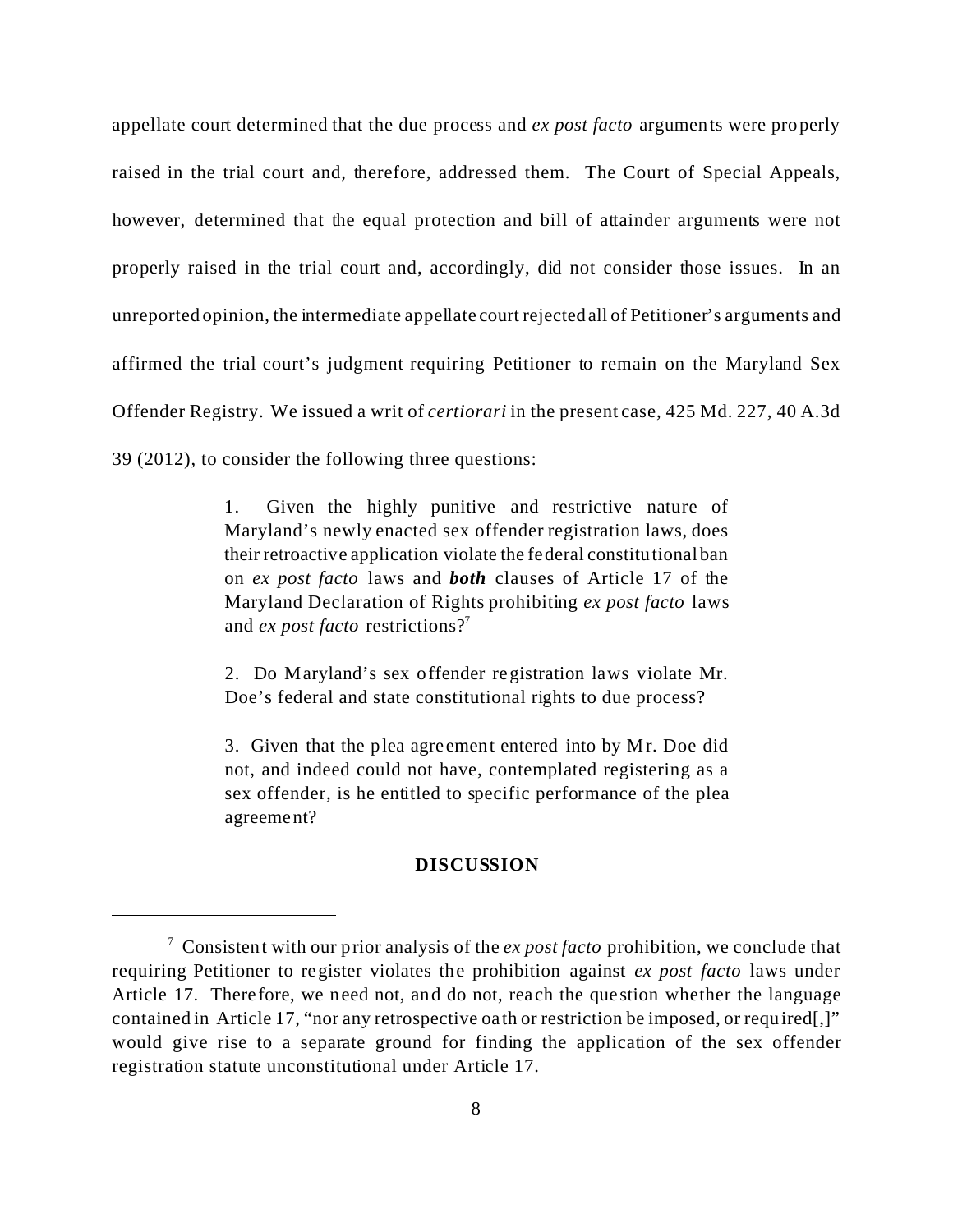As a preliminary matter, we shall address both parties' contentions that this Court should not consider certain arguments. First, the State asserts in its brief to this Court that Petitioner did not raise the *ex post facto* issue in his Complaint, and therefore, this Court, on review of the case, should not consider the issue. We reject this argument. Maryland Rule 8-131(a) provides that "[o]rdinarily, the appellate court will not decide any other issue unless it plainly appears by the record to have been *raised in or decided* by the trial court . . . ." Md. Rule 8-131(a) (emphasis added). As noted recently in *Duckett v. Riley*, 428 Md. 471, 476, 52 A.3d 84, 87 (2012) (quotation omitted), "to ascertain the meaning of a . . . rule of procedure we first look to the normal, plain meaning of the language." The use of the word "or" indicates that an issue must be raised in or decided by the trial court, but it is not necessary for both to occur to preserve the issue for appellate review. The *ex post facto* issue was raised in the trial court and addressed by both the State and the trial judge.<sup>8</sup> The issue

There are no constitutional violations [from imposing] registration upon Petitioner]. As I said, the General Assembly is well within its rights to . . . . to enact statutes requiring

(continued...)

<sup>&</sup>lt;sup>8</sup> During the hearing on the "Complaint for Declaratory Judgment," counsel for the State, Mr. Nathan, argued that the State can change a law to apply it retroactively. In response, the trial judge noted that "this [is] a question whether [] the requirement of the registration is punishment or a collateral consequence," alluding to a potential *ex post facto* issue. Mr. Nathan addressed the potential *ex post facto* issue arguing that in *Young v. State*, 370 Md. 686, 806 A.2d 233 (2002), this Court determined that sex offender registration was not a punishment. Mr. Nathan went on to argue that in *Smith v. Doe*, 538 U.S. 84, 123 S. Ct. 1140, 155 L. Ed. 2d 164 (2003), the United States Supreme Court held that the Alaskan sex offender registration statute did not violate the federal *ex post facto* clause. Then, later in the hearing, he argued: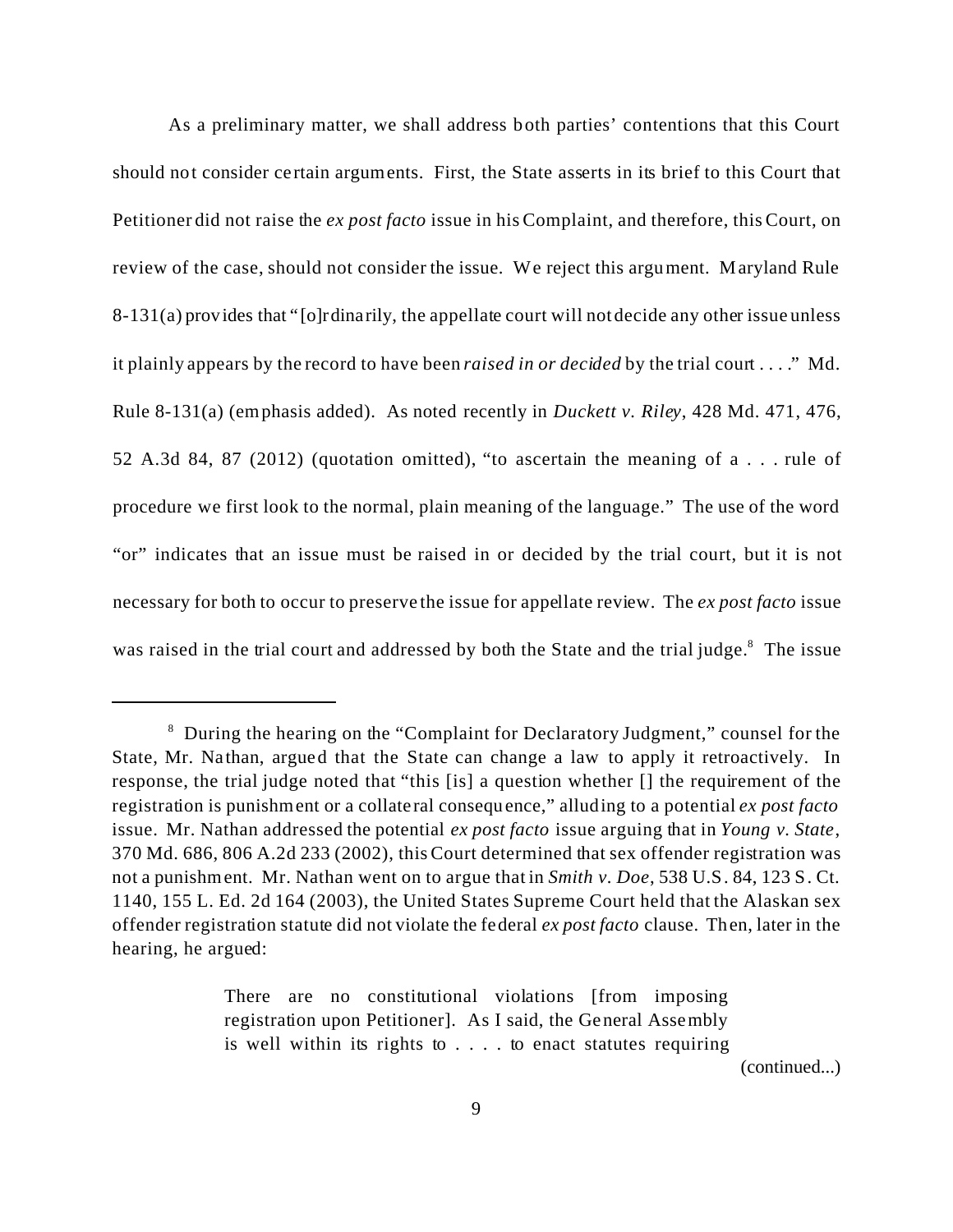was then raised in the Court of Special Appeals. Accordingly, the *ex post facto* issue is plainly preserved for our review.

Second, Petitioner includes in his Reply Brief to this Court a Motion to Strike the State's argument that federal law precludes "Maryland courts from granting [Petitioner] the relief he seeks . . . ." The State contends, in its brief to this Court, that the federal Sex Offender Registration and Notification Act, SORNA, 42 U.S.C. § 16901 *et. seq*., imposes upon Petitioner an "independent obligation to register as a Tier III sex offender." The State therefore, asserts that this Court cannot grant Petitioner the relief he seeks, "an order exempting [Petitioner] from an obligation to register as a Tier III sex offender." Petitioner specifically notes in his brief to this Court that he is challenging his registration requirements imposed by Maryland law, not federal law. Thus, the question of whether Petitioner is required to comply with federal law and what is required of Petitioner to comply is not before this Court. As Petitioner's federal obligations are not before us, we need not, and do not, address the issue of whether they require him to independently register.

Moreover, Petitioner seeks ultimately a declarationexempting him from the obligation to register under the Maryland sex offender registration statute. We have held that a declaratory judgment is appropriate when there is an actual controversy between the parties and the declaratory judgment will terminate the conflict. *See Green v. Nassif*, 426 Md. 258,

(...continued)

retroactive registration. The appellate courts in this State have upheld that. There is no *ex post facto* implication.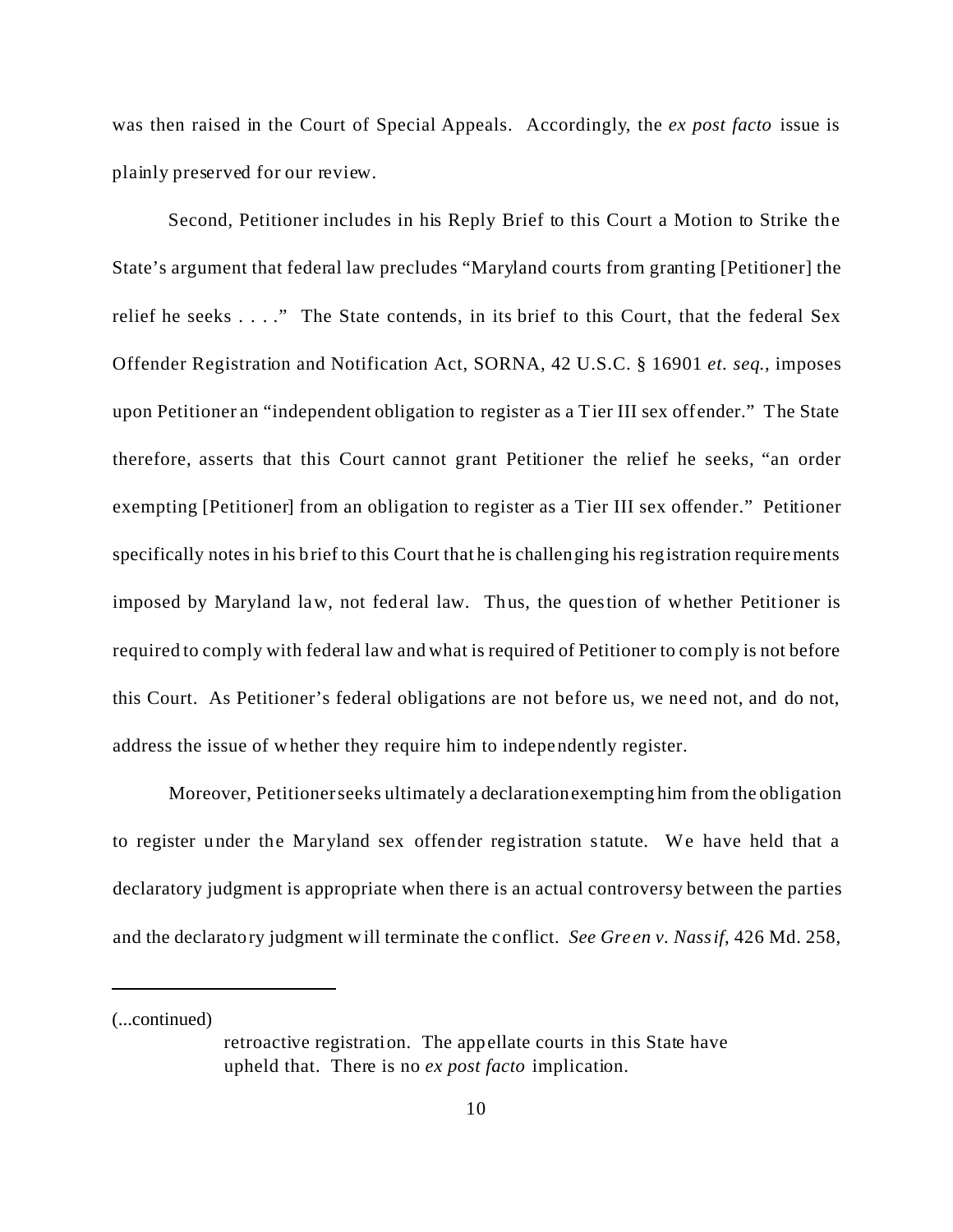292-93, 44 A.3d 321, 341-42 (2012); *Ocean Petroleum, Co. v. Yanek*, 416 Md. 74, 81-82, 5 A.3d 683, 687-88 (2010); Md. Code (1973, 2006 Repl. Vol.), § 3-409 of the Courts and Judicial Proceedings Article. In the present case, Petitioner is currently registered as a sex offender and is threatened with criminal prosecution, should he fail to comply with the law, under a Maryland statute that he claims is unconstitutional as applied to him. *See Grimm v. County Comm'rs. of Washington County*, 252 Md. 626, 632-33, 250 A.2d 866, 869 (1969) (citations omitted). In light of this actual controversy between the parties, a determination of whether the statute is unconstitutional as applied to Petitioner, and whether he should be removed from the Sex Offender Registry, will resolve the conflict. Therefore, pursuant to Maryland law, entry of a declaratory judgment would be proper and to do so would not require this Court to construe federal law with respect to SORNA.

#### **I. The Sex Offender Registration Statute in Maryland**

In order to address the *ex post facto* issue, it is necessary to provide some relevant history of sex offender registration in Maryland. In 1995, the Maryland General Assembly first enacted the Maryland sex offender registration statute. *State v. Duran*, 407 Md. 532, 546-47 n. 7, 967 A.2d 184, 192 n. 7 (2009) (quotation omitted); 1995 Md. Laws, Chap. 142. As enacted, the statute applied prospectively to sex offenders who committed their crimes after the statute went into effect on October 1, 1995. *See* 1995 Md. Laws, Chapter 142, § 3.

In 2001, the sex offender registration statute was amended and was applied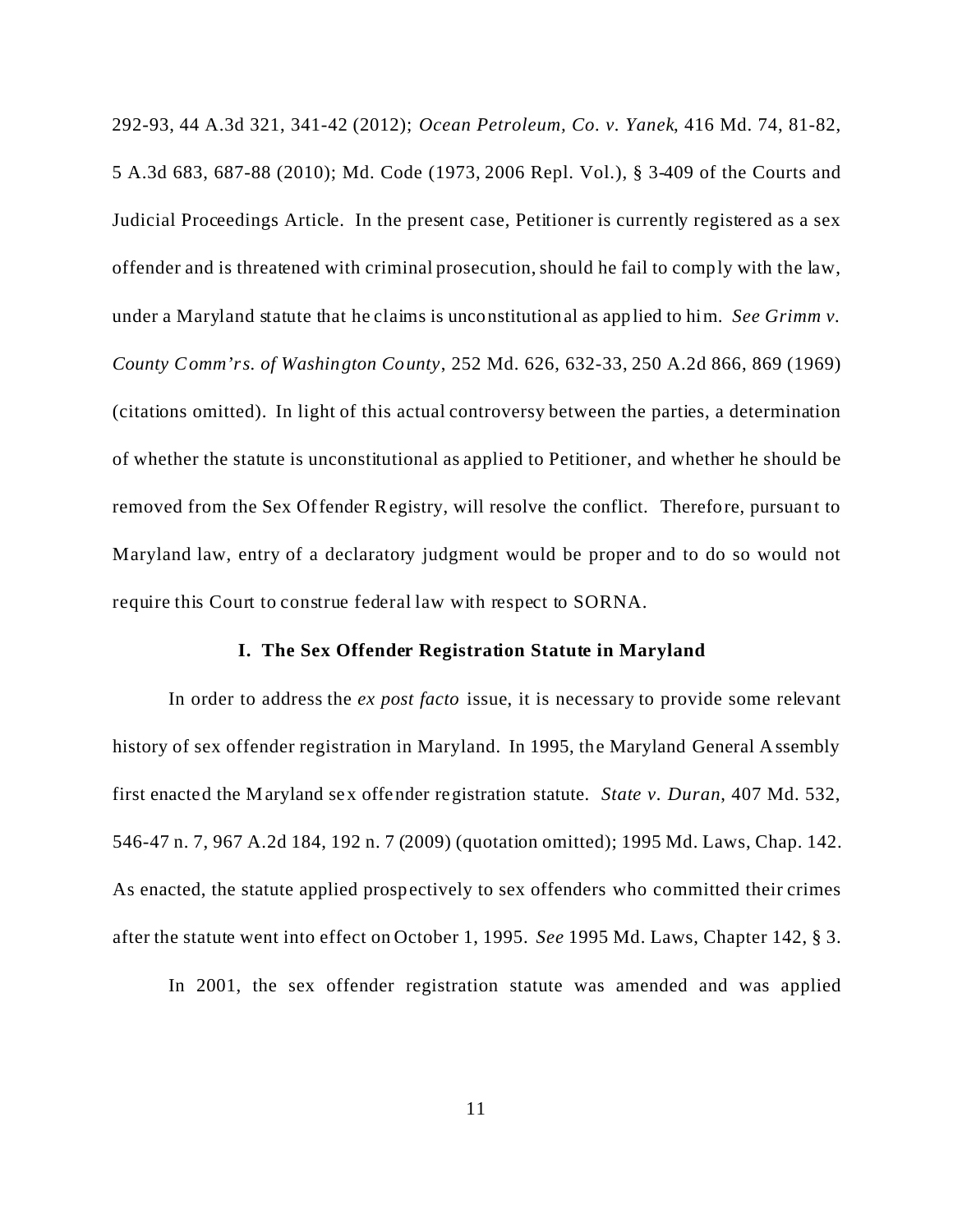retrospectively to different groups of sex offenders,<sup>9</sup> including "a child sex offender who committed [his or her] sexual offense on or before October 1, 1995" if that offender was "under the custody or supervision of the supervising authority on October 1, 2001." C.P. § 11-702.1 (2001); 2001 Md. Laws, Chap. 221.

In 2009, the retroactive application of the statute was once again amended and registration was required of a child sex offender who committed his or her crime before October 1, 1995 but was convicted on or after October 1, 1995, irrespective of when the offender was incarcerated or under supervision. *See* C.P. § 11-702.1 (2001, 2008 Repl. Vol., 2009 Cum. Supp.); 2009 Md. Laws, Chap. 541.

In 2010, the sex offender registration statute was amended again, and among other things, the amendment addressed the retroactive application of the statute. *See* C.P. § 11- 702.1 (2001, 2008 Repl. Vol., 2010 Cum. Supp.); 2010 Md. Laws, Chaps. 174 and 175. The 2010 amendment required retroactive registration of all persons who were already required to register on September 30, 2010, the day before the amendment went into effect. *See* C.P. § 11-702.1(a)(2) (2001, 2008 Repl. Vol., 2010 Cum. Supp.). This language had the

<sup>&</sup>lt;sup>9</sup> In the time since the Maryland sex offender registration statute went into effect in 1995, there have been a number of amendments to the statute. *See e.g.* Md. Code (1957, 1996 Repl. Vol., 1997 Cum. Supp.), Art. 27 § 792; Md. Code (1957, 1996 Repl. Vol., 1998 Cum. Supp.), Art. 27 § 792; Md. Code (1957, 1996 Repl. Vol., 1999 Cum. Supp.), Art. 27 § 792; C.P. § 11-701 *et seq.* (2001). As this opinion addresses whether the 2001, 2009, and 2010 amendments to the Maryland sex offender registration statute, applied retroactively to a child sex offender, violates the prohibition against *ex post facto* laws, we focus on those changes.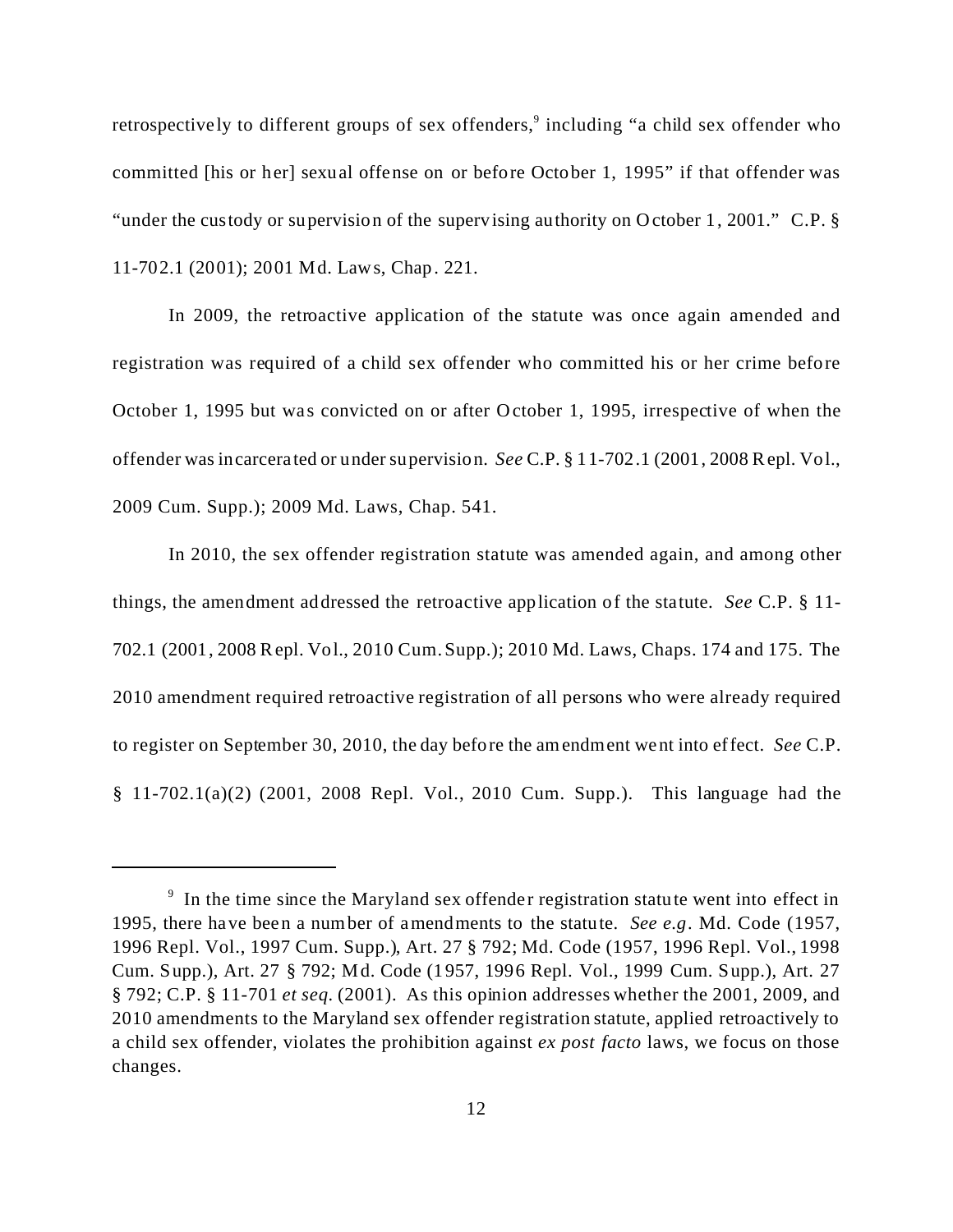consequence of incorporating the retroactive application of the statute as amended in 2009.

Petitioner committed the underlying child sex offense during the 1983-84 school year, long before 1995. He was not under custody or supervision of the State until after he was charged with the relevant offense in 2005. Therefore, Petitioner is required to register as a sex offender pursuant to the 2009 and 2010 amendments' retroactive application of the sex offender registration statute.

### **II. Constitutional Argument**

Petitioner argues that "[g]iven their highly punitive and restrictive nature, retroactive application of Maryland's sex offender registration laws violates the federal constitutional ban on *ex post facto* laws<sup>[10]</sup> and both clauses of Article 17 of the Maryland Declaration of Rights prohibiting *ex post facto* laws and *ex post facto* restrictions." In response, the State contends that "[t]he Court of Special Appeals correctly concluded that the Maryland [sex offender registration statute] does not violate either the federal or State . . . prohibitions on ex post facto laws." We conclude, however, that requiring Petitioner to register as a sex offender violates Article 17's prohibition against *ex post facto* laws; thus, we need not, and do not, address whether requiring Petitioner to register violates the prohibition against *ex post facto* laws under Article 1 of the federal Constitution.<sup>11</sup>

<sup>&</sup>lt;sup>10</sup> "Article I, Section 10 of the Constitution of the United States provides in part that 'no State shall . . . pass any . . . ex post facto Law . . . .'" *Khalifa v. State*, 382 Md. 400, 424, 855 A.2d 1175, 1189 (2004).

<sup>11</sup> In *Michigan v. Long*, 463 U.S. 1032, 103 S. Ct. 3469, 77 L. Ed. 2d 1201 (1983), (continued...)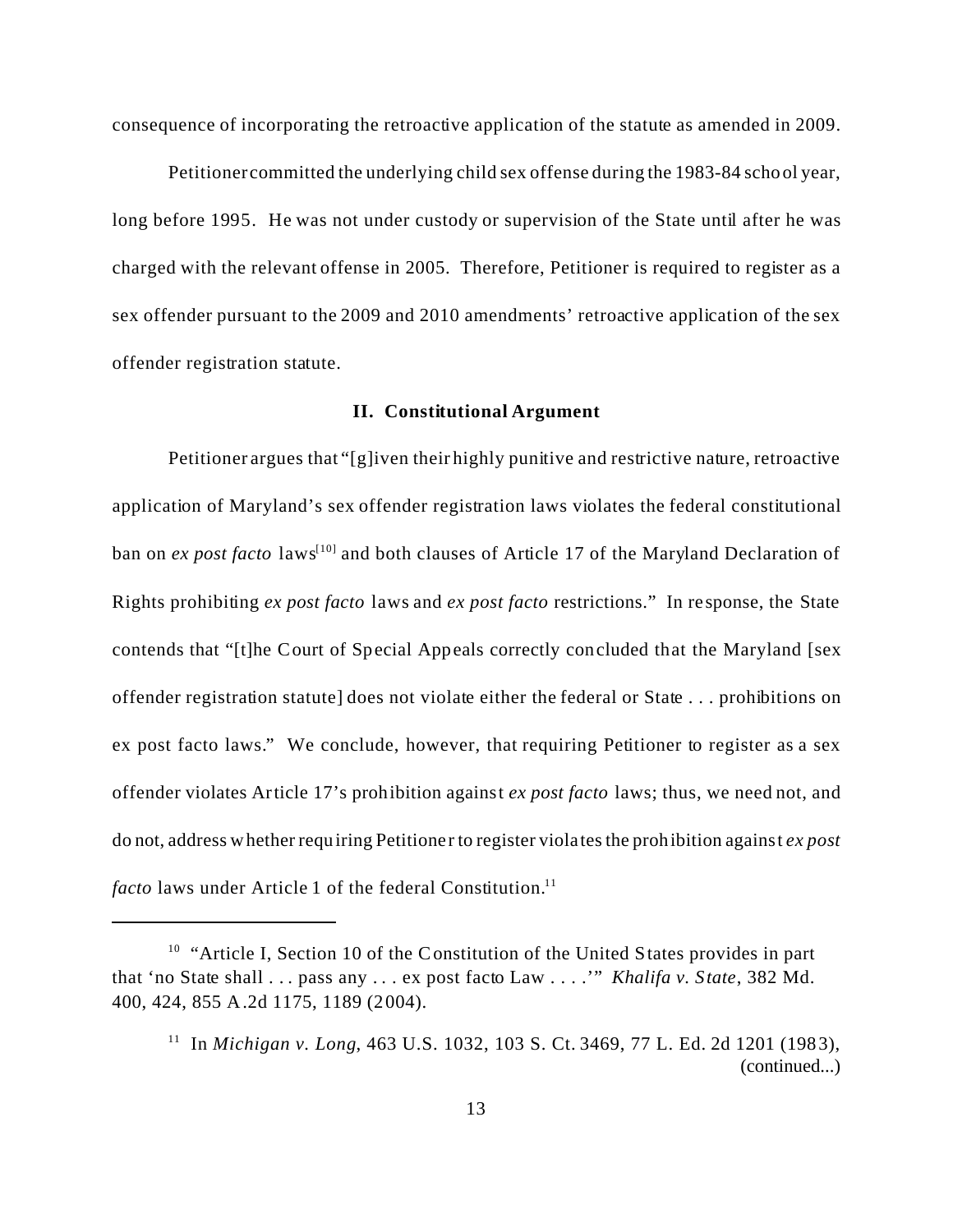Furthermore, in determining that the retroactive application of the statute violates Article 17, we need not, and do not, address whether requiring Petitioner to register affects his constitutional due process rights. We further offer no opinion on whether registration is a valid form of punishment under the Maryland Constitution or whether the other constitutional rights of registrants are affected by having to register as a sex offender under the Maryland sex offender registration statute. *See Smith v. Doe*, 538 U.S. 84, 114, 123 S. Ct. 1140, 1158-59, 155 L. Ed. 2d. 164, 190-91 (2003) (Stevens, J., dissenting) (concluding that the retroactive application of the Alaska sex offender registration statute violates the prohibition on *ex post facto* laws but does not give rise to a right to additional procedural

(...continued)

the United States Supreme Court held:

If a state court chooses merely to rely on federal precedents as it would on the precedents of all other jurisdictions, then it need only make clear by a plain statement in its judgment or opinion that the federal cases are being used only for the purpose of guidance, and do not themselves compel the result that the court has reached. In this way, both justice and judicial administration will be greatly improved. If the state court decision indicates clearly and expressly that it is alternatively based on bona fide separate, adequate, and independent grounds, [the United States Supreme Court], of course, will not undertake to review the decision.

463 U.S. at 1041, 103 S. Ct. at 3476, 77 L. Ed. 2d at 1214. Our judgment is based exclusively upon our interpretation of the protections afforded by Article 17 of Maryland's Declaration of Rights. *See Frankel v. Board of Regents*, 361 Md. 298, 313-14 n. 3, 761 A.2d 324, 332 n. 3 (2000) (citations omitted); *see also Marshall v. State*, 415 Md. 248, 260, 999 A.2d 1029, 1035-36 (2010) (citations omitted).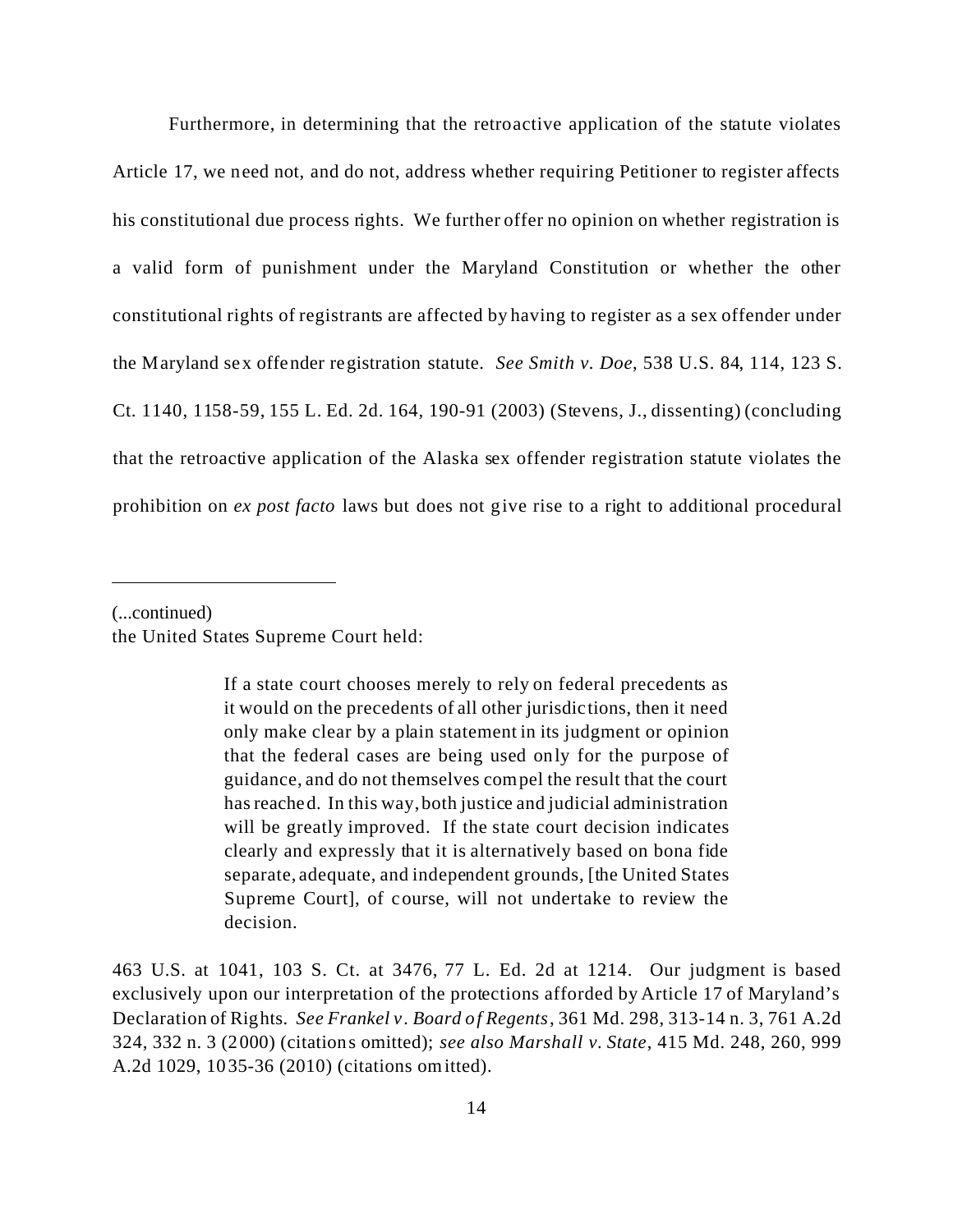safeguards under the Due Process Clause).

# **A. We examine Petitioner's contention pursuant to Article 17 of the Maryland Declaration of Rights.**

Article 17 of the Maryland Declaration of Rights provides:

That retrospective Laws, punishing acts committed before the existence of such Laws, and by them only declared criminal, are oppressive, unjust and incompatible with liberty; wherefore, no *ex post facto* Law ought to be made; nor any retrospective oath or restriction be imposed, or required.

Md. Decl. of Rts., Art. 17.

In the past, we have read the protection against *ex post facto* laws in Article 17 of the Declaration of Rights *in pari materia* with, or as generally having the same meaning as the *Ex Post Facto* Clause in Article 1 of the federal Constitution. *See Dep't of Public Safety and Corr. Serv. v. Demby*, 390 Md. 580, 608, 890 A.2d 310, 327 (2006) (citations omitted); *Khalifa v. State*, 382 Md. 400, 425, 855 A.2d 1175, 1189 (2004) (citations omitted); *Evans v. State*, 382 Md. 248, 280 n. 13, 855 A.2d 291, 310 n. 13 (2004) (citations omitted). We have indicated, however, that this Court will not always limit the protection provided by Article 17 to that which is provided by the federal Constitution. In *Allstate Ins. Co. v. Kim*, 376 Md. 276, 289-90, 829 A.2d 611, 618-19 (2003), we explained that when determining if the retroactive application of a statute "contravene[s] some Constitutional right or prohibition," including "violat[ing] the prohibition against *ex post facto* laws," we must consider *both* the federal and state protections because the standards may be different. Petitioner urges this Court to "join the growing number of states relying on their own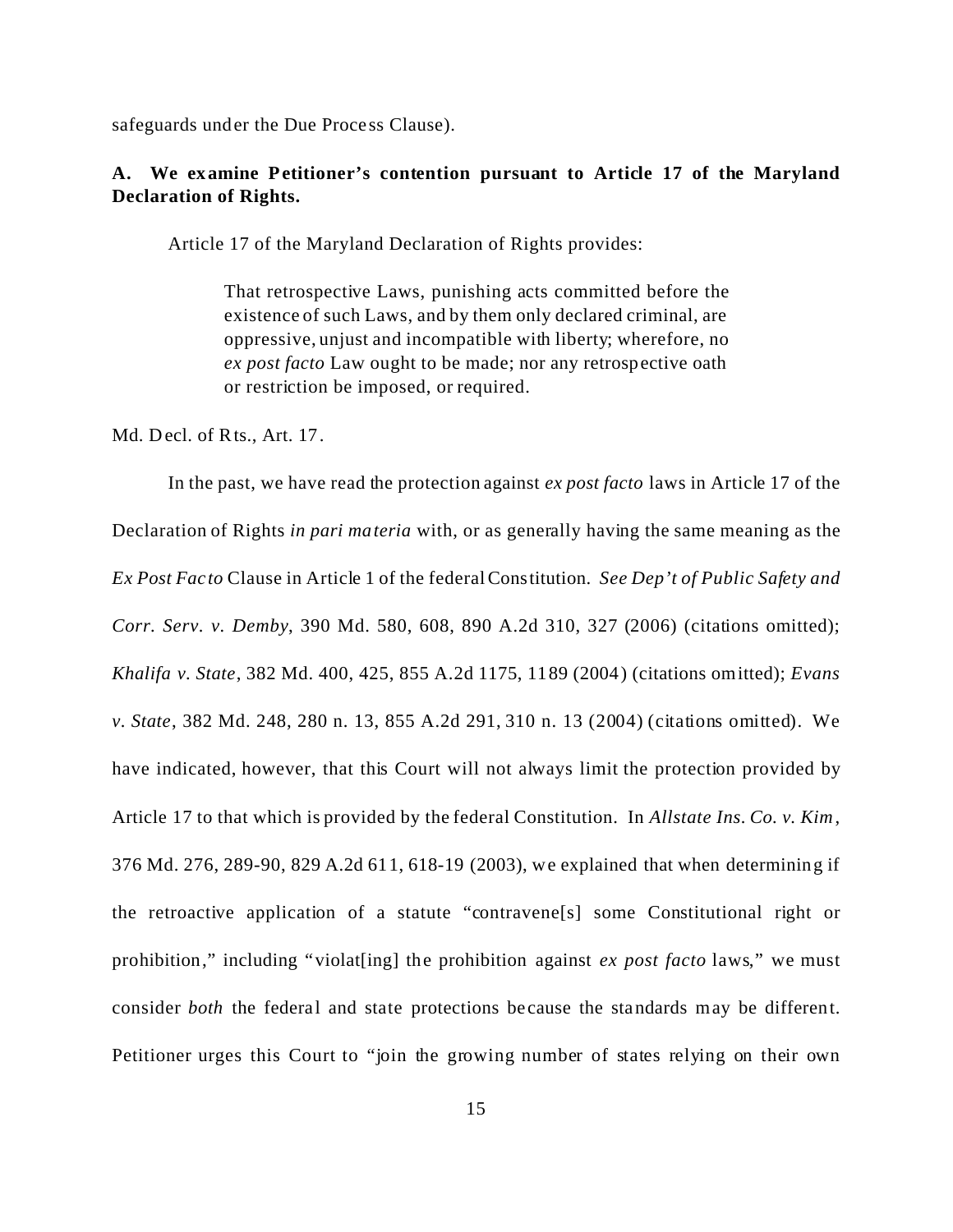constitutions to find [the retroactive application of sex offender registration] violative of *ex*

*post facto* prohibitions." <sup>12</sup>

Throughout our case law, we have recognized that, in many contexts, the protections provided by the Maryland Declaration of Rights are broader than the protections provided by the parallel federal provision. As we have stated:

> Many provisions of the Maryland Constitution . . . do have counterparts in the United States Constitution. We have often commented that such state constitutional provisions are *in pari materia* with their federal counterparts or are the equivalent of federal constitutional provisions or *generally* should be interpreted in the same manner as federal provisions. Nevertheless, we have also emphasized that, simply because a Maryland constitutional provision is *in pari materia* with a federal one or has a federal counterpart, does *not* mean that the provision will *always* be interpreted or applied in the same manner as its federal counterpart. Furthermore, cases interpreting and applying a federal constitutional provision are only persuasive authority with respect to the similar Maryland provisions.

*Dua v. Comcast Cable*, 370 Md. 604, 621, 805 A.2d 1061, 1071 (2002) (emphasis in original); *see also Attorney General v. Waldron*, 289 Md. 683, 714, 426 A.2d 929, 946 (1981) (citation omitted) ("Although the equal protectionclause of the fourteenth amendment

 $12$  The highest courts in Alaska and Indiana have concluded that a retroactive application of their state's own sex offender registration statute violates their respective state constitution's prohibition against *ex post facto* laws. *See Doe v. State*, 189 P.3d 999 (Alaska 2008); *Wallace v. State*, 905 N.E.2d 371 (Ind. 2009). Additionally, the highest court in Ohio determined that the retroactive application of changes to Ohio's sex offender registration statute violates the Ohio constitution's prohibition against "retroactive laws." *See State v. Williams*, 952 N.E.2d 1108 (Ohio 2011).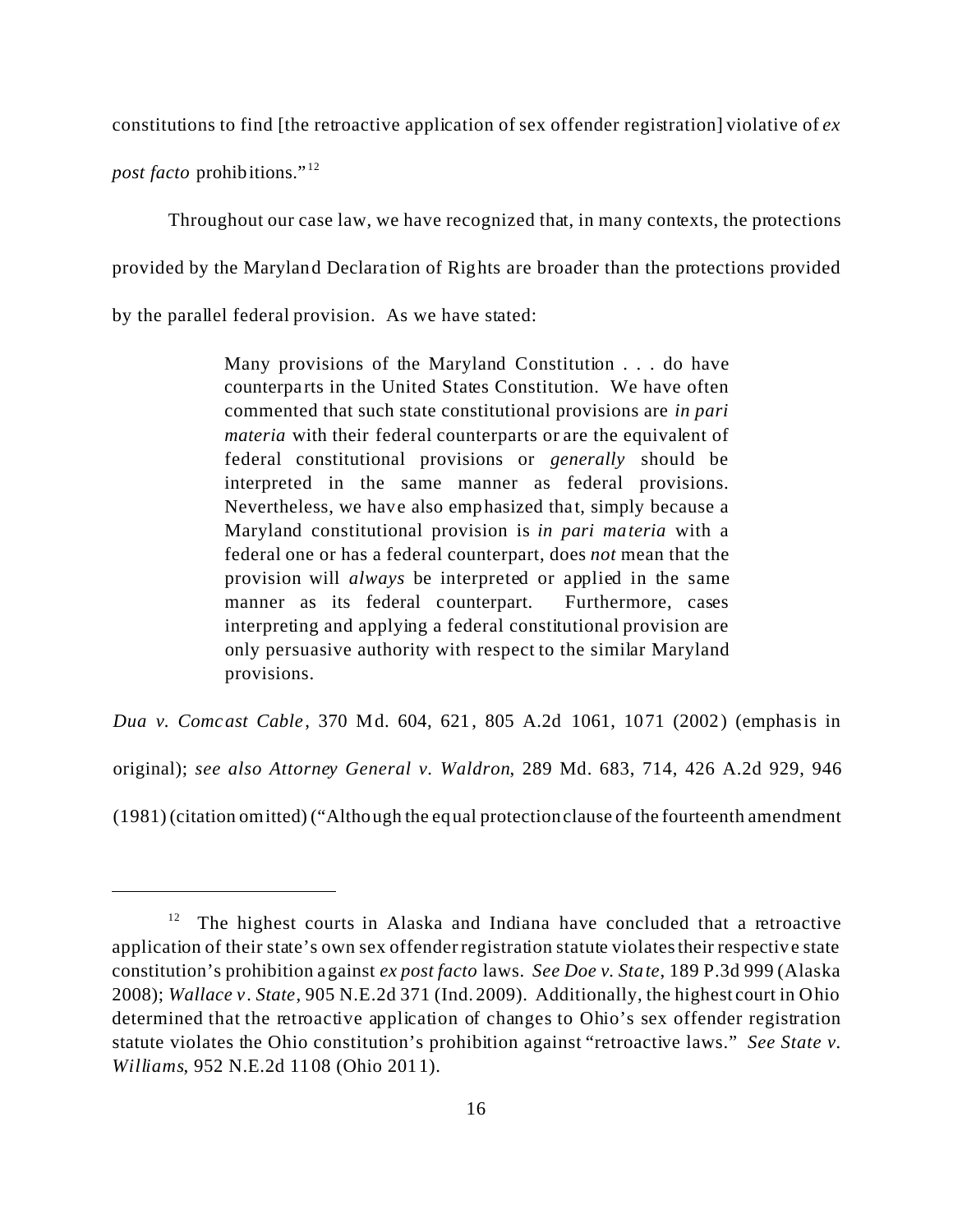and the equal protection principle embodied in Article 24 [of the Maryland Declaration of Rights] are 'in pari materia,' and decisions applying one provision are persuasive authority in cases involving the other, we reiterate that each provision is independent, and a violation of one is not necessarily a violation of the other."); *Green v. Zendrian*, 916 F. Supp. 493, 497-98 n. 3 and n. 4 (D. Md. 1996) (quoting *Murphy v. Edmonds*, 325 Md. 342, 354-55, 601 A.2d 102, 108 (1992)) (stating both that "the [Maryland] Court [of Appeals] has repeatedly held that state and federal provisions *in pari materia* are 'obviously independent and capable of divergent application[,]'" and that "[a] Maryland court has greater latitude than this [federal court] to decline to follow the [United States] Supreme Court's interpretation of the Maryland Declaration of Rights"). $^{13}$ 

In other contexts, we have ensured that the rights provided by Maryland law are fully

[T]he decisions of the [United States Supreme] Court are not, and should not be, dispositive of questions regarding rights guaranteed by the counterpart provisions of state law. Accordingly, such decisions are not mechanically applicable to state law issues, and state court judges and the members of the bar seriously err if they so treat them.

90 Harv. L. Rev. 502 (footnote omitted).

<sup>&</sup>lt;sup>13</sup> In his article, *State Constitutions and the Protection of Individual Rights*, 90 Harv. L. Rev. 489 (1977), United States Supreme Court Justice William J. Brennan Jr. noted that "state courts no less than federal are and ought to be the guardians of our liberties[,]" and counseled that "[S]tate courts cannot rest when they have afforded their citizens the full protections of the federal Constitution. State constitutions, too, are a font of individual liberties, their protections often extending beyond those required by the [United States] Supreme Court's interpretation of federal law." 90 Harv. L. Rev. at 491. Justice Brennan appealed to State courts to remember: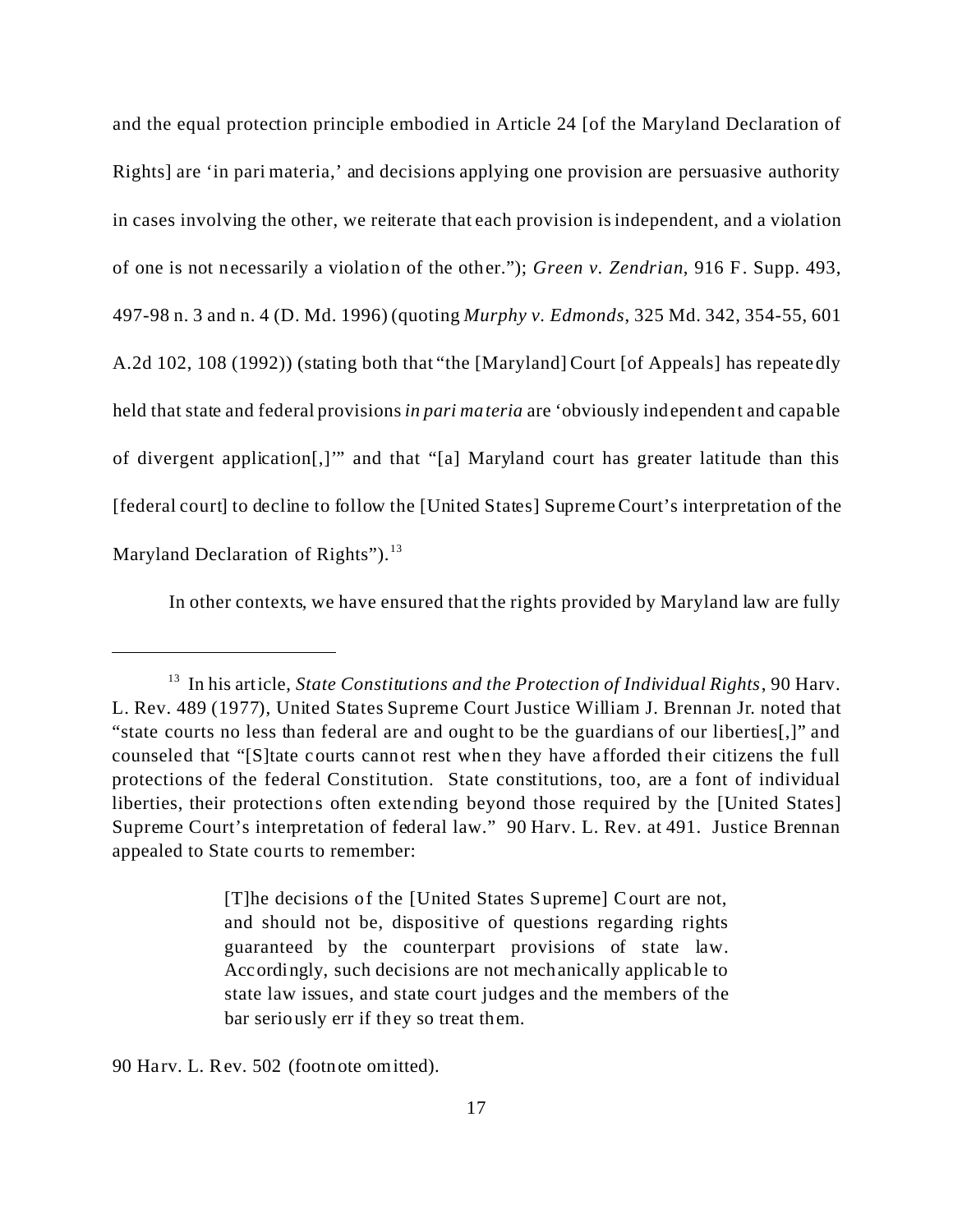protected by departing from the United States Supreme Court's analysis of the parallel federal right. *See Frey v. Comptroller of the Treasury*, 422 Md. 111, 177, 29 A.3d 475, 513 (2011) ( "[E]ven though we have already determined that the [challenged tax] does not violate the Equal Protection Clause of the federal Constitution, we must address separately whether, under the applicable Maryland authorities, that tax violates the State's equal protection guarantee."); *Parker v. State*, 402 Md. 372, 399, 936 A.2d 862, 878 (2007) (determining that if under the United States Supreme Court's interpretation of federal law, the Fourth Amendment's exclusionary rule does not apply to violations of the "knock and announce" rule, under "the peculiar circumstances" of that case, the evidence was still excludable if it violated Maryland's "knock and announce" rule); *Hardaway v. State*, 317 Md. 160, 163, 166-67, 169, 562 A.2d 1234, 1235, 1237, 1238 (1989) (determining that while the United States Supreme Court held that "giving a 'no adverse inference' instruction over a defendant's objection does not violate the defendant's Fifth Amendment privilege against self-incrimination," giving the instruction over defendant's objection in that case did violate Maryland's protections against self-incrimination); *Choi v. State*, 316 Md. 529, 535-36 n. 3, 545, 560 A.2d 1108, 1111 n. 3, 1115 (1989) (concluding that, while in only two previous situations had Article 22 of the Declaration of Rights been read to provide broader protections against being compelled to make a self-incriminating statement than the Fifth Amendment to the federal Constitution, under the facts of that case, "[E]ven if [the petitioner] had waived her Fifth Amendment privilege, she certainly did not waive her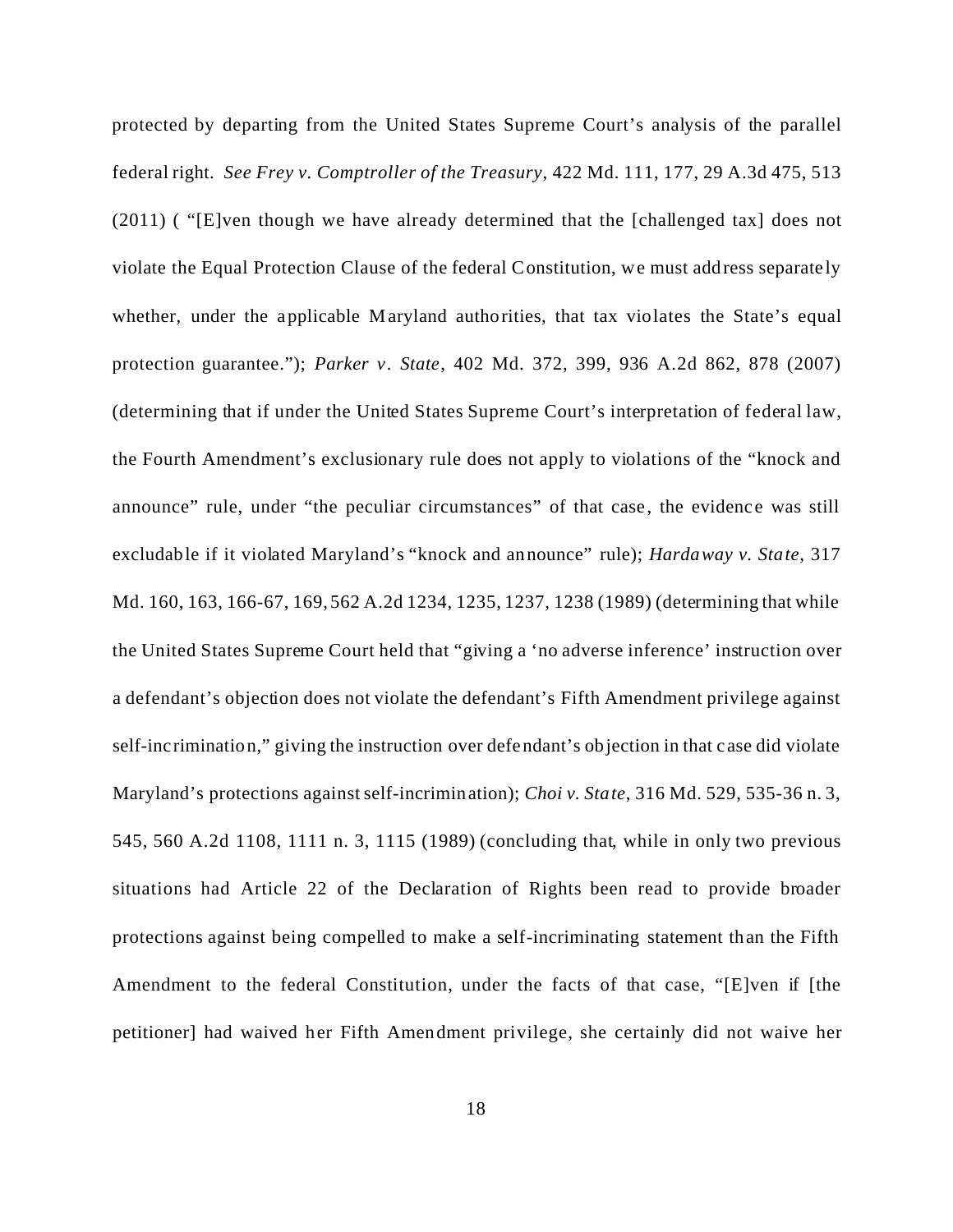privilege against compelled self-incrimination under Art[icle] 22 of the Maryland Declaration of Rights.").

We are persuaded, in the present case, to follow our long-standing interpretation of the *ex post facto* prohibition and depart from the approach taken by the United States Supreme Court when it analyzed the Alaskan sex offender registration statute in *Smith v. Doe*, 538 U.S. 84, 123 S. Ct. 1140, 155 L. Ed. 2d 164 (2003). In *Collins v. Youngblood*, 497 U.S. 37, 50, 110 S. Ct. 2715, 2723, 111 L. Ed. 2d 30, 44 (1990), the United States Supreme Court rejected the "disadvantage" standard, which, as noted below, was articulated in *Kring v. Missouri*, 107 U.S. 221, 235, 2 S. Ct. 443, 455, 27 L. Ed. 506, 511 (1883), and *Weaver v. Graham*, 450 U.S. 24, 29, 33-34, 101 S. Ct. 960, 964, 966-67, 67 L. Ed. 2d. 17, 23, 26 (1981), and adopted by this Court in *Anderson v. Dep't of Health & Mental Hygiene*, 310 Md. 217, 224, 226-27, 528 A.2d 904, 908, 909 (1987). We, however, have not abandoned the "disadvantage" analysis. Repeatedly in cases where we have addressed the *ex post facto* prohibition since the Supreme Court decided *Collins*, we have said, the "two critical elements" that "must be present" for a law to be unconstitutional under the *ex post facto* prohibition are that the law is retroactively applied and the application disadvantages the offender. In those cases, we have continued to express the *ex post facto* prohibition in terms of the disadvantages to the offender. Although the Supreme Court appears to have narrowed the scope of the federal Constitution's protection against *ex post facto* laws, we elect to follow the principle of *stare decisis* and continue to interpret Article 17 as offering broader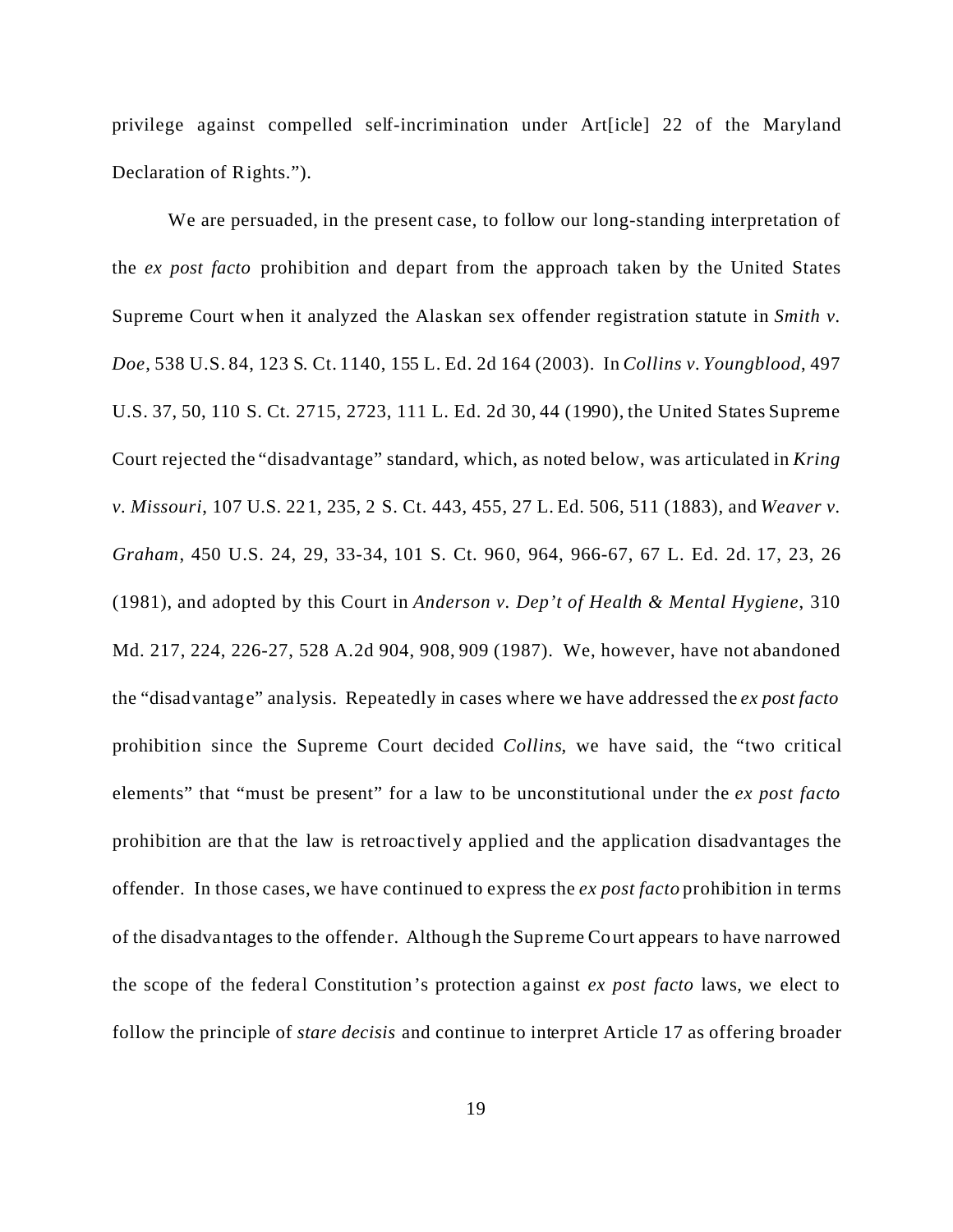protection.

The prohibition against *ex post facto* laws is rooted in a basic sense of fairness, namely that a person should have "fair warning" of the consequences of his or her actions and that a person should be protected against unjust, oppressive, arbitrary, or vindictive legislation. *See Demby*, 390 Md. at 608-09, 890 A.2d at 327 (citations and quotations omitted) (noting that there are "[t]wo paramount protections" provided by prohibitions against *ex post facto* laws; "the assurance that legislative Acts give fair warning of their effect and permit individuals to rely on their meaning until explicitly changed," and a restriction on "governmental power by restraining arbitrary and potentially vindictive legislation"); *Khalifa*, 382 Md. at 425, 855 A.2d at 1189 (emphasis and quotations omitted) (noting that the basis for *ex post facto* protections is to "assure that legislative Acts give fair warning of their effect[,]" and to "protect[] liberty by preventing governments from enacting statutes with manifestly unjust and oppressive retroactive effects"); *see also Lewis v. State*, 285 Md. 705, 713, 404 A.2d 1073, 1077 (1979) (citations omitted) (concluding that because a procedural rule, as it existed at the time of the defendant's trial, precluded the trial from going forward, even if this Court were to change the rule, we would do so prospectively because "Although it might not violate constitutional requirements to now modify the common law rule and apply such change retroactively to validate the defendant's unlawful trial, to do so may, in our view, impinge upon basic fairness."); *Commonwealth v. Murphy*, 451 N.E.2d 95, 99 (Mass. 1983) (recognizing that "the concept underlying the prohibition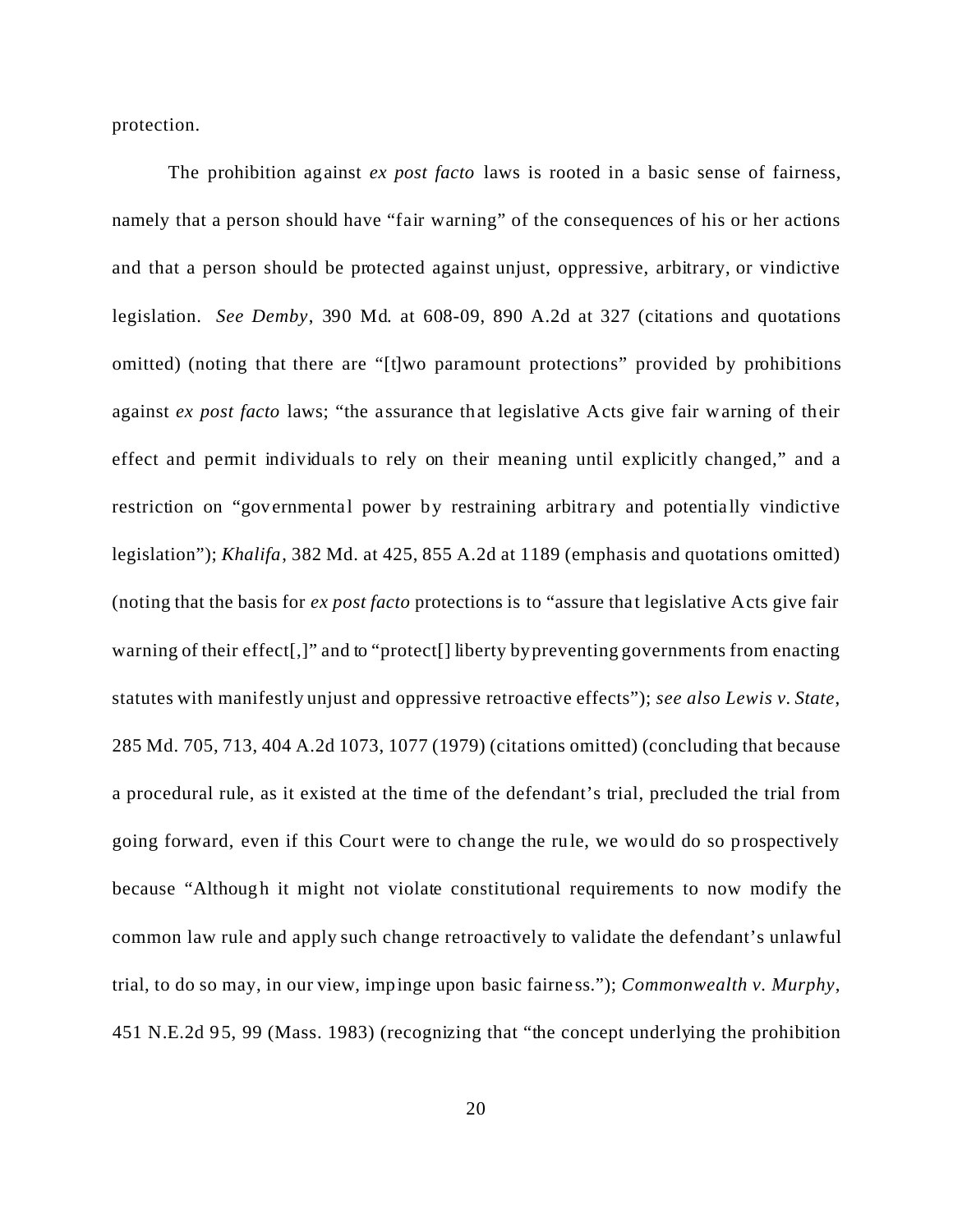against ex post facto laws is . . . based on fundamental fairness").

Based on principles of fundamental fairness and the right to fair warning within the meaning of Article 17, retrospective application of the sex offender registration statute to Petitioner is unconstitutional. As noted above, Petitioner committed his sex offense during the 1983-84 school year. The Maryland sex offender registration statute did not go into effect until over a decade later in 1995. As a result of the 2009 and 2010 amendments to the statute, the registration requirements were applied retroactively to Petitioner. He could not have had fair warning that he would be required to register. In fact, during the 2010 trial court proceedings in the present case, the trial judge, who also presided over Petitioner's original sentencing four years earlier, stated "no one could have anticipated, I certainly didn't in 2006, that in 2009, the law would change to require someone to register if an offense had occurred during the time period that it did occur in this particular case." If in 2006, "no one could have anticipated" that Petitioner would be required to register, he could hardly have had fair warning of the requirement two decades earlier. Petitioner could not have had fair warning of, and should not face, any legally imposed sanctions beyond those provided for at the time of the commission of his crime. *Cf. Khalifa*, 382 Md. at 426, 855 A.2d at 1190 (determining that the application of a law did not violate the *ex post facto* prohibition in part because it gave "fair warning" of its effect). Ensuring this protection is especially vital in this case because a sex offender registration statute "imposes significant affirmative obligations and a severe stigma on every person to whom it applies." *Wallace v. State*, 905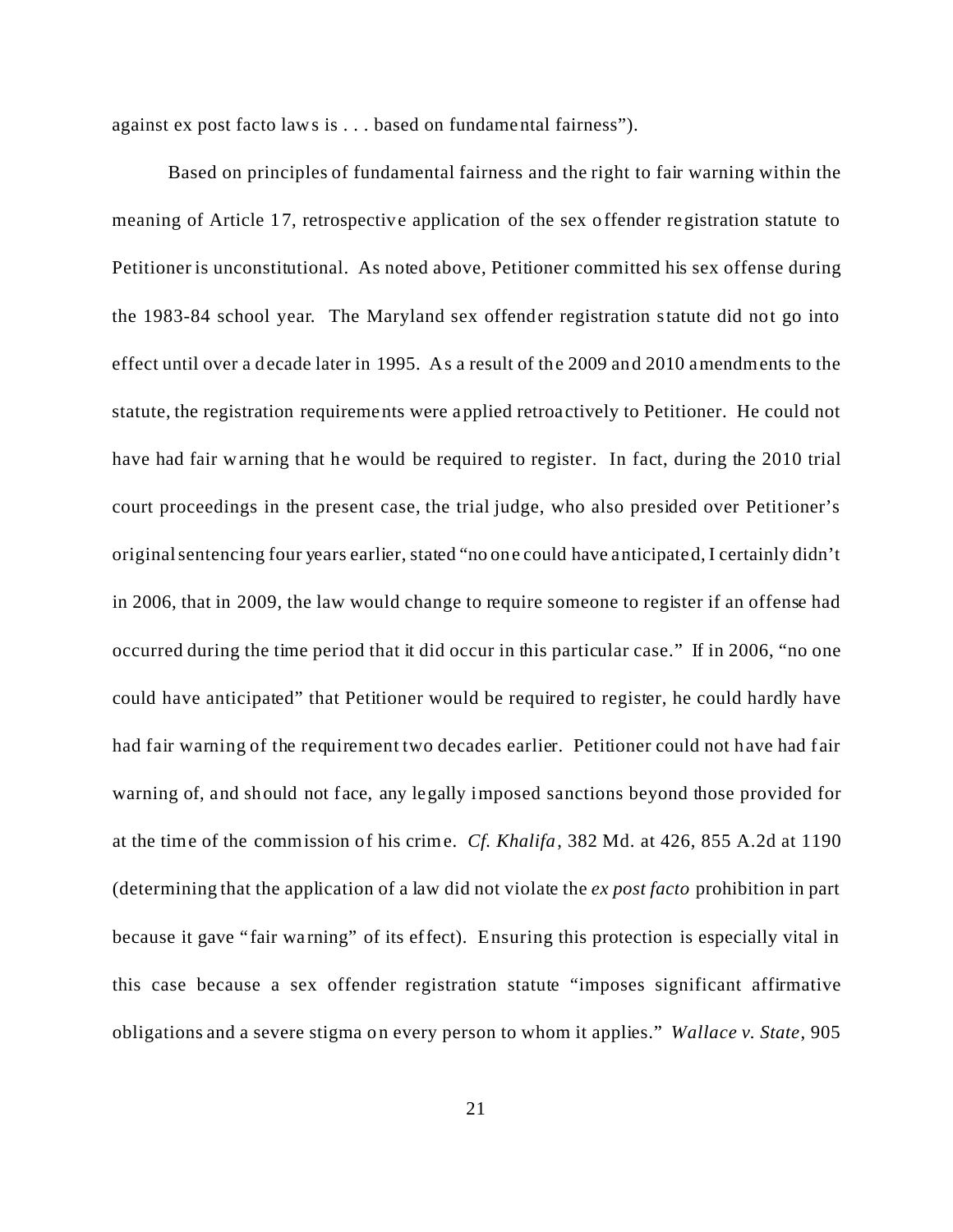N.E.2d 371, 379 (Ind. 2009).

Consistent with our precedent and the principles of fairness that underlie the *ex post facto* prohibition, we elect to diverge from limiting Article 17's protections to only those provided by federal law. In *Anderson v. Dep't of Health & Mental Hygiene*, 310 Md. 217, 528 A.2d 904 (1987), we were asked to determine whether a change in the law making it harder for a person to be released from a mental hospital, to which he had been committed as a result of a criminal conviction, violated both Article 17 and the federal prohibition against *ex post facto* laws. We first stated that both the federal and Maryland *ex post facto* prohibitions relate to "criminal or penal laws *or the consequences of an offense*." 310 Md. at 223, 528 A.2d at 907 (emphasis added). After noting that limitation, we concluded that the change in the law violated both prohibitions against *ex post facto* laws, by adopting the standard the United States Supreme Court applied when analyzing a federal *ex post facto* allegation in *Kring*, 107 U.S. at 235, 2 S. Ct. at 455, 27 L. Ed. at 511, namely that the prohibition "extends broadly to any law passed after the commission of an offense which . . . in relation to that offense, *or its consequences*, alters the situation of a party to his disadvantage[.]" 310 Md. at 224, 528 A.2d at 908 (emphasis in original) (quotations omitted).

In *Anderson*, we found further support for the "disadvantage" standard in four other United States Supreme Court cases: *Miller v. Florida*, 482 U.S. 423, 430-31, 107 S. Ct. 2446, 2451-52, 96 L. Ed. 2d 351, 360-61 (1987); *Weaver*, 450 U.S. at 29, 33, 101 S. Ct. at 964,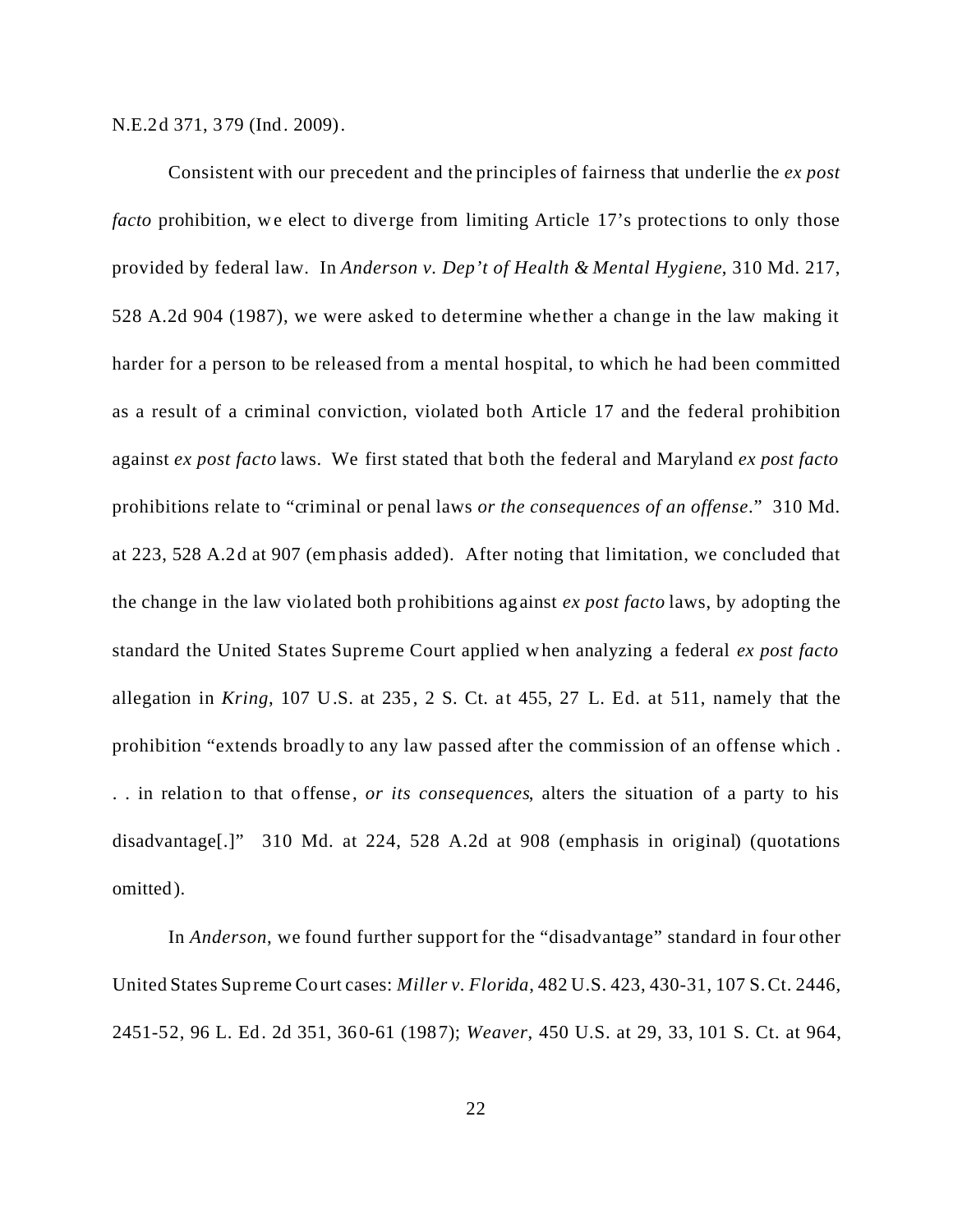966-67, 67 L. Ed. 2d. at 23, 26; *Lindsey v. Washington*, 301 U.S. 397, 401-02, 57 S. Ct. 797, 799, 81 L. Ed. 1182, 1186 (1937); and *In re Medley*, 134 U.S. 160, 171, 10 S. Ct. 384, 387, 33 L. Ed. 835, 840 (1890). 310 Md. at 226-27, 528 A.2d at 909. Three years later, in the 1990 case, *Gluckstern v. Sutton*, 319 Md. 634, 574 A.2d 898 (1990), we relied on this Court's opinion in *Anderson* and the Supreme Court's decisions in *Medley*, *Lindsey*, and *Weaver*, and held that a law making it more difficult for a person confined at the Patuxent Institution to be paroled violated Article 17 and Article 1 of the federal Constitution because it "clearly operated to [the offender's] disadvantage." 319 Md. at 664-67, 669, 574 A.2d at 912-14, 915.

Two weeks after this Court issued *Gluckstern*, the United States Supreme Court overruled *Kring*, and disavowed the notion that the federal "*Ex Post Facto* Clause . . . include[s] . . . any change which alters the situation of a party to his disadvantage. " *Collins v. Youngblood*, 497 U.S. 37, 50, 110 S. Ct. 2715, 2723, 111 L. Ed. 2d 30, 44 (1990) (quotation omitted). Rather, the Supreme Court limited the prohibition against *ex post facto* laws to only the categories enumerated in *Calder v. Bull*, 3 U.S., Dall. 386, 1 L. Ed. 648 (1798).<sup>14</sup> 497 U.S. at 50, 110 S. Ct. at 2723, 111 L. Ed. 2d at 44. The Supreme Court has

<sup>&</sup>lt;sup>14</sup> Those four categories are: (1) "[e]very law that makes an action done before the passing of the law, and which was *innocent* when done, criminal; and punishes such action[;]" (2) "[e]very law that *aggravates* a *crime*, or makes it *greater* than it was, when committed[;]" (3) [e]very law that *changes the punishment*, and inflicts a *greater punishment*, than the law annexed to the crime, when committed[;]" and (4) "[e]very law that alters the *legal* rules of *evidence*, and receives less, or different, testimony, than the law required at the (continued...)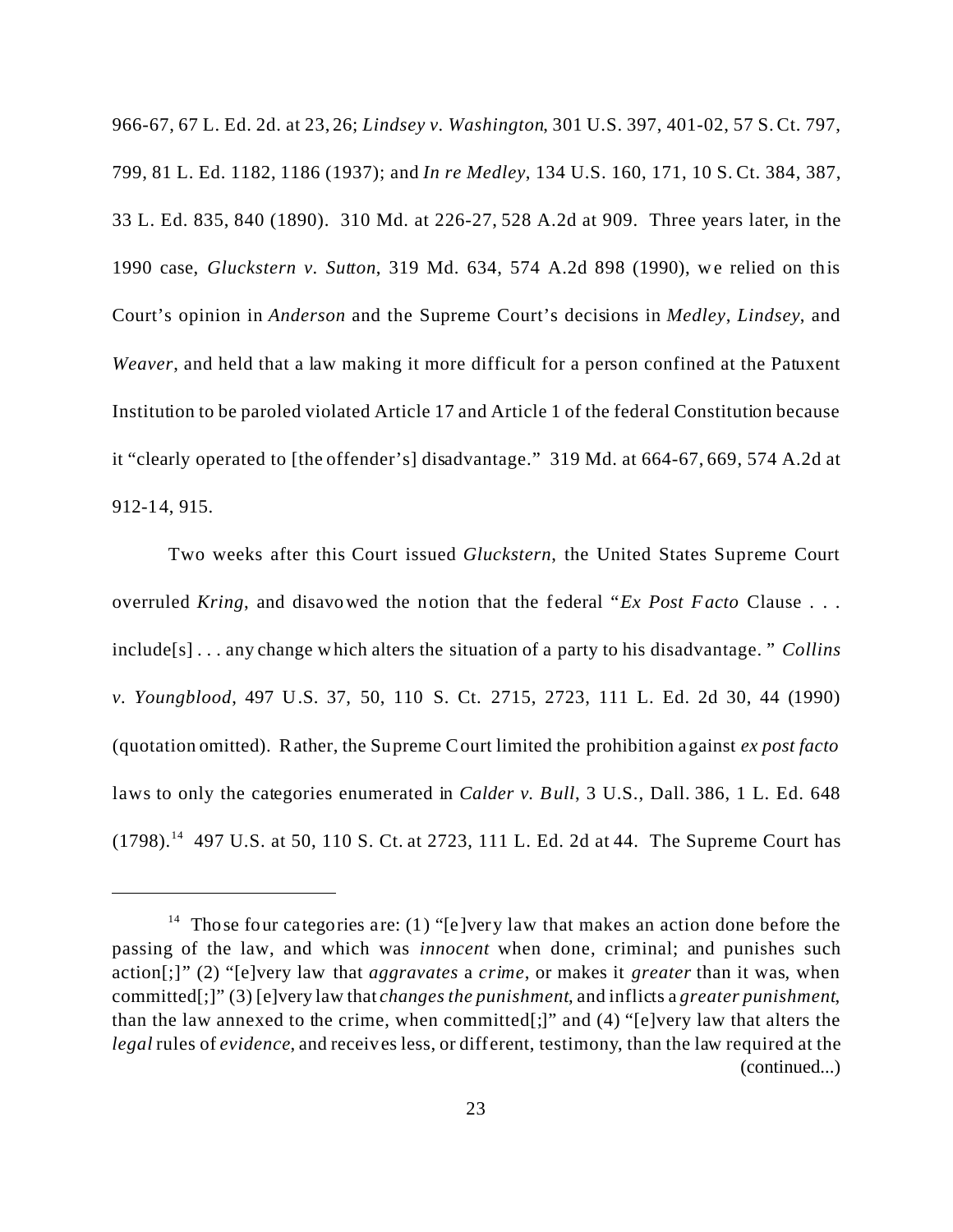explained the effect of *Collins* on the federal Constitution's prohibition against *ex post facto*

laws:

Our opinions in *Lindsey, Weaver*, and *Miller* suggested that enhancements to the measure of criminal punishment fall within the *ex post facto* prohibition because they operate to the "disadvantage" of covered offenders. . . . But that language was unnecessary to the results in those cases and is inconsistent with the framework developed in *Collins v. Youngblood* . . . . After *Collins*, the focus of the *ex post facto* inquiry is not on whether a legislative change produces some ambiguous sort of "disadvantage," . . . but on whether any such change alters the definition of criminal conduct or increases the penalty by which a crime is punishable.

*California Dep't of Corr. v. Morales*, 514 U.S. 499, 506-07 n. 3, 115 S. Ct. 1597, 1602 n. 3,

131 L. Ed. 2d 588, 595 n. 3 (1995) (citations omitted). In *Collins* and *Morales*, the Supreme Court abandoned the standard that the protection against *ex post facto* laws extends to laws, retroactively applied, that act to the disadvantage of the offender. We, however, have continued to interpret the prohibition against *ex post facto* laws, like the Supreme Court had in past cases, such as in *Weaver* and *Kring*, as protecting against laws, which, when retroactively applied, disadvantaged an offender. *See Dep't of Public Safety and Corr. Servs. v. Demby*, 390 Md. 580, 609, 890 A.2d 310, 327 (2006); *Khalifa*, 382 Md. at 426, 855 A.2d at 1189-90; *Frost v. State* , 336 Md. 125, 136, 647 A.2d 106, 112 (1994).

Four years after the *Collins* opinion, in a 1994 case, *Frost v. State* , we again looked

<sup>(...</sup>continued)

time of the commission of the offence, *in order to convict the offender*." *Calder v. Bull*, 3 U.S., Dall. 386, 390, 1 L. Ed. 648, 650 (1798) (emphasis in original).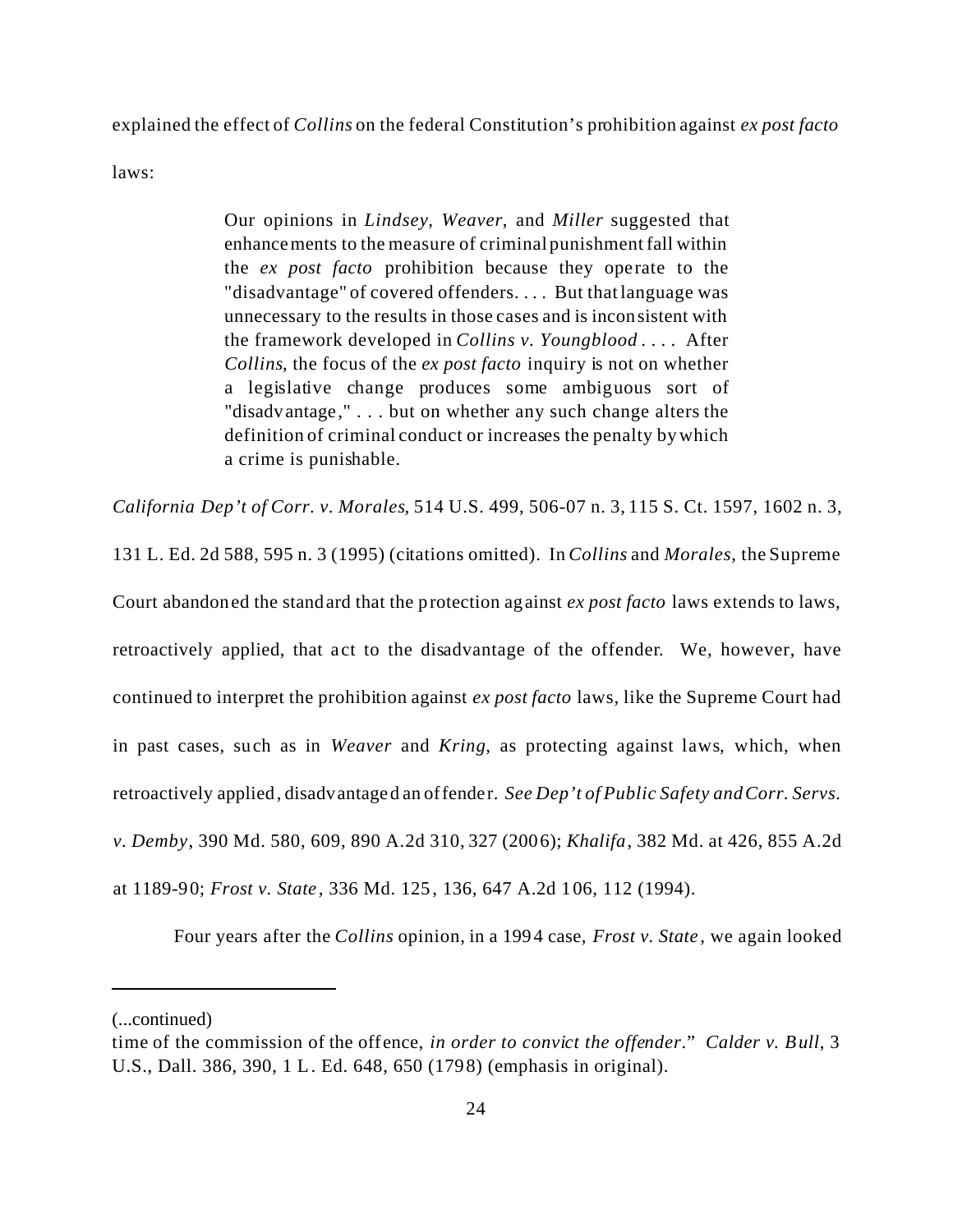to *Weaver* as persuasive authority when determining if a law violated both Article 17's and the federal Constitution's prohibition against *ex post facto* laws. Quoting *Weaver*, we stated that "[t]wo critical elements must be present for a criminal or penal law to be *ex post facto*: it must be retrospective, that is, it must apply to events occurring before its enactment, and it must *disadvantage* the offender affected by it." 336 Md. at 136, 647 A.2d at 112 (emphasis added) (quoting *Weaver*, 450 U.S. at 29, 101 S. Ct. at 964, 67 L. Ed. 2d at 23).

In 2003, in *Smith v. Doe*, 538 U.S. 84, 123 S. Ct. 1140, 155 L. Ed. 2d 164 (2003), the United States Supreme Court employed a different approach when it analyzed whether the retroactive application of the Alaskan sex offender registration statute violated the federal *ex post facto* prohibition. In determining that it did not, the Supreme Court applied a twopart analysis to conclude that the Alaskan statute did not "constitute[] retroactive punishment forbidden by the *Ex Post Facto* Clause." 538 U.S. at 92, 105-06, 123 S. Ct. at 1146, 1154, 155 L. Ed. 2d at 176, 185. First, the Court determined "that the intent of the Alaska Legislature [in enacting Alaska's sex offender registration statute] was to create a civil, nonpunitive regime." 538 U.S. at 96, 123 S. Ct. at 1149, 155 L. Ed. 2d at 179. Because the Supreme Court concluded that the Alaskan legislature intended the statute to be "civil," the Court next examined whether there was "the clearest proof" that the Alaskan sex offender registration statute was "so punitive either in purpose or effect as to negate [Alaska's] intention to deem it civil." 538 U.S. at 92, 123 S. Ct. at 1147, 155 L. Ed. 2d at 176 (quotations omitted). Using the factors articulated in *Kennedy v. Mendoza-Martinez*, 372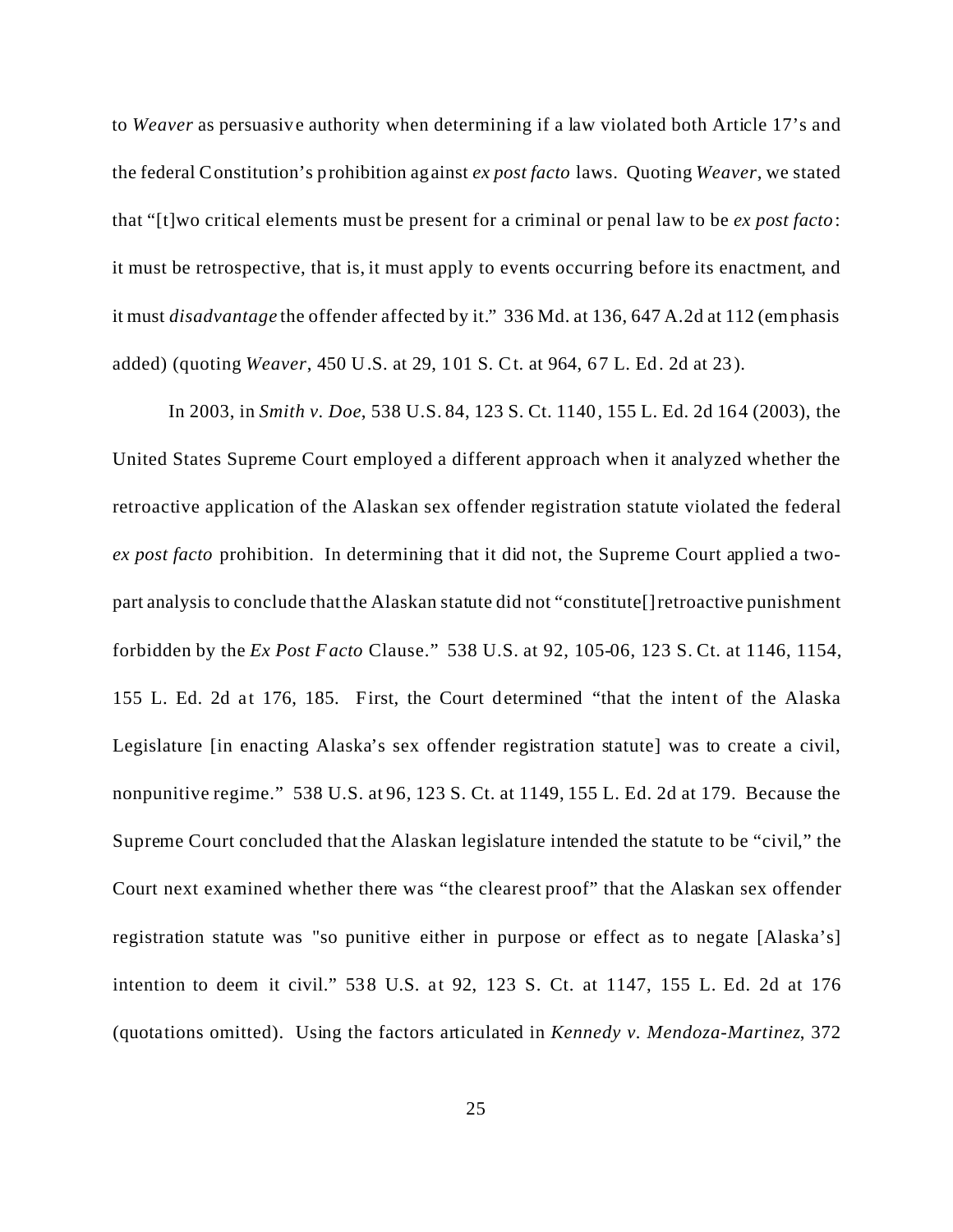U.S. 144, 168-69, 83 S. Ct. 554, 567-68, 9. L. Ed. 2d 644, 661 (1963), the Supreme Court determined that the party challenging the retroactive application of the statute "[could not] show, much less by the clearest proof, that the effects of the law negate Alaska's intention to establish a civil regulatory scheme[,]" and, therefore, concluded that Alaska's sex offender registration statute "is nonpunitive, and its retroactive application does not violate the [federal Constitution's] *Ex Post Facto* Clause." 538 U.S. at 97, 105-06, 123 S. Ct. at 1149, 1154, 155 L. Ed. 2d 179, 185.

Although the Supreme Court applied the two-part test and offered a more narrow protection in *Smith*, the next year, in *Khalifa*, this Court did not reference the Supreme Court's more limited two-part intent-effects test for addressing an alleged *ex post facto* violation. Rather, we reaffirmed our holding in *Frost*, that the "two critical elements" that "must be present" for a criminal or penal law to be an unconstitutional *ex post facto* law is that the law is retroactively applied to an offender, and that it disadvantages the offender. *Khalifa*, 382 Md. at 426, 855 A.2d at 1189-90. And, two years later, in *Demby*, we once again quoted *Weaver* and its statement that the "two critical elements" that needed to be proven to prohibit a penal or criminal law as an *ex post facto* law were that it was retroactively applied and that it disadvantaged the offender. 390 Md. at 609, 890 A.2d at 327.

With *Collins*, the Supreme Court limited the scope of the federal protection against *ex post facto* laws. We should not. Here, this Court is faced with a choice. We can follow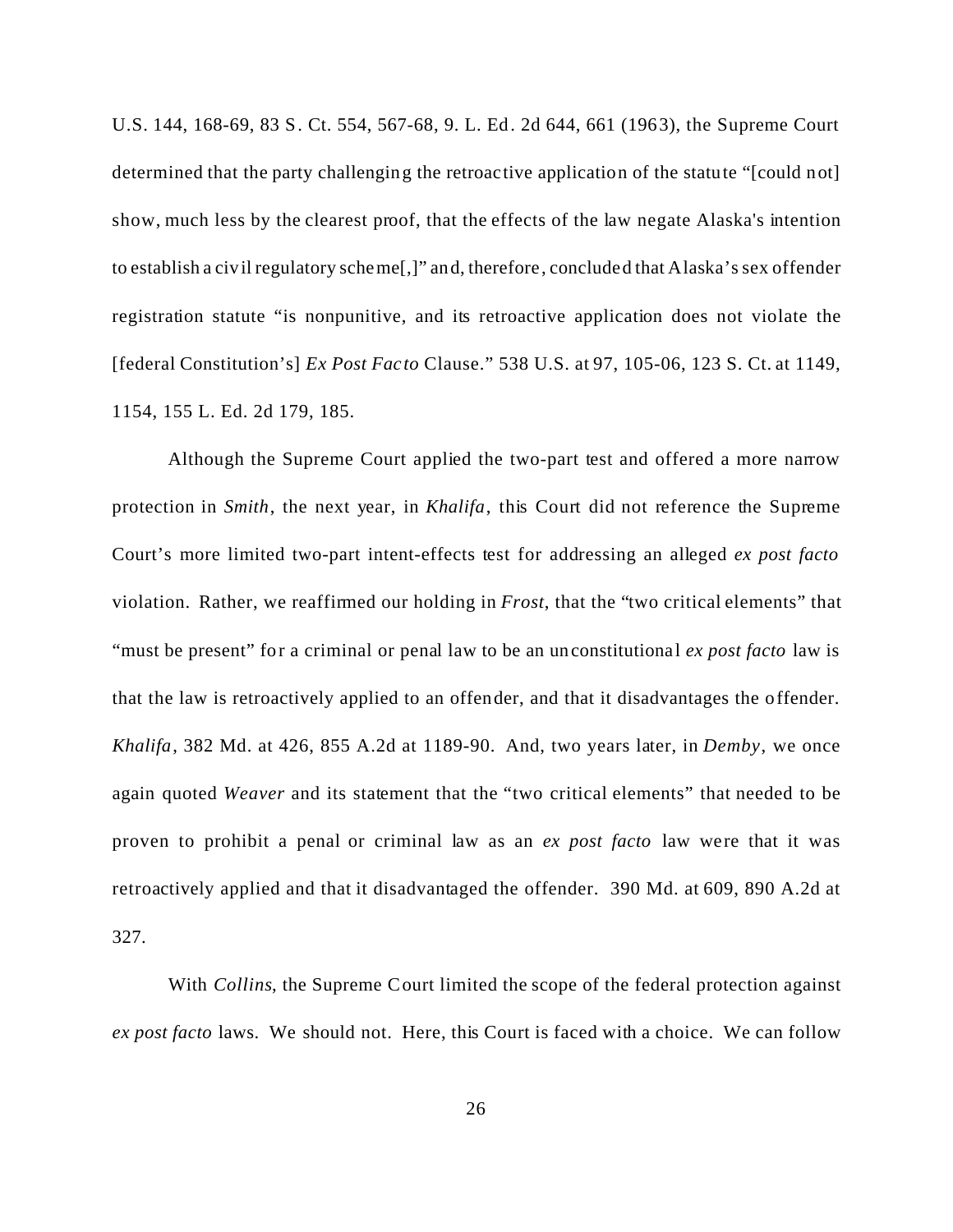*stare decisis* and continue to protect against laws that retroactively "disadvantage" an offender, which, as we maintained in *Anderson*, is "in manifest accord with the purpose of [the prohibition] to protect the individual rights of life and liberty against hostile retrospective legislation." 310 Md. at 224, 528 A.2d at 908 (quoting *Kring*, 107 U.S. at 229, 2 S. Ct. at 450, 27 L. Ed. at 509.) By doing so, we would, pursuant to Maryland law, continue to afford additional protections against *ex post facto* laws. Or, this Court can diverge from the standard we also acknowledged and confirmed in *Khalifa* and *Demby*, and instead follow the Supreme Court's analysis of the parallel federal protection applied in *Smith*, thereby narrowing the scope of Article 17's protections.<sup>15</sup>

As we have noted:

Our institutional devotion to stare decisis is not absolute, but we

<sup>15</sup> The United States Supreme Court decided *Smith v. Doe*, *supra*, in 2003. In 2004, we decided *State v. Raines*, 383 Md. 1, 857 A.2d 19 (2004). The dissenting opinion states that in *State v. Raines*, we "appl[ied] the intent-effects test of *Smith v. Doe* [to] conclud[e] that Maryland's DNA Collection Act is not an *ex post facto* law[.]" *See Doe v. Dep't of Public Safety and Corr. Serv.*, \_\_ Md. \_\_, \_\_, \_\_, A.3d \_\_, \_\_ (2013) (Dissenting Slip Op. at 8). To be clear, however, the initial opinion in *Raines*, following the standard set forth in *Smith*, is an opinion of only two judges of this Court. There were also two concurring opinions in *Raines*, however, those judges concurred only in the judgment and did not concur in the initial opinion. Moreover, when two members of this Court followed the *Smith* standard in *Raines*, they addressed the Article 17 protection together with the federal *ex post facto* protection. 383 Md. at 26, 857 A.2d at 34. In the present case, we address Article 17's prohibition against *ex post facto* laws independently of the federal prohibition. In doing so, we note that we have never abandoned the analysis applied in *Anderson* and *Gluckstern*, that Article 17's prohibition "extends broadly to any law passed after the commission of an offense which . . . in relation to that offense, *or its consequences*, alters the situation of a party to his [or her] disadvantage[.]" *Anderson*, 310 Md. at 224, 528 A.2d at 908 (emphasis in original) (citations omitted).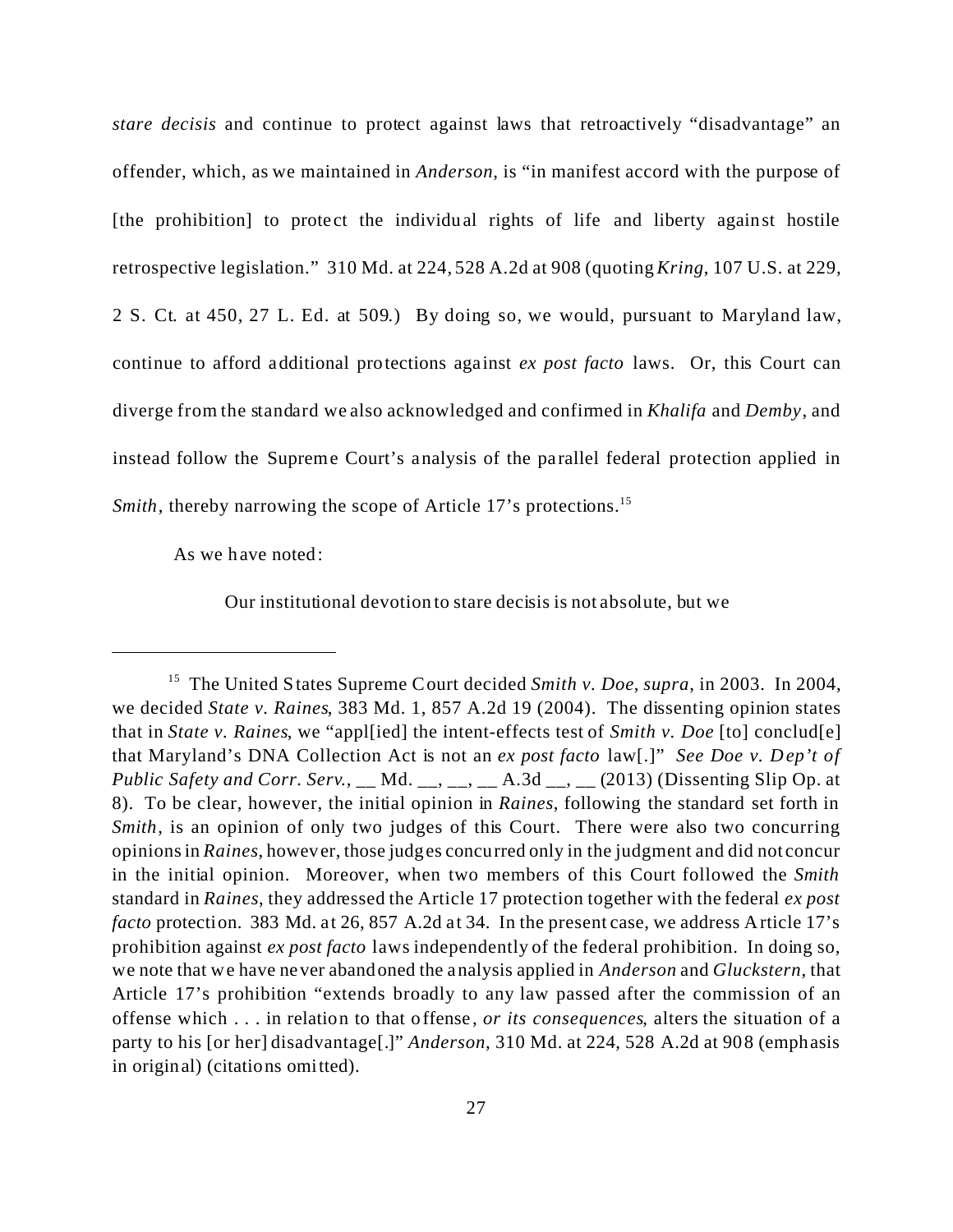nonetheless remain deeply respectful of the doctrine. Adherence to stare decisis is our preferred course because it promotes the evenhanded, predictable, and consistent development of legal principles, fosters reliance on judicial decisions, and contributes to the actual and perceived integrity of the judicial process. Only a fundamental change in factual or legal circumstances will justify departing from this principle.

*Houghton v. Forrest*, 412 Md. 578, 586-87, 989 A.2d 223, 228 (2010) (citations and quotations omitted). The State has failed to persuade us that we should overrule *Anderson* and its progeny, and limit the protections provided by Article 17 to only those provided by the federal Constitution.<sup>16</sup> Rather, with today's holding we reaffirm that Article 17 prohibits, under the *ex post facto* prohibition, "any law passed after the commission of an offense which . . . in relation to that offense, *or its consequences*, alters the situation of a party to his [or her] disadvantage." *Gluckstern*, 319 Md. at 664, 574 A.2d at 913 (quoting *Anderson*, 310 Md. at 224, 528 A.2d at 908) (further quotations omitted).

<sup>&</sup>lt;sup>16</sup> Applying this Court's long-standing approach rather than following the United States Supreme Court's approach to the federal Constitution's prohibition against *ex post facto* laws, recognizes that Article 17, previously codified as Article 15, is an independent protection provided by the Maryland Constitution; an independent provision for over 230 years. *See* Dan Friedman, *The History, Development, and Interpretation of the Maryland Declaration of Rights*, 70 Temp. L. Rev. 945, 964 (1997) (noting that the protection against *ex post facto* laws has been in the Maryland Declaration of Rights since 1776); 1 Bernard Schwartz, *the Bill of Rights: A Documentary History*, at 281 (N.Y. 1971) (same). To ensure the independent protection intended by Article 17, we elect not to follow the United States Supreme Court or narrow the scope of the prohibition against *ex post facto* laws.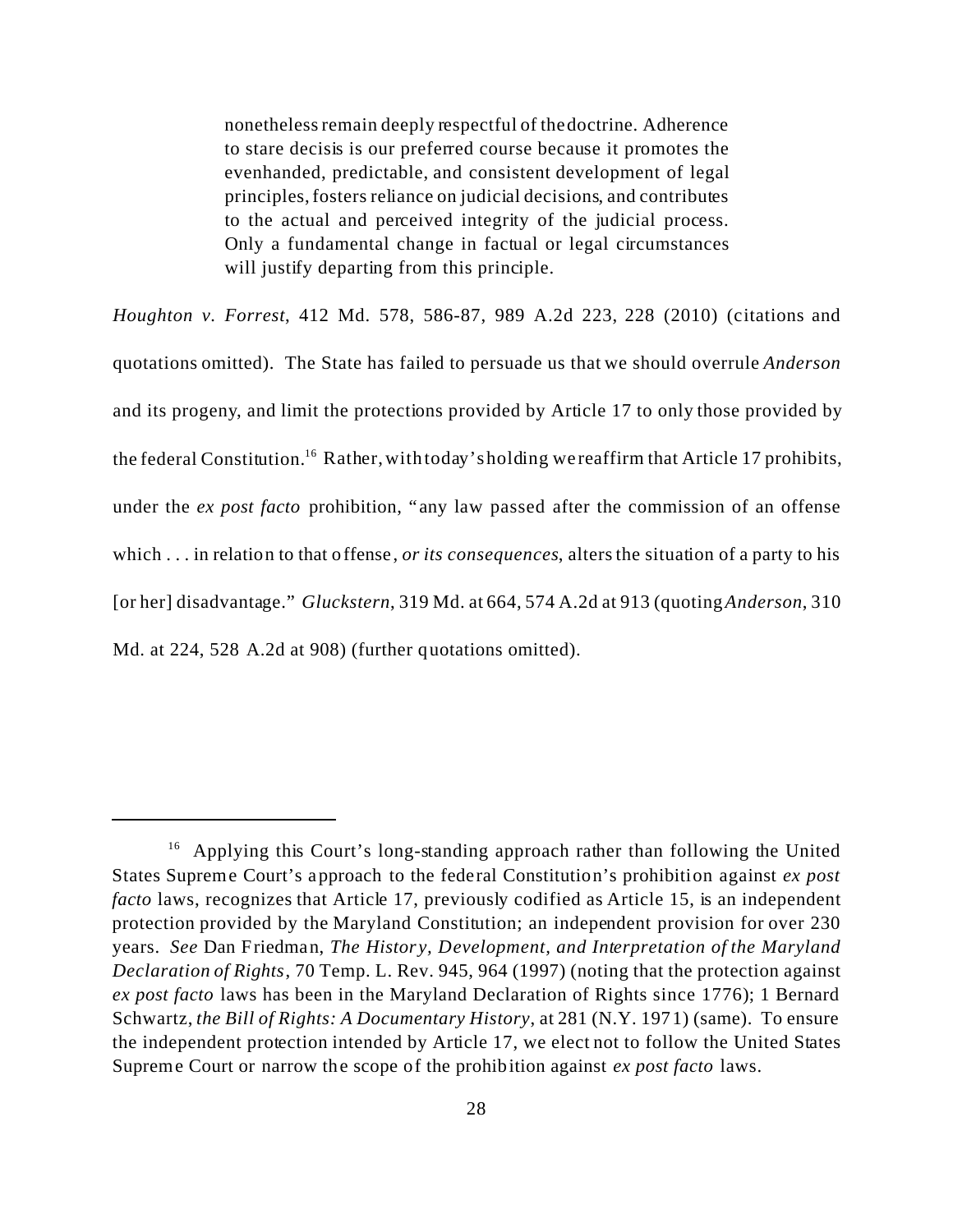# **B. Requiring Petitioner to register violates Article 17 of the Maryland Declaration of Rights.**

In the present case, the Maryland sex offender registration statute is applied retroactively to Petitioner. Only the retroactive application of laws will implicate Article 17's protections. *See Demby*, 390 Md. at 593 n. 10, 890 A.2d at 318 n.10 (emphasis and quotation omitted) ("To prevail in an *ex post facto* claim, [claimants] must first show that the law that they are challenging applies retroactively to conduct that was completed before the enactment of the law in question  $\dots$ ."). As noted above, Petitioner's duty to register is imposed as a result of his conviction for a sex offense committed during the 1983-84 school year. The Maryland sex offender registration statute was passed in 1995. And, Petitioner was not required to register until sex offender registration was retroactively applied to him in 2009.

As we have determined that the sex offender registration statute has been applied retroactively to Petitioner, we next conclude that imposing registration upon Petitioner changes the consequences of Petitioner's crime to his disadvantage.

Article 17's prohibition is not implicated in purely civil matters. *See Spielman v. State*, 298 Md. 602, 609, 471 A.2d 730, 734 (1984) (quoting *Braverman v. Bar Ass'n of Baltimore*, 209 Md. 328, 348, 121 A.2d 473, 483 (1956)) (citations omitted) ("[I]n Maryland, 'the prohibition of *ex post facto* laws applies only to criminal cases. There is no clause in the Maryland Constitution prohibiting retrospective laws in civil cases.'"). The State argues that the Maryland sex offender registration statute "has the non-punitive purpose of protecting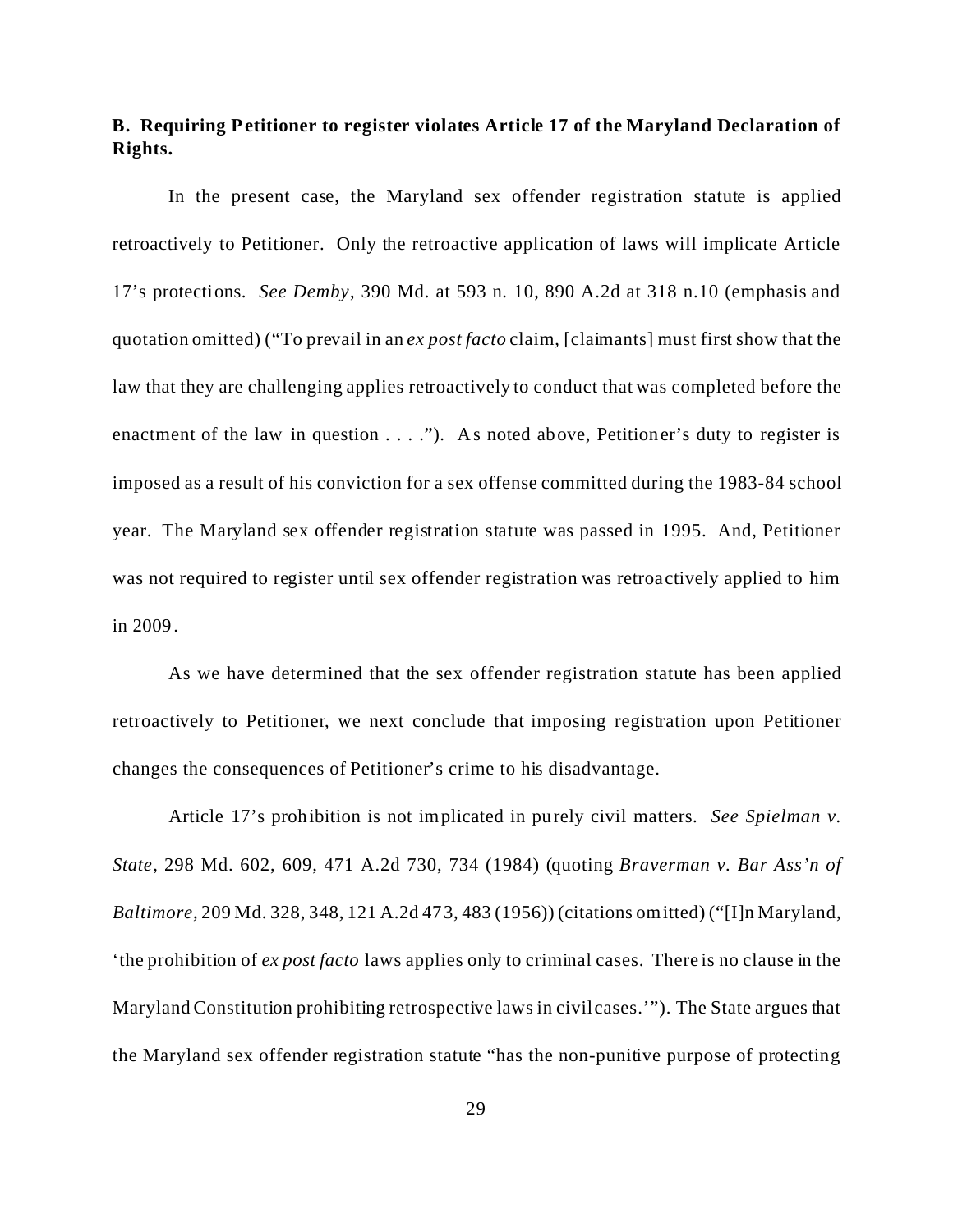children and the public from recidivist sex offenders." As we have previously noted, however, protection of the public is also a reason for incarcerating an offender. *Anderson*, 310 Md. at 228, 528 A.2d at 910. And, as we stated in *Anderson*, "the fact that a particular proceeding or matter is labeled 'civil' rather than 'criminal' does not necessarily remove it from the ambit of the ex post facto prohibition." 310 Md. at 225, 528 A.2d at 908 (citation omitted). We reaffirm that Article 17's "prohibition extends broadly to any law passed after the commission of an offense which . . . in relation to that offense, *or its consequences*, alters the situation of a party to his disadvantage." *Gluckstern*, 319 Md. at 664, 574 A.2d at 913 (emphasis in original) (quoting *Anderson*, 310 Md. at 224, 528 A.2d at 908) (further quotations omitted).

We begin by observing that Petitioner is required to register as a direct consequence of his commission of a sex offense and subsequent conviction for that offense. But for the fact that Petitioner committed a child sex crime and was subsequently convicted for that offense, he would not be labeled a Tier III sex offender and he would not be required to register. *See* C.P. §§ 11-701(q)(1)(ii); 11-704(a)(3) (2001, 2008 Repl. Vol., 2012 Cum. Supp.). Thus, imposing registration alters the consequences for a prior crime and implicates the *ex post facto* prohibition. *See Anderson,* 310 Md. at 224, 230, 528 A.2d at 908, 911 (citations omitted) (noting that commitment to a state mental institution "is a direct consequence of adjudications at [Mr. Anderson's] criminal trial that he was guilty of committing a crime but insane at the time of the crime[,]" and concluding that "[c]onsidering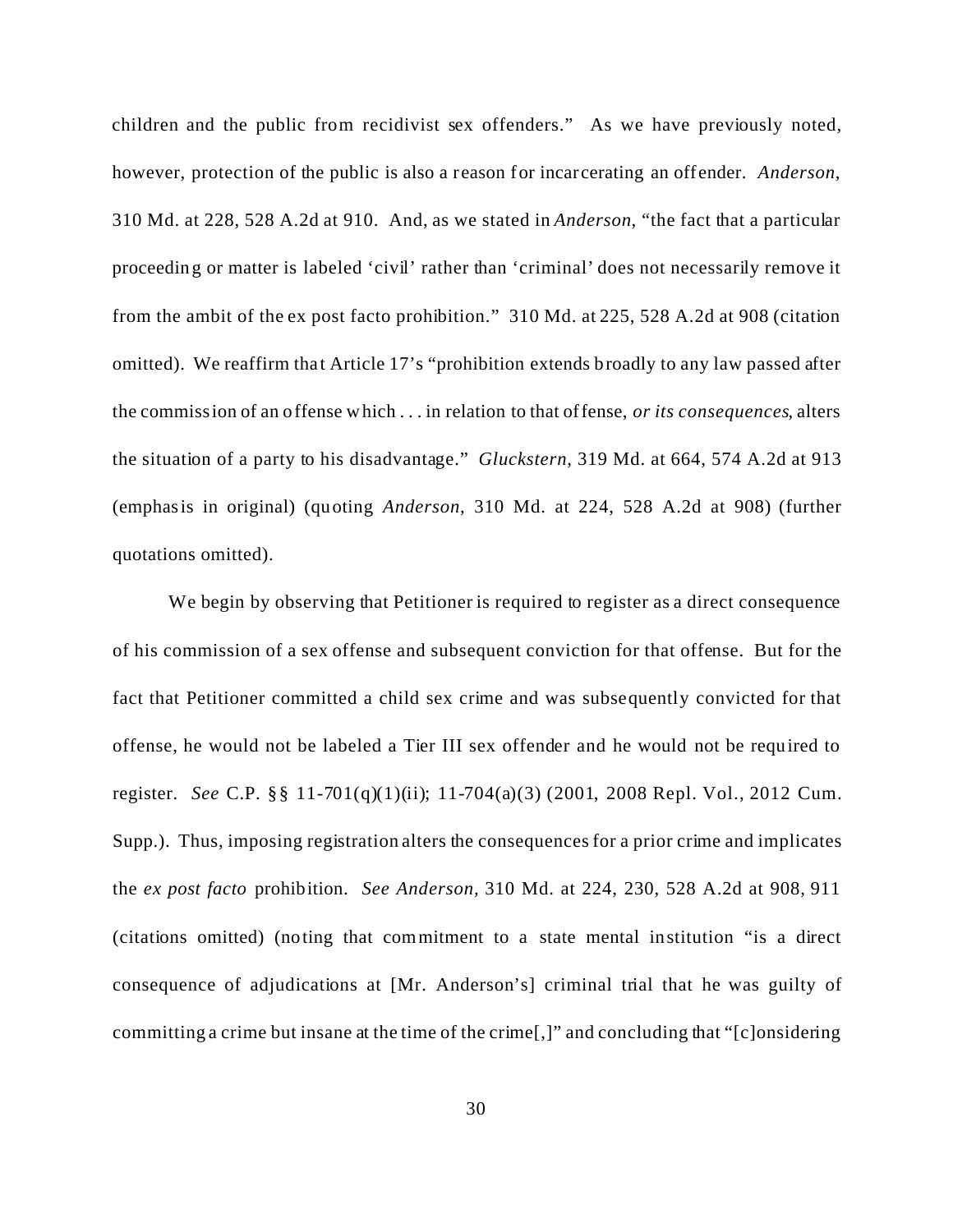the nature of . . . confinement [in the mental hospital] under Maryland law, *and particularly the fact that it represents the disposition portion of an adverse judgment in a criminal case . . . we believe that the confinement does implicate the ex post facto prohibition*." (Emphasis added)).

In *Anderson*, we noted that "not every law passed after the commission of an offense, which changes the consequences of that offense, is barred by the ex post facto prohibition." 310 Md. at 226, 528 A.2d at 909 (citation omitted). As the disadvantage standard has been applied in our cases, Article 17 prohibits the retroactive application of laws that have the effect on an offender that is the equivalent of imposing a new criminal sanction or punishment.<sup>17</sup> In both *Gluckstern* and *Demby*, we concluded that the retroactive applications of changes in the law that likely had the practical effect of keeping persons incarcerated or confined by the State for a longer period of time violated the prohibitions against *ex post facto laws*. *See Demby*, 390 Md. at 614-15, 616-18, 890 A.2d at 330-31, 331-33; *Gluckstern,* 319 Md. at 644, 669, 574 A.2d at 902-03, 915. In the present case, the application of the sex

 $17$  This standard is very similar to the standard traditionally used by the Supreme Court, that "[e]very law that changes the punishment, and inflicts a greater punishment, than the law annexed to the crime, when committed" violates the federal prohibition on *ex post facto* laws. *Calder*, 3 Dall. at 390, 1 L. Ed. at 650 (emphasis omitted). Under the Supreme Court's approach in *Smith*, however, when determining if the application of a law inflicts a greater punishment, the fact that "in its necessary operation, the regulatory scheme [imposed by the sex offender statute]: has been regarded in our history and traditions as a punishment[,]" 538 U.S. at 97, 123 S. Ct. at 1149, 155 L. Ed. 2d at 180, is only one factor in the seven-factor *Mendoza* test. Under Article 17, if the application of a law has an effect that is tantamount to imposing an additional criminal sanction, its retroactive application violates Article 17 of the Maryland Declaration of Rights.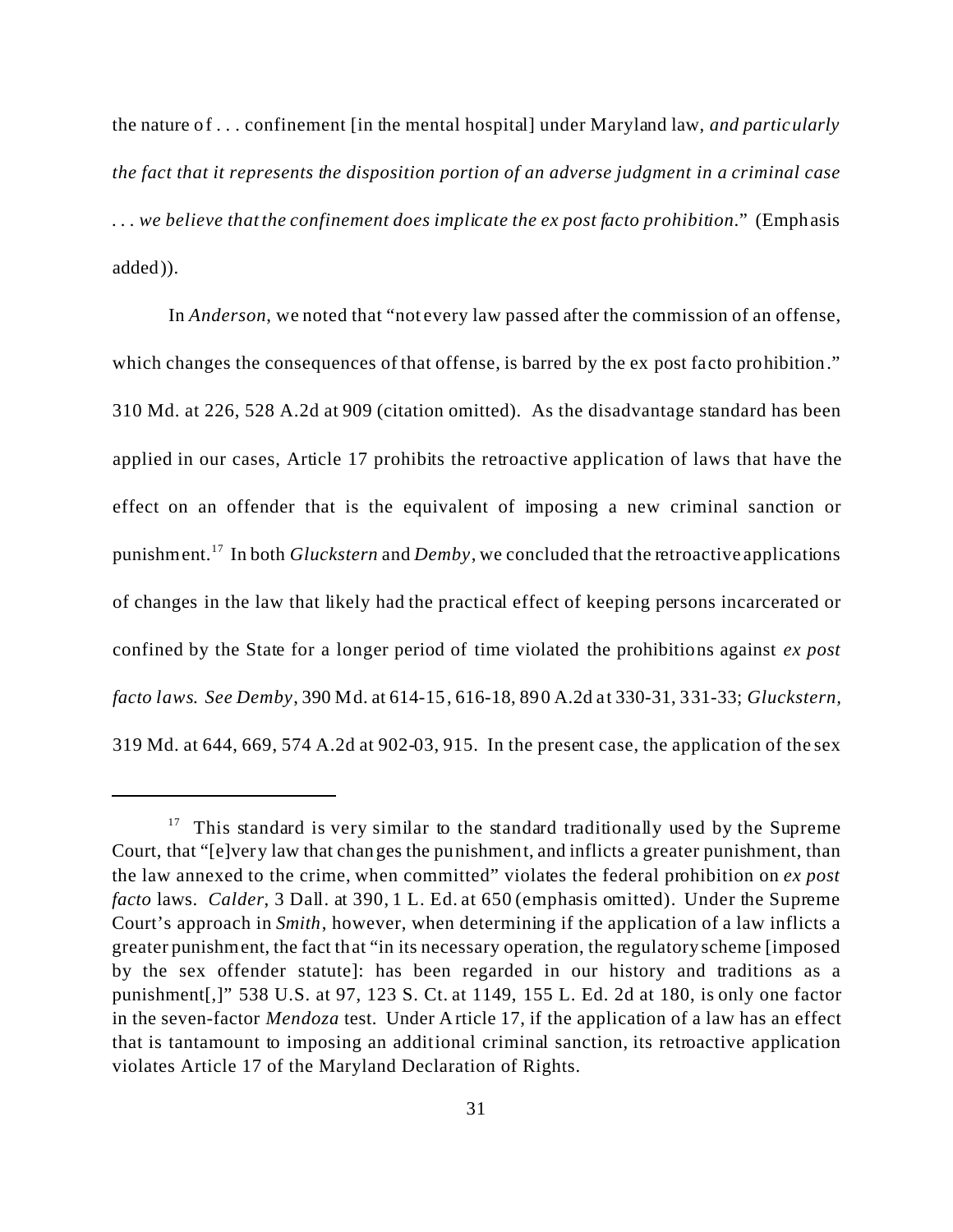offender registration statute to Petitioner in 2009 is the equivalent of imposing a new criminal sanction for Petitioner's prior commission of a sex crime in the 1980s. Thus, the retroactive application of the sex offender registration statute to Petitioner violates Article 17.

First, requiring Petitioner to register has essentially the same effect on his life as placing him on probation. It is well-settled in this State that probation is a form of a criminal sanction. *See Corbin v. State*, 428 Md. 488, 502, 52 A.3d 946, 954 (2012) (quoting *United States v. Knights*, 534 U.S. 112, 119, 122 S. Ct. 587, 591, 151 L. Ed. 2d 497, 505 (2001)) ("Probation, like incarceration, is a form of criminal sanction imposed by a court upon an offender after verdict, finding, or plea of guilty."). Because the sex offender registration statute has a highly similar effect on Petitioner's life as being on probation, applying the statute to Petitioner effectively imposes on him an additional criminal sanction.

Petitioner testified that under threat of "arrest[] and incarcerat[ion]" he was required to register in 2009. *See* C.P. § 11-704 (2001, 2008 Repl. Vol., 2009 Cum. Supp.); C.P. § 11- 721 (2001, 2008 Repl. Vol.). Petitioner currently must report in person to law enforcement every three months, give notice to law enforcement of his address and any changes of address, and notify law enforcement before being away from his home for more than seven days. *See* C.P. §§ 11-705; 11-706, 11-707 (2001, 2008 Repl. Vol., 2012 Cum. Supp.). Furthermore, he must disclose to the State a significant amount of information, some of which is highly personal, including: his employment address; information about his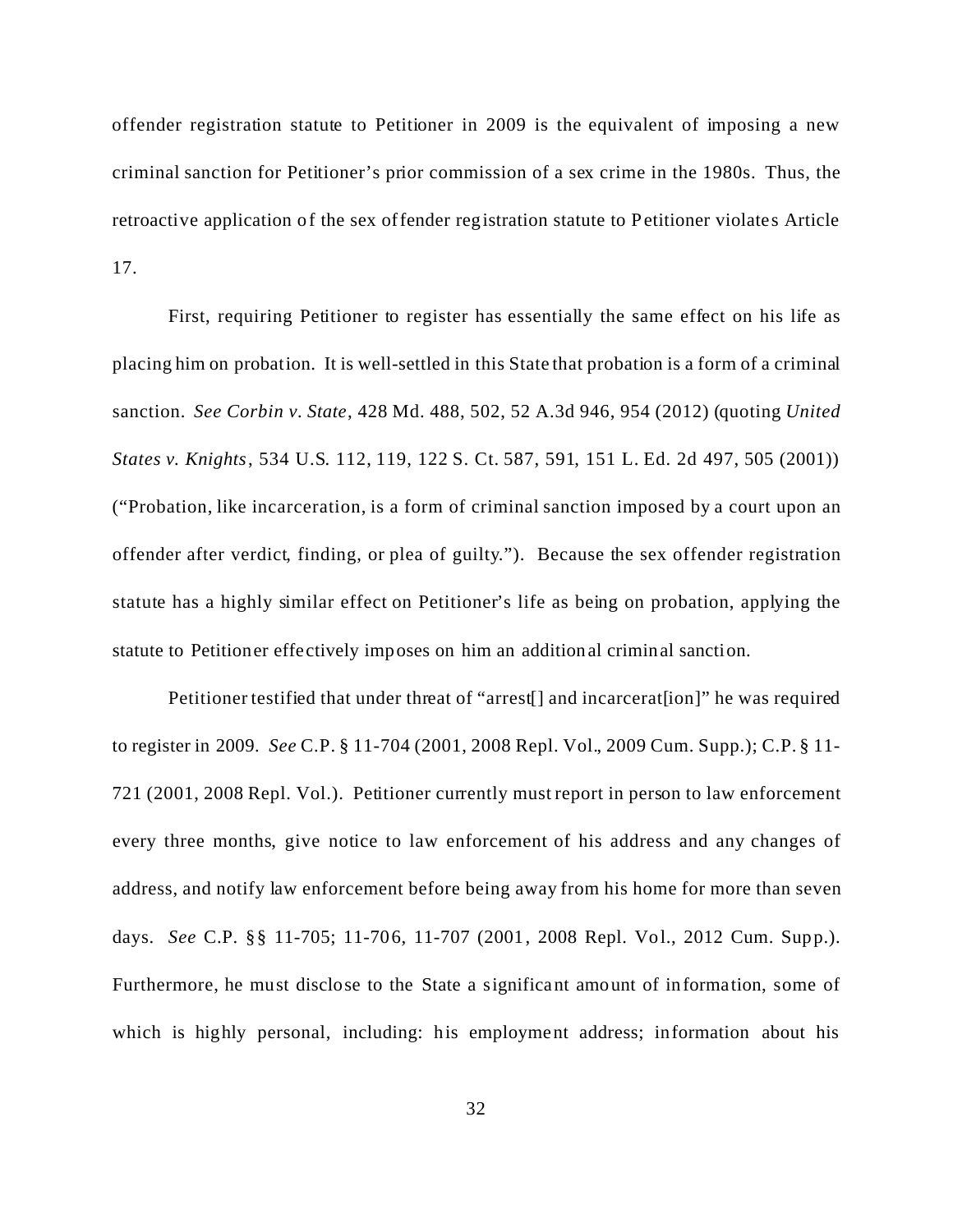conviction; his social security number; his email address and computer log-in names; information about vehicles he often uses, including those not owned by him; his finger prints and palm prints; all "identifying factors, including a physical description," and an updated digital image of himself. *See* C.P. §§ 11-706, 11-707 (2001, 2008 Repl. Vol., 2012 Cum. Supp.). Additionally, other than to vote, Petitioner is prohibited from entering onto real property that is used as a school or a family child care center licensed under Title 5, Subtitle 5 of the Family Law Article, without first obtaining permission. C.P. § 11-722 (2001, 2008 Repl. Vol., 2012 Cum. Supp.). If Petitioner fails to comply with these requirements, he faces terms of imprisonment, depending on the violation, of up to three or five years. *See* C.P. §§ 11-721, 11-722(d) (2001, 2008 Repl. Vol., 2012 Cum. Supp.).

These restrictions and obligations have the same practical effect as placing Petitioner on probation or parole.<sup>18</sup> *See Doe v. State*, 189 P.3d 999, 1012 (Alaska 2008); *Wallace*, 905 N.E.2d at 380-81. As a result of Petitioner's conviction; he was required to register with the State, and he must now regularly report in person to the State and abide by conditions established by the State or he faces re-incarceration. This is the same circumstance a person faces when on probation or parole; as the result of a criminal conviction, he or she must

<sup>18</sup> As we noted in *Patuxent v. Hancock*, 329 Md. 556, 620 A.2d 917 (1993), while probation is ordered by a judge before incarceration begins, and parole is granted while a party is incarcerated, both have the same consequence, that a criminal offender is allowed to spend a portion of his or her sentence released in the community if he or she adheres to prescribed conditions. 329 Md. at 574, 620 A.2d at 926 (citations omitted). As noted above, sex offender registration, which requires Petitioner to follow prescribed conditions or face incarceration, is similar to both probation and parole.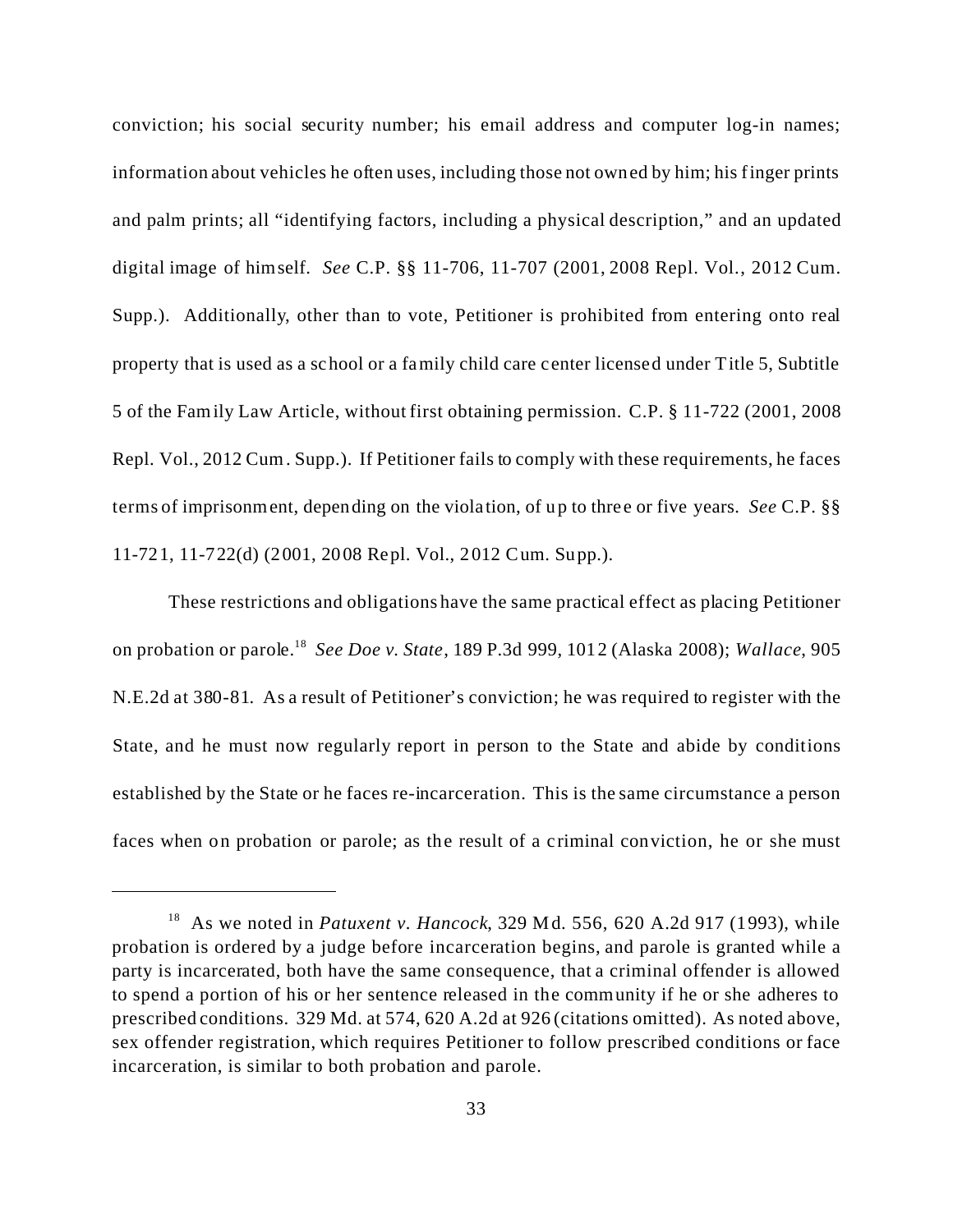report to the State and must abide by conditions and restrictions not imposed upon the ordinary citizen, or face incarceration. *See Bryant v. Social Services*, 387 Md. 30, 37, 874 A.2d 457, 461 (2005) (noting that as a condition of probation the petitioner was required to report to his probation officer); *Patuxent v. Hancock*, 329 Md. 556, 566 n. 8, 575, 620 A.2d 917, 922 n. 8, 926 (1993) (stating that as a condition of Mr. Hancock's parole he was required to "attend weekly supervision as directed," and that, in general, as conditions of parole, offenders face restrictions "not affecting the ordinary citizen or in which the ordinary citizen is entirely free to act[,]" such as "prohibiting associations, and regulating . . . interstate travel . . . and the frequenting of certain places"); *see also State v. Raines*, 381 Md. 1, 51, 857 A.2d 19, 49 (2004) (Wilner, J. concurring) ("[W]hile on probation or parole[,]" a person "may be required to submit to . . . intrusive monitoring."); *Bennedict v. State*, 377 Md. 1, 8, 831 A.2d 1060, 1064 (2003) (noting that when an offender is on probation, if he or she violates the probation, the court may revoke probation and order the offender returned to prison); *Frost*, 336 Md. at 139, 647 A.2d at 113 (citation omitted) ("parolees who violate the conditions of their release are subject to re-incarceration").

When Petitioner was sentenced in 2006 for his sex crime, the trial judge imposed a sentence of ten years incarceration, with all but four and one half years suspended, and three years supervised probation upon rele ase from incarceration. Pursuant to the current Maryland sex offender registration statute, however, Petitioner must register for life. *See* C.P. § 11-707(a)(4) (2001, 2008 Repl. Vol., 2012 Cum. Supp.). There is no evidence in the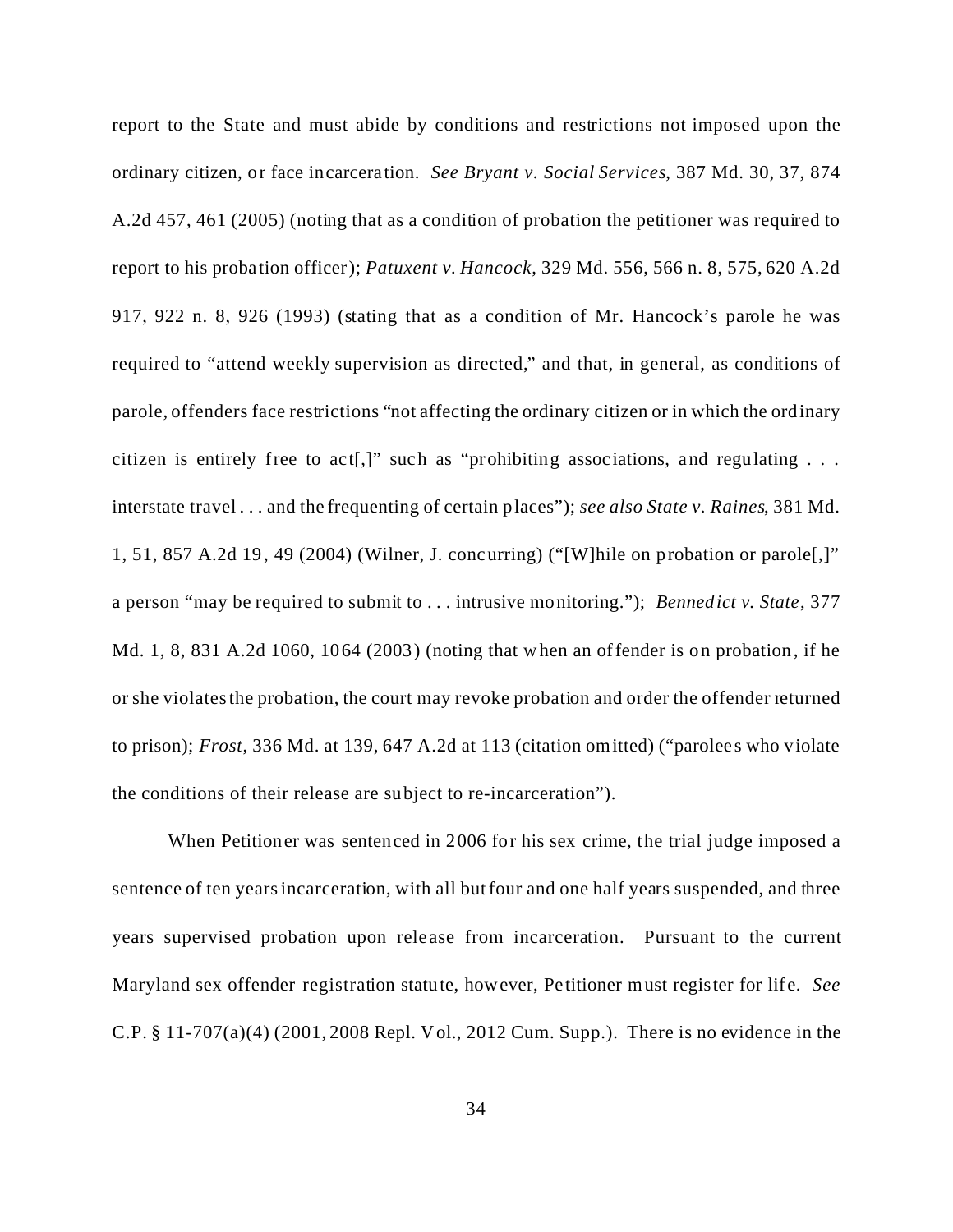record that Petitioner has been convicted of any crimes since 1984. When the State imposed registration upon him in 2009, however, it had an effect that was the equivalent of placing Petitioner on probation for life as a result of his sex offense. Thus, although the statute may be labeled "civil" or "regulatory," it effectively imposes upon Petitioner an additional criminal sanction for a crime committed in the 1980s.

Moreover, the dissemination of Petitioner's information pursuant to the sex offender registration statute, is tantamount to the historical punishment of shaming. When the Alaska and Indiana Supreme Courts concluded that the retroactive application of their respective sex offender registration statutes violated their state constitutions' prohibition against *ex post facto* laws, the two courts both determined that public dissemination of information about registrants "at least resembles the punishment of shaming[.]" *See Doe,* 189 P.3d at 1012 (footnotes omitted); *Wallace*, 905 N.E.2d at 380 (citations and quotations omitted). We conclude that the Maryland sex offender registration statute's dissemination provisions have the same effect.

In *Young v. State*, 370 Md. 686, 806 A.2d 233 (2002), we examined an earlier version of the Maryland sex offender registration statute in the context of due process rights.<sup>19</sup>

 $19$  The State's argument that we should conclude that the sex offender registration statute is a civil law and thus its retroactive application does not offend the prohibitions against *ex post facto* laws relies on our decision in *Young v. State*, 370 Md. 686, 806 A.2d 233 (2002), that M aryland's sex offender registration statue did "not constitute punishment in the constitutional sense, as defined by the United States Supreme Court . . . . " 370 Md. at 690, 806 A.2d at 235. In that case, however, we addressed whether the statute violated the (continued...)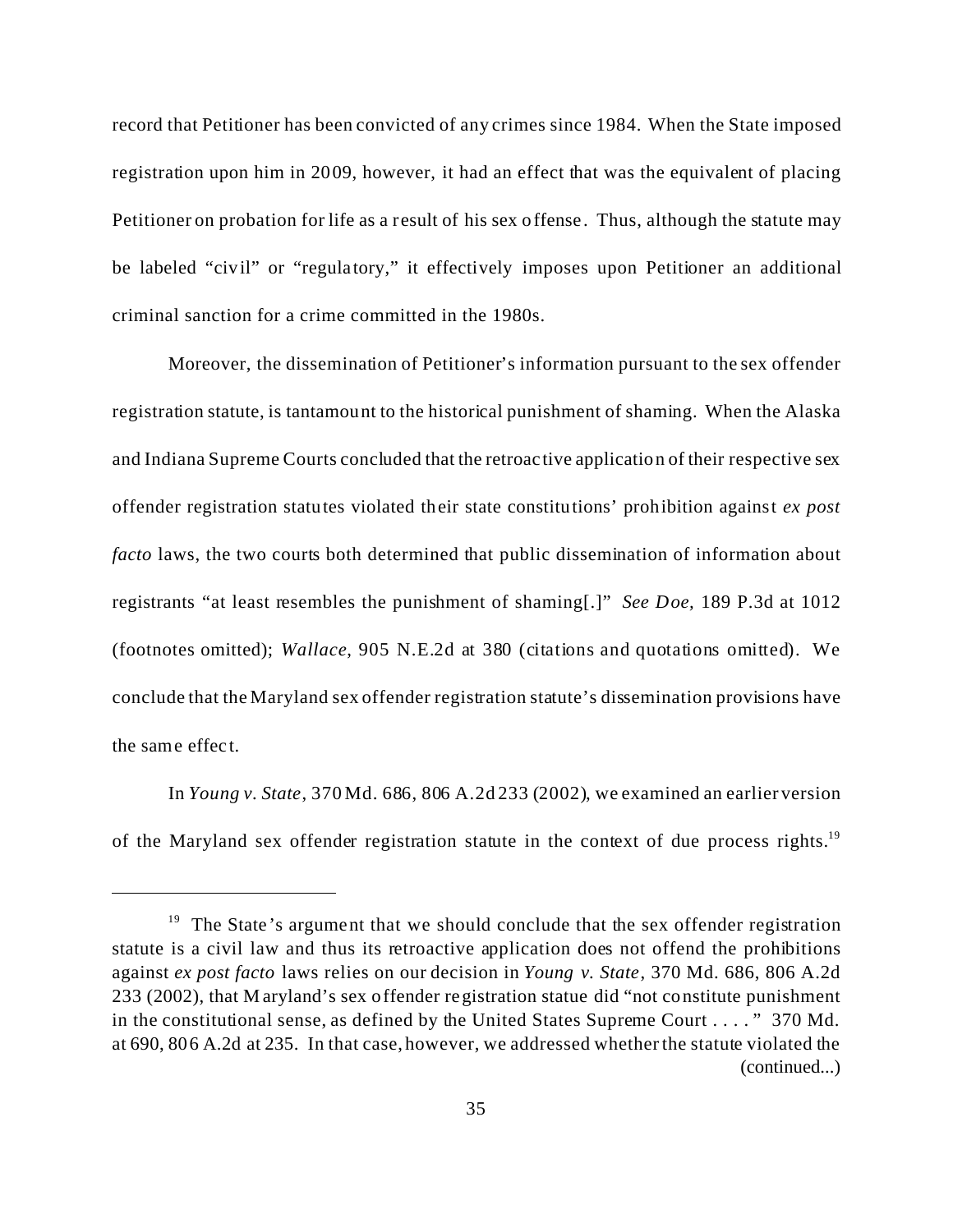Notwithstanding our conclusion in *Young* that the sex offender registration statute, as a whole, was not so punitive in effect to exceed its nonpunitive purpose, the majority, in that case, conceded that the dissemination of a registrant's information, including some private information, imposes "affirmative disabilities" on registrants because the dissemination has the effect of "label[ing a registrant] as a sexual offender within the community [which] can be highly stigmatizing and can carry the potential for social ostracism." 370 Md. at 713, 806 A.2d at 249. The majority further expressed concerns in *Young* that "the newly initiated Internet notification [that was beginning to be used in Maryland would] threaten[] widespread disclosure of highly personal data and may implicate social ostracism, loss of employment opportunities, and possibly verbal and physical harassment." 370 Md. at 718 n. 13, 806 A.2d at 252 n. 13. Examining the sex offender registration statute now and in the context of the *ex post facto* prohibition, we conclude, as the Court in *Young* predicted, that the dissemination of information about registrants imposes many negative consequences. The result is that the dissemination of information about registrants, like Petitioner, is the

<sup>(...</sup>continued)

petitioner's due process rights "in light of [the United States Supreme Court case] *Apprendi v. New Jersey*, 530 U.S. 466, 120 S. Ct. 2348, 147 L. Ed. 2d 435 (2000)." 370 Md. at 690, 806 A.2d at 235. Because in the present case we address the Petitioner's assertion in light of Maryland's prohibition against *ex post facto* laws provided by Article 17, our decision in *Young*, and its conclusion that the statute was not a "punishment . . . as defined by the United States Supreme Court," is not directly applicable to the present case where we examine the law through a different lens.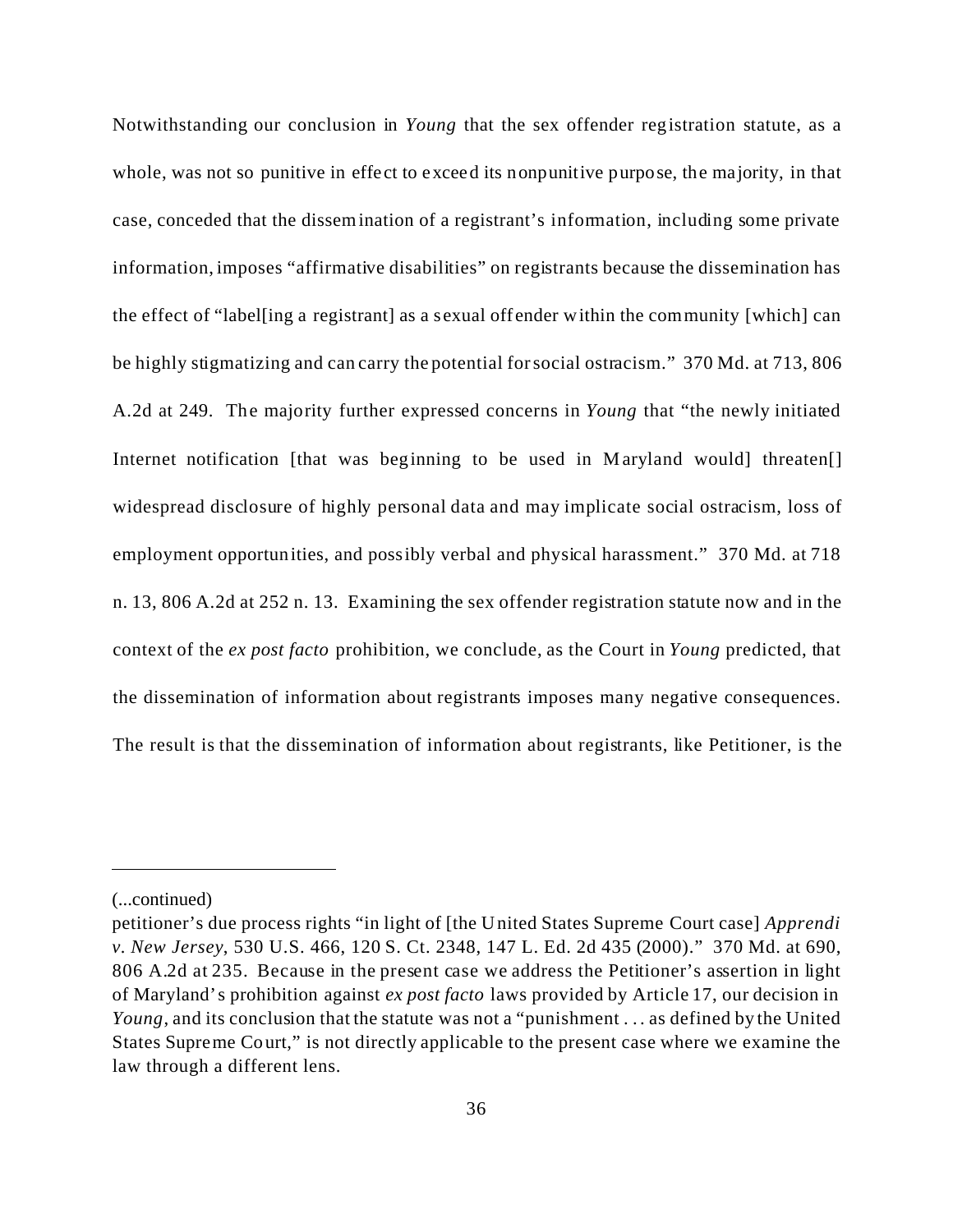equivalent of shaming them, and is, therefore, punitive for *ex post facto* purposes.<sup>20</sup>

Justice Ginsburg noted in her dissent in *Smith*, the "public notification [requirement], which permits placement of the registrant's face on a webpage under the label 'Registered Sex Offender,' calls to mind shaming punishments once used to mark an offender as someone to be shunned." 538 U.S. at 116, 123 S. Ct. at 1159, 155 L. Ed. 2d at 191-92

<sup>&</sup>lt;sup>20</sup> The State relies on the *Smith* Court's conclusion that disabilities faced by registrants as a result of the public dissemination of their information is actually a result of publically available conviction records, not the dissemination of registrants'information. *See Smith*, 538 U.S. at 98-99, 123 S. Ct. at 1150, 155 L. Ed. 2d at 181. We disagree. First, there is a significant difference between the information that is available to someone who is specifically searching for information about a particular person and a list of all registrants available to any person with access to the Internet. *See Doe v. State*, 189 P.3d 999, 1011 (Alaska 2008). The increased accessibility of information about an offender to the public is the intended effect of creating a publically disseminated registry. *See Smith*, 583 U.S. at 99, 123 S. Ct. at 1150, 155 L. Ed. 2d at 181 (noting that "[w]idespread public access [to information about offenders] is necessary for the efficacy of the [sex offender registration] scheme"). Furthermore, while many of the disabilities, such as being denied a home or a job based on a background check, are as likely to result from the registrant's publically available conviction, some of the disabilities, such as registrants and their families being subject to protests and harassment, have been shown to result from sex offender registration and dissemination. *See Doe v. Pataki*, 120 F.3d 1263, 1279 (2d Cir. 1997) (noting that the parties in that case stipulated to "numerous instances in which sex offenders have suffered harm in the aftermath of notification–ranging from public shunning, picketing, press vigils, ostracism, loss of employment, and eviction, to threats of violence, physical attacks, and arson."); Richard Klein, *An Analysis of Thirty-Five Years of Rape Reform: A Frustrating Search For Fundamental Fairness*, 41 Akron L. Rev. 981, 1039 (2008) ("The community notification and public dissemination provisions, which publicize where an offender lives and information about his crime, have led to widespread labeling, ostracizing, and attacks on the ex-offender."); Wayne A. Logan, *Criminal Law: Liberty Interests in the Preventative State: Procedural Due Process and Sex Offender Community Notification Laws,* 89 J. Crim. L. & Criminology 1167, 1176-77 n. 45 (1999) (noting that as a result of dissemination about sex offenders, among other things, members of communities have staged rallies to protest the offender's presence, and in one instance a man had a brick thrown through his car window).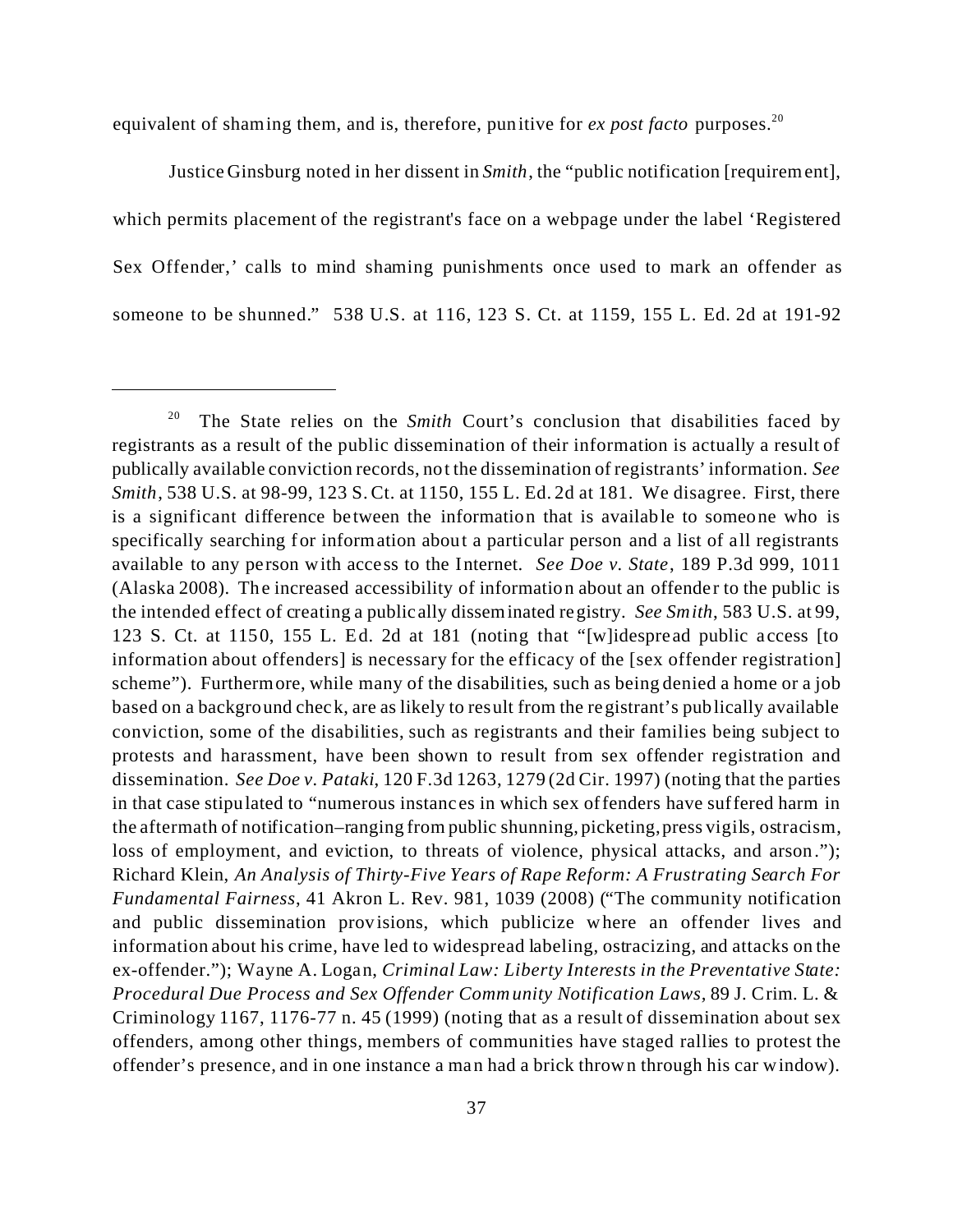(Ginsburg, J., dissenting) (citations omitted). On the Maryland Sex Offender Registry Website, a color picture of a registrant is included on the Registry and appears when the icon over the registrant's home is selected on the searchable map. *See* Md. Dep't of Public Safety and Corr. Servs., *Sex Offender Regis try: S OR Search* , http://www.dpscs.state.md.us/sorSearch/ (last visited Feb. 13, 2013); M d. Dep't of Public Safety and Corr. Servs., *Sex Offender Registry Mapping*, http://sorm.towson.edu (last visited Feb. 13, 2013).

Amicus highlighted in its brief to this Court the harms caused by dissemination that render it the equivalent of the punishment of shaming. In one of the affidavits attached to Amicus's brief, the affiant attests that he has had significant problems finding housing after his lease was terminated early and the property management company indicated that "being a registered sex offender was a 'non-curable violation of the lease agreement[.]'" In one of our past cases, as a result of registration, one registrant was evicted from his home and rendered homeless because of the notice published to the community. *See Twine v. State*, 395 Md. 539, 544-45, 910 A.2d 1132, 1135 (2006). While concluding that the dissemination of information pursuant to the Alaskan sex offender registration statute, in *Smith*, was not akin to shaming, the United States Supreme Court stated that one of the hallmarks of shaming was that it often included the expulsion of the offender from the community. 538 U.S. at 98, 123 S. Ct. at 1150, 155 L. Ed. 2d at 180 (citations omitted). For those registrants removed from their rental homes or rendered homeless by the dissemination of information,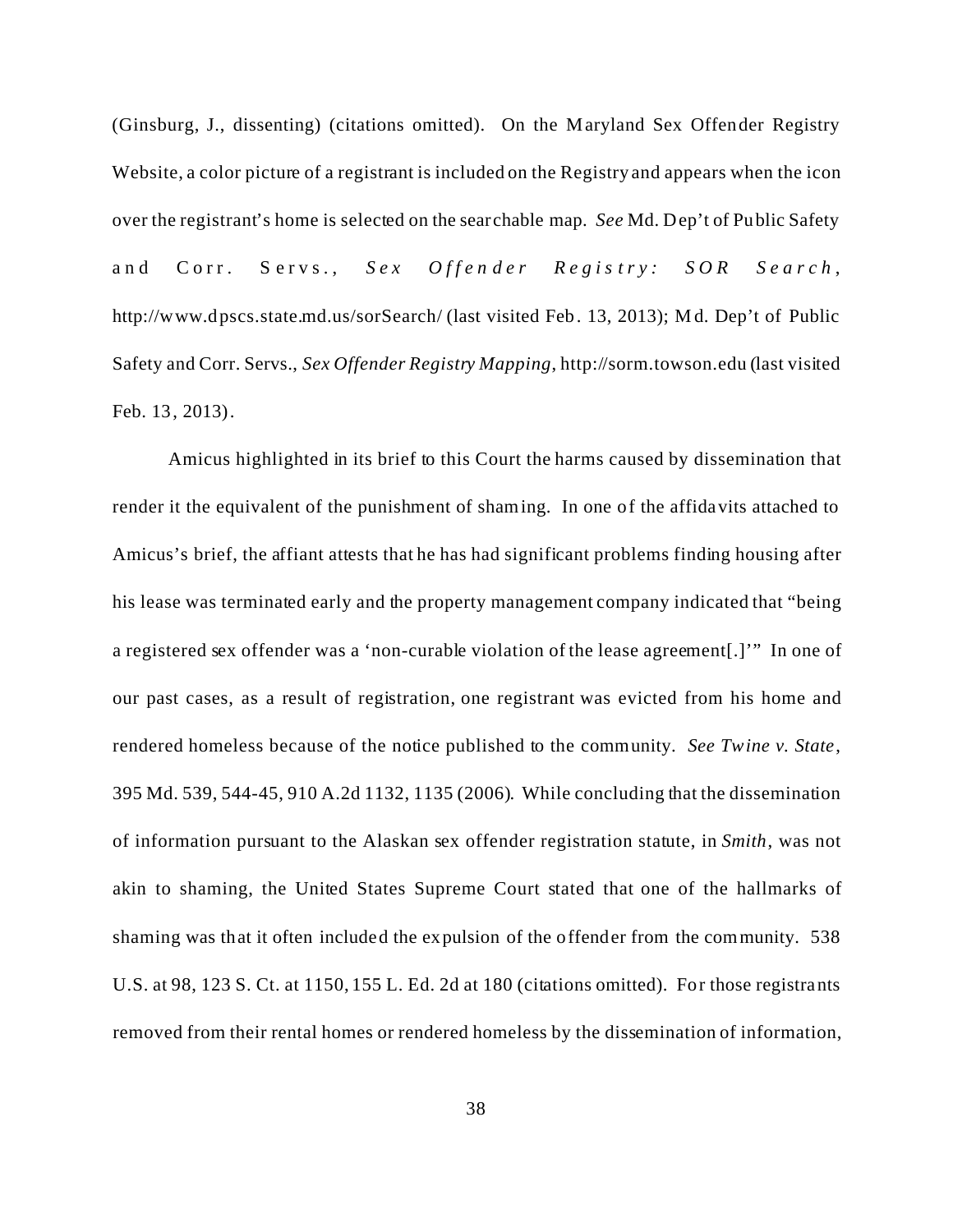the effect, in our view, is quite sim ilar to expulsion from the community.

Additionally, other harms caused by dissemination render its effects tantamount to the traditional punishment of shaming. A study by the United States Department of Justice indicated that 77% of registrants in another state surveyed reported "threats/harassment[.]" Richard G. Zevitz & Mary Ann Farkas, United States Department of Justice, National Institute of Justice, *Sex Offender Community Notification: Assessing the Impact in Wisconsin*, at 10 (Dec. 2000), *available at* https://www.ncjrs.gov/pdffiles1/nij/179992.pdf. And, the affidavit provided by the Executive Director of Families Advocating Intelligent Registries, a non-profit Maryland organization, indicates that the Director has received reports of children of registrants being bullied because of their parent's status on the Registry. Another affiant stated that through her job and membership in family support groups, she is "aware . . . that even those employers that do hire felons often have a policy that automatically excludes persons on the sex offender registry in order to avoid publication of the employer's name/address on the registry and the accompanying negative publicity."

Finally, when analyzing whether the retroactive application of its own sex offender registration statute violated the *ex post facto* prohibition in the Alaskan Constitution, the Alaska Supreme Court noted that there have been "published reports that offenders are sometimes subjected to protests and group actions designed to force them out of their jobs and homes," such that "the practical effect of such unrestricted dissemination could make it impossible for the offender to find housing or employment," and in other states "there have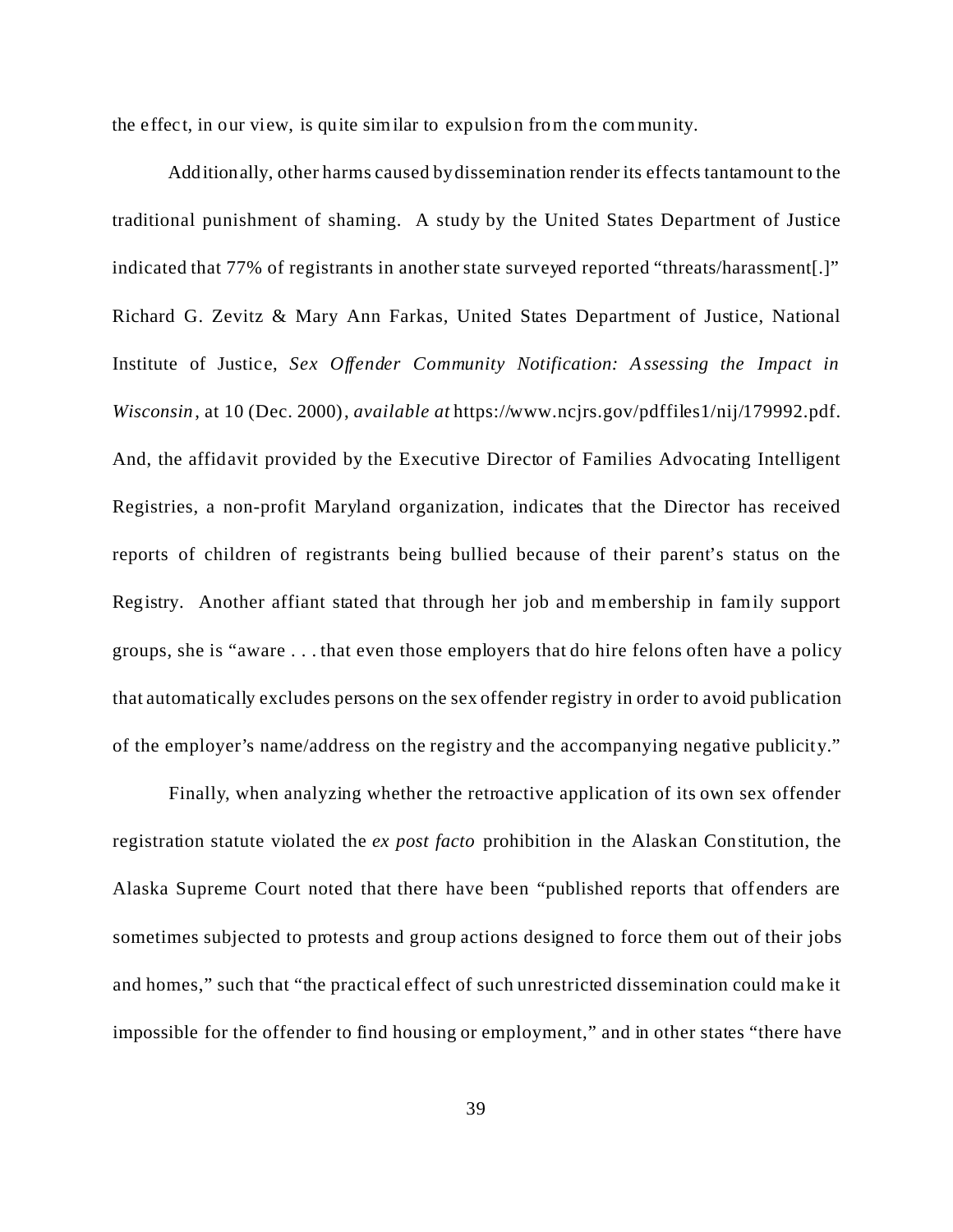been reports of incidents of suicide by and vigilantism against offenders on state registries." *Doe v. State*, 189 P.3d at 1010-11 (footnotes and quotations omitted).

In the present case, the statute places a registrant's information, including his or her address, on the Internet for anyone with Internet access to see, and allows members of the public, who live in the county where a registrant will live, work, or attend school, by request, to receive email notifications of the registrant's release from incarceration and "the registration information of the [registrant]." *See* C.P. § 11-717 (2001, 2008 Repl. Vol., 2012 Cum. Supp.). Examining dissemination in the context of whether it violates the prohibition against *ex post facto* laws, we, therefore, conclude that the dissemination provisions of the Maryland sex offender registration statute have an effect upon Petitioner that is tantamount to shaming.

When Petitioner committed his sex crime during the 1983-84 school year he did not face registration under the statute as a consequence for his crime. Registration was imposed, over twenty years later in 2009, under the sex offender registration statute as a direct consequence of Petitioner's commission and conviction for his sex crime. The application of the statute has essentially the same effect upon Petitioner's life as placing him on probation and imposing the punishment of shaming for life, and is, thus, tantamount to imposing an additional sanction for Petitioner's crime. Therefore, we conclude that the imposition of the registration requirement upon Petitioner, as the result of amendments passed 25 years after Petitioner's crime, to a statute passed over a decade after Petitioner's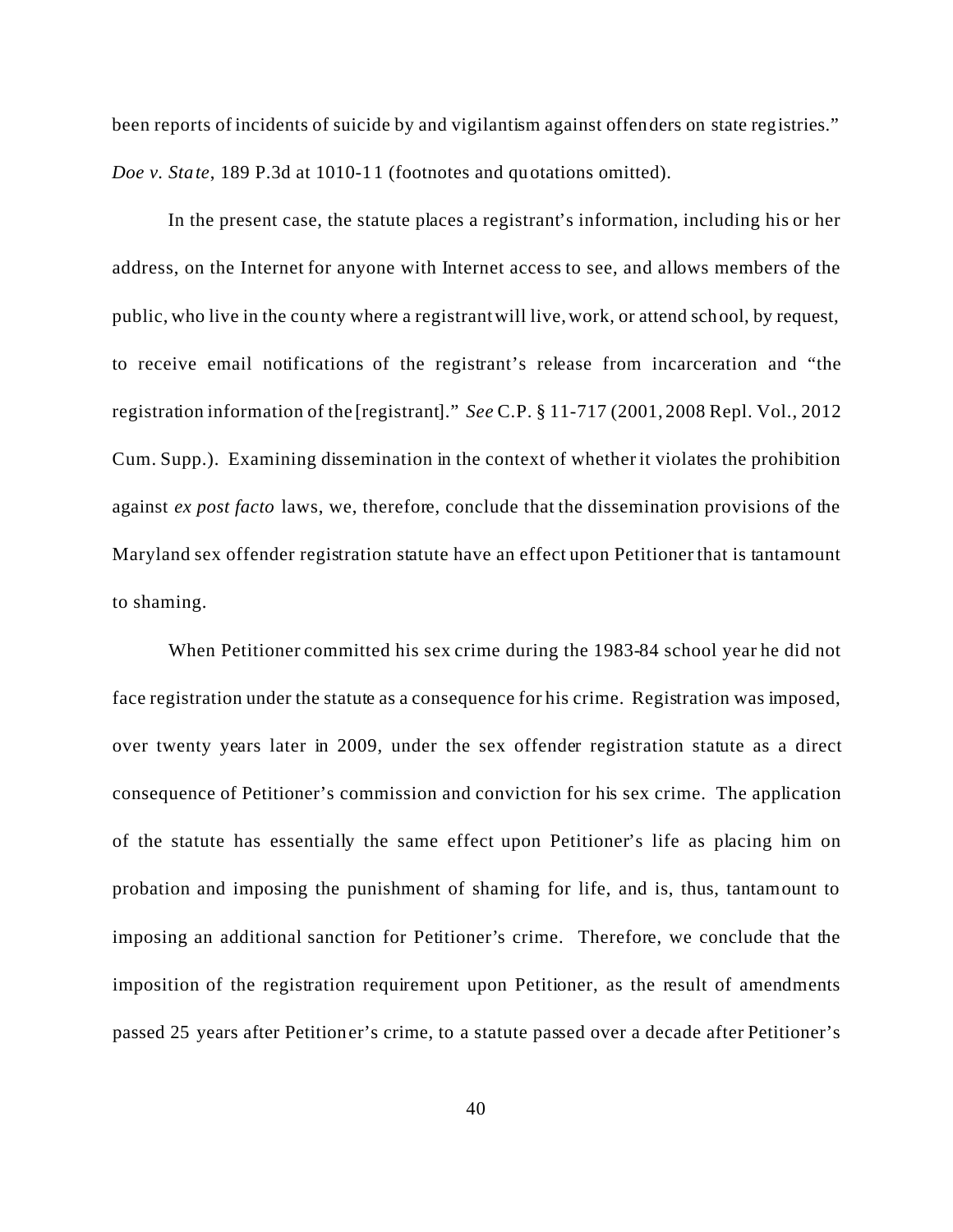commission of a crime is in violation of the *ex post facto* prohibition contained in Article 17

of the Maryland Declaration of Rights.

**JUDGMENT OF THE COURT OF SPECIAL APPEALS REVERSED. CASE REMANDED TO THAT COURT WITH DIRECTIONS TO REVERSE THE JUDGMENT OF THE CIRCUIT COUR T F O R WASHINGTON COUNTY AND TO DIRECT THE CIRCUIT COURT TO ENTER A DECLARATORY JUDGMENT CONSISTENT WITH THIS OPINION. RESPONDENT TO PAY THE COSTS IN THIS COURT AND IN THE COURT OF SPECIAL APPEALS.**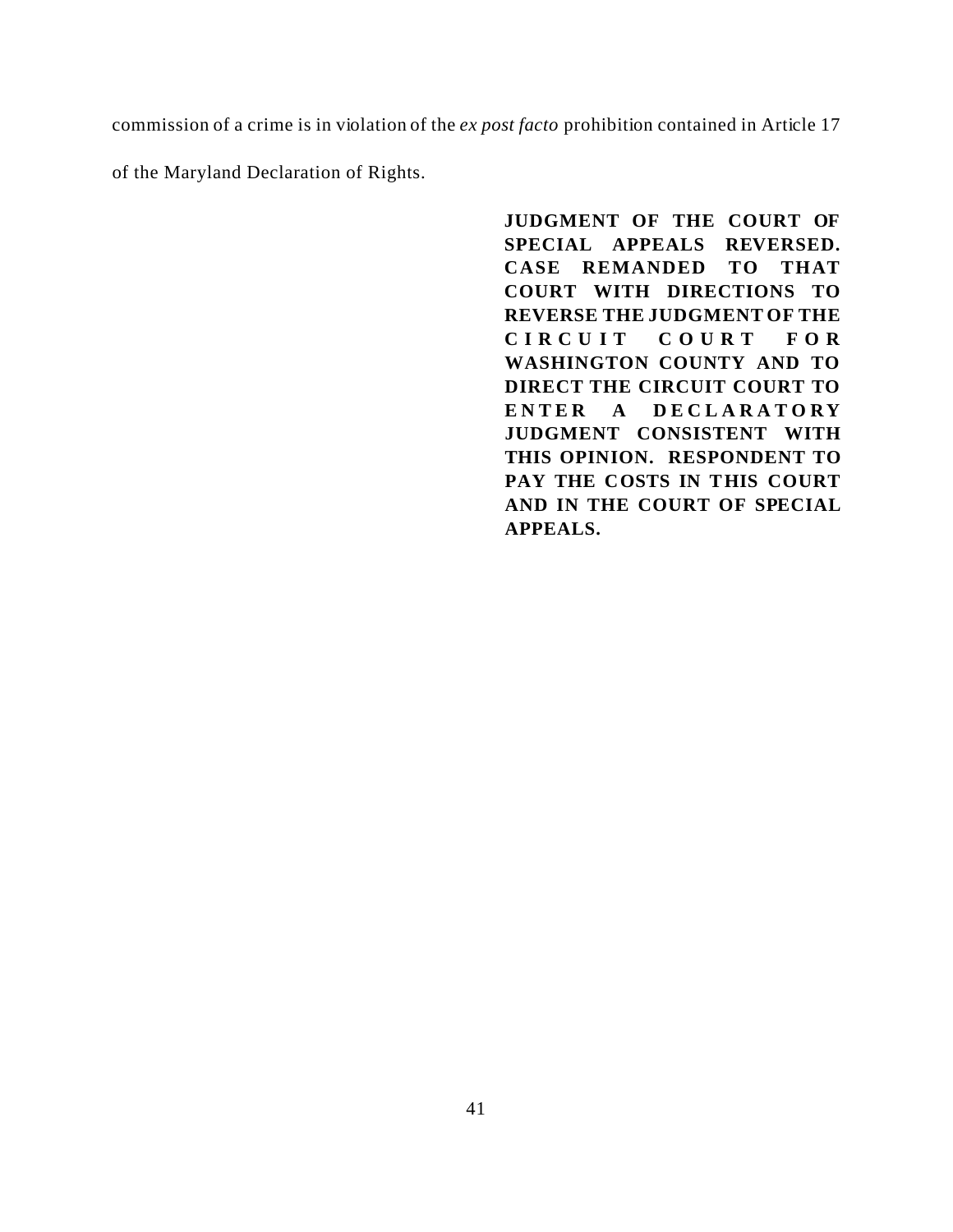#### IN THE COURT OF APPEALS OF

### MARYLAND

No. 125

September Term, 2011

#### JOHN DOE

v.

## DEPARTMENT OF PUBLIC SAFETY & CORRECTIONAL SERVICES

Bell, C.J., Harrell Greene Adkins Barbera McDonald Eldridge, John C. (Retired, Specially Assigned),

JJ.

Concurring Opinion by Harrell, J.

Filed: March 4, 2013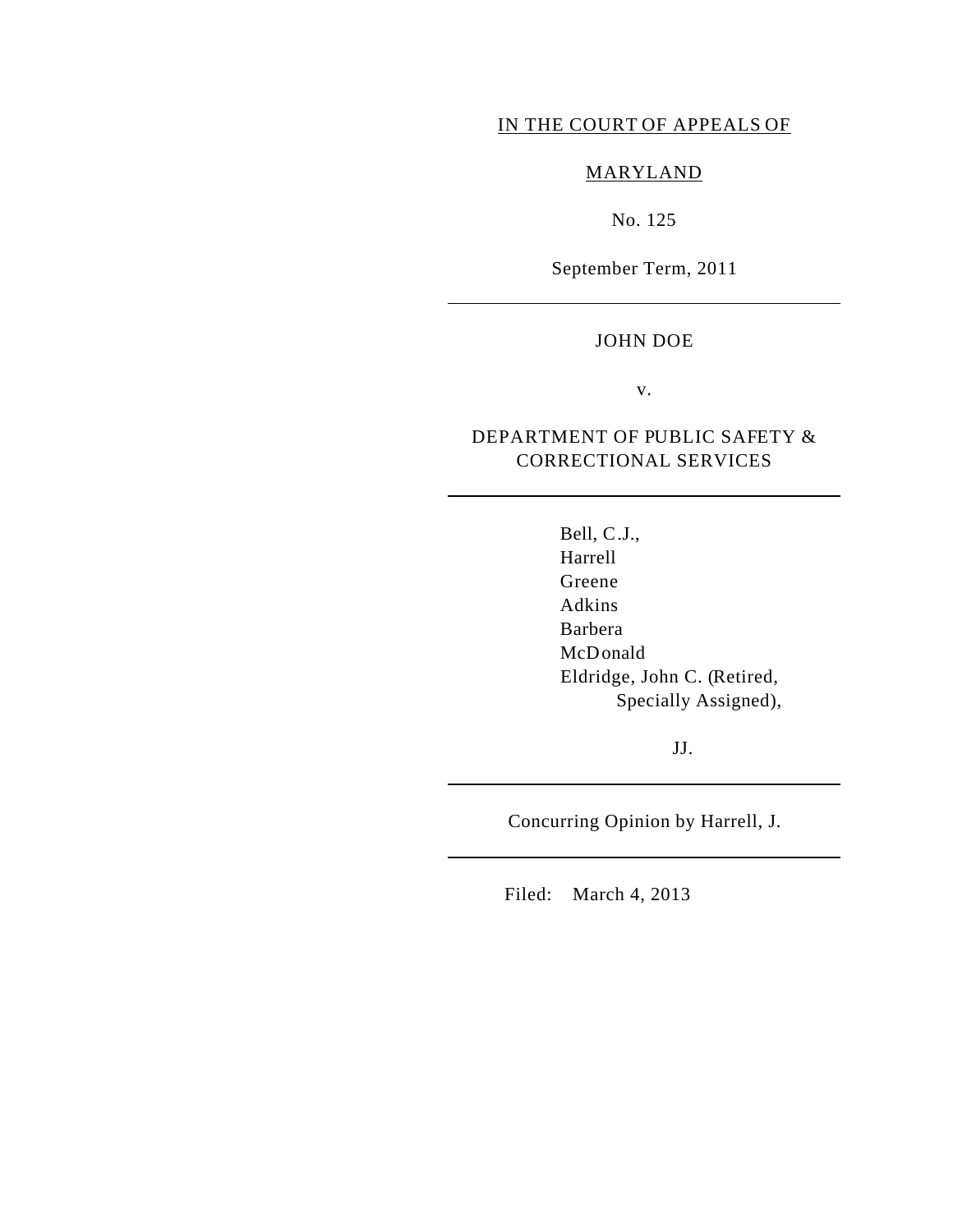I write separately because, although I would give John Doe relief, I would not grant relief on the same basis as the Plurality opinion. Instead, I would direct specific performance of Mr. Doe's guilty plea, not to include requirement of registration as a child sexual offender.

The Plurality opinion posits its granting of relief solely on its *ex post facto* analysis under Article 17 of the Maryland Declaration of Rights. I would not do so. The reasoning of the Plurality opinion is faulty and, therefore, so is its conclusion. To my mind, a correct reading of Article 17 and the most relevant cases leads to the conclusion that Doe is not entitled to the relief he seeks on the constitutional arguments he makes.

Since 2009, several amendments to the Maryland Sex Offender Registration Act have been adopted, including, but not limited to: (1) adding juvenile sex offenders to the list of those who must register; (2) requiring registration statements to include a list of aliases, electronic email addresses, computer screen names, or any name by which the registrant had been legally known; (3) requiring tier III offenders (such as Doe) to register in person every three months for life; (4) requiring that registrants provide three days notice after changing addresses; (5) ordering registrants to notify law enforcement, prior to the relocation, when the registrant obtains a temporary residence or changes the location where the registrant resides or "habitually lives" for more than 5 days; (5) requiring homeless registrants to register in person with the local law enforcement in each county where the registrant habitually lives; (6) publicize registration information on the Internet; and (7) granting the Department of Public Safety and Correctional Services and law enforcement the discretion to provide notice of a registration statement or a registrant's change of address to whomever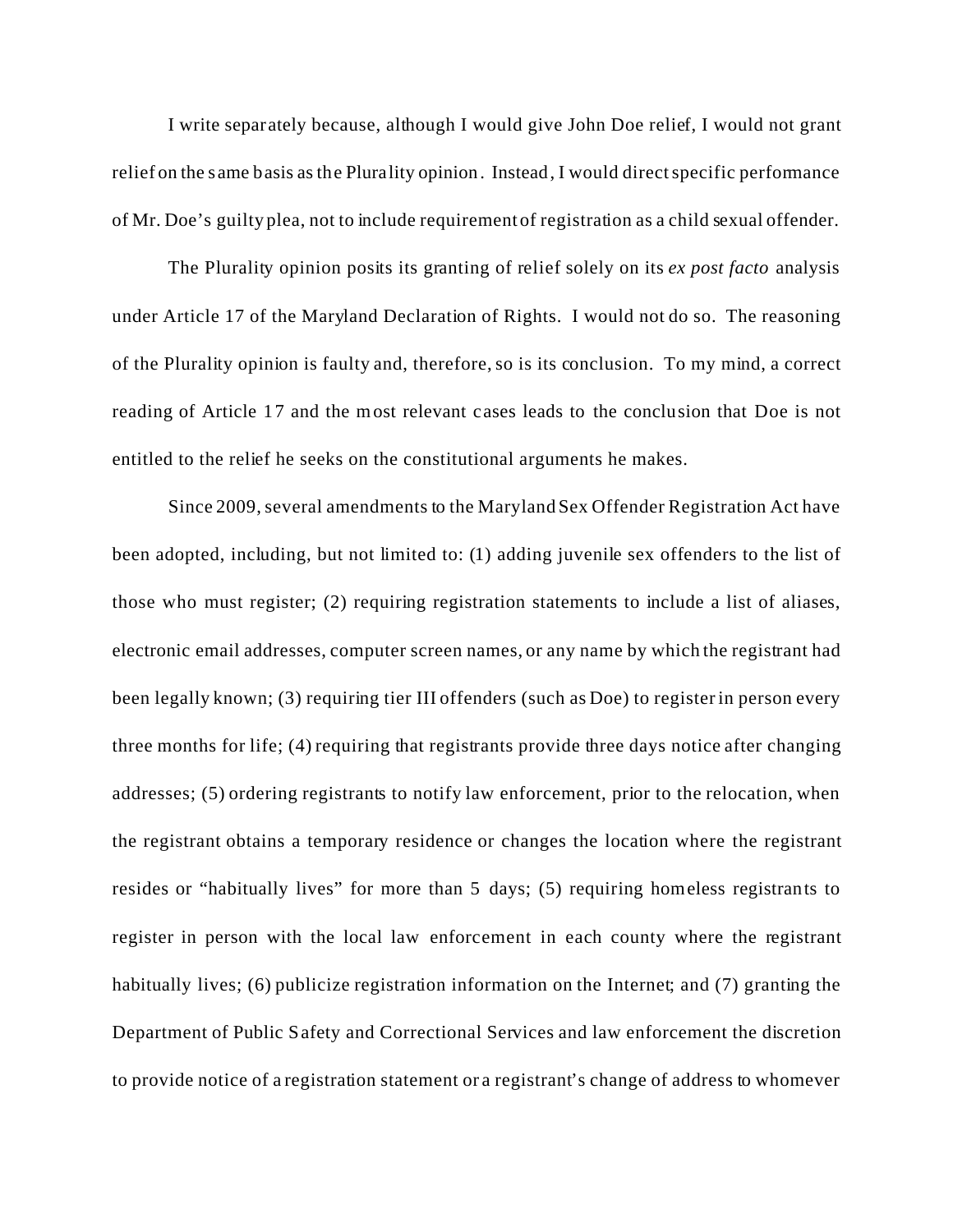they deem necessary so as to protect the public from the registrant. *See* Md. Code (2008 Repl. Vol., 2010 Supp.), Crim. Proc. Art., §§ 11-701, 11-705, 11-706, 11-717, 11-718.

*Smith v. Doe*, 538 U.S. 84, 123 S. Ct. 1140, 155 L. Ed. 2d 164 (2003), and *Young v. State*, 370 Md. 686, 806 A.2d 233 (2002), are the two leading cases addressing *ex post facto* challenges to sex offender registration statutes.<sup>1</sup> Both cases employ the "intent-effects" test to determine whether a statute violates *ex post facto* clauses: first, the court must consider the legislative intent of the statute; second, even if the statute's stated purpose is non-punitive, the court must assess whether its effect overrides the legislative purpose to render the statute punitive.<sup>2</sup> *Smith,* 538 US. at 92, 124 S. Ct. at 1146-47, 155 L. Ed. 2d at 176 (2003). To assess the effects of a statute, a court must consider several factors, derived from *Kennedy*

<sup>&</sup>lt;sup>1</sup> In *Smith*, the Supreme Court considered the Alaska sex offender registration statute, which: (1) required registration with state or local law enforcement authorities; (2) publicized registration and non-confidential information on the Internet; and (3) applied retroactively to offenders who had been convicted before the law's enactment *Smith,* 538 US. 84, 90-91, 123 S. Ct. 1140, 1145-46, 155 L. Ed. 2d 164, 174-76 (2003). In *Young,* the Court of Appeals considered whether the 2002 sex offender registration statute, then codified as Maryland Code Article 27, § 792 (now § 11-701of the Criminal Procedure Article) was an additional penalty that required a jury trial to prove the actual conditions precedent to registration. *Young v. Maryland,* 370 Md. 686, 690, 806 A.2d 233, 235 (2002).

<sup>2</sup> In his dissent, Justice Stevens advocated a different analytical approach to an *ex post facto* challenge: looking at the Act's application and effect, he distinguished other cases in which the *ex post facto* challenge was rejected on the ground that, unlike other cases, "a criminal conviction under these [analogous] statutes provides both a *sufficient* and a *necessary* condition for the sanction." *Smith*, 538 U.S. at 112, 123 S. Ct. at 1157-5, 155 L. Ed. 2d at 189 (Stevens, J., dissenting) (emphasis in original).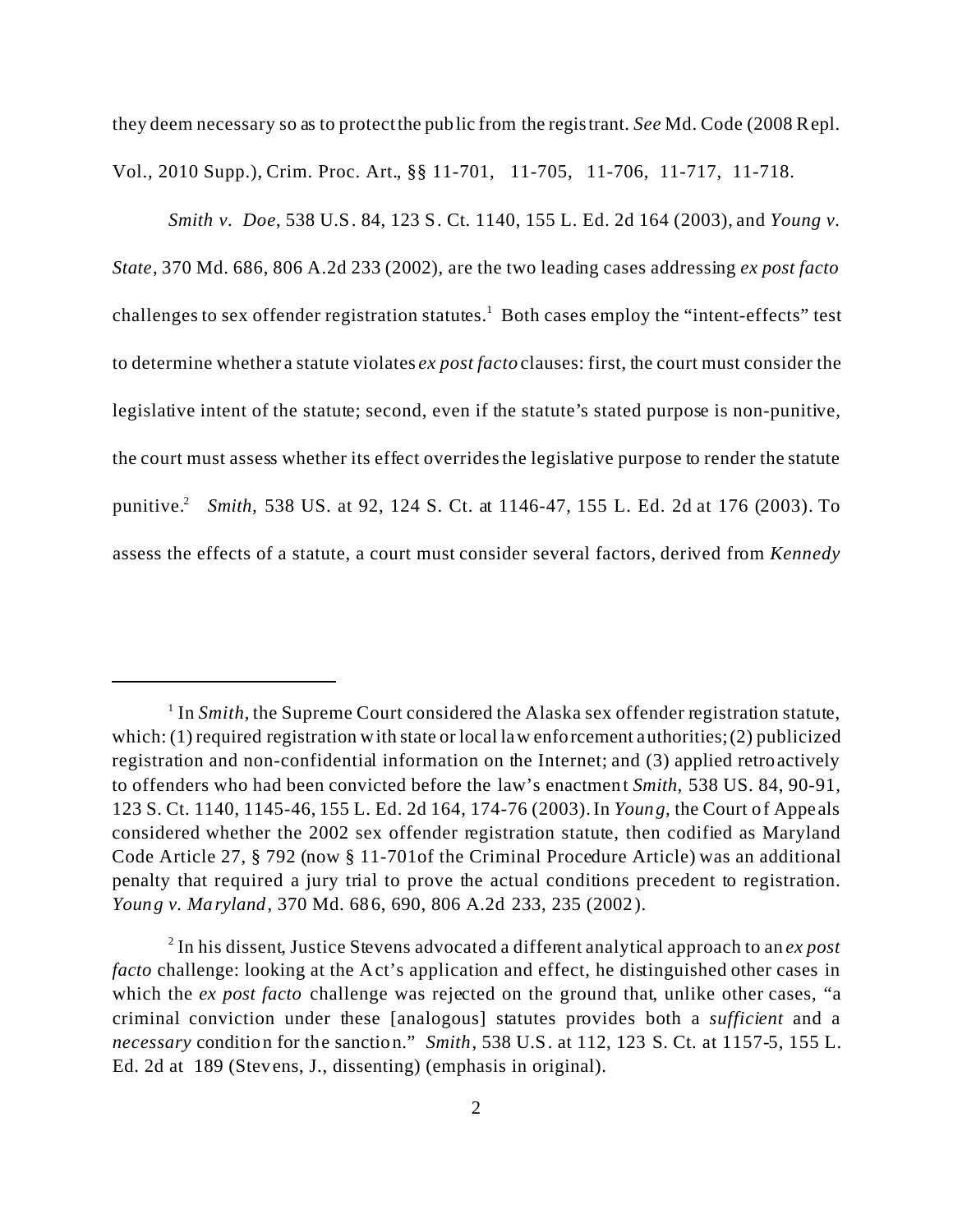*v. Mendoza-Martinez, 372 U.S. 144, 835 S. Ct. 554, 9 L. Ed. 2d 644 (1963).*<sup>3</sup> Smith and *Young* held that the statutes at issue were intended as civil remedies because the primary government interest was to protect the public from sex offenders. *Smith,* 538 U.S. at 93-94, 123 S. Ct. at 1147, L. Ed. 2d at 177; *Young,* 370 Md. at 712, 806 A.2d 233, 248.

Although the Maryland registration statute does not state expressly its legislative purpose, the Court of Appeals found in *Young* that the statute's overall design and plain language indicate that it was intended as a "regulatory requirement" aimed to protect the public rather than to punish or stigmatize offenders. *Young,* 370 Md. at 712, 806 A.2d at 248. This was true, the Court noted, even if the 2002 statute was codified (as is the current registration statute) in the Maryland Criminal Procedure Article, or even if registration is triggered by a criminal conviction. *Id.* at 712, 714, 806 A.2d at 248-49. The Supreme Court in *Smith* also came to the same conclusion, even if Alaska — similar to Maryland — required that defendants be notified about the statute's requirements. *Smith,* 538 U.S. at 95-96, 123 S. Ct. 1148-49, 155 L. Ed. 2d at 178-79; *see also* Md. Rule 4-242 (2012).

Nevertheless, significant revisions to the Maryland registration statute have occurred

 $3$  The relevant factors include, but the analysis is not limited to: (1) whether the sanction involves an affirmative disability or restraint; (2) whether it has been regarded historically as punishment; (3) whether its operation will promote the traditional aims of punishment: retribution and deterrence; (4) whether the behavior to which it applies is a crime already; (5) whether the law has a scienter requirement; (6) whether it lacks an alternative purpose to which it may be connected rationally; and (7) if such an alternative does exist, whether the statute appears excessive in relation to the alternative. *Mendoza-Martinez*, 372 U.S. at 168-69, 83 S. Ct. at 567-68, 9 L. Ed. 2d at 660-62.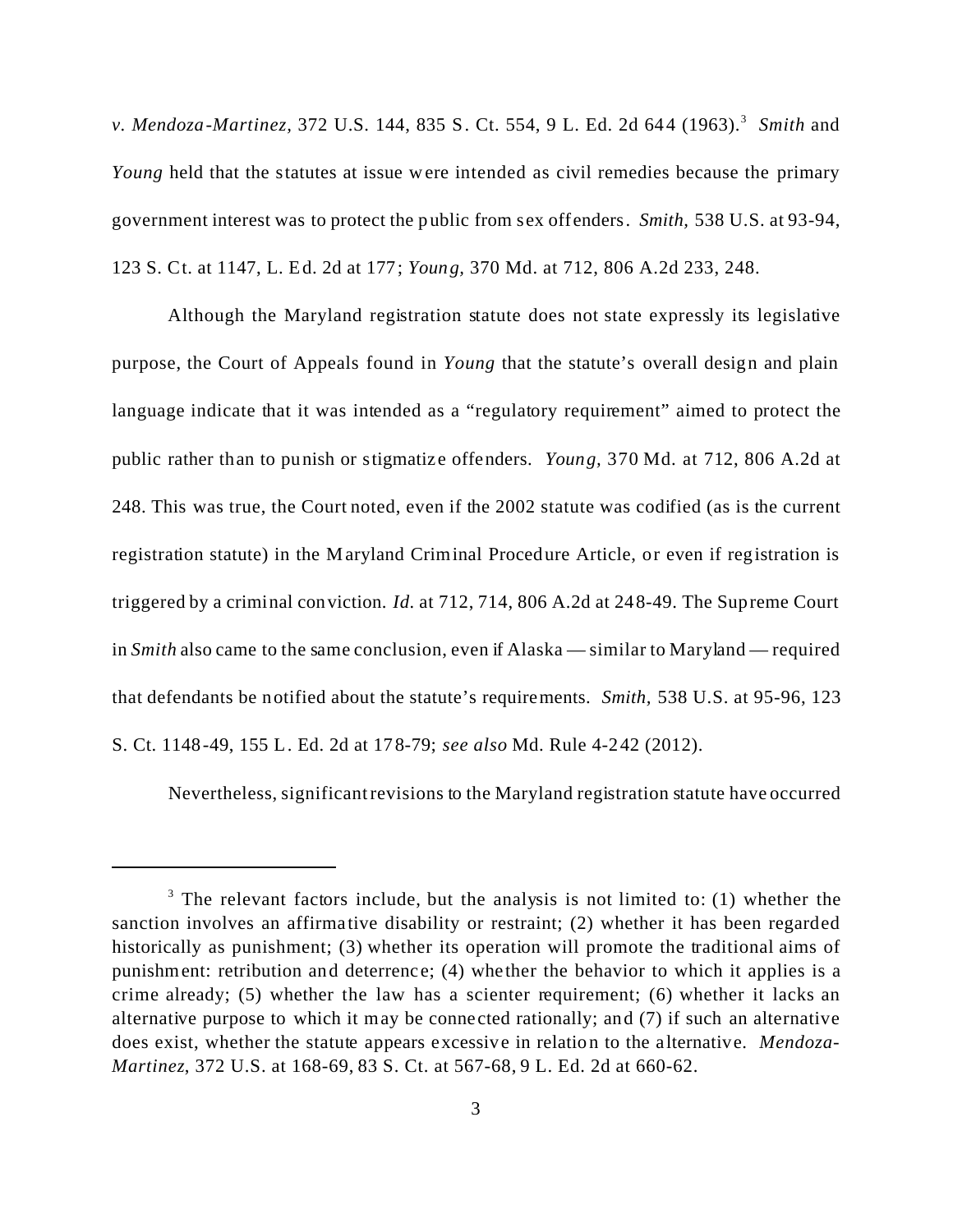since the *Young* court reviewed the statute in 2002. The Supreme Court in *Smith* and the Court of Appeals in *Young* concluded that registration statutes traditionally have "not been regarded as punishment," 370 Md. at 714, 806 A.2d at 250, particularly if the State does not make "the publicity and the resulting stigma an integral part of the objective of the regulatory scheme" but rather to protect the public. *Smith,* 538 U.S. at 98-99, 123 S. Ct. at 1150, 155 L. Ed. 2d at 180-81. Disseminating registrants' basic registry information, without further government involvement, is a reasonable civil deterrent remedy. *Young,* 370 Md. at 714-15, 806 A.2d at 250; *see also Smith,* 538 U.S. at 102-103, 123 S. Ct. at 1152, 155 L. Ed. 2d at 183. Yet, the Supreme Court noted that if a state provides the public "with means to shame the offender by, say, posting comments underneath his record" on the registry web site, dissemination of registry information may resemble the public shaming punishments of the colonial period. *Smith*, 538 U.S. at 99, 123 S. Ct. at 1150-51, 155 L. Ed. 2d at 181. Currently, the Maryland registry web site allows any person to post comments, that are available for the public to view, below a registrant's profile.

A second factor to consider is whether the registration statute imposes impermissibly an affirmative disability or restraint on registrants. A registration statute involves an affirmative disability or restraint when either result would occur, apart from consequences common to registering as a sex offender, such as inability to find work or housing due to employers' or landlords' routine background and criminal checks, or seeking permission before changing jobs or residences. *Id.* at 100, 123 S. Ct. at 1151, 155 L. Ed. ed at 181-82.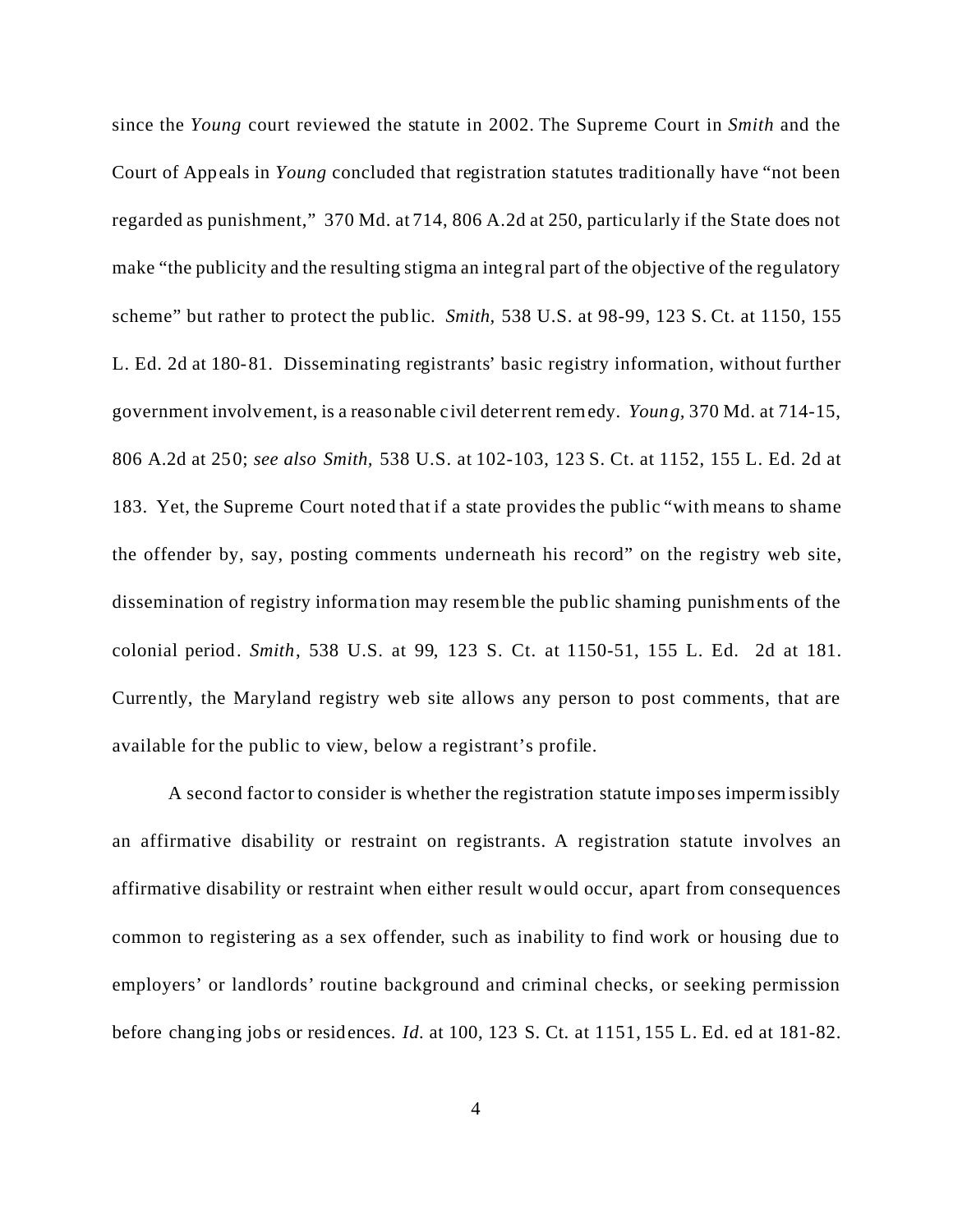In-person registration requirements, however, may involve punitive restraints. *Id.* Currently, Maryland's registration statute, as noted above, requires in-person registration for tier III offenders, such as Doe, every three months for life. *See* Md. Code, Crim. Proc. Art., § 11- 707(a).

The *Young* court recognized that, although basic registrant-identifying information was "not unreasonably burdensome," the community notification provisions of the statute imposed "highly stigmatizing" labels. 370 Md. at 713, 806 A.2d at 249. These labels carried "the potential for social ostracism" because the statute allowed for dissemination of nonpublic and sensitive information about registrants, such as treatment received for personality disorder or a mental abnormality. *Id.* This risk is present potentially with Maryland's statute, which requires registrants to inform the State on every change of location, including any place in which a registrant "habitually lives" or stays for more than five days, and also allows the Department or law enforcement to share the information with anyone when it is necessary to do so to protect the public. *See* Md. Code, Crim. Proc. Art. §§ 11-705(i), 11-718(a).

Furthermore, both *Smith* and *Young* relied on the state legislatures' conclusions that sex offenders pose a substantial risk of recidivism. *See Smith,* 538 U.S. at 102, 123 S. Ct. at 1152, 155 L. Ed. 2d at 183; *Young,* 370 Md. at 715, 806 A.2d at 250. A state can use reasonable means to legislate with regard to convicted sex offenders as a class; thus, requiring an "individual determination of their dangerousness" does not convert the statute into a punishment under the *ex post facto* clause. *Smith*, 538 U.S. at 103-04, 123 S. Ct. at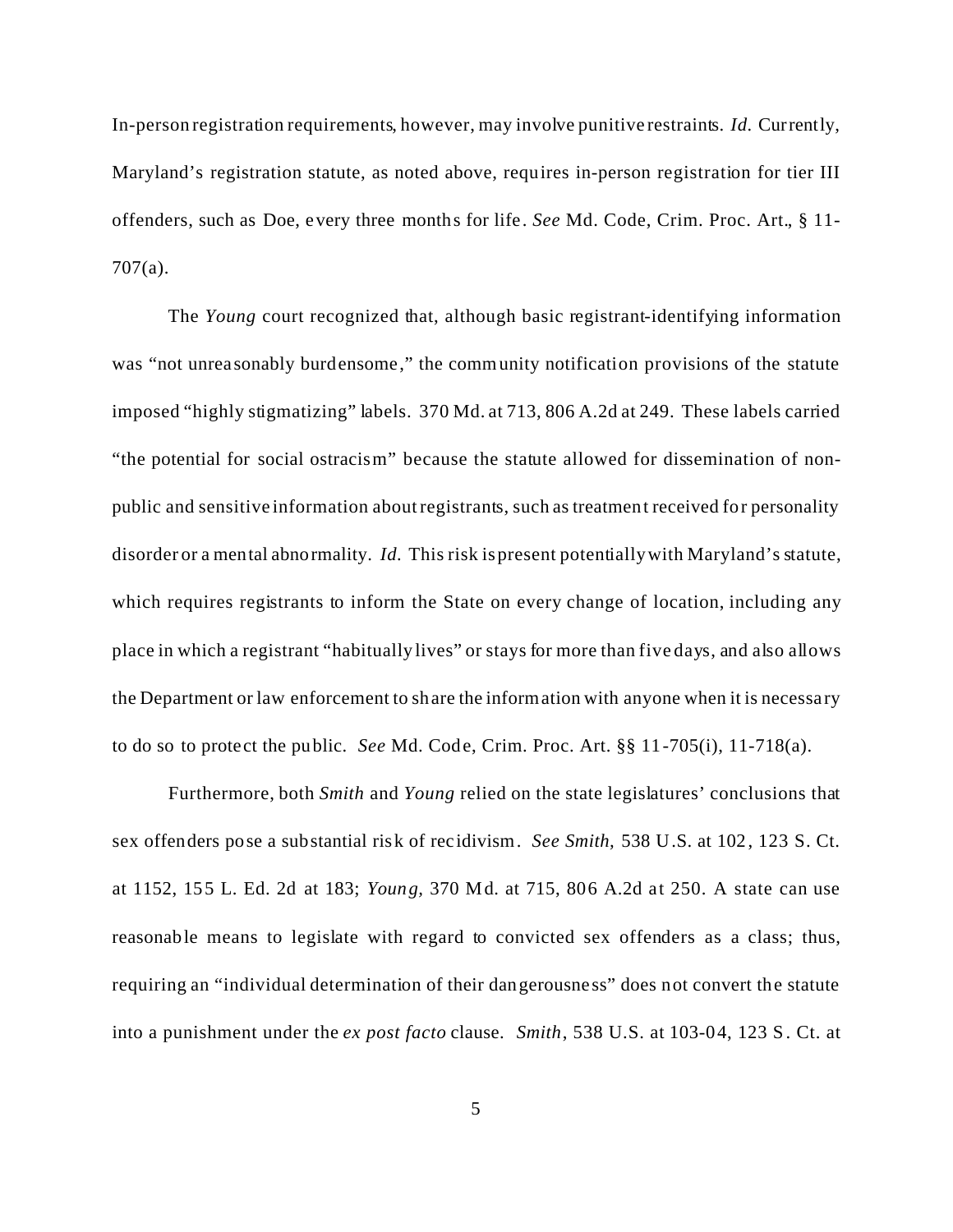1153, 155 L. Ed. 2d at 183-84. As long as a registration statute is tailored narrowly to prevent repetition of sex offenses and requires only qualifying sex offenders to register, as the Court found § 792 did in *Young,* it is not excessive in its deterrent purpose. *See Young*, 370 Md. at 715, 806 A.2d at 250.

New research since 2002, however, presents a different policy perspective to *Young's* holding. Applying such a broad-reaching statute like Maryland's to any qualifying sex offender without particularized determinations of recidivism may undermine the law's intent to prevent the repetition of sex offenses Indeed, recent research reports that broad-reaching sex offender registration and notification laws do not reduce recidivism by sex offenders. See, e.g., Catherine L. Carpenter, *Legislative Epidemics: A Cautionary Tale of Criminal Laws that Have Swept the Country*, 58 Buff. L. Rev. 1, 58-59 (2010) (noting that, "[d]espite the persistent statements that expansive sex offender registration laws are essential tools to protect the community," the efficacy of such laws is in doubt); *see also* Human Rights Watch, *No Easy Answers: Sex Offender Laws in the U.S.* 21-33 (Sept. 2007). Several states have used such findings to hold that their sex offender registration statutes constitute retroactive punishment in violation of state or federal prohibitions of *ex post facto* laws, primarily based on the lack of any determination of future dangerousness before or after an offender is required to register. *See, e.g., State v. Williams*, 952 N.E.2d 1108, 1113 (Ohio 2011); *State v. Letalien*, 985 A.2d 4 (Me. 2009); *Wallace v. State*, 905 N.E.2d 371 (Ind. 2009); *Commonwealth v. Baker*, 295 S.W.3d 437 (Ky. 2009); *Doe v. State*, 189 P.3d 999,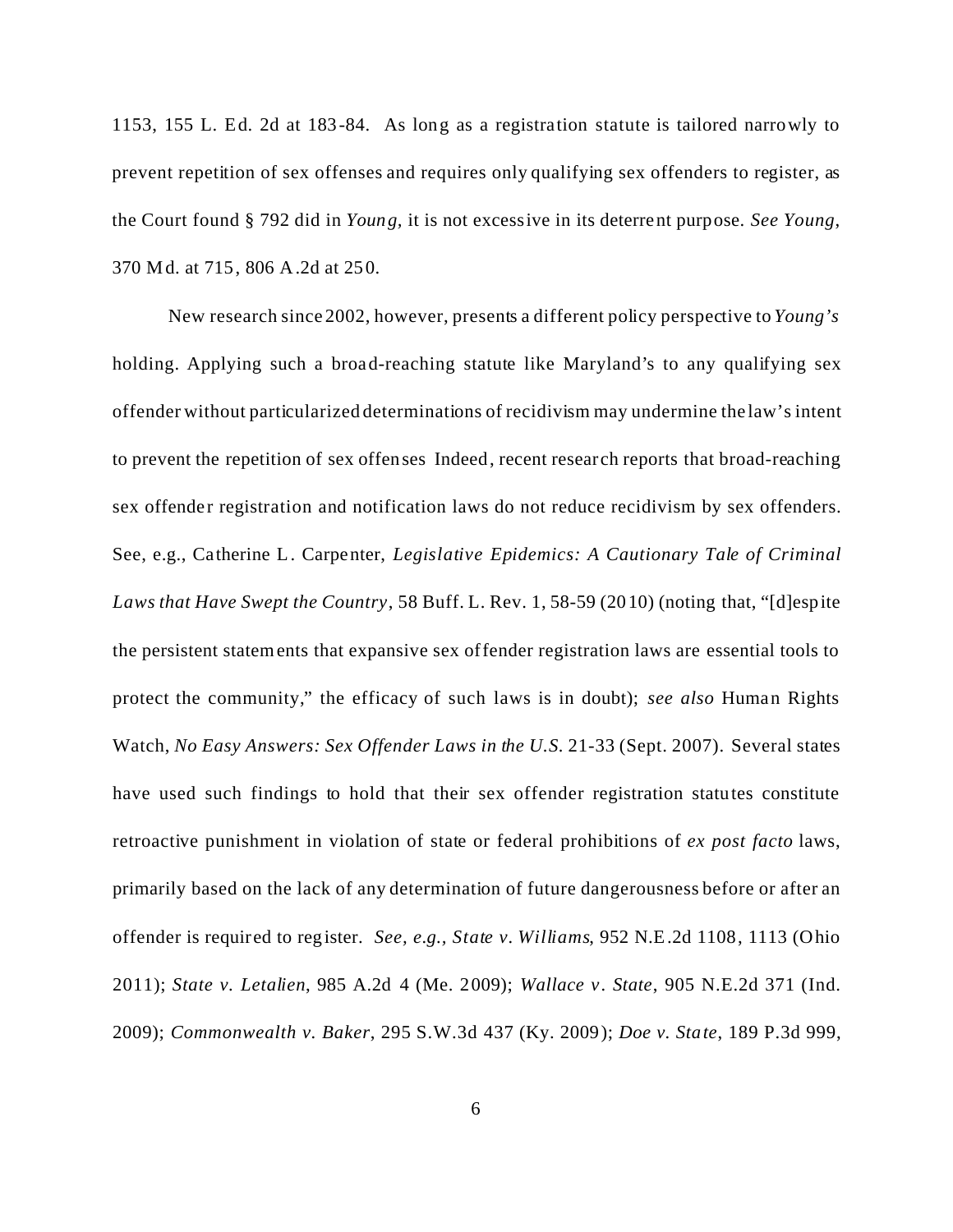1019 (Alaska 2008).

The Court in *Young* noted that the consequences of the 2002 Maryland registration statute's widespread community notification — namely, stigmatization, social ostracism, loss of employment, and harassment — implicate liberty and privacy interests inherent to due process. 370 Md. at 713, 806 A.2d at 249. To raise a successful due process challenge involving damage to reputation, the "stigma-plus test" requires that, in addition to harming the plaintiff's reputation, the state's conduct must have harmed the plaintiff in an additional way. *Doe v. Dep't of Pub. Safety & Corr. Servs.*, 185 Md. App. 625, 644, 971 A.2d 975, 986 (2009). The "plus" factor is met either by a violation of a "fundamental right" guaranteed by the U.S. Constitution or "the denial of a state-created property or liberty interest such that the Fourteenth Amendment's Due Process Clause is violated." *Id.* at 639, 643-44, 971 A.2d at 983-84, 986-87 (quoting *Cooper v. Dupnik*, 924 F.2d 1520, 1532 n. 22 (9th Cir. 1989)). Conversely, procedural due process guarantees an opportunity for a hearing to establish a material fact when a claimant has suffered a deprivation of life, liberty, or property. *Conn. Dep't of Pub. Safety v. Doe,* 538 U.S. 1, 4, 123 S. Ct. 1160, 1162-63, 155 L. Ed. 2d 98, 102 (2003).

Doe contends that the statutory requirements harmed his reputation and his "fundamental" rights to property, privacy, and employment, and that he has a procedural due process right to an individualized determination of his imputed dangerousness. A correct interpretation of relevant precedent, however, does not support Doe's arguments. As to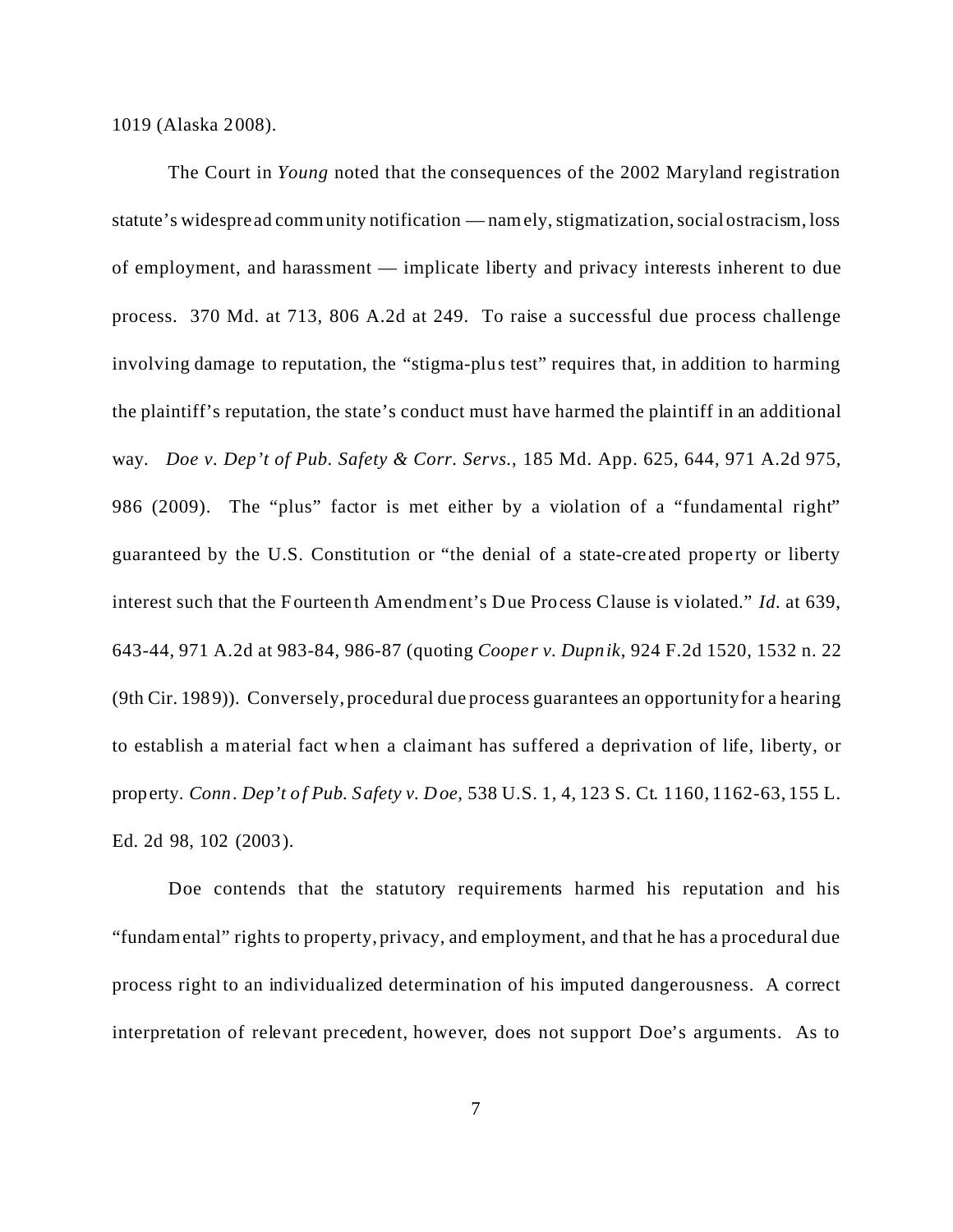Doe's substantive due process claim, $^4$  while there is no fundamental right to employment, the Court of Special Appeals has held that the Maryland internet database sex offender registry does not violate the right to privacy because a registrant's photograph and criminal record are "'already fully available to the public and [are] not constitutionally protected.'" *Doe,* 185 Md. App. at 645-47, 971 A.2d at 987-88 (citing *Russell v. Gregoire*, 124 F.3d 1079, 1093-94 (9th Cir. 1997)). Moreover, apart from his own testimony, Doe presented no evidence in the Circuit Court or in his brief to support his claims that he has been unable to find sustainable work or that he is suffering financially.

Second, the U.S. Supreme Court's decision in *Connecticut Department of Public Safety v. Doe* forecloses Doe's argument that he is entitled to a hearing before being required to register. In *Connecticut Department,* the Court held that procedural due process did not entitle a sex offender to a hearing to determine dangerousness before being required to register because the offender's present dangerousness was irrelevant to the statute's registration requirement. 538 U.S 1 at 4, 123 S. Ct. at 1162-63, 155 L. Ed. 2d at 102. The Court relied on the finding that conviction of a qualifying offense is the sole factor in determining whether an individual must register as a sex offender — individual dangerousness is irrelevant. *See id.* at 5, 123 S. Ct. at 1163, 155 L. Ed. 2d at 103-04*.* The Court of Special Appeals agreed with the Supreme Court's reasoning in addressing the same

<sup>&</sup>lt;sup>4</sup> In an unpublished opinion, the Court of Special Appeals declined to address Doe's substantive due process claim because he waived it by failing to raise the claim in his initial brief.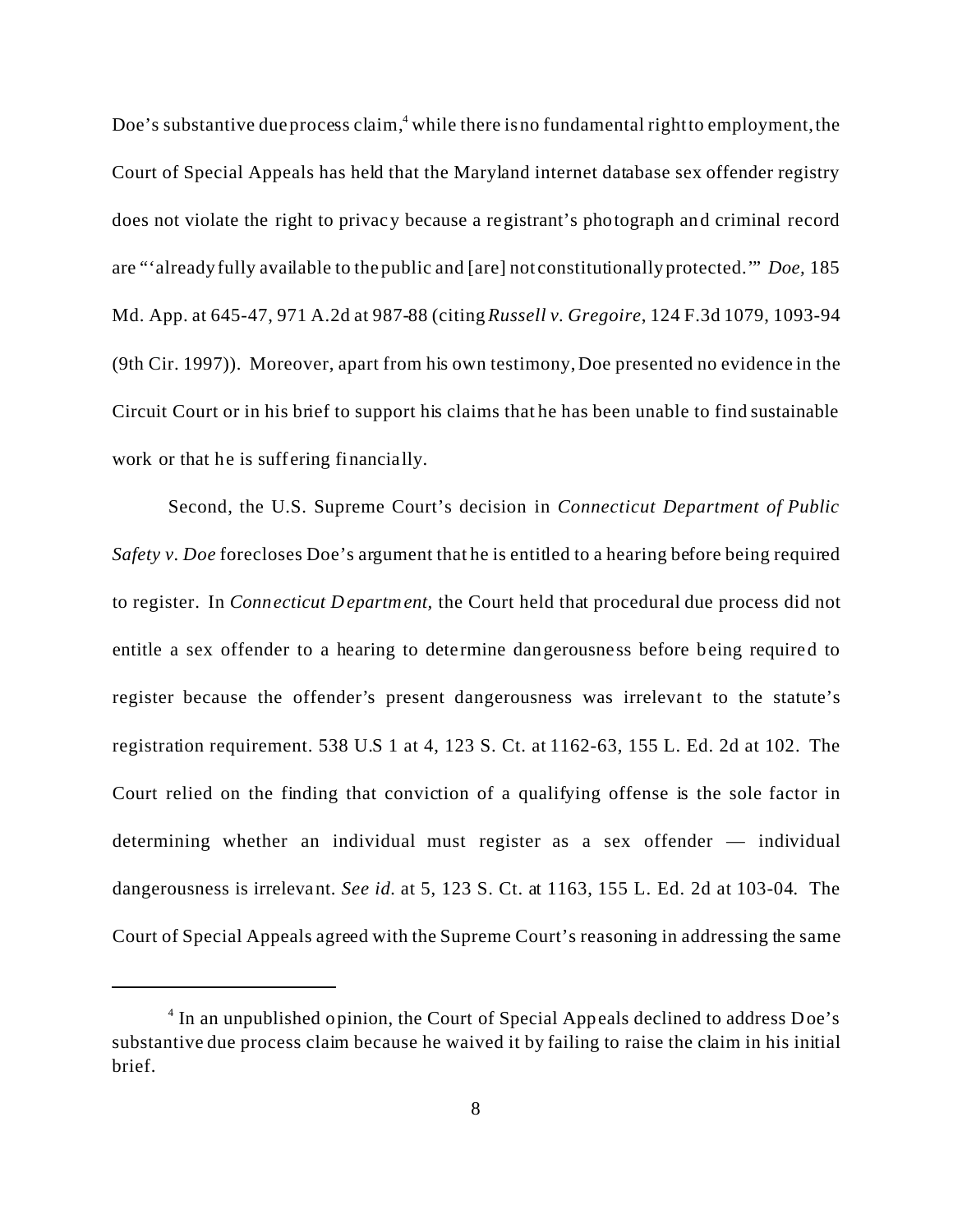issue under Maryland's sex offender registration statute in *Doe v. Department of Public Safety* & *Correctional Services,* 185 Md. App. at 634-36, 971 A.2d at 980-82. Even if Doe was deprived of a protected interest, he does not have a due process right to a hearing because individual dangerousness is irrelevant to the registration requirement.

All is not lost, however. I am persuaded by Doe's argument that, on this record, he is entitled to specific performance of the plea agreement in this case. Doe and the State contend that the plea agreement's silence as to sex offender registration supports their arguments. Determining the meaning of a sentencing term in a plea agreement requires strict adherence to the "four corners" of the plea agreement as established in the Maryland Rule 4-243 plea proceeding and to "due process concerns for fairness and adequacy of procedural safeguards." *Cuffley* v. *State,* 416 Md. 568, 580-581, 7 A.3d 557, 563-65 (2010) (quoting Solorzano, 397 Md. 661, 668, 919 A.2d 652, 656) (2007)).<sup>5</sup> Extrinsic evidence is irrelevant to identify the agreement's terms; rather, the terms are limited to what a reasonable lay person in the defendant's position would have understood to be the terms of the plea agreement. *Id.* at 582-83, 7 A.3d 563-65. Any ambiguities in the record concerning the agreement's terms are resolved in the defendant's favor. *Id.* at 583, 7 A.3d at 566.

In the present c ase, the Maryland Rule 4-243 hearing record from 2006 does not indicate that sex offender registration was a term of Doe's plea agreement. The plea

<sup>&</sup>lt;sup>5</sup> In *Cuffley*, the Court considered the legality of a defendant's sentence that exceeded the incarceration guidelines, but suspended all but part of the sentence that fell within the guidelines, as agreed to in the defendant's plea agreement. 416 Md. at 577, 7 A.3d at 562.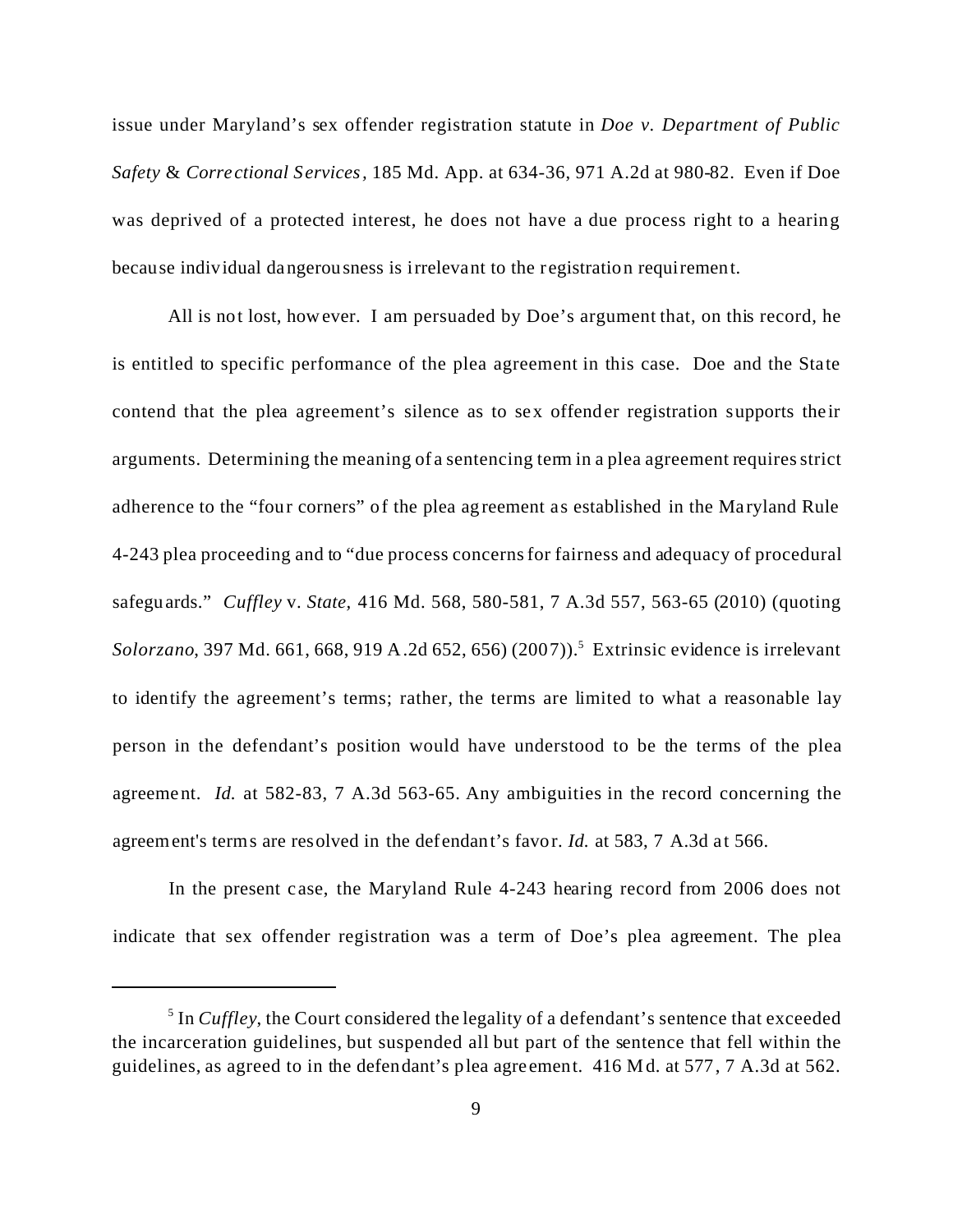agreement was limited to a five-year term, and it was only at the sentencing hearing that the judge ordered Doe to register as a sex offender. Assuming that a registration term would be included in an agreement at Doe's 2006 plea hearing, a reasonable person in Doe's position likely would understand that registering as a sex offender was not a part of the agreement. *See id.* at 581-83, 7 A.3d at 564-66. The prosecutor's testimony at the hearing in 2010 on the present declaratory judgment relief, as to what she and Doe's attorneys discussed before the plea hearing, is irrelevant. *See id.*

Furthermore, the policy arguments of good faith and efficiency of plea negotiations support using the *Cuffley* approach in this case. One primary concern to the majority in *Cuffley* was the potential risk that defendants would not understand the nature of the agreement before pleading guilty. 416 Md. at 583, 7 A.3d at 566. This risk may be present when plea terms to which a defendant agreed change retrospectively. Second, permitting retrospective application of the Maryland Act may discourage defendants to plead guilty, since defendants must have some reasonable assurance that the benefit promised in their plea agreements will not be withdrawn in the future, as the Amicus Brief argues here. This is significant in the state criminal justice system, where ninety-four percent of state convictions result from guilty pleas. *See Missouri v. Frye*, U.S. , , 132 S. Ct. 1399, 1407, 182 L. Ed. 2d 379, 389 (2012); *see also State v. Brockman*, 277 Md. 687, 693, 357 A.2d 376, 380-81 (1976).

Accordingly, I would reverse the judgment of the Court of Special Appeals, remand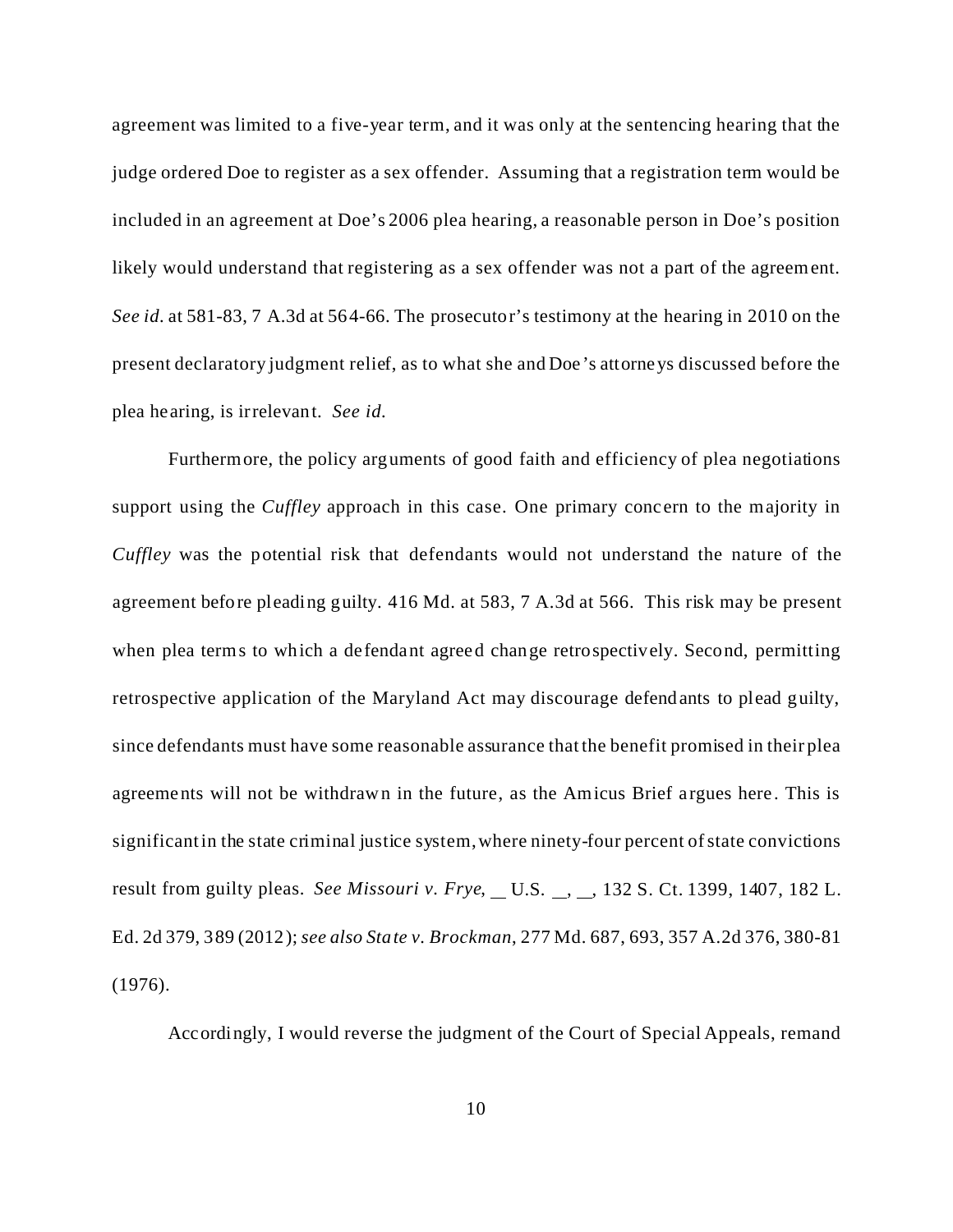to that court with directions to reverse the judgment of the Circuit Court for Washington County and direct the Circuit Court to enter a declaratory judgment consistent with the views expressed here, including any further proceedings required to enforce specifically Doe's plea agreement, which does not include him having to register as a sex offender as the result of the crime he committed in 1984.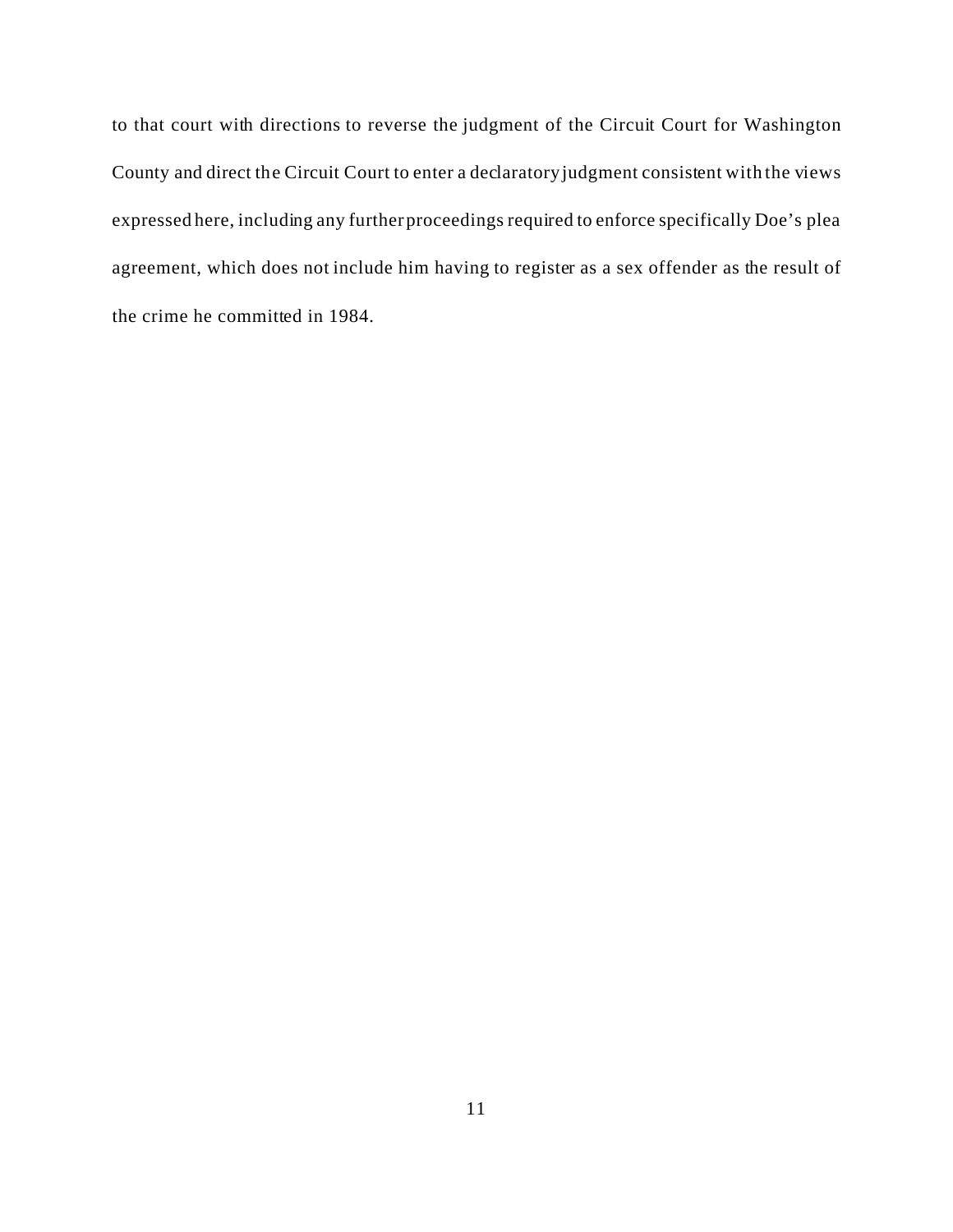# IN THE COURT OF APPEALS OF MARYLAND

No. 125

September Term, 2011

#### JOHN DOE

 $\overline{a}$ 

 $\overline{a}$ 

 $\overline{a}$ 

 $\overline{a}$ 

v.

### DEPARTMENT OF PUBLIC SAFETY AND CORRECTIONAL SERVICES

Bell, C.J. Harrell Greene Adkins Barbera McDonald Eldridge, John C. (Retired, Specially Assigned).

JJ.

Concurring Opinion by McDonald, J. which Adkins, J., joins

Filed: March 4, 2013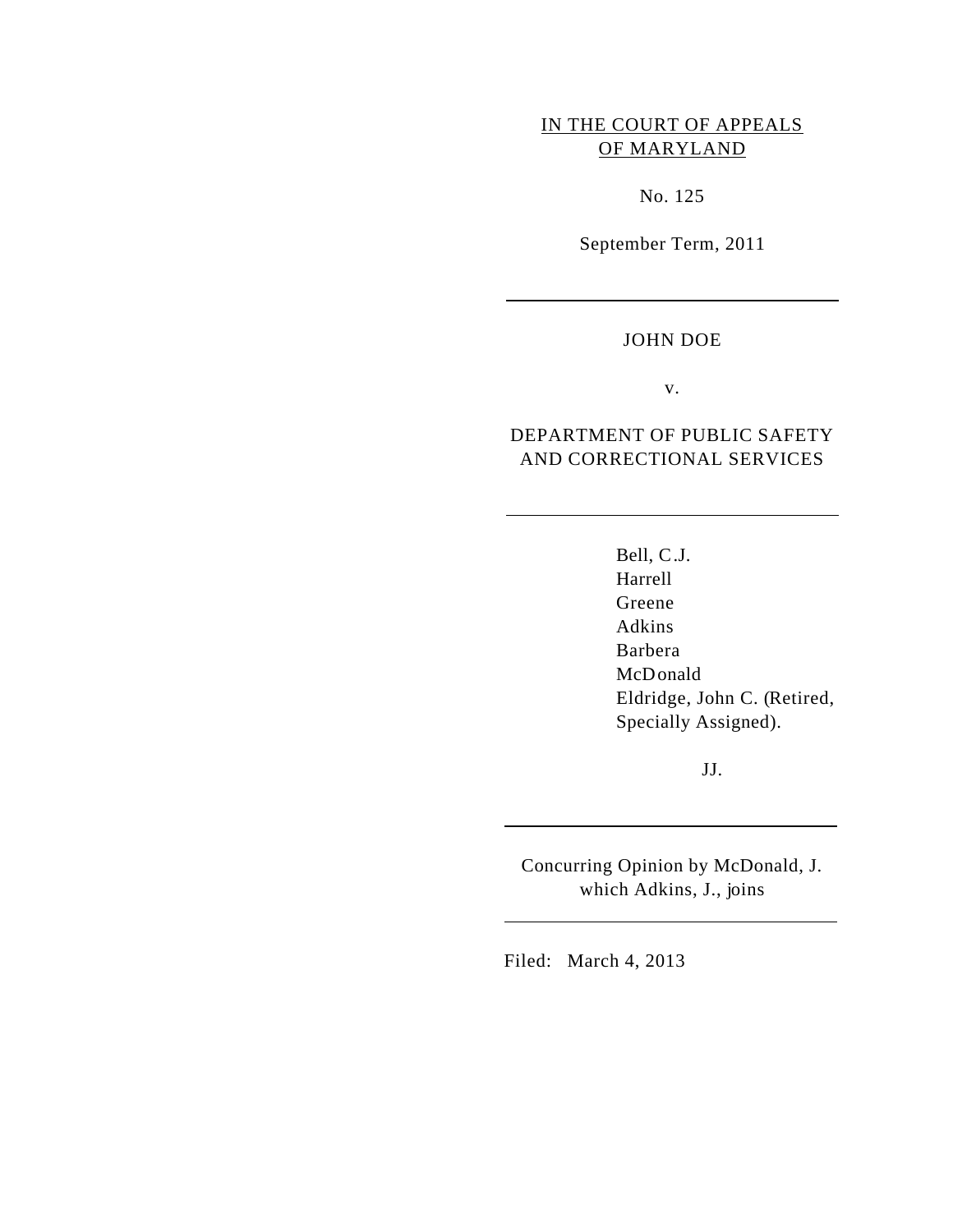I concur in the judgment of the Court. However, I would not rest our decision on the new interpretation of Article 17 offered by the plurality opinion.<sup>1</sup> In my view, neither the language nor the history of that provision, taken as a whole, offers a principled reason for differentiating its prohibition against *ex post facto* laws from the parallel prohibition in the federal Constitution. Rather, the cumulative effect of 2009 and 2010 amendments of the State's sex offender registration law took that law across the line from civil regulation to an element of the punishment of offenders. *See generally* Catherine L. Carpenter & Amy E. Beverlin, *The Evolution of Unconstitutionality in Sex Offender Registration Laws*, 63 Hastings L.J. 1071, 1107-22 (2012); Corey Rayburn Yung, *One of these Laws is Not Like the Others: Why the Federal Sex Offender Registration and Notification Act Raises New Constitutional Questions*, 46 Harv. J. Legis. 369, 386-400 (2009). It was certainly within the General Assembly's purview to make the registration law more onerous for offenders. In my view, however, in light of both Article 17 of the Declaration of Rights and Article I, §10 of the federal Constitution, like other new laws affecting punishment for offenses, those amendments may not be applied retroactively.

Judge Adkins joins in this opinion.

<sup>&</sup>lt;sup>1</sup> This Court has repeatedly stated that Article 17 has "the same meaning" as the parallel federal constitutional provision. *E.g., DPSCS v, Demby*, 390 Md. 580, 609, 890 A.2d 310 (2006). The plurality opinion suggests that the Supreme Court deviated from the common understanding of the prohibition against *ex post facto* laws in 1990 when it decided *Collins v. Youngblood*, 497 U.S. 37 (1990). Plurality Slip Op. at p. 22. However, this Court has relied on *Collins* on several occasions when analyzing whether application of a particular State law violated that prohibition. *E.g., Booth v. State*, 327 Md. 142, 168-76, 608 A.2d 162 (1992); *Evans v. State*, 382 Md. 248, 280-85, 855 A.2d 291 (2004). The past decisions of this Court led the author of a treatise on the Maryland Constitution to conclude that "[t]he Court of Appeals of Maryland considers the two provisions to have precisely the same meaning." D. Friedman, The Maryland State Constitution (2006) at 25-26.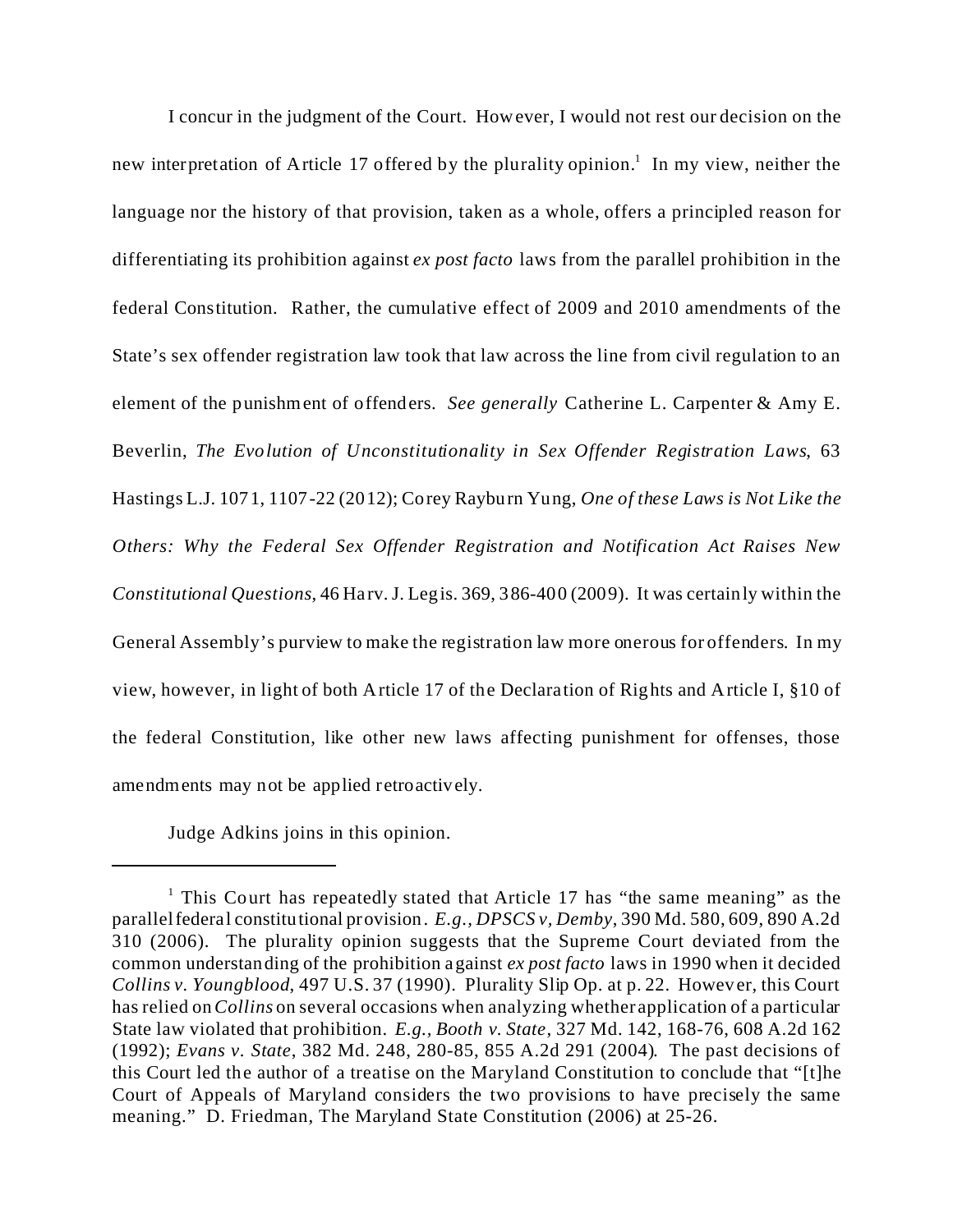Circuit Court for Washington County Case No. 21-C-10-036507

> IN THE COURT OF APPEALS OF MARYLAND

> > No. 125

September Term, 2011

### JOHN DOE

v.

## DEPARTMENT OF PUBLIC SAFETY & CORRECTIONAL SERVICES

Bell, C.J., Harrell Greene Adkins Barbera McDonald Eldridge, John C. (Retired, Specially Assigned), JJ.

Dissenting Opinion by Barbera, J.

Filed: March 4, 2013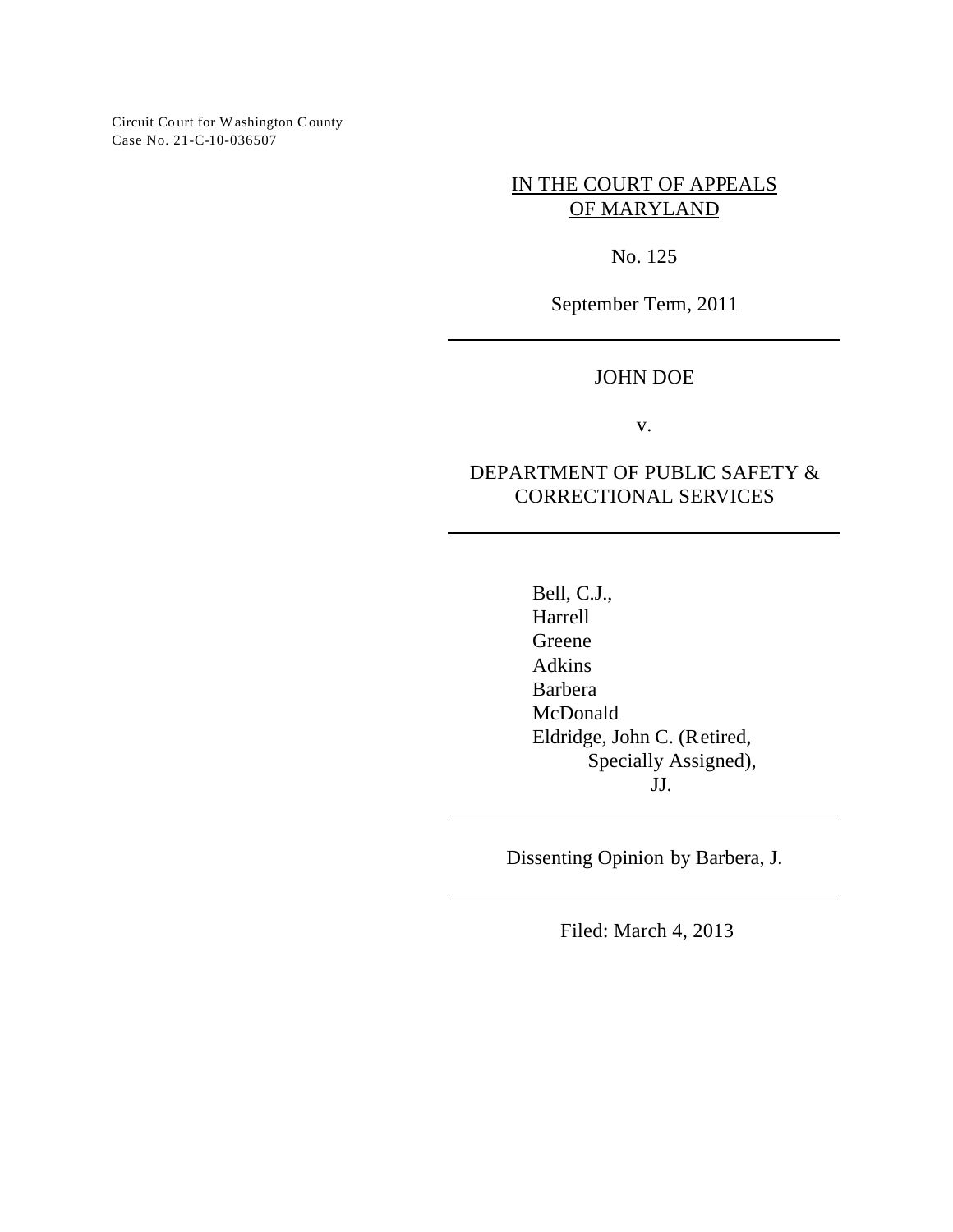Respectfully, I dissent. For reasons I shall explain, I do not believe Petitioner is entitled to the relief he seeks under the federal and state law grounds he asserts. I agree with Judge McDonald that the Plurality's interpretation of Maryland's *ex post facto* prohibition is unsupported by the language or history of Article 17 of the Maryland Declaration of Rights.<sup>1</sup> Nor, for that matter, do I see a principled reason to depart in this case from the approach this Court has consistently taken in reading Article 17 *in pari materia* with the federal *Ex Post Facto* Clause. Unlike Judge McDonald, I agree with Judge Harrell that the 2009 and 2010 amendments to Maryland's sex offender registration law survive under federal *ex post facto* law and, because I read the *ex post facto* clause of Article 17 *in pari materia* with the federal *Ex Post Facto* Clause, the 2009 and 2010 amendments to the law do not violate Article 17. I write separately, though, to explain how I arrive at that result. I also agree with Judge Harrell that Maryland's current sex offender registration law does not offend due process. Finally, I disagree with Judge Harrell's application of *Cuffley v. State*, 416 Md. 568 (2010), to this case and his ultimate conclusion that, because Petitioner's plea agreement was silent as to sex offender registration, he cannot be compelled to comply with the law.

I.

<sup>&</sup>lt;sup>1</sup> Although six judges would reverse the judgment of the Court of Special Appeals, they do not agree on the rationale for that outcome. With regard to the *ex post facto* claim in particular, five judges—Chief Judge Bell and Judges Greene, Adkins, McDonald and Eldridge (retired, specially assigned)—agree that the current Maryland sex offender registration law is an *ex post facto* law. Yet only three—Chief Judge Bell, Judge Greene (author of the Plurality opinion) and Judge Eldridge— rest the decision on Article 17 and, in doing so, construe that Article more broadly than the federal *Ex Post Facto* Clause.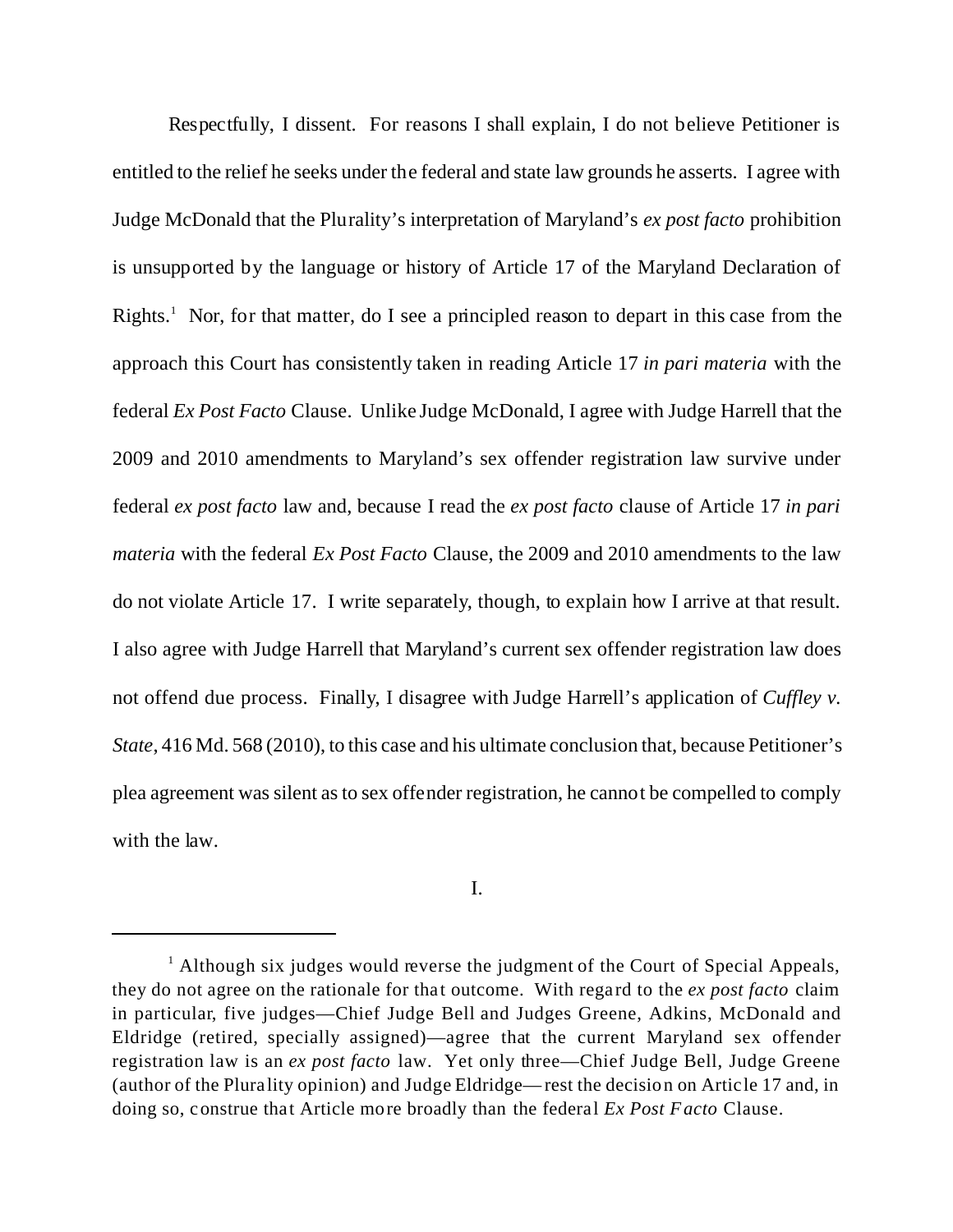This Court has traditionally construed Article 17 *in pari materia* with the federal *Ex Post Facto* Clause and has declared repeatedly that the two clauses have the same meaning. *See, e.g.*, *Sec'y, Dep't of Public Safety and Corr. Servs. v. Demby*, 390 Md. 580, 608 (2006) ("We have held that the *ex post facto* clause in the Maryland Declaration of Rights has the same meaning as the federal clause."); *State v. Raines*, 383 Md. 1, 26 (2004) (same); *Khalifa v. State*, 382 Md. 400, 425 (2004) ("The *Ex Post Facto* Clauses of the United States Constitution and Maryland Declaration of Rights have been viewed generally to have the 'same meaning' and are thus to be construed *in pari materia*."); *Evans v. State*, 382 Md. 248, 280 n.13 (2004) (same); *Frost v. State*, 336 Md. 125, 136 (1994) (same); *Anderson v. Dep't of Health and Mental Hygiene*, 310 Md. 217, 223 (1987) (stating that the Maryland *ex post facto* clause "has been viewed as having the same meaning as the federal prohibition"). I would not depart from our well-established practice of examining the Maryland and federal *ex post facto* prohibitions under the same rubric, using federal jurisprudence as persuasive authority. *See, e.g.*, *Tichnell v. State*, 287 Md. 695, 736 (1980) ("Article 17 . . . parallels the federal clause and the Supreme Court's interpretation of the federal *ex post facto* clause is persuasive authority." (citations omitted)). As we have done previously, we should look to the principles set forth in the Supreme Court's *ex post facto* cases for guidance in determining whether the sex offender registration provisions of current Maryland law violate the federal *ex post facto* prohibition and, thereby, also Article 17. Faithful application of those principles leads me to conclude that the General Assembly did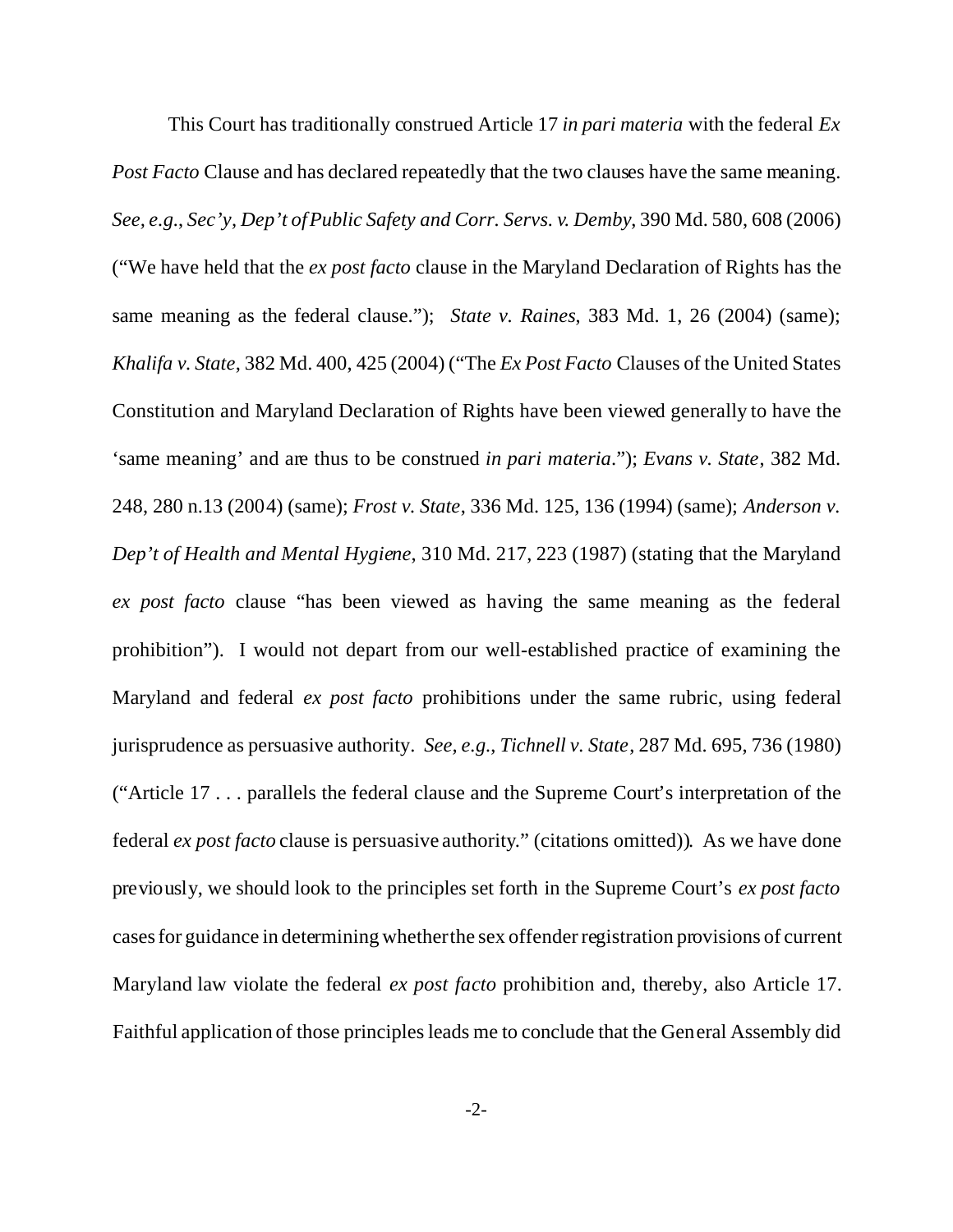not enact an *ex post facto* law by making retrospective the current sex offender registration scheme.

The *Ex Post Facto* Clause of the federal Constitution, in relevant part, forbids "[e]very law that changes the punishment, and inflicts a greater punishment, than the law annexed to the crime, when committed." *Stogner v. California*, 539 U.S. 607, 612 (2003) (quoting *Calder v. Bull*, 3 U.S. (3 Dall.) 386, 390 (1798)); *see Evans*, 382 Md. at 281 (quoting same); *see also Collins v. Youngblood*, 497 U.S. 37, 43 (1990) ("Legislatures may not retroactively alter the definition of crimes or increase the punishment for criminal acts."). It is well-settled that the *ex post facto* prohibition applies not to civil regulatory regimes but to criminal laws or laws that are punitive in intent or effects. *See Kansas v. Hendricks*, 521 U.S. 346, 369-70 (1997) (holding that a state's civil commitment statute was nonpunitive and not a criminal proceeding, "thus remov[ing] an essential prerequisite for . . . *ex post facto* claims"). Contrary to the Plurality's view, it simply is not enough, for *ex post facto* purposes, that retroactive application of the 2009 and 2010 amendments to Maryland's sex offender registration law "alters the situation of a party to his disadvantage." *See Doe v. Dep't of Public Safety and Corr. Servs.*, \_\_\_ Md. \_\_\_, \_\_\_ (2013) (slip op. at 30).

The test the Plurality puts forward for detecting an *ex post facto* law is drawn largely from*Anderson v. Department of Health and Mental Hygiene. See Doe*, \_\_\_ Md. at \_\_\_ (slip op. at 22-23); *see also id.* at (slip op. at 25) (describing the test as follows: "[t]wo critical elements must be present for a criminal or penal law to be *ex post facto*: it must be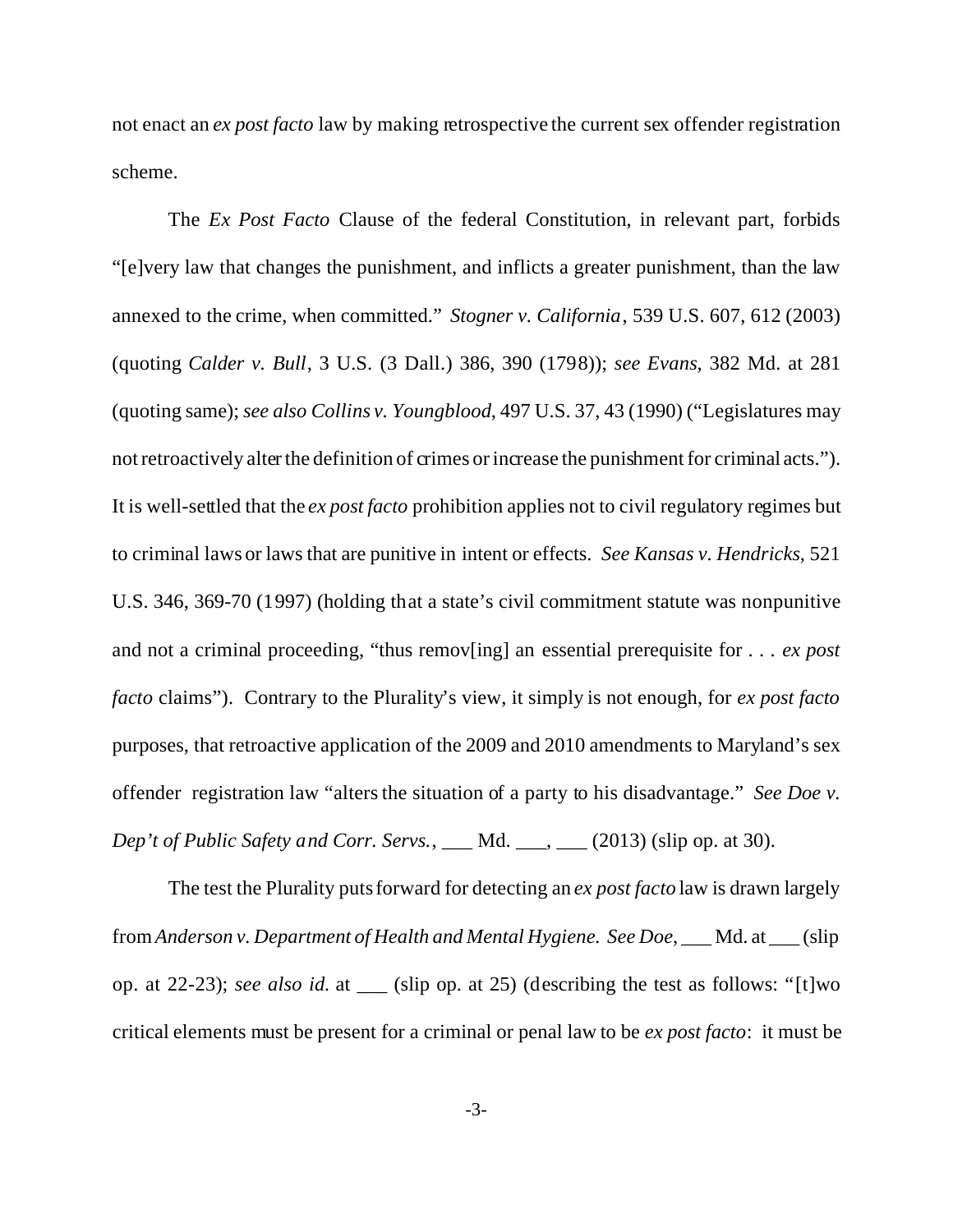retrospective . . . and it must *disadvantage* the offender affected by it." (citations omitted)). There are two problems, as I see it, with employing in the present case the test used in *Anderson*.

The *Anderson* Court, relying on *Kring v. Missouri*, 107 U.S. 221 (1883), and its progeny, concluded that "a law passed after the commission of a criminal act, affecting substantial rights, and changing the consequences of having committed the criminal act in a way that is disadvantageous to the defendant, falls within the *ex post facto* prohibition." *Anderson*, 310 Md. at 227. The Supreme Court, however, no longer embraces *Kring's* expansive view of what is prohibited by the *Ex Post Facto* Clause. In *Collins v. Youngblood*, the Court expressly overruled *Kring*, particularly the conclusion in that case that the *Ex Post Facto* Clause reaches "any change which 'alters the situation of a party to his disadvantage.'"<sup>2</sup> 497 U.S. at 50; *see also Booth v. State*, 327 Md. 142, 171 (1992) (noting that *Collins* overruled *Kring*). Rather, the Supreme Court reaffirmed that the scope of the *Ex Post Facto* Clause is limited to the types of legislative acts set forth by Justice Chase in *Calder v. Bull. Collins*, 497 U.S. at 49-50; *see also Stogner*, 539 U.S. at 611-12 (recognizing that *Calder v. Bull* provides "an authoritative account of the scope of the *Ex*

<sup>&</sup>lt;sup>2</sup> Following *Collins v. Youngblood*, the Supreme Court made clear that the progeny of *Kring*, also relied upon in our *Anderson* decision, are "inconsistent with the framework developed in *Collins*." *California Dep't of Corr. v. Morales*, 514 U.S. 499, 506 n.3 (1995). *Kring*'s progeny, relied upon by the Plurality, include *Lindsey v. Washington*, 301 U.S. 397 (1937), *Weaver v. Graham*, 450 U.S. 24 (1981), and *Miller v. Florida*, 482 U.S. 423 (1987). Though acknowledging as much, the Plurality continues to cite those cases as support for the continuing vitality of *Anderson*. *See Doe*, \_\_\_ Md. at \_\_\_ (slip op. at 22).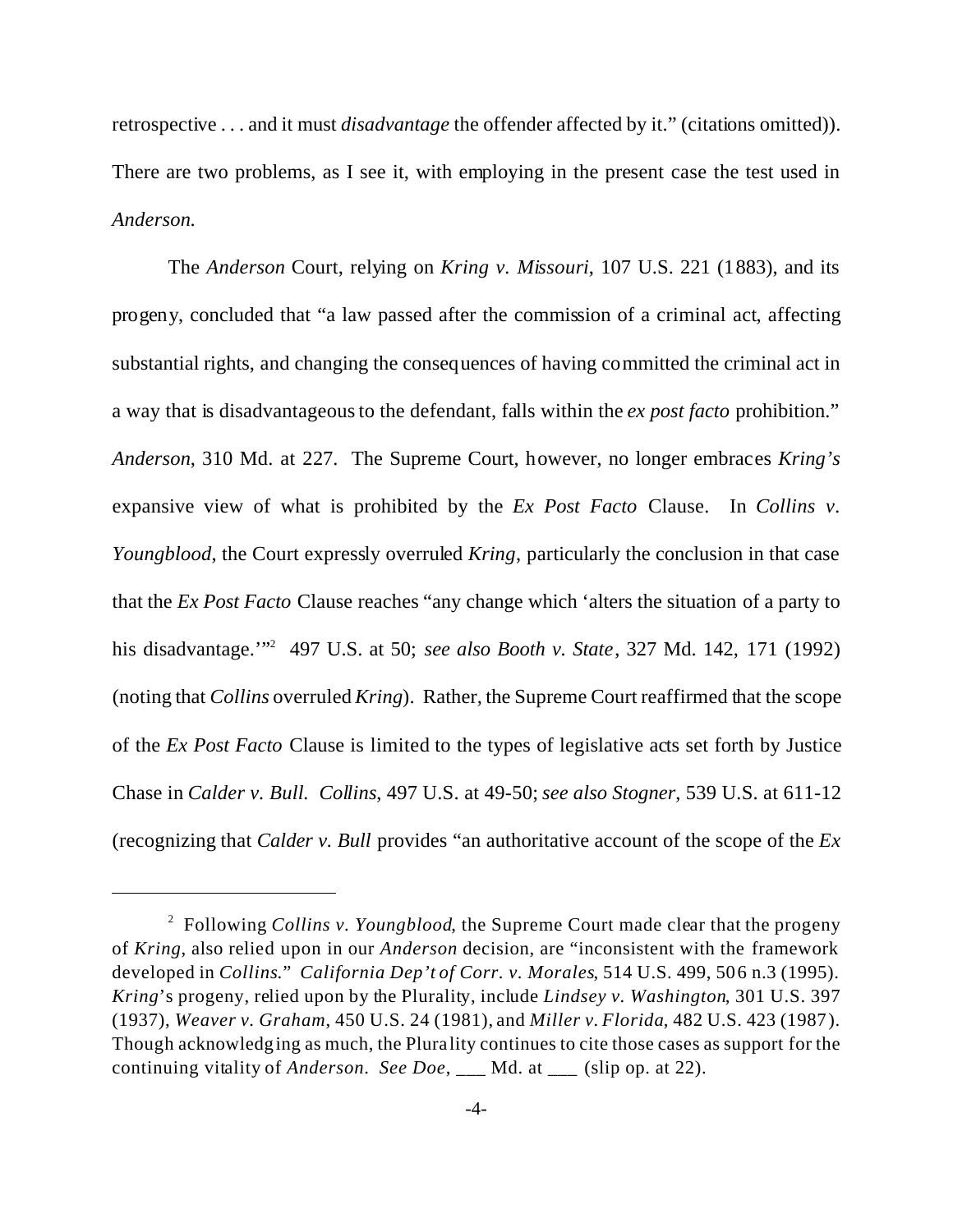*Post Facto* Clause"). Those categories are:

1st. Every law that makes an action done before the passing of the law, and which was *innocent* when done, criminal; and punishes such action. 2d. Every law that *aggravates* a *crime*, or makes it *greater* than it was, when committed. 3d. Every law that *changes the punishment*, and inflicts a *greater punishment*, than the law annexed to the crime, when committed. 4th. Every law that alters the *legal* rules of *evidence*, and receives less, or different, testimony, than the law required at the time of the commission of the offence, *in order to convict the offender*.

*Calder*, 3 U.S. at 390. *Anderson*, to the extent it relies on a now-discredited analysis and language that the Supreme Court abandoned two decades ago in *Collins*, should not guide the disposition of the present case.

Neither am I persuaded, as the Plurality is, that the post-*Collins* cases of this Court demonstrate a lineage of *ex post facto* decisions that demands our adherence in the present case to the *Kring/Anderson* test, under principles of *stare decisis*. In not one of the post-*Collins* cases cited in the Plurality opinion did this Court declare that the *ex post facto* caselaw in Maryland no longer takes into account, much less applies, the federal *ex post facto* analysis. Indeed, the Maryland *ex post facto* cases relied upon by the Plurality—*Demby*,*Khalifa*, *Frost*,*Gluckstern*, and *Anderson*—invoke in one way or another the notion that Article 17 and the *Ex Post Facto* Clause of the federal Constitution have essentially the same meaning.

I also dispute, for an entirely separate reason, the Plurality's reliance on the *Anderson* test, which asks whether a retrospective "criminal or penal law" operates to "disadvantage" the offender. *See Doe*, \_\_\_ Md. at \_\_\_ (slip op. at 26-28). The present case requires us to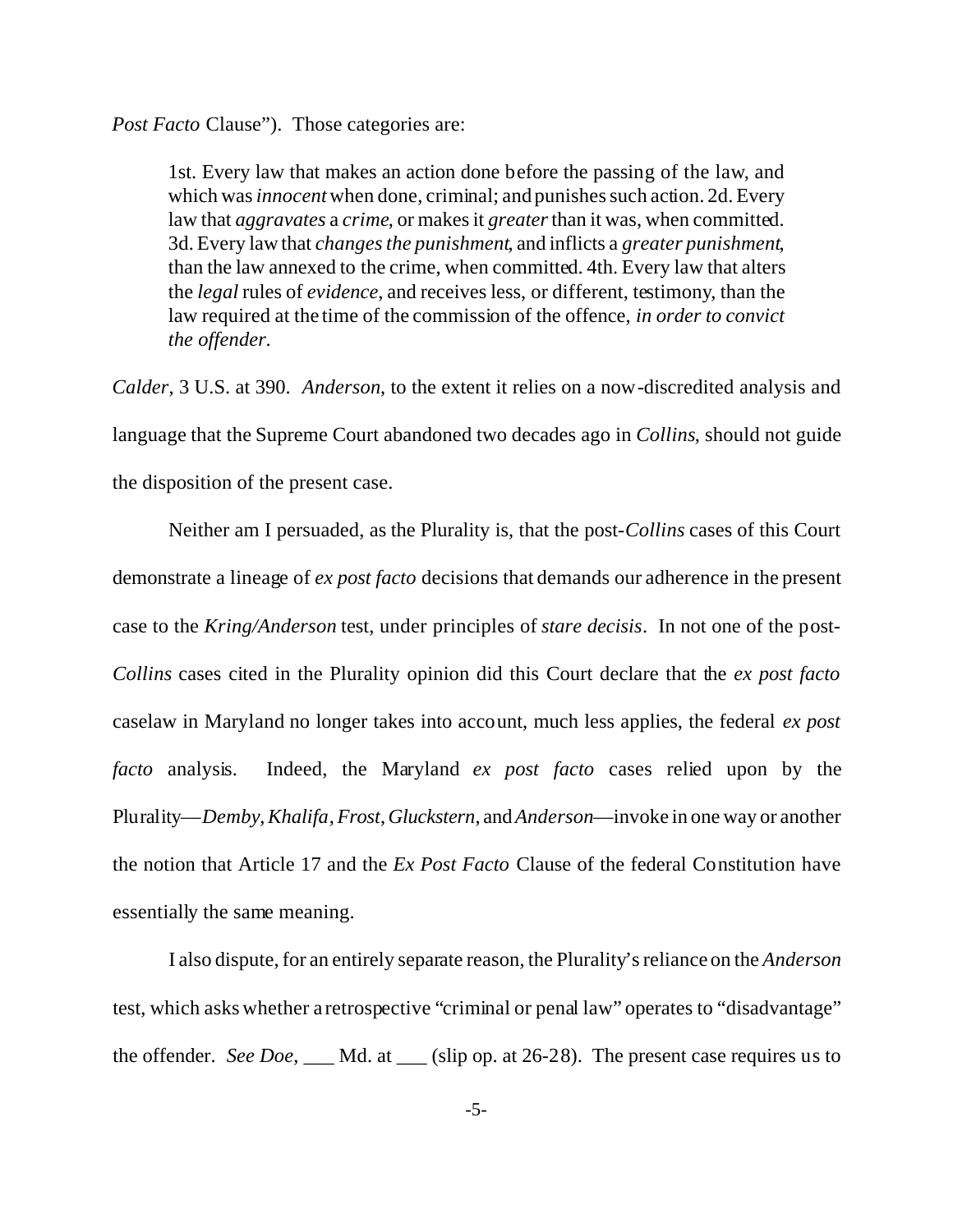examine for a possible *ex post facto* problem what on its face is a civil, regulatory regime. Unlike the case at bar, the laws at issue in the post-*Collins* cases relied upon by the Plurality unquestionably come within "[t]he ambit of punishment, for *ex post facto* purposes," *see Demby*, 390 Md. at 610, as each one of those laws affected directly the length of an individual's sentence for a crime. *See id.* at 614-15 (COMAR amendments that terminated eligibility of certain inmates to earn special project diminution credits for double-celling); *Khalifa*, 382 Md. at 420 & n.6 (statutory amendments that increased the maximum sentence for abducting a child to a place outside the United States); *Frost*, 336 Md. at 137 (statutory amendments which entitled the Parole Commissioner to rescind all diminution credits at a revocation hearing). *See also Booth*, 327 Md. at 168-69 (statutory amendment that removed intoxication from the list of mitigating circumstances for the crime of first degree murder); *Gluckstern v. Sutton*, 319 Md. 634, 669 (1990) (statutory amendments that, when combined, made parole more difficult to obtain for Sutton). The Plurality opinion fails to demonstrate that the changes to Maryland's sex offender registration scheme are a "criminal or penal law," which remains a threshold element of the test upon which the Plurality relies.

This Court's analysis should focus on whether the law at issue affects not mere "consequences" but rather the "definition of crimes, defenses, or punishments," as that is the true concern of the *ex post facto* prohibition. *Collin*s, 497 U.S. at 51. In other words, "[a]fter *Collins*, the focus of the *ex post facto* inquiry is not on whether a legislative change produces some ambiguous sort of 'disadvantage,' . . . but on whether any such change alters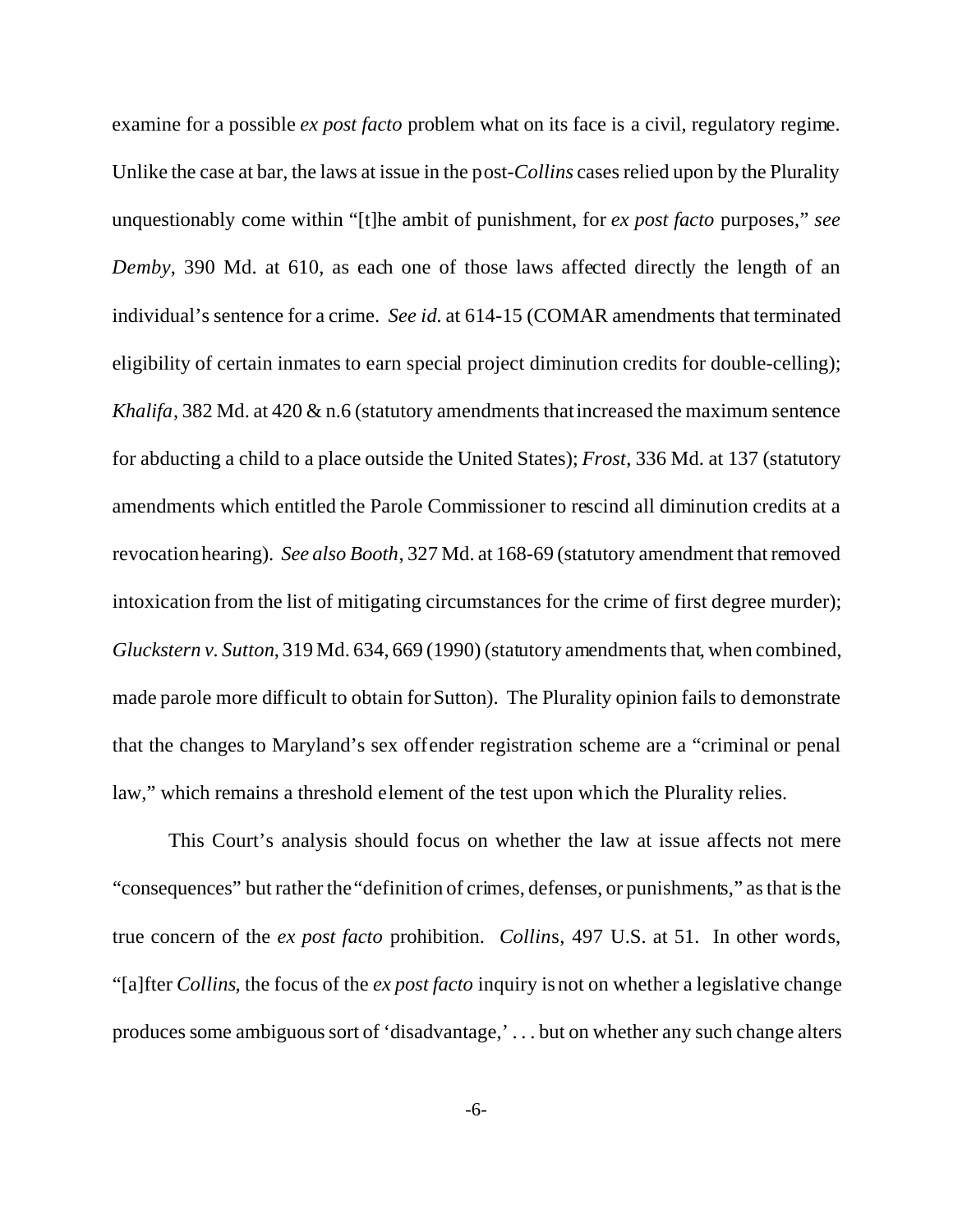the definition of criminal conduct or increases the penalty by which a crime is punishable."

*Morales*, 514 U.S. at 506-07 n.3.

*Smith v. Doe,* 538 U.S. 84 (2003), provides the proper test for ascertaining whether a facially civil regulatory scheme is, in effect, criminal in the sense that it imposes "punishment," as that term is understood in *ex post facto* analysis. That case, which involved an *ex post facto* challenge to Alaska's Sex Offender Registration Act, also referred to as Alaska's "Megan's Law," lays out a two-part inquiry:

We must "ascertain whether the legislature meant the statute to establish 'civil' proceedings." *Kansas v. Hendricks*, 521 U.S. 346, 361 (1997). If the intention of the legislature was to impose punishment, that ends the inquiry. If, however, the intention was to enact a regulatory scheme that is civil and nonpunitive, we must further examine whether the statutory scheme is "'so punitive either in purpose or effect as to negate [the State's] intention' to deem it 'civil.'" *Ibid.* (quoting *United States v. Ward*, 448 U.S. 242, 248-249 (1980)).

538 U.S. at 92 (alteration in original). This Court has expressly relied on this same two-part, "intent-effects" test to reject a due process challenge to the earlier version<sup>3</sup> of Maryland's sex offender registration law. *Young v. State*, 370 Md. 686, 711-13, 716 (2002) (holding that the obligation to register as a sex offender is "not punishment in the constitutional

<sup>3</sup> As Judge Harrell points out, *Young v. State*, 370 Md. 686 (2002), analyzed the 2002 version of Maryland's sex offender registration statute,which was codified at Maryland Code (1957, 1996 Repl. Vol., 2000 Supp.) Article 27, § 792, but has since been amended and is now located at Maryland Code (2001, 2008 Repl. Vol., 2012 Supp.) §§ 11-701 through 11- 727 of the Criminal Procedure Article ("CP"). *See Doe*, \_\_\_ Md. at \_\_\_ n.1 (Harrell, J., concurring) (slip op. at  $2 \text{ n.1}$ ).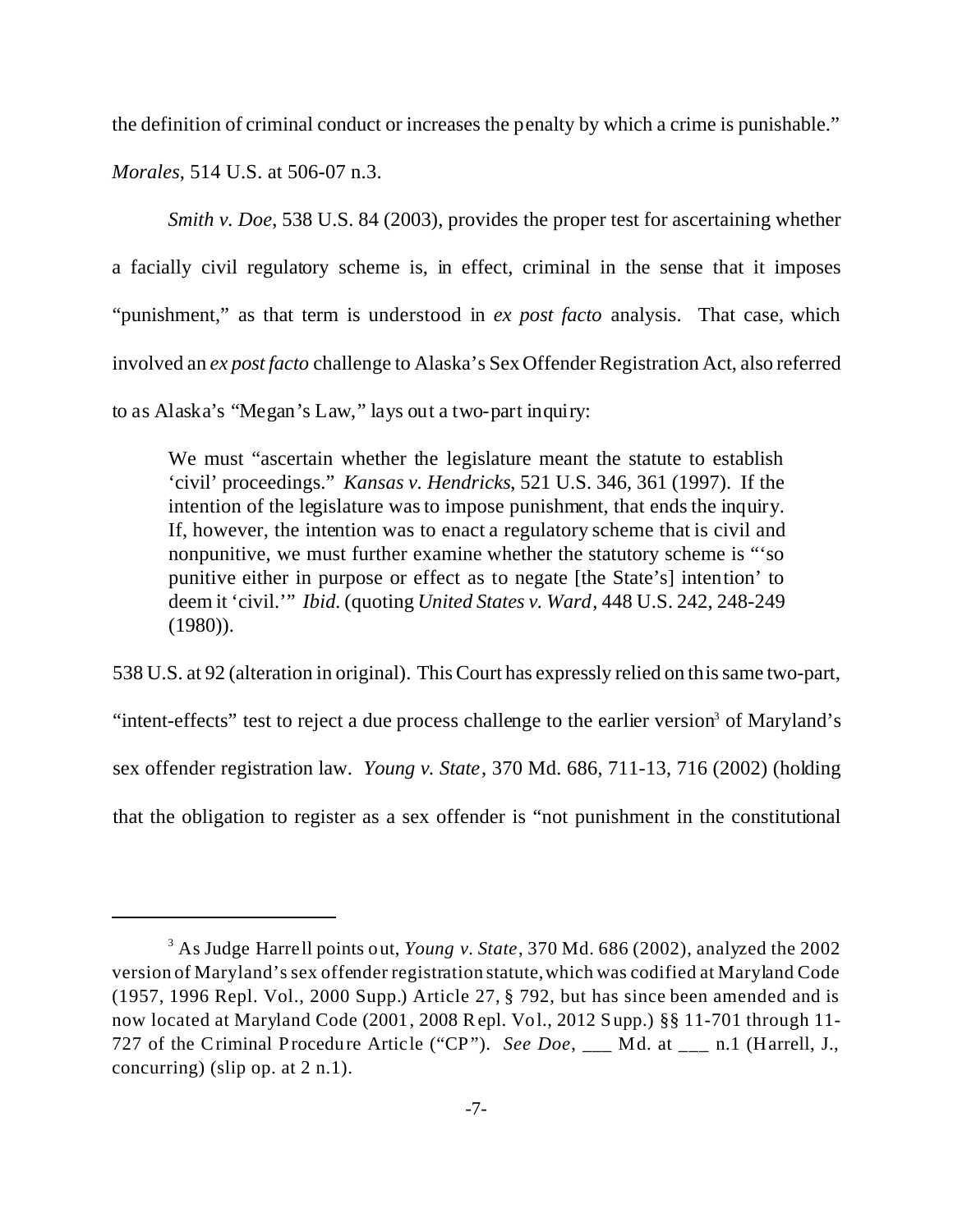sense").<sup>4</sup> *Cf. Raines*, 383 Md. at 28, 42 (applying the intent-effects test of *Smith v. Doe* and concluding that Maryland's DNA Collection Act is not an *ex post facto* law). Logic dictates, and settled caselaw supports, employing the intent-effects test of*Smith v. Doe* to resolve the *ex post facto* challenge being raised in the present case. Under that test, the current sex offender registration and notification regime survives the challenge.

The first, "intent" prong of the *Smith v. Doe* test requires the courts to inquire "whether the legislature, in establishing the penalizing mechanism, indicated either expressly or impliedly a preference for one label or the other." *Id.* at 93 (quoting *Hudson v. United States*, 522 U.S. 93, 99 (1997)). This is a matter of statutory construction, involving consideration of "the statute's text and its structure to determine the legislative objective." *Id.* at 92. It is also relevant that, "where a legislative restriction 'is an incident of the State's power to protect the health and safety of its citizens,' it will be considered 'as evidencing an intent to exercise that regulatory power, and not a purpose to add to the punishment.'" *Id*. at 93-94 (quoting *Flemming v. Nestor*, 363 U.S. 603, 616 (1960)). Therefore, "even if the objective of [the law at issue] is consistent with the purposes of the [respective state's]

<sup>&</sup>lt;sup>4</sup> We pointed out in *Young* that, although the intent-effects test was gleaned from *United States v. Ursery*, 518 U.S. 267 (1996) (a double jeopardy case) and *Kansas v. Hendricks*, 521 U.S. 346 (1997) (involving both *ex post facto* and double jeopardy challenges), the test is applicable in the due process context to determine whether a law constitutes "punishment." *Young*, 370 Md. at 711-12 n.11. I see no reason why the converse should not be true in Maryland, i.e., that the test we used in the due process context to determine whether a law is punishment applies equally in the *ex post facto* context. Indeed, it makes no sense *not* to apply the same test in both situations, as the Supreme Court did in *Smith v. Doe*, 538 U.S. 84, 97 (2003). *See also infra* note 6.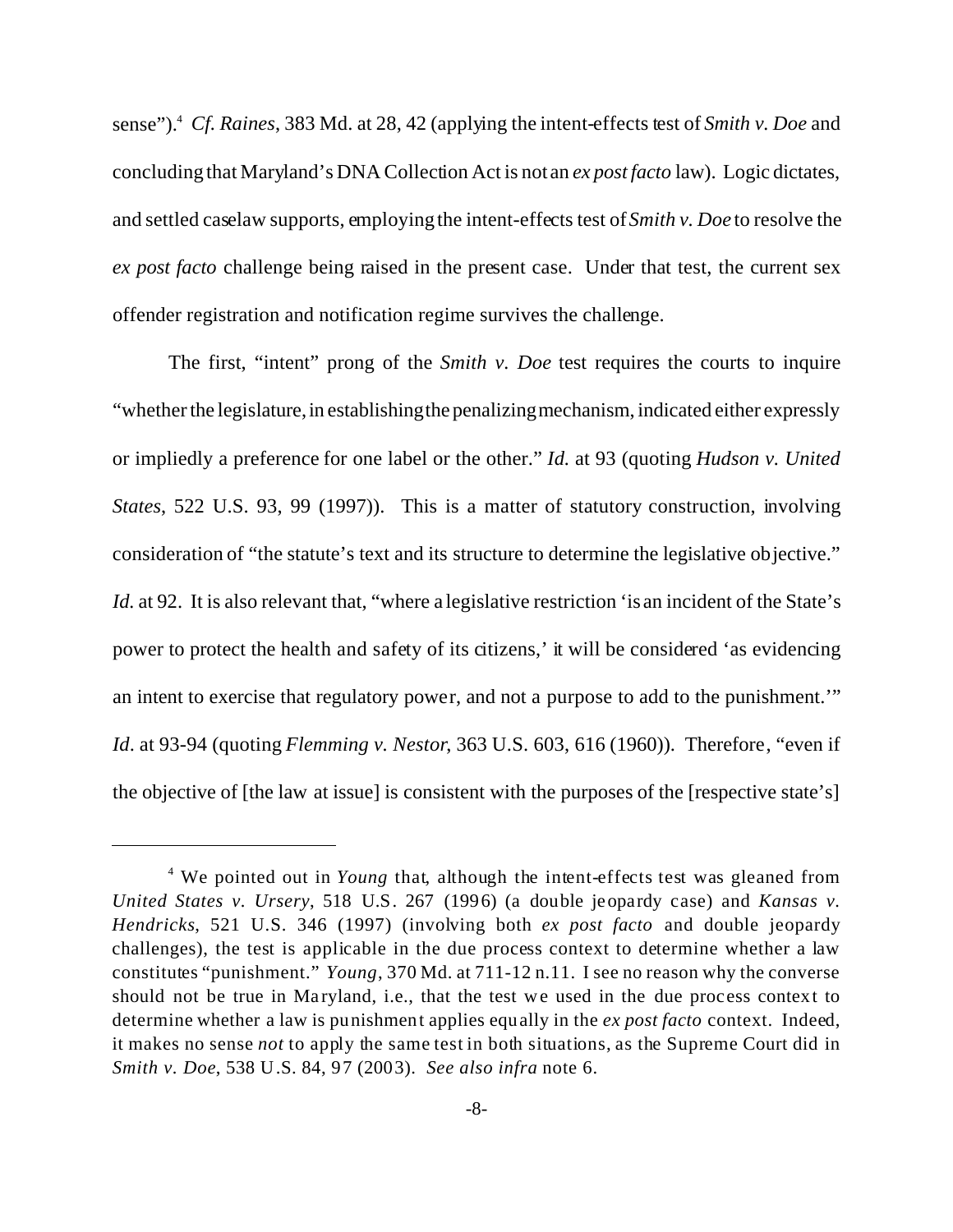criminal justice system, the State's pursuit of it in a regulatory scheme does not make the objective punitive." *Id*. at 94. In other words, "[t]he location and labels of a statutory provision do not by themselves transform a civil remedy into a criminal one." *Id*.

For example, in *Smith v. Doe*, the Supreme Court explained that the Alaska legislature's placement of the sex offender registration provisions in that state's Code of Criminal Procedure, where other nonpunitive provisions also were placed, "is not sufficient to support a conclusion that the legislative intent was punitive." *Id.* at 95. The Court therefore held that Alaska's sex offender registration and notification law did not violate the federal *Ex Post Facto* Clause because the primary purpose of the statute was not to impose punishment but rather to enact a civil regulatory scheme. *Id.* at 105-06.

If a reviewing court concludes that the legislative intent in enacting the scheme is nonpunitive, then the second, "effects" part of the *Smith v. Doe* test requires the court to determine whether, notwithstanding that the legislation is intended to be civil, its effects are so punitive that they negate its civil purpose. The Supreme Court identified a number of "guideposts" to assist in answering that question with respect to a sex offender registration law:

The factors most relevant to our analysis are whether, in its necessary operation, the regulatory scheme: has been regarded in our history and traditions as a punishment; imposes an affirmative disability or restraint; promotes the traditional aims of punishment; has a rational connection to a nonpunitive purpose; or is excessive with respect to this purpose.

*Id*. at 97. Yet, "[b]ecause we ordinarily defer to the legislature's stated intent, *only the*

-9-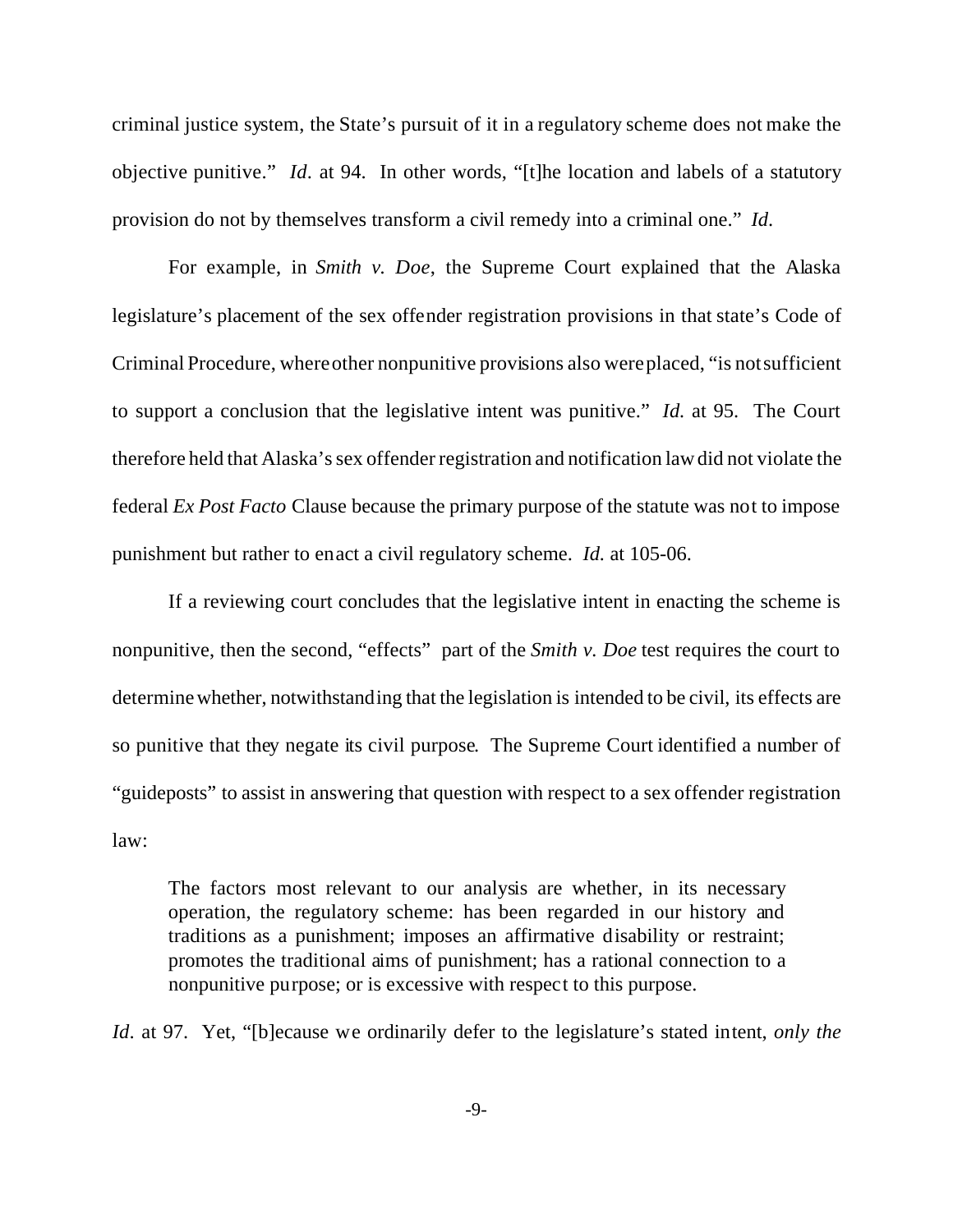*clearest proof* will suffice to override legislative intent and transform what has been denominated a civil remedy into a criminal penalty." *Id*. at 92 (emphasis added) (citations and internal quotation marks omitted). For that reason, this second, "effects" step in the analysis is a "steep one for those challenging a statute on [*ex post facto*] grounds." *United States v. W.B.H.*, 664 F.3d 848, 853-54 (11th Cir. 2011), *cert. denied*, 133 S. Ct. 524 (2012). Reasoned application of this two-part, intent-effects test yields for me the conclusion that retroactive application of the 2009 and 2010 amendments to Maryland's sex offender registration scheme does not render it an *ex post facto* law.

With regard to the first, "intent" part of the test, I am convinced that the General Assembly did not intend the 2009 and 2010 amendments to be punitive, but rather intended the amendments to accomplish two public-safety, regulatory ends. The General Assembly obviously intended to incorporate the provisions of the federal Sex Offender Registration and Notification Act (SORNA), 42 U.S.C. § 16901 et seq., enacted in 2006.<sup>5</sup> The legislature also intended to further the objectives of the then-extant civil regulatory scheme this Court

<sup>&</sup>lt;sup>5</sup> The express purpose of SORNA (Title I of the Adam Walsh Child Protection and Safety Act of 2006) is "to protect the public from sex offenders and offenders against children" through "a comprehensive national system for the registration of those offenders." 42 U.S.C. § 16901 (2006). Congress directed the Attorney General to decide if SORNA's registration requirements apply to sex offenders convicted before its passage. 42 U.S.C. § 16913(d). The Attorney General determined that those requirements "apply to all sex offenders, including sex offenders convicted of the offense for which registration is required prior to the enactment of that Act." 28 C.F.R. § 72.3 (2007).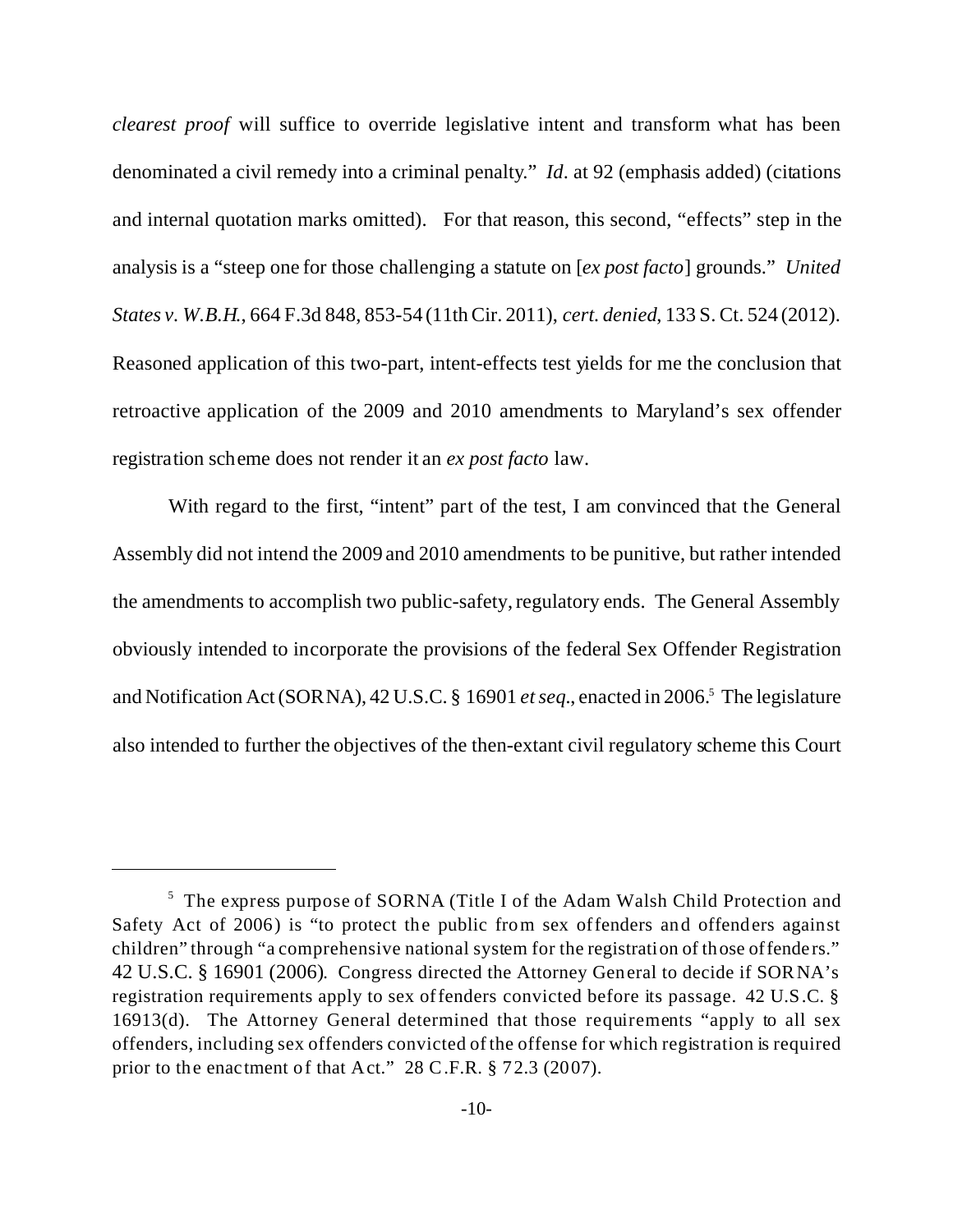previously held to be nonpunitive.<sup>6</sup> *Young*, 370 Md. at 712 ("[T]he plain language and overall design of [the statute] clearly indicate that it was not intended as punishment, but rather was intended as a regulatory requirement aimed at protection of the public.").

The 2009 and 2010 amendments to the Maryland sex offender registration law in large measure respond directly to SORNA.<sup>7</sup> See Dep't of Leg. Servs., Fiscal and Policy

Whether the sanction involves an affirmative disability or restraint, whether it has historically been regarded as a punishment, whether it comes into play only on a finding of *scienter*, whether its operation will promote the traditional aims of punishment—retribution and deterrence, whether the behavior to which it applies is already a crime, whether an alternative purpose to which it may rationally be connected is assignable for it, and whether it appears excessive in relation to the alternative purpose assigned . . . .

*Id.* at 168-69 (footnotes omitted).

 $7$  SORNA authorizes a mechanism for instructing jurisdictions to "recapture" several categories of sex offenders. *See* Dep't of Justice, Sex Offender Registration and Notification Act Substantial Implementation Checklist, Part VII, indicating that a jurisdiction should recapture three categories of offenders, including "[t]hose who are: Incarcerated or under supervision, either for the predicate sex offense or for some other crime. Already registered or subject to a pre-existing sex offender registration requirement under the jurisdiction's law. (continued...)

<sup>&</sup>lt;sup>6</sup> I have mentioned that *Young* involved a due process challenge to Maryland's thencurrent sex offender registration statute. Much of the analysis of the claim in *Young* is pertinent to the *ex post facto* analysis insofar as both analyses look to the relevant factors noted in *Kennedy v. Mendoza-Martinez*, 372 U.S. 144, 168-69 (1963). In *Smith v. Doe*, the Supreme Court explained that the *Mendoza-Martinez* factors,

which migrated into our *ex post facto* case law from double jeopardy jurisprudence, have their earlier origins in cases under the Sixth and Eighth Amendments, as well as the Bill of Attainder and the *Ex Post Facto* Clauses. Because the *Mendoza-Martinez* factors are designed to apply in various constitutional contexts, we have said they are "neither exhaustive nor dispositive" but are "useful guideposts."

<sup>538</sup> U.S. at 97 (internal citations omitted). *See also Young*, 370 Md. at 713 ("In making the determination of whether § 792 has a punitive effect despite its regulatory intent, we look to the *Mendoza-Martinez* factors for guidance."). The factors listed in *Mendoza-Martinez* are: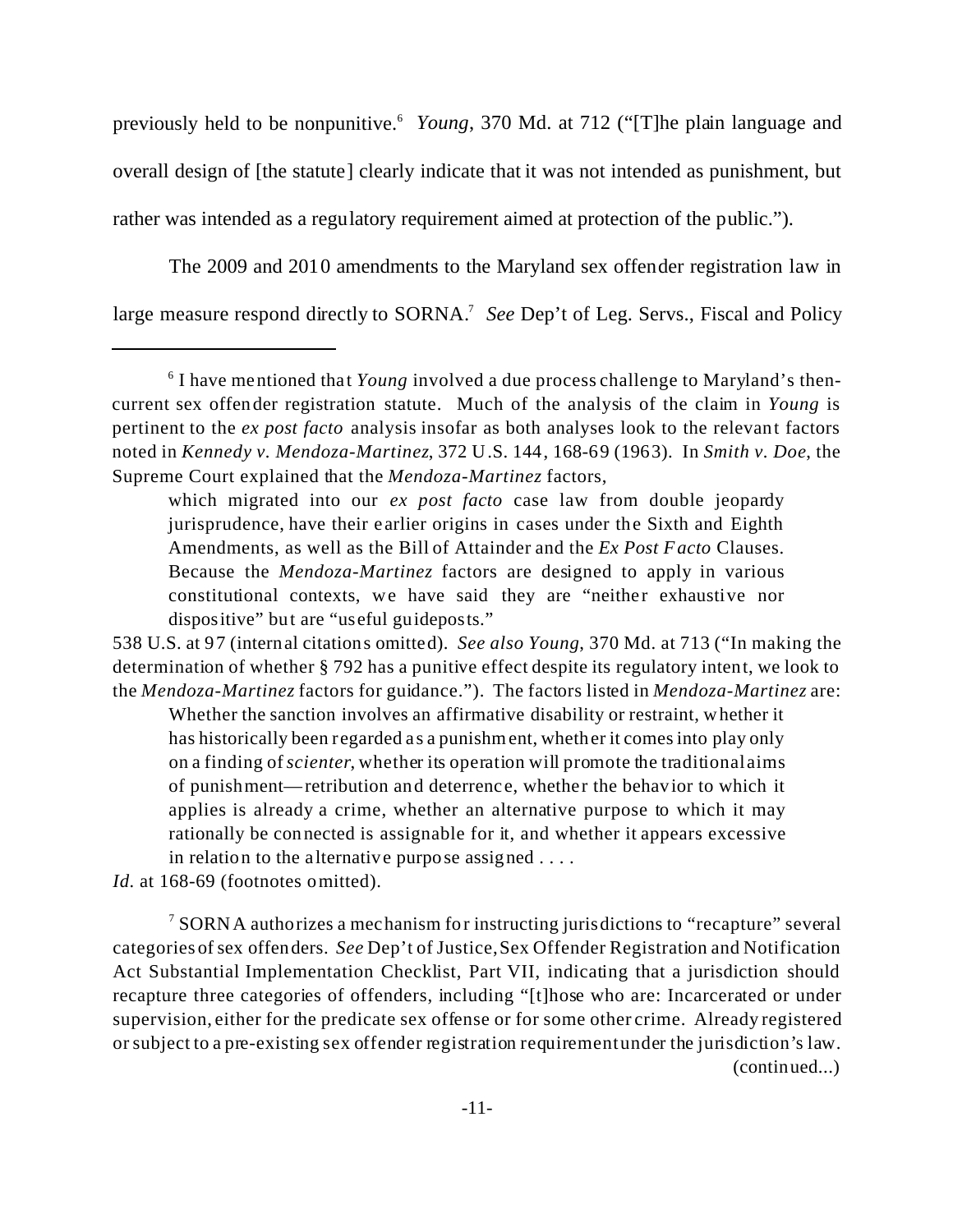Notes Revised, S.B. 854 and H.B. 936 at 1 (Md. General Assembly, 2010 Reg. Sess.) ("This Administration bill makes changes to notification and registration provisions of Maryland's sexual offender laws to conform to the federal Sex Offender Registration and Notification Act (SORNA) . . . ."); Fiscal and Policy Note Revised, S.B. 425 at 2-3 (Md. General Assembly, 2009 Reg. Sess.) (noting that SORNA "requires conformity by the states with various aspects of sex offender registration provisions" of SORNA and describing the potential consequences of failing to comply with SORNA).

Notably, every federal court of appeal that, to date, has been asked to examine the question has rejected an *ex post facto* challenge to SORNA. *See United States v. Felts*, 674 F.3d 599, 606 (6th Cir. 2012) (pointing out the "unanimous consensus among the circuits that SORNA does not violate the Ex Post Facto Clause"). In so holding, many courts have noted the civil or remedial intent of that statute. *See, e.g.*, *United States v. Elkins*, 683 F.3d

 $7$ (...continued)

Reentering the jurisdiction's justice system because of conviction for some other crime (whether or not a sex offense)." *See also* The National Guidelines for Sex Offender Registration and Notification, 73 Fed. Reg. 38,030, 38,063 (July 2, 2008) ("Jurisdictions are specifically required to register such sex offenders if they remain in the system as prisoners, supervisees, or registrants, or if they later reenter the system because of conviction for some other crime (whether or not the new crime is a sex offense).").

The failure of a jurisdiction to implement SORNA can result in the loss of 10% of the Byrne Justice Assistance grants that would have otherwise been allocated to the State. 42 U.S.C. § 16125. The retroactivity provisions of Maryland's sex offender registration scheme in CP § 11-702.1, a result of the 2010 amendments, closely match these classes of sex offenders to be "recaptured." This, in my view, is further evidence that the General Assembly enacted the retroactivity provision of the Maryland scheme not to punish the offender but, in part at least, to maintain federal funding.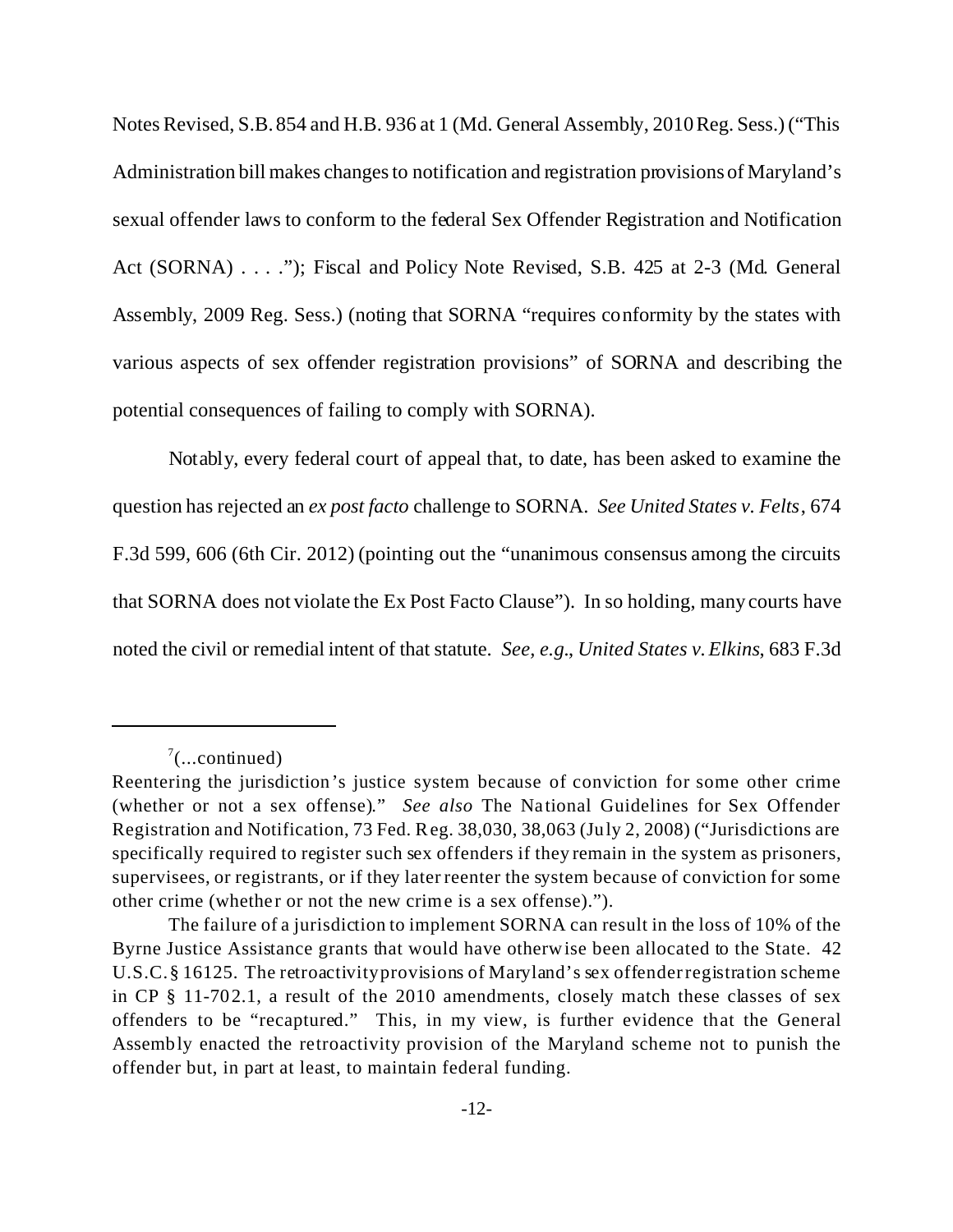1039, 1044-45 (9th Cir. 2012) ("Elkins does not question that Congress, in enacting SORNA, intended to create a regulatory scheme, and we recognize that SORNA was created for the purpose of establishing a national system for the registration of sex offenders."); *W.B.H.*, 664 F.3d at 854-55, 860 (stating that Congress's intent in enacting SORNA was "not to punish former sex offenders for their past crimes but to promote public safety by providing citizens with information about the whereabouts of sex offenders and assisting law enforcement in locating them"); *United States v. Leach*, 639 F.3d 769, 773 (7th Cir. 2011) (observing that SORNA "is, in fact, regulatory"); *United States v. Young*, 585 F.3d 199, 204-06 (5th Cir. 2009) (per curiam) ("Congress sought to create a civil remedy.").

The features of Maryland's current registration law, although not identical to SORNA, are in material respect sufficiently like the federal act and reflect the General Assembly's civil regulatory intent in enacting the 2009 and 2010 amendments. Like SORNA, *see* 42 U.S.C. §§ 16915, 16916, Maryland requires Tier III offenders, such as Petitioner, to register in person every three months for life, Md. Code (2001, 2008 Repl. Vol., 2012 Supp.) § 11-707(a)(2), (4) of the Criminal Procedure Article ("CP"). SORNA allows officials to take a current photo of the registrant during each in-person verification, 42 U.S.C. § 16916; the Maryland law requires an updated photograph of all registrants to be taken every 6 months, CP § 11-707(a). SORNA requires registrants to notify at least one jurisdiction in which they are registered in person within three days of any change to the registrant's name, residence, employment, or student status. 42 U.S.C. § 16913(c).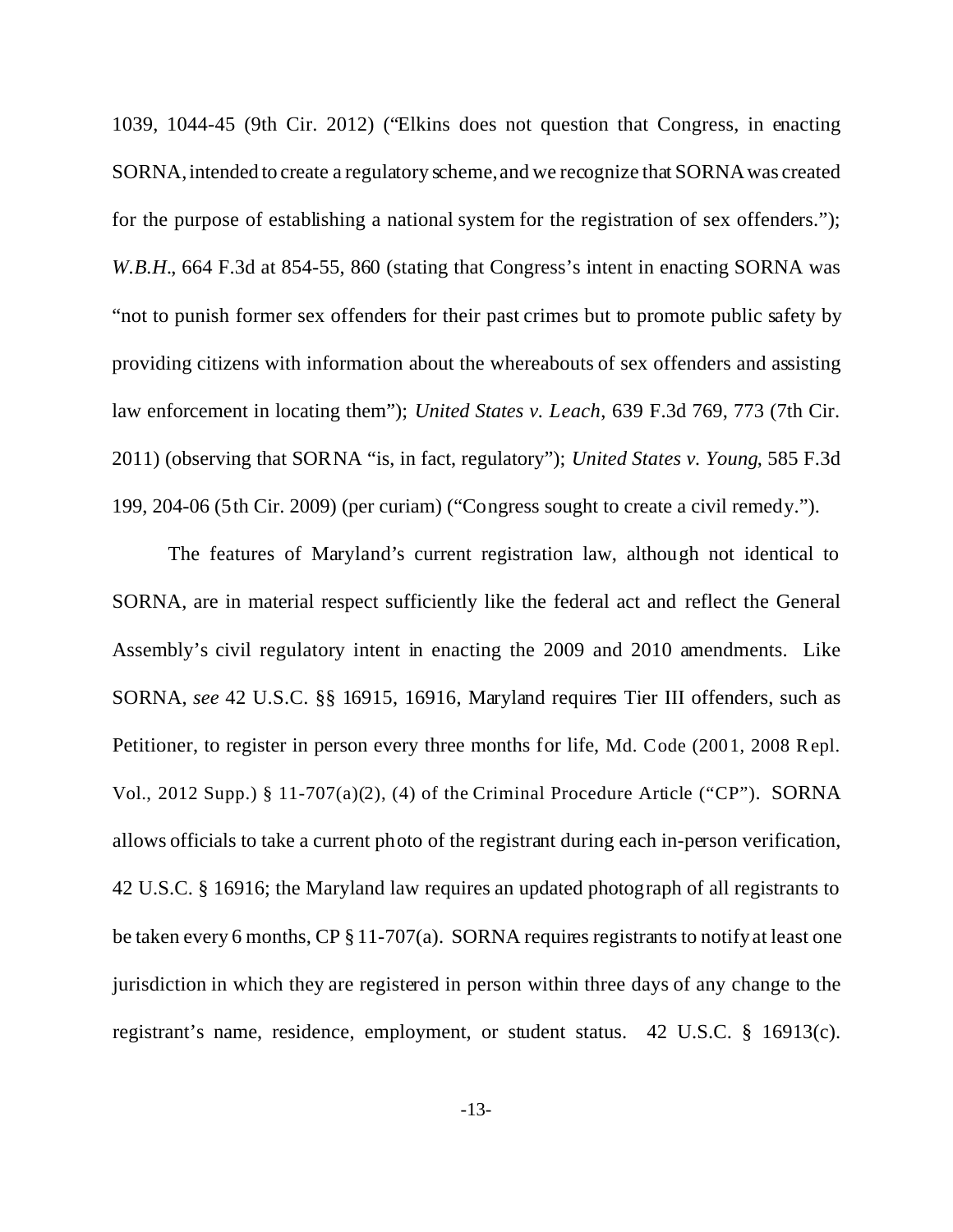Maryland similarly requires a registrant to notify local law enforcement in person within three days of any commencement or termination of enrollment or employment in an institution of higher education, CP § 11-705(f); to provide written notice of a legal change of name,  $CP \S 11-705(g)$ ; and to notify local law enforcement within three days of changes in "(1) residence; (2) the county in which the registrant habitually lives; (3) vehicle or license plate information; (4) electronic mail or Internet identifiers; (5) home or cell phone numbers; or (6) employment," CP § 11-705(e). *See also* CP § 11-705(j) (requiring written notice to State registry within three days of establishment of new "electronic mail address, computer log-in or screen name or identity, instant-message identity, or electronic chat room identity"). Maryland provides for online dissemination of certain registration information, not excluding the registrant's photograph, CP § 11-717, as does SORNA, 42 U.S.C. § 16918. SORNA requires that states provide a criminal penalty for a registrant's failure to comply with these requirements, *see* 42 U.S.C. § 16913(e), and the Maryland scheme creates such a penalty, *see* CP § 11-721.

That the current Maryland sex offender registration law imposes upon registrants certain additional requirements<sup>8</sup> not found in SORNA does not dictate, for me, a different

 $8$  Under the Maryland scheme, the registrant must notify local law enforcement at least three days before leaving the United States to commence residence or employment or attend school in a foreign country. CP § 11-705(h). The Maryland scheme also requires the registrant to notify law enforcement (in person or in writing) prior to obtaining a temporary residence or altering the location where the registrant resides or habitually lives for more than five days or being absent from the location where the registrant resides or habitually lives for (continued...)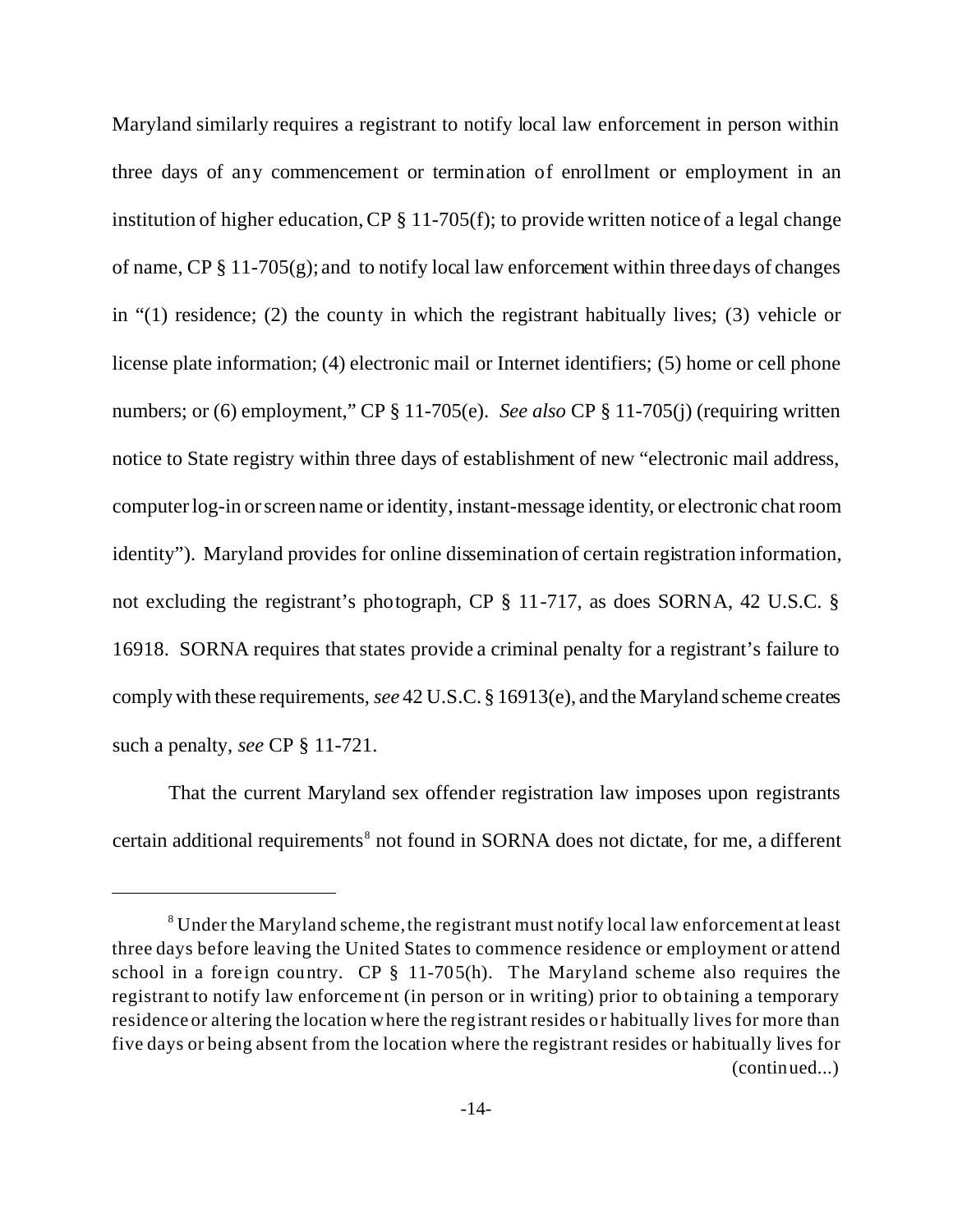conclusion with respect to the General Assembly's intent in enacting the law. To my mind, none of these features of the Maryland scheme focus directly on deterrence and retribution, two of the traditional aims of criminal punishment, and none turns on a finding of *scienter*, which is a hallmark of many criminal laws. Neither, for that matter, does the fact that there is a criminal punishment for failing to register make the registration regime punitive. *See Smith v. Doe,* 538 U.S. at 95-96 (noting that civil regimes may impose criminal penalties for violating the regime's regulatory requirements). Finally, the requirements of prior notification to law enforcement of even a temporary change of residence and of seeking permission before entering a school, though onerous, likewise do not undermine the otherwise clear legislative purpose of protection of the public. In short, as I see it, the Maryland sex offender registration law is not punitive under the first, "intent" step of the *Smith v. Doe* analysis.

The Maryland sex offender registration law, in my view, also passes constitutional muster under the second, "effects" step of *Smith v. Doe.* Put simply, Petitioner has not met his burden to establish by the "clearest proof" that the Maryland law transforms what is obviously a civil remedy into a criminal penalty. To be sure, Maryland's current sex

<sup>&</sup>lt;sup>8</sup>(...continued)

more than seven days. CP § 11-705(i). Notice must include the temporary address or location where the registrant will reside or live and contain the anticipated dates of absence. *Id.* Other than for voting purposes, the registrant is prohibited from knowingly entering school property and day care facilities unless the registrant is a student or parent of a student and obtains prior permission or promptly notifies a school official. CP § 11-722. Violation of the latter provision is a misdemeanor. *Id.*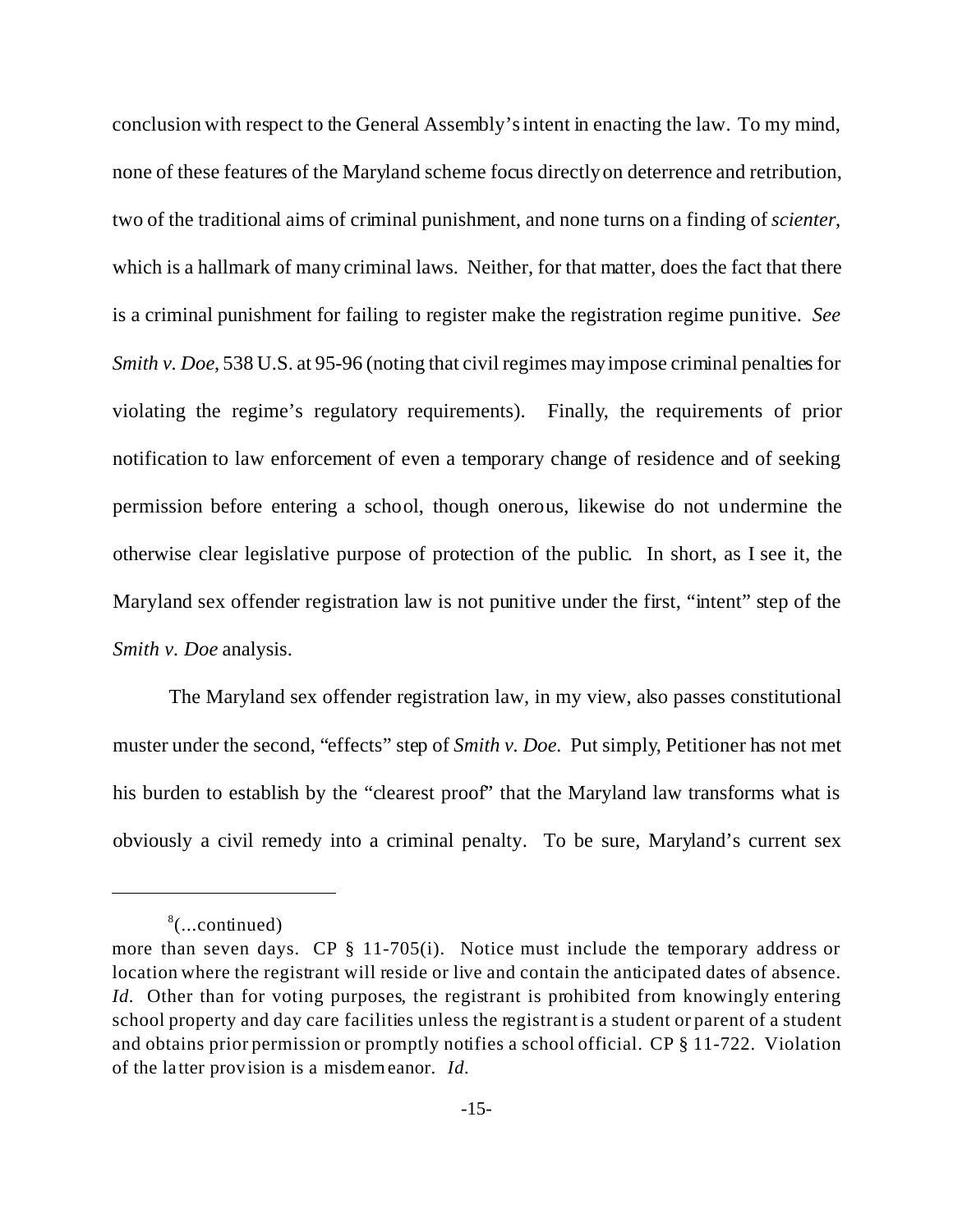offender registration law includes requirements that were not provided by either Alaska's Megan's Law reviewed by the Supreme Court in *Smith v. Doe* or the earlier version of the Maryland sex offender law this Court reviewed in *Young*. *See supra* note 3. That the requirements imposed under the current civil registration regime are more burdensome than at the time of the registrant's conviction and the dissemination provisions work to the "disadvantage" of the registrant, as the Plurality asserts, does not mean that retrospective application of those requirements renders the Maryland scheme an *ex post facto* law. As I have noted, the "disadvantage" language that once played a key role in the *ex post facto* analysis no longer does so; instead it is the intent-effects test of *Smith v. Doe* that pertains.

The factors most relevant to this part of the analysis are drawn from among the seven *Mendoza-Martinez* factors, *see supra* note 6, and are "whether, in its necessary operation, the regulatory scheme: has been regarded in our history and traditions as a punishment; imposes an affirmative disability or restraint; promotes the traditional aims of punishment; has a rational connection to a nonpunitive purpose; or is excessive with respect to this purpose." *Smith v. Doe*, 538 U.S. at 97. Applying those factors to the current Maryland sex offender registration scheme produces, for me, the following conclusions. First, although the Plurality is deeply troubled by the use of the Internet to maintain the publicly-accessible registry, *see Doe*, \_\_\_ Md. at \_\_\_ (slip op. at 36-40), I see no merit in the contention that the online posting of information concerning the registrant's conviction, his photograph, residence, etc., amounts to public humiliation and shaming, a traditional characteristic of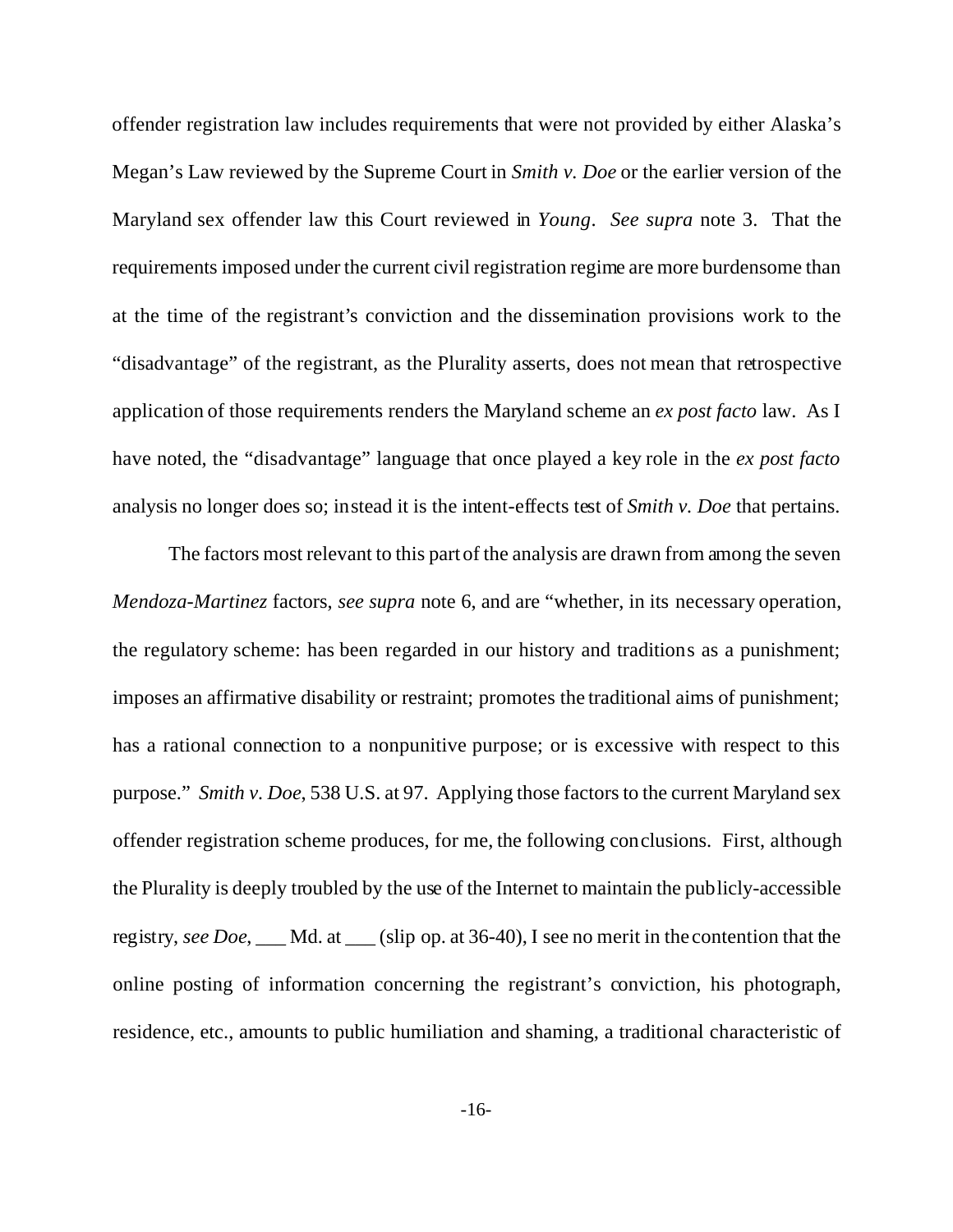punishment. Indeed, any such argument fails in light of what this Court and the Supreme Court have had to say on the subject. We observed in *Young* that, although public dissemination of one's criminal history certainly has some negative consequences, "dissemination of such information in itself has not historically been regarded as punishment when done in furtherance of a legitimate government interest." 370 Md. at 714. *See also Smith v. Doe,* 538 U.S. at 98 ("[T]he stigma of Alaska's Megan's Law results not from public display for ridicule and shaming but from the dissemination of accurate information about a criminal record, most of which is already public."). That the means chosen by Congress<sup>9</sup> and the General Assembly to disseminate this information now involves making the registry available online for public access does not render the dissemination punitive in effect or akin to public shaming. *See id.* at 99 (noting that, although "the geographic reach of the Internet is greater than anything which could have been designed in colonial times," "[w]idespread public access is necessary for the efficacy of the scheme, and the attendant humiliation is but a collateral consequence of a valid regulation").

The same rationale holds for the provision of the current Maryland law permitting community members to request email notification when an offender is released from incarceration in his or her county. *See* CP § 11-717(d); *Smith v. Doe*, 538 U.S. at 105

<sup>&</sup>lt;sup>9</sup> SORNA requires jurisdictions to "make available on the Internet, in a manner that is readily accessible to all jurisdictions and to the public, all information about each sex offender in the registry." 42 U.S.C. § 16918. I have mentioned that no federal court of appeal has found that this or any other feature of SORNA renders the federal scheme punitive in its effects.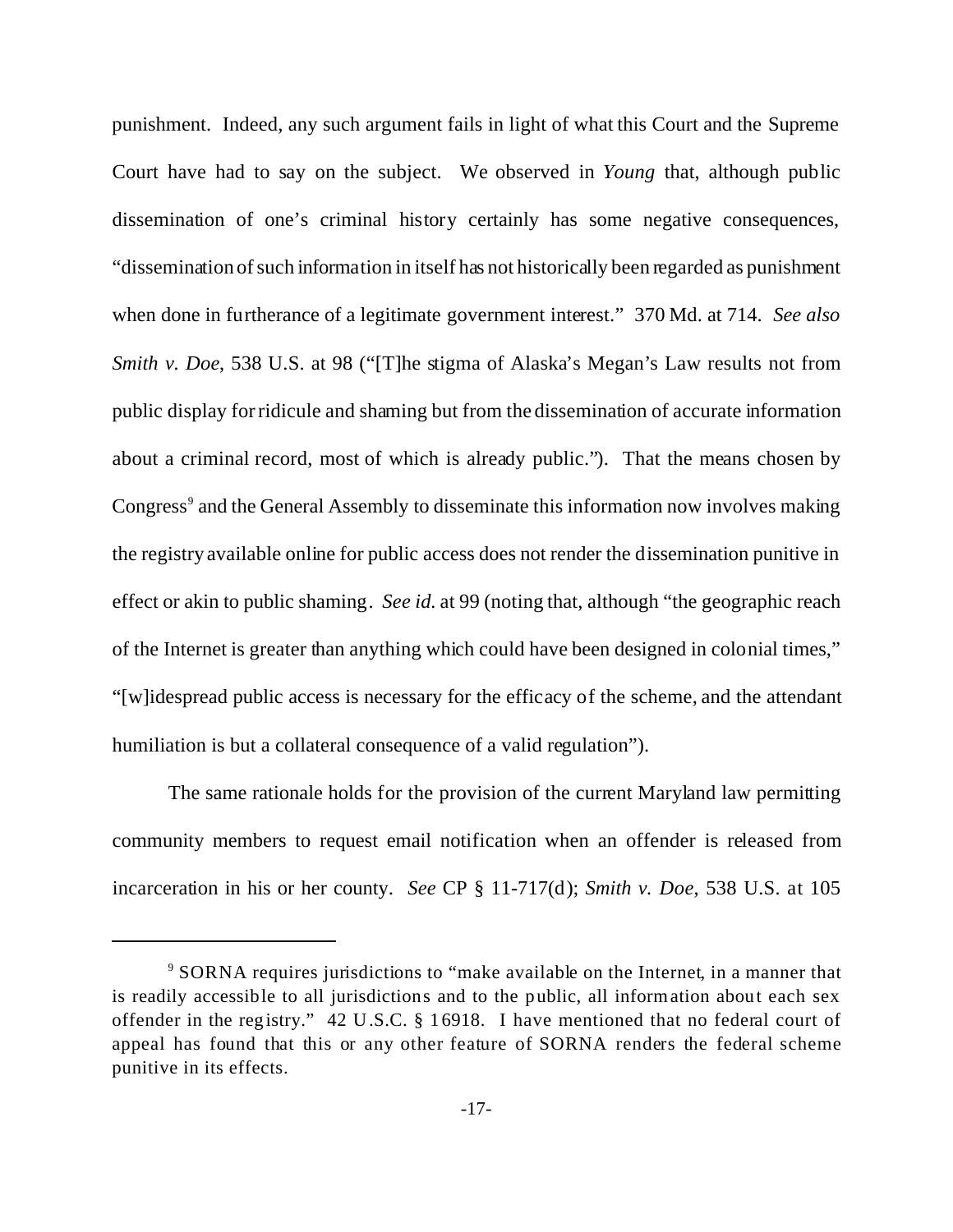(noting that the online registry at issue was passive; information available on the Internet must be sought out by one who desires access to it). It is simply a fact of present-day society that the Internet is one of the most efficient and effective ways to disseminate information; as such, the use of the Internet in this way further supports the conclusion that "[t]he purpose and the principal effect of notification are to inform the public for its own safety." *Id.* at 99.

Neither, to my mind, does the current Maryland law necessarily constitute an "affirmative disability or restraint," as that term is understood in *ex post facto* law. First, the Maryland law "imposes no physical restraint, and so does not resemble the punishment of imprisonment, which is the paradigmatic affirmative disability or restraint." *Id.* at 100 (citing *Hudson*, 522 U.S. at 104). Furthermore, the obligations of the Maryland scheme are "less harsh than the sanctions of occupational debarment, which [the Supreme Court has] held to be nonpunitive." *Id.* at 100. Reporting in person at designated intervals certainly can prove inconvenient, even burdensome; it does not follow, though, that requiring this of the registrant is punitive. *See ACLU v. Masto*, 670 F.3d 1046, 1056 (9th Cir. 2012) (holding that a Nevada law implementing SORNA was not punitive under the *Smith v. Doe* test).

Likewise nonpunitive in their effects are the requirements of providing advance notice of travel and temporary change of residence, and the restrictions on knowingly entering school property and day care facilities. But even if I were to grant that these requirements constitute affirmative disabilities or restraints because they adversely affect a registrant's ability to travel or attend his or her child's school activities, that conclusion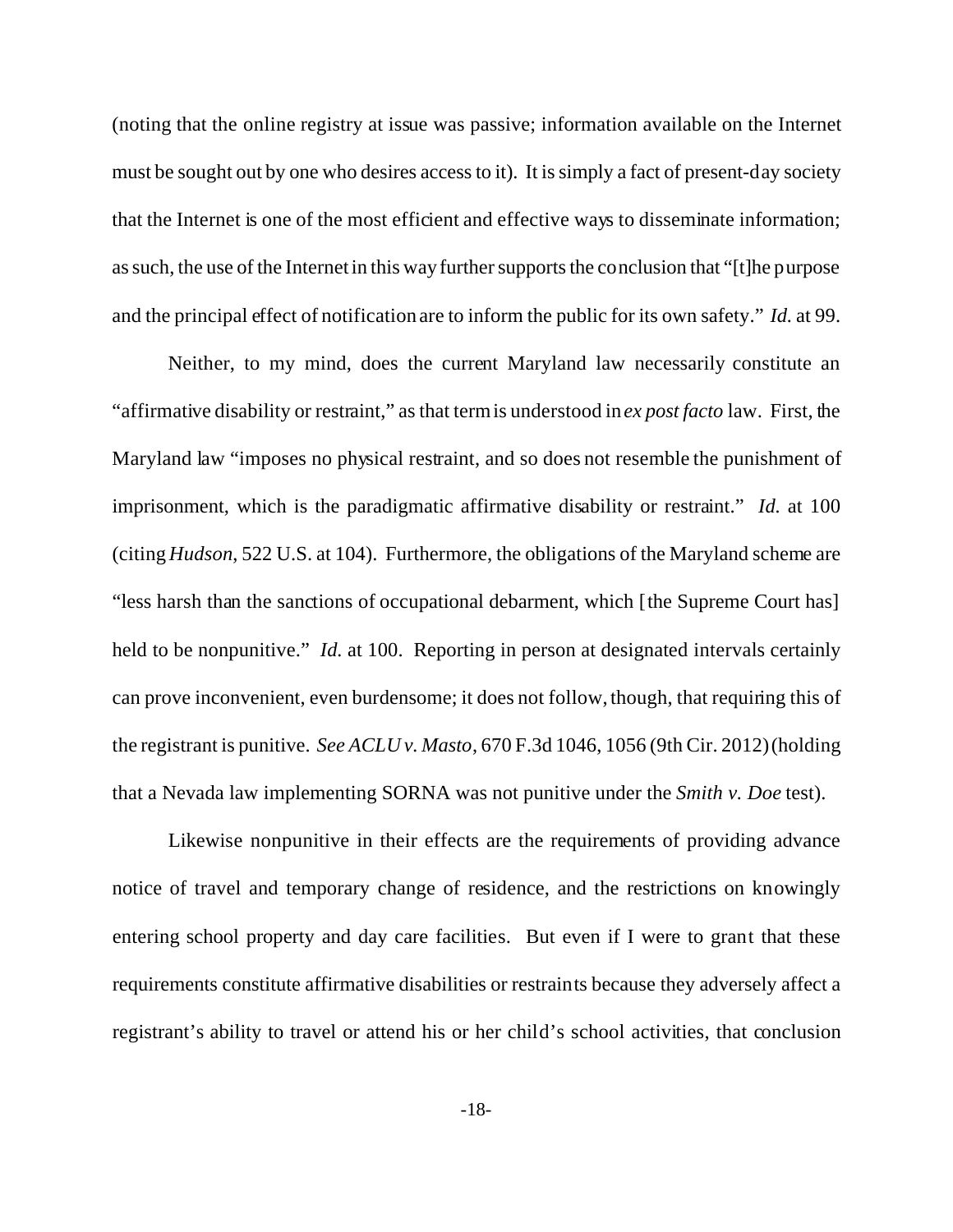alone would not render the current registration scheme, taken as a whole, punitive in effect. *See Young*, 370 Md. at 713 (observing that the "affirmative disability or restraint" factor weighed in the petitioner's favor, but ultimately concluding that the statute was not punitive).

Furthermore, the registration and notification features of the current scheme have a rational connection to the regulatory purpose of the legislative scheme. That there exists evidence of a strong connection between the features of a regulatory scheme and the obvious, nonpunitive legislative purpose behind that law is a "[m]ost significant" factor in the analysis. *Smith v. Doe*, 538 U.S. at 102 (alteration in original) (quoting *United States v. Ursery*, 518 U.S. 267, 290 (1996)).

The duration of the registration and notification requirements and the nature of what information must be reported are rationally connected to the public safety purpose of the Maryland law; so too is the feature of the law that classifies offenders in tiers based on the nature of the underlying conviction, rather than an individualized assessment. As was true of Alaska's Megan's Law, considered in *Smith v. Doe*, the "broad categories," the "corresponding length of the reporting requirement," and the notification features of the Maryland law are "reasonably related to the danger of recidivism, and this is consistent with the regulatory objective." 538 U.S. at 102; *see id.* at 104 ("The State's determination to legislate with respect to convicted sex offenders as a class, rather than require individual determination of their dangerousness, does not make the statute a punishment under the *Ex*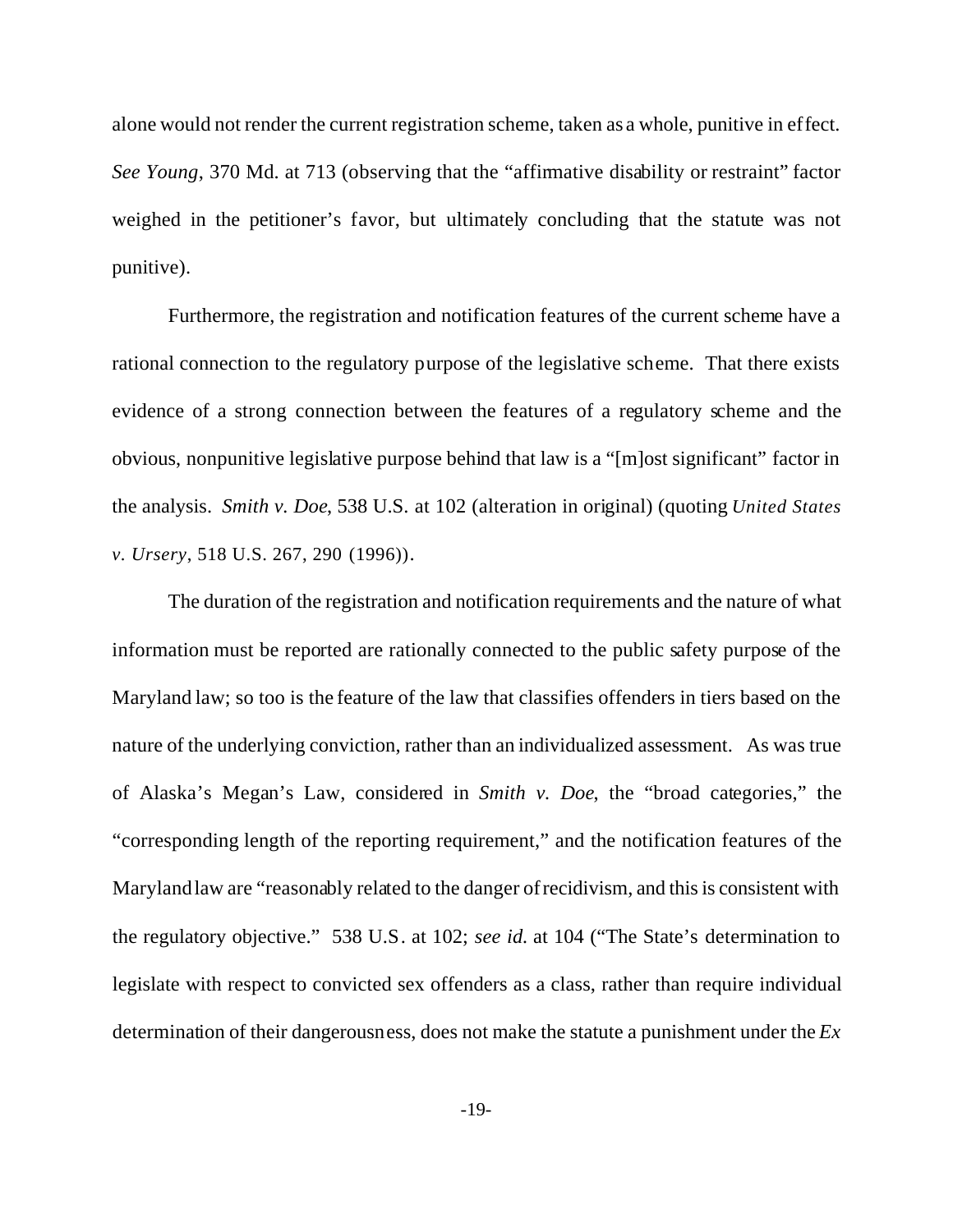*Post Facto* Clause.").

As for the last factor of the "effects" part of the analysis, I conclude that the features of Maryland's current sex offender registration scheme are not excessive when considered in light of the law's public safety purpose. In considering this factor, I have borne in mind the Supreme Court's caution in *Smith v. Doe* that a reviewing court may not substitute its judgment for that of the General Assembly. The Court explained in this regard: "The excessiveness inquiry of our *ex post facto* jurisprudence is not an exercise in determining whether the legislature has made the best choice possible to address the problem it seeks to remedy. The question is whether the regulatory means chosen are reasonable in light of the nonpunitive objective." *Id.* at 105.

Finally, even if I were to consider it a "close call" as to whether the current Maryland scheme were punitive in its effects, I would be bound in that instance to defer to the General Assembly. In *Smith v. Doe*, Justice Souter disagreed with the Court that the "civil indications" of the Alaska legislature's intent in enacting that state's Megan's Law outweigh the indications of that law's "punitive character," but he ultimately concurred in the judgment upholding the constitutionality of the law. *Id.* at 110 (Souter, J., concurring in the judgment). He observed that "the substantial evidence does not affirmatively show with any clarity that the Act is valid," yet he concluded that "[w]hat tips the scale for me is the presumption of constitutionality normally accorded a State's law," which "gives the State the benefit of the doubt in close cases like this one." *Id.* That same rationale applies here.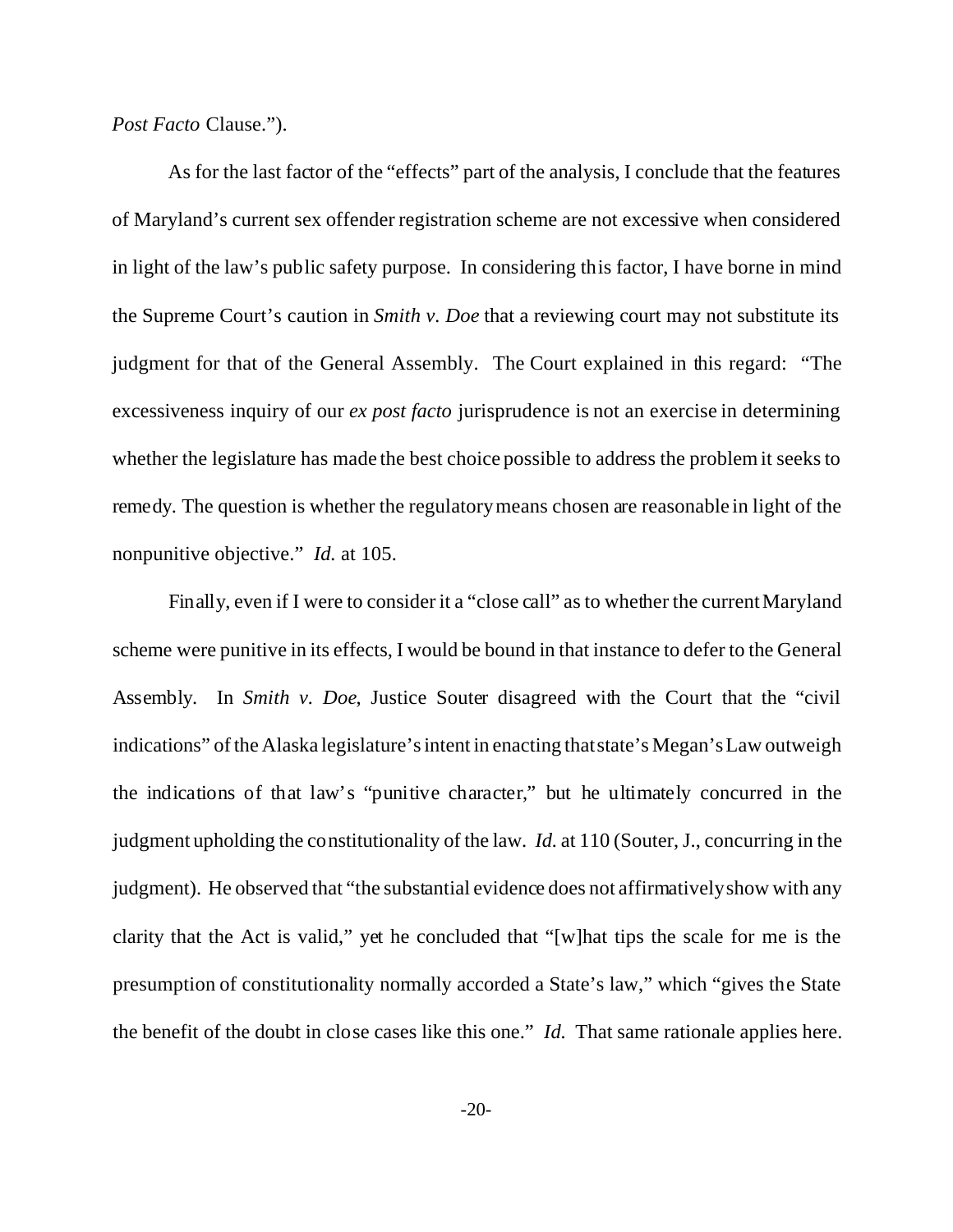For all these reasons, the 2009 and 2010 amendments to the Maryland scheme do not in their effects constitute punishment. It follows, then, that retroactive application of those requirements does not constitute an *increase* in punishment, which, of course, is the essence of an *ex post facto* law. In coming to the contrary conclusion, the Plurality mistakenly relies upon a now-discredited test to analyze the constitutionality of the current sex offender registration provisions. Furthermore, in the end, the result reached by the Majority of the Court intrudes upon the prerogative of the General Assembly to make a law that does not violate either the Constitution of the United States or the Constitution of Maryland and the Declaration of Rights.

In my assessment, proper application of the test for *ex post facto* espoused by the Supreme Court in *Smith v. Doe* and in recent Maryland cases leads to but one conclusion. I would hold that, because the statute is nonpunitive in either intent or effects, its retroactive application to Petitioner and others similarly situated does not violate the *Ex Post Facto* Clause of the United States Constitution or the *ex post facto* prohibition of Article 17.

## II.

Petitioner separately argues that the Maryland sex offender registration scheme violates his right to due process. I agree with Judge Harrell that this contention has no merit. Indeed, it seems to me that *Connecticut Dep't of Public Safety v. Doe*, 538 U.S. 1 (2003), decided the same day as *Smith v. Doe*, controls and completely disposes of Petitioner's contention. In that case, a convicted sex offender argued that, by being required to register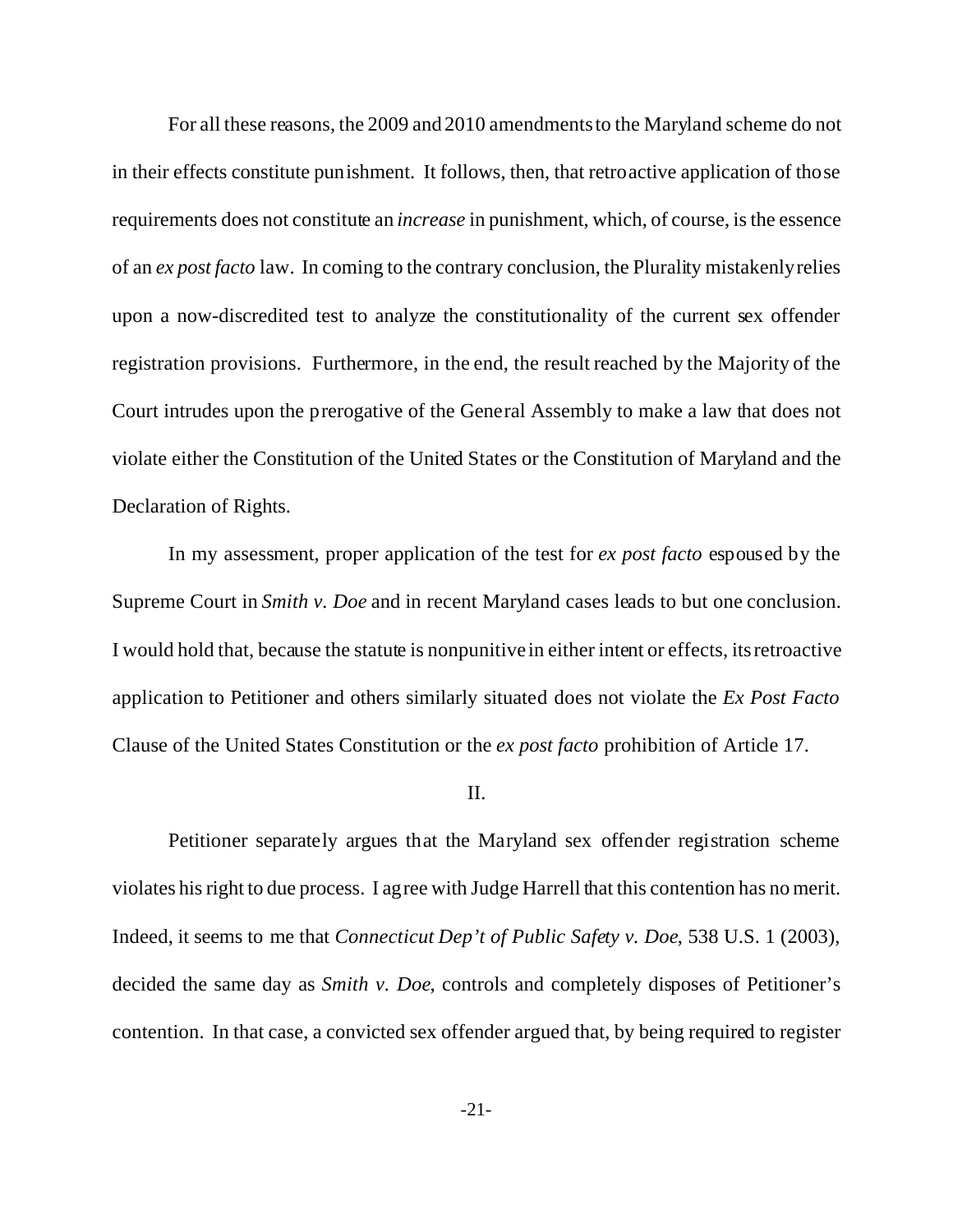as a sex offender under Connecticut's Megan's Law, he was being deprived of a liberty interest—his reputation and status in the community—without being afforded a hearing on his individual level of dangerousness, as he claimed is required by the Due Process Clause. *Id.* at 6. In rejecting that claim, the Supreme Court observed that "mere injury to reputation," which is the type of injury Petitioner claims here, "does not constitute the deprivation of a liberty interest" that is subject to due process protections. *Id*. at 6-7; *see Paul v. Davis*, 424 U.S. 693, 711-12 (1976) (an interest in reputation is "quite different from the 'liberty' or 'property'" interests recognized in Supreme Court decisions and "is neither 'liberty' nor 'property' guaranteed against state deprivation without due process of law."). The Court decided that, even if a liberty interest were implicated, the statute mandates that all sex offenders register by virtue of their convictions alone, regardless of individual dangerousness, and "due process does not entitle [a person] to a hearing to establish a fact that is not material under the [state] statute." *Connecticut Dep't of Public Safety v. Doe*, 538 U.S. at 7. As with the law at issue in *Connecticut Dep't of Public Safety v. Doe*, Maryland's registration requirement for a child sexual offender is triggered by "conviction alone," rather than a determination of dangerousness. *See* CP § 11-704(a). The requirement applies to all persons convicted of specified sexual offenses and does not purport to make any distinction among registrants based on who might or might not be a continuing threat to public safety.

A number of courts around the country have followed *Connecticut Dep't of Public Safety v. Doe* to hold that their respective sex offender registration laws, similar to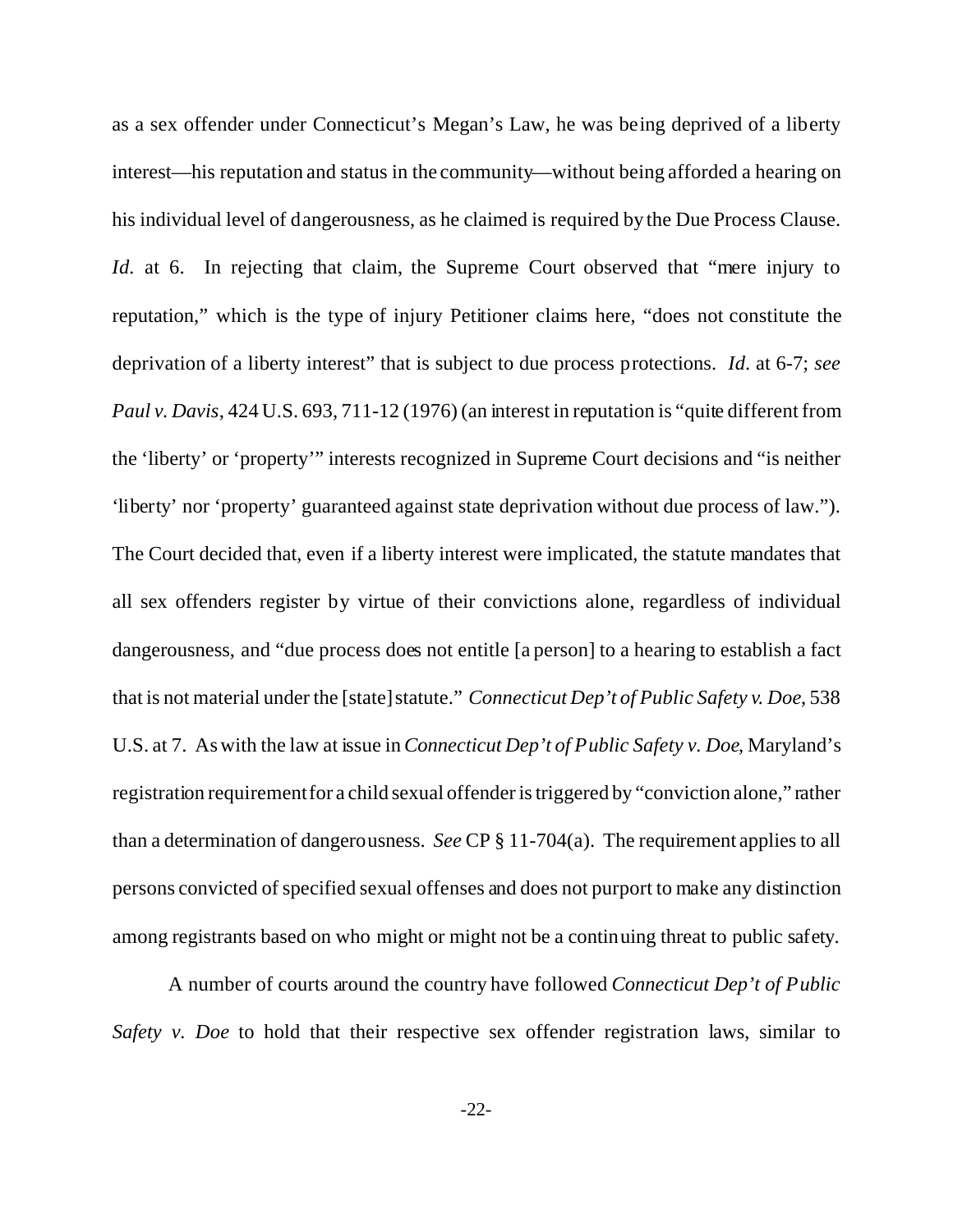Maryland's, do not offend due process. *See Doe v. Michigan Dep't of State Police*, 490 F.3d 491, 498 (6th Cir. 2007); *Doe v. Moore*, 410 F.3d 1337, 1342, 1345-46 (11th Cir. 2005); *Doe v. Miller*, 405 F.3d 700, 709, 711-16 (8th Cir. 2005); *Fullmer v. Michigan Dep't of State Police*, 360 F.3d 579, 582-83 (6th Cir. 2004); *Milks v. State*, 894 So.2d 924, 926 (Fla. 2005); *People v. Stanley*, 860 N.E.2d 343, 351-52 (Ill. App. Ct. 2006). I would hold likewise that Maryland's sex offender registration law does not violate Petitioner's right to due process.

## III.

Petitioner argues that, by application of Maryland Rule 4-243 and this Court's decision in *Cuffley v. State*, 416 Md. 568 (2010), he is entitled not to have to abide by the requirements of the current sex offender registration law because compliance with those unforeseen requirements was not included as a term of the plea. Judge Harrell agrees with Petitioner; I do not.

Maryland Rule 4-243(c) requires that the prosecutor and defense attorney "advise the judge of the terms of the agreement." The judge may then accept or reject the plea but, if the agreement is approved, "the judge shall embody in the judgment the agreed sentence, disposition, or other judicial action encompassed in the agreement or, with the consent of the parties, a disposition more favorable to the defendant than that provided for in the agreement." Md. Rule  $4-243(c)(1)$ , (3). "Rule  $4-243$  requires strict compliance with its provisions." *Cuffley*, 416 Md. at 582.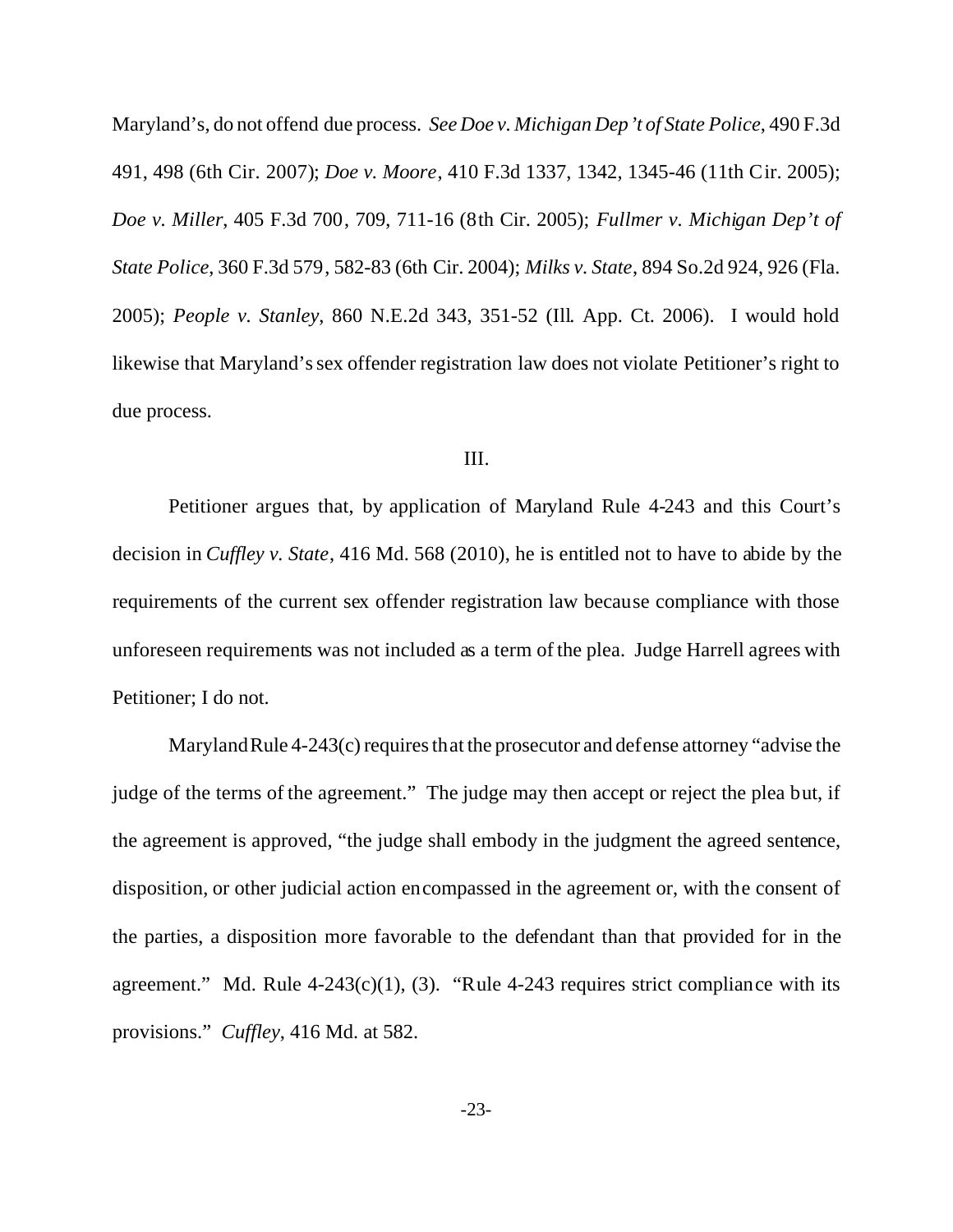In *Cuffley*, we considered whether a judge violated the terms of a plea agreement by imposing a sentence above the guidelines range, and suspending all but part of it, when the plea agreement called for a sentence "within the guidelines." *Id*. at 573. In reviewing the plea agreement, we noted that "the meaning of the *sentencing term* of a binding plea agreement must be resolved by resort *solely* to the record established at the Rule 4-243 plea proceeding." *Id.* at 582 (first emphasis added). The goal is "to determine what the defendant reasonably understood to be the sentence the parties negotiated and the court agreed to impose." *Id.* The standard is an objective one, grounded in "what a reasonable lay person in the defendant's position and unaware of the niceties of sentencing law would have understood the agreement to mean, based on the record developed at the plea proceeding." *Id.* "When a defendant's guilty plea rests in part on a promise concerning disposition, and the State or the court violates that promise, 'the accused may obtain redress by electing either to have his guilty plea vacated or to leave it standing and have the agreement enforced at resentencing.'" *Id.* at 580-81 (quoting *State v. Brockman*, 277 Md. 687, 694 (1976)). We held in *Cuffley* that the court breached the plea agreement by imposing a sentence outside the agreed-upon guidelines range. *Id.* at 586.

Judge Harrell stretches the rule of *Cuffley* to reason that, because sex offender registration was *not* a term of Petitioner's plea agreement, he should not be required to comply with current sex offender registration requirements. *Cuffley* plainly does not apply to the case before us. *Cuffley* and the rule emanating from it focus on "the meaning of the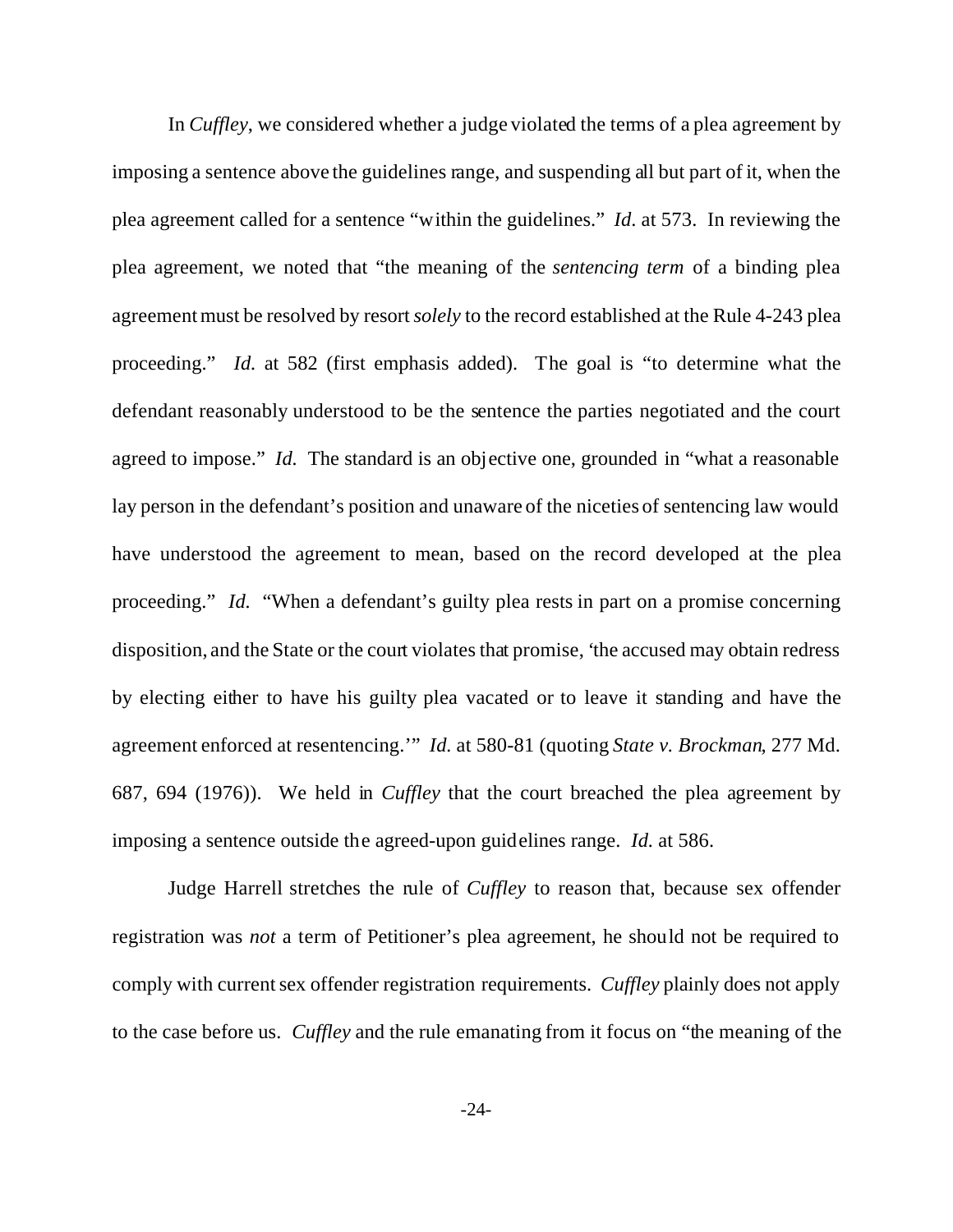*sentencing term*," and "what the defendant reasonably understood to be the *sentence*." *Id.* at 582 (emphasis added).

A sentencing court does not impose sex offender registration as part of the sentence. *See* Md. Rule 4-243(c)(3) (directing that "the judge shall embody in the judgment the agreed sentence, disposition, or other judicial action"). Because the Supreme Court in *Smith v. Doe* and this Court in *Young* have held that sex offender registration is not punishment, it follows that imposing it on a defendant does not make the registration requirement a part of the sentence. On this point Judge Harrell surely must agree, given his reasons for why, in his view, Maryland's current sex offender registration scheme is neither an *ex post facto* law nor in violation of Petitioner's right to due process.

The requirements of the registration regime generally are triggered automatically by operation of law, once the defendant is convicted of a qualifying crime.<sup>10</sup> Petitioner was convicted of child sexual abuse, a crime that now requires automatic registration. *See* CP

<sup>&</sup>lt;sup>10</sup> The current version of Maryland's sex offender registration statute makes registration mandatory in most instances. There are exceptions, however, to this rule. A juvenile who has been adjudicated delinquent for certain acts may be required to register if the juvenile was at least 13 years old at the time of the act and is now at least 18; the State's Attorney or the Department of Juvenile Services requests registration; and the court determines by clear and convincing evidence, following a hearing, that the juvenile is at significant risk of committing an offense that is sexually violent or requires registration as a Tier II or Tier III sex offender. *See* CP § 11-704(c). Another instance of discretion occurs when a person has been convicted of kidnapping and the victim is an adult. In that instance, the person is only classified as a Tier III sex offender and required to register if ordered to do so by the court. *See* CP §§ 11-701(q)(1)(iv), 11-704(a) and § 3-502 of the Criminal Law Article. Neither of these exceptions applies in the case before us.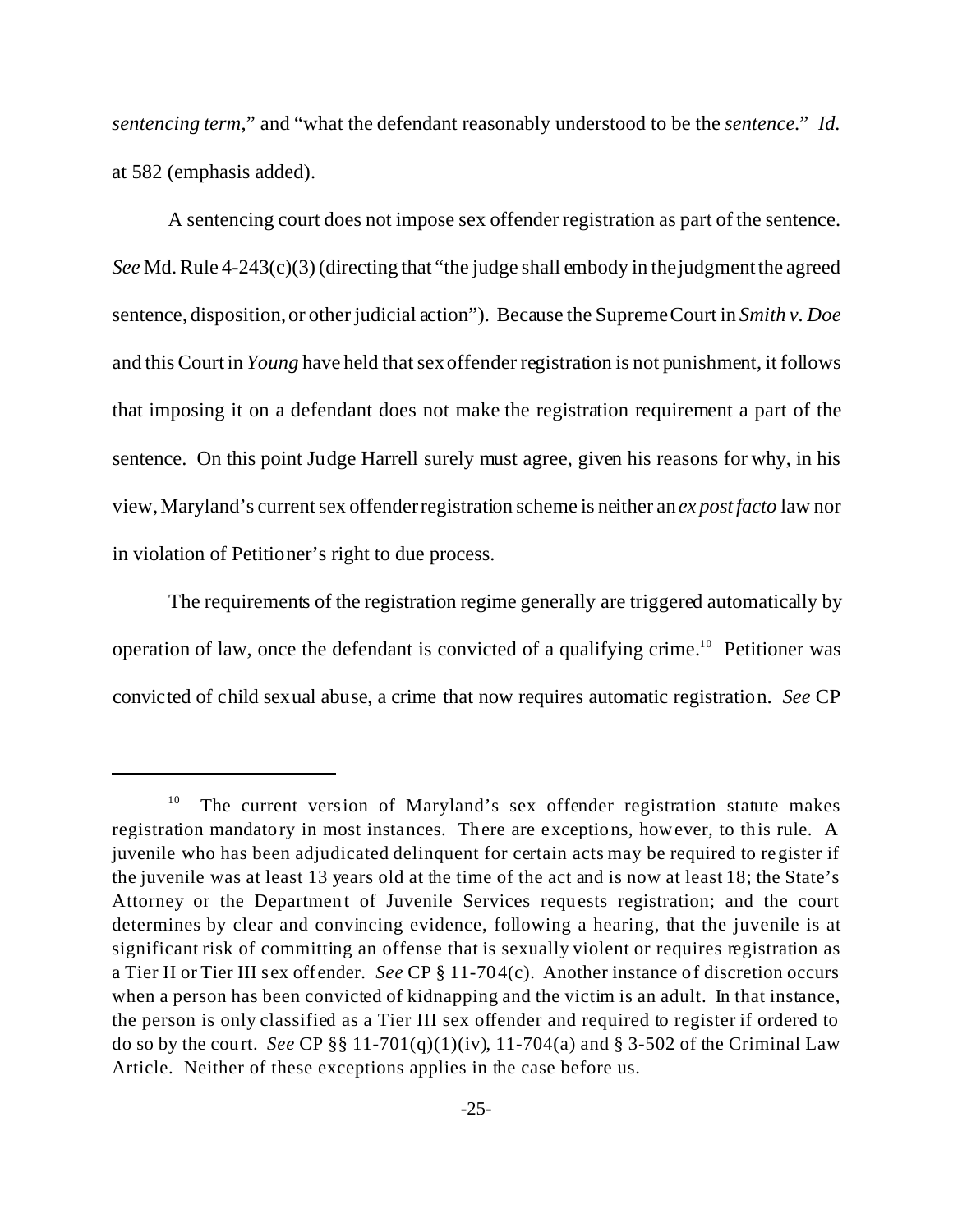§§ 11-701(q) (defining Tier III offenders), 11-702.1 (retroactivity provision), 11-704 (requiring registration of specified offenders) and § 3-602 of the Criminal Law Article. The requirements have full force and effect without their being imposed as part of the sentence for the underlying crime. And the sentencing court does not possess the authority to declare that a convicted sex offender, otherwise obligated to comply with the requirements of Maryland's registration regime, need not comply.

It follows that, if registration is not punishment and is imposed mandatorily by operation of law, then it is a collateral consequence of a plea agreement. The conclusion that sex offender registration is a collateral consequence is one that other courts have reached, as well. For instance, the Supreme Court of Idaho has held that the failure of the trial court to advise a defendant of sex offender registration requirements did not render his plea invalid. *Ray v. State*, 982 P.2d 931, 934 (Idaho 1999). The *Ray* Court concluded that "sex offender registration is not a direct consequence of a guilty plea," in part because (as in Maryland) registration is a "consequence of conviction over which the district judge has no direct control." *Id.* at 935-36. The Supreme Court of Nevada confronted the same issue in *Nollette v. State*, 46 P.3d 87 (Nev. 2002). The Nevada Court held that sex offender registration "is a collateral consequence of a guilty plea because it is not sufficiently punitive to have an immediate and direct effect on the defendant's range of punishment." *Id.* at 91.

The requirement that Petitioner register as a sex offender likewise had no effect on the ultimate range of punishment he faced upon conviction. Because sex offender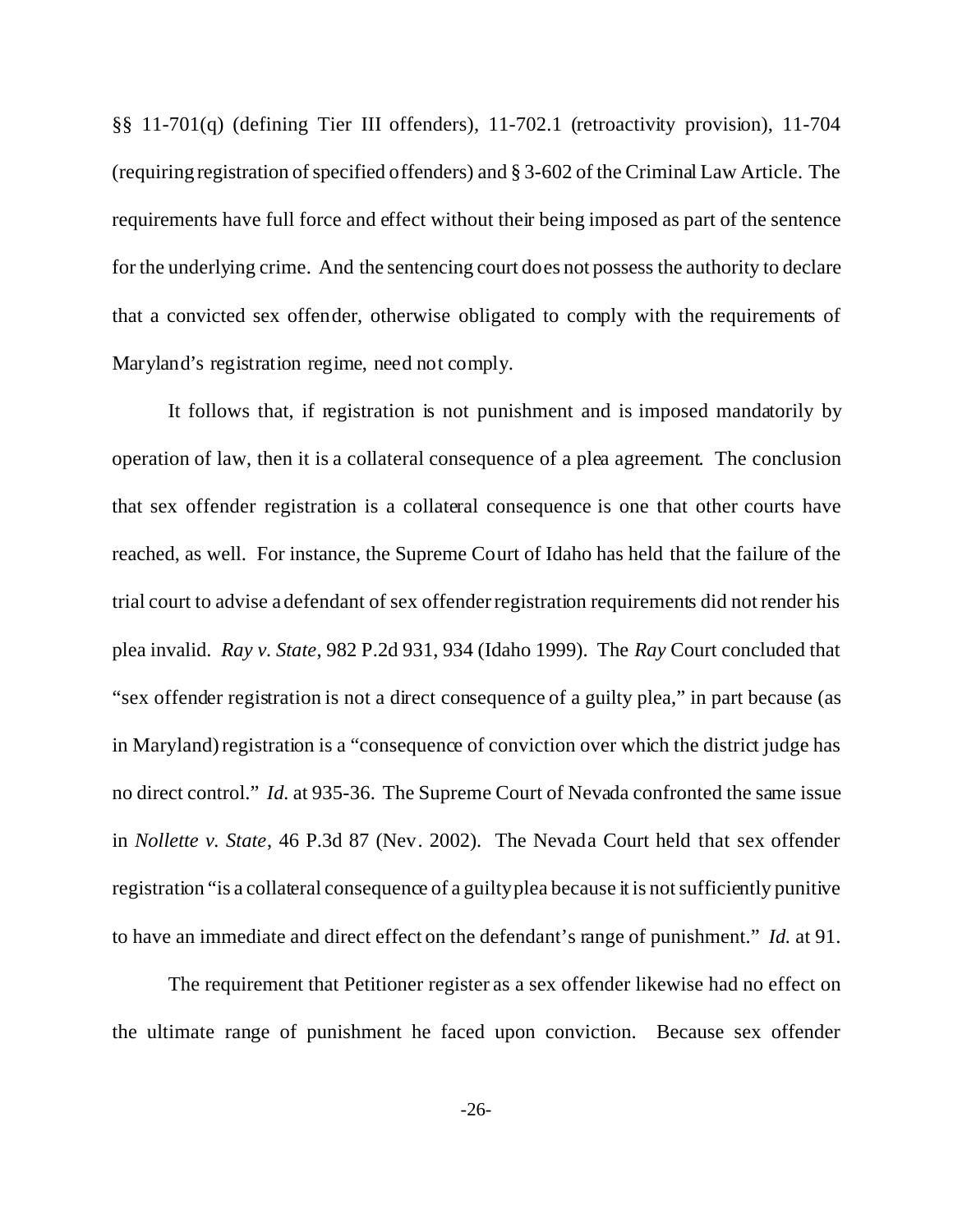registration is not punishment, but a collateral consequence of a conviction, it was not required to be included as part of Petitioner's plea agreement.<sup>11</sup> Judge Harrell not only misapprehends*Cuffley* as dictating a contrary result, but he also states incorrectly the relief available to Petitioner in such a situation. Judge Harrell concludes that the absence of the sex offender registration requirement entitles Petitioner to "specific performance of the plea agreement in this case." *Doe*, \_\_\_ Md. at \_\_\_ (Harrell, J., concurring) (slip op. at 9). Judge Harrell concludes that specific performance in Petitioner's case dictates that, for Petitioner (and presumably other similarly situated persons), the registration requirement simply does not apply.

Specific enforcement of the plea agreement, i.e., "the benefit of the bargain," is one of two options available to a defendant when "the record of the plea proceeding clearly discloses what the defendant reasonably understood to be the terms of the agreement." *Cuffley,* 416 Md. at 583. The other option is for the defendant to withdraw his plea. Unlike in *Cuffley*, however, this is not a situation where a defendant bargained for a particular sentence—and had that plea agreement accepted by the court—only to receive a different

<sup>&</sup>lt;sup>11</sup> Maryland Rule 4-242(f), entitled "Collateral consequences of a plea of guilty, conditional plea of guilty, or plea of nolo contendere," currently requires that a defendant be advised that, by entering a plea to certain crimes, he or she shall have to register as a sex offender. That provision of the rule, however, became effective January 1, 2008, more than 18 months after Petitioner's 2006 plea hearing. Even were the rule in place at the time of Petitioner's plea, the rule makes plain that the court's failure to inform Petitioner of the registration requirement would not allow him to evade the registration requirements. *See* Md. Rule 4-242(f) ("The omission of advice concerning the collateral consequences of a plea does not itself mandate that the plea be declared invalid.").